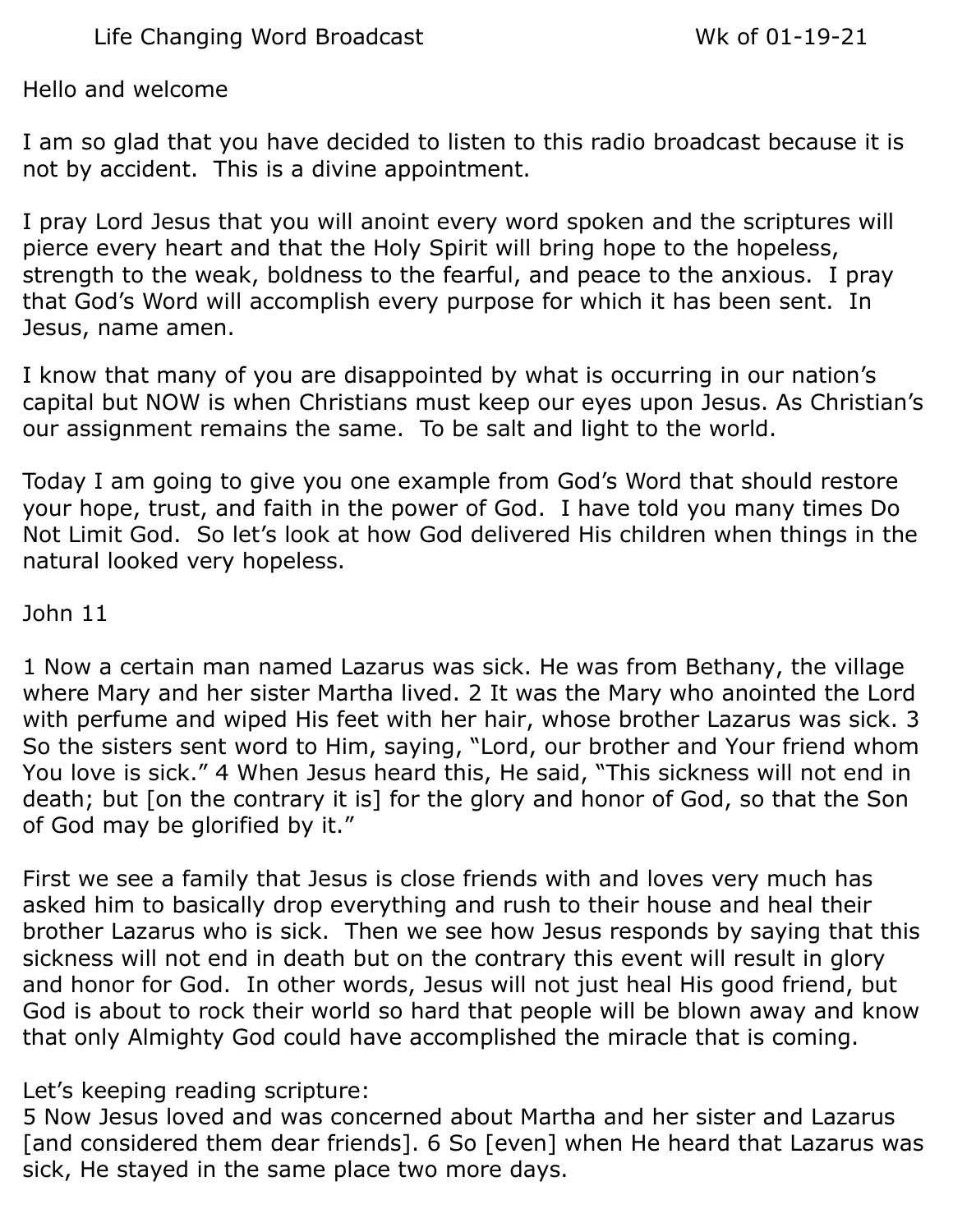What is going on? Jesus loves these people and He is concerned about them, but he does not rush to the rescue. What kind of friend delays coming to pray for two whole days? Well as you will see in this scripture, when you feel like you are down to nothing, then God is up to something. An answer to prayer delayed is not an answer to prayer denied.

7 Then He said to His disciples, "Let us go back to Judea." 8 The disciples said to Him, "Rabbi (Teacher), the Jews were only recently going to stone You, and You are [thinking of] going back there again?"

9 Jesus answered, "Are there not twelve hours [of light] in the day? Anyone who walks in the daytime does not stumble, because he sees [by] the light of this world. 10 But if anyone walks in the night, he stumbles, because there is no light in him."

Here we see Jesus disciples getting anxious. Basically they are saying are you crazy? If we go back to Judea they have threatened to kill you. But Look how Jesus answered them. Aren't there 12 hours of daylight. As God has appointed the sun to provide 12 hours of daylight to perform our daily work, God has allotted Jesus and the rest of us a specific time to do our work for the kingdom of God. We cannot command the sun to provide less daylight. Also, NO Man controls how much time God has given us on this earth to fulfill the purpose of God for our lives. NO one could kill Jesus or stop Him from performing every miracle, or healing, or assignment that God had already ordained for Him to perform. Jesus is saying that He was going to get done everything God had sent Him to do. As believers we may feel that our nation is losing the light of day. We may feel like the moral light is starting to set and we fear that night and darkness is advancing quickly, but I tell you it is still daylight and as long as there is any light we must keep praying, fasting, speaking, standing, and doing God's work. God has not said it is over and until God is done working through us No Man can defeat us. It may be late in the day, but night and total darkness is not here yet.

Our lives, our work, our nation is still here by the Providence of God. Just as God had a covenant with Jesus, God has made a covenant with the Christians of America. It will not be by mighty, nor by power, but by my Spirit saith the Lord of Hosts. If Christian Americans will turn back to God, stand in the gap, then Behold God will show up and show off and deliver America once again. Now those in our nation that do not have the moral light of God walk in darkness or the night. Jesus says that those who walks or works in the night, stumbles. The people who are operating in darkness will stumble and fall. God has given them a limited amount of time to do their dirty deeds. God laughs at them and God has them on a short leash. They will eventually turn on each other and the whole world will see that there is a God in America. God has seen the end from the beginning. God has His own divine time table. God is never late. God is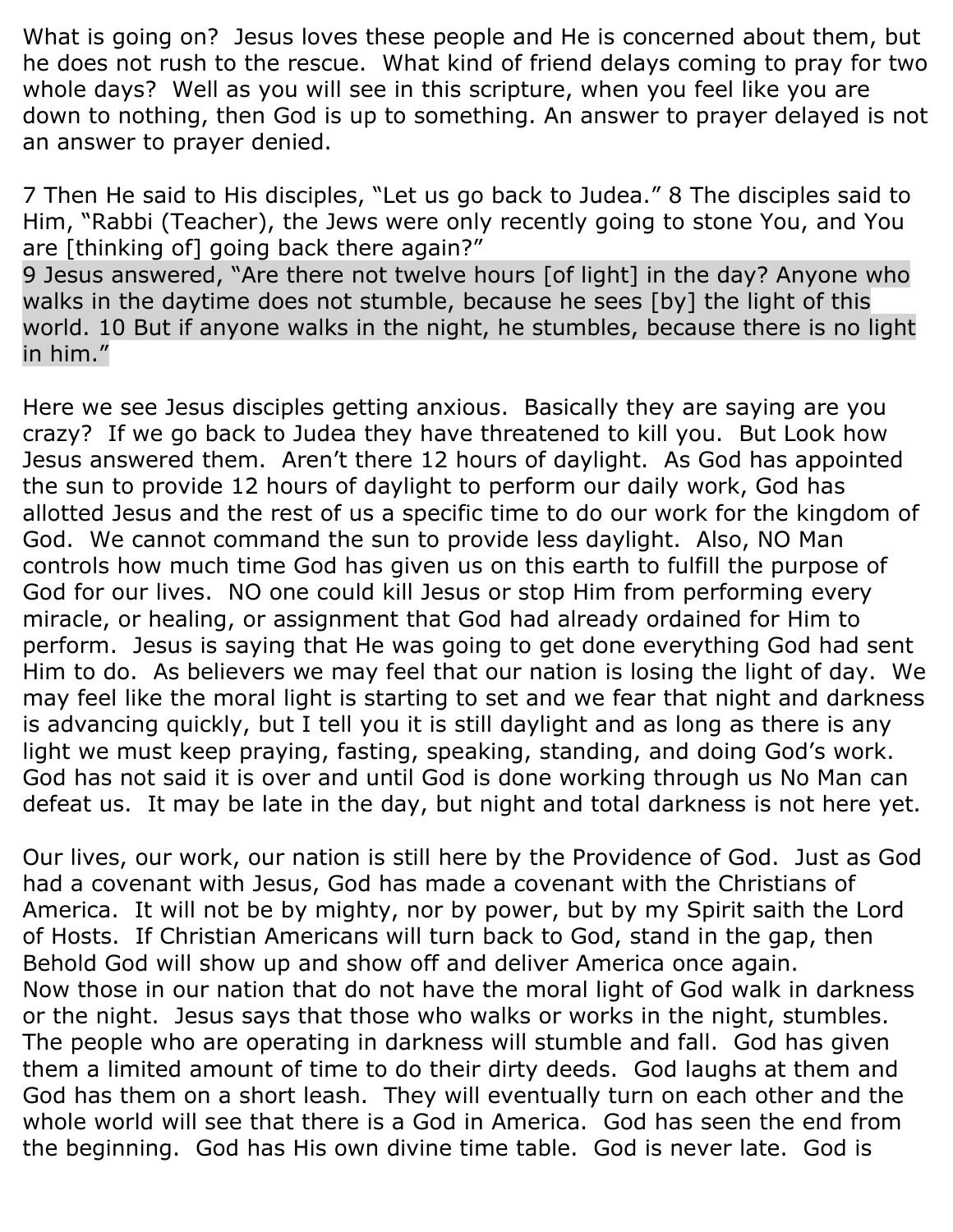always just on time. God has His reasons for delaying answers to prayer, but delay is not denial.

11 He said this, and after that said, "Our friend Lazarus has fallen asleep; but I am going there to wake him." 12 The disciples answered, "Lord, if he has fallen asleep, he will recover." 13 However, Jesus had spoken of his death, but they thought that He was referring to natural sleep. 14 So then Jesus told them plainly, "Lazarus is dead. 15 And for your sake I am glad that I was not there, so that you may believe. But let us go to him."

So now after two days, Jesus is finally ready to go and pray for Lazarus, but Jesus also knows in His spirit that Lazarus is already dead. So why does Jesus bother to show up at all. Jesus goes because He wants His disciples to see and believe that God can handle any problem, even the worst of the worst.

20 So when Martha heard that Jesus was coming, she went to meet Him, while Mary remained sitting in the house. 21 Then Martha said to Jesus, "Lord, if You had been here, my brother would not have died. 22 Even now I know that whatever You ask of God, God will give to You." 23 Jesus told her, "Your brother will rise [from the dead]." 24 Martha replied, "I know that he will rise [from the dead] in the resurrection on the last day." 25 Jesus said to her, "I am the Resurrection and the Life. Whoever believes in Me [as Savior] will live even if he dies; 26 and everyone who lives and believes in Me [as Savior] will never die. Do you believe this?" 27 She said to Him, "Yes, Lord; I have believed and continue to believe that You are the Christ, the Son of God, He who was promised to come into the world.

28 After she had said this, she left and called her sister Mary, privately whispering [to her], "The Teacher is here and is asking for you." 29 And when she heard this, she got up quickly and went to Him.

30 Now Jesus had not yet entered the village, but was still at the place where Martha had met Him. 32 When Mary came [to the place] where Jesus was and saw Him, she fell at His feet, saying to Him, "Lord, if You had been here, my brother would not have died." 33 When Jesus saw her sobbing, and the Jews who had come with her also sobbing, He was deeply moved in spirit at the sorrow caused by death 34 and said, "Where have you laid him?" They said, "Lord, come and see." 35 Jesus wept. 36 So the Jews were saying, "See how He loved him. 37 But some of them said, "Could not this Man, who opened the blind man's eyes, have kept this man from dying?"

So here we see Martha, Mary, and some of the Jews that came to mourn Lazarus very frustrated and upset that Jesus did not come as soon as possible and keep Lazarus from dying. Are most of you very frustrated with God right now, because you don't think He showed up in a timely manner and saved us from the pain of what is going on in our nation and preventing it from happening. Well I believe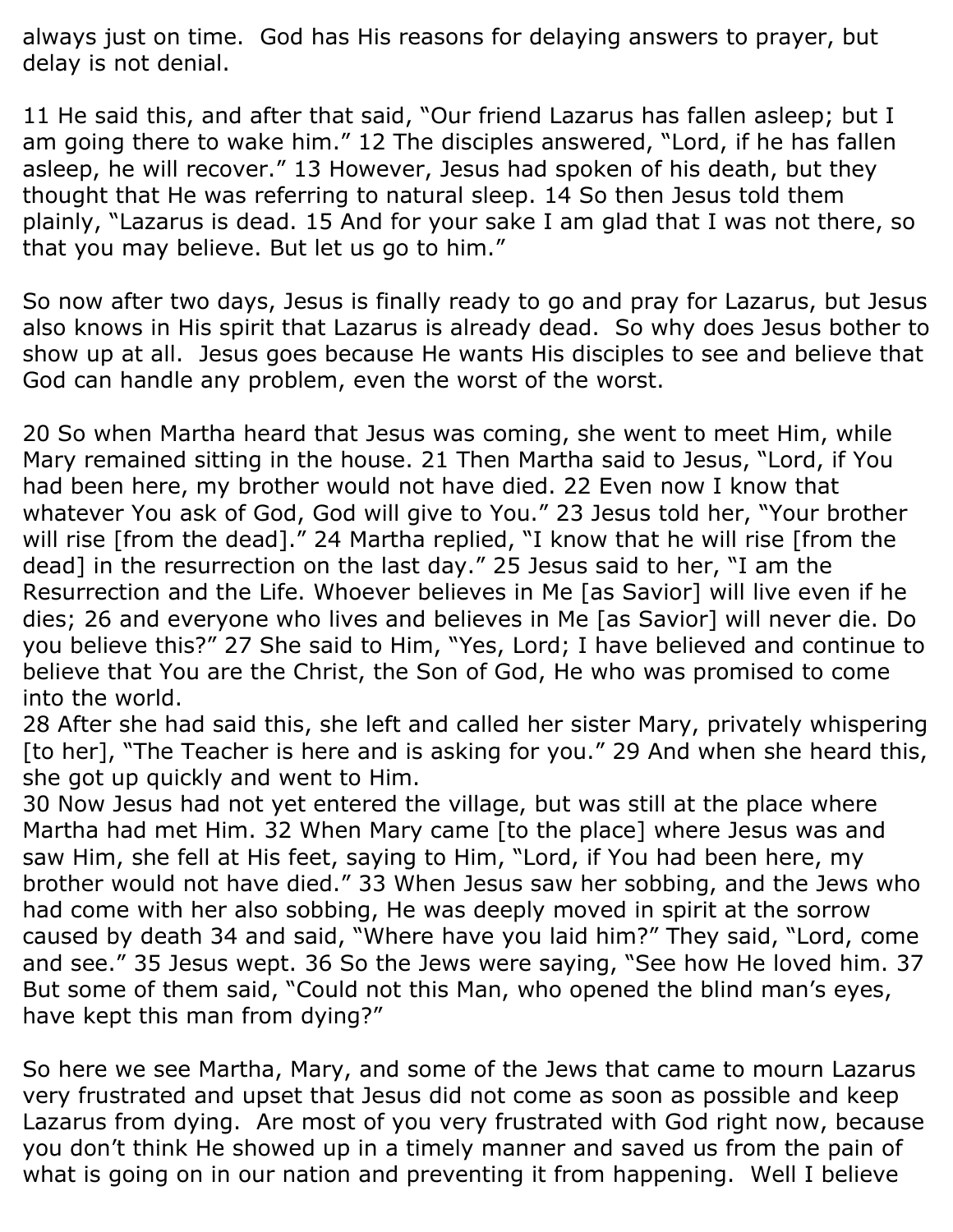that God has a bigger plan. Remember God's thoughts and ways are above our thoughts and ways. God always knows best. Just have faith and trust in God.

38 So Jesus, again deeply moved, approached the tomb. It was a cave, and a boulder was covering it. 39 Jesus said, "Take away the stone." Martha, the sister of the dead man, said to Him, "Lord, by this time his body stinks, for he has been dead four days! [It is hopeless!]" 40 Jesus said to her, "Did I not say to you that if you believe [in Me], you will see the glory of God.

Now we see that we should trust every problem to God. You don't have a situation that is so dead, so gone, so hopeless, or so stinky that God can't resurrect it. Just believe and see the glory of God.

41 So they took away the stone. And Jesus raised His eyes [toward heaven] and said, "Father, I thank You that You have heard Me. 42 I know that You always hear Me and listen to Me; but I have said this because of the people standing around, so that they may believe that You have sent Me." 43 When He had said this, He shouted with a loud voice, "Lazarus, come forth!" 44 Out came the man who had been dead, his hands and feet tightly wrapped in burial cloths, and with a [burial] cloth wrapped around his face. Jesus said to them, "Unwrap him and release him." 45 So then, many of the Jews who had come to [be with] Mary and who were eyewitnesses to what Jesus had done, believed in Him. 46 But some of them went back to the Pharisees and told them what Jesus had done.

Here we see Jesus commanded the stone or the barrier to be removed. Then we see Jesus pray out loud so All the people would know that He had called upon His Father God and He called Lazarus by name in a cemetery full of dead bodies to come forth. If Jesus had not been specific as to who he was resurrecting from the dead, then He would have raised the whole cemetery from dead. God is always specific when he moves and answers prayer. Also, after Lazarus came out of the tomb alive, Jesus then instructed them to remove the burial clothes that Lazarus was wrapped in. This symbolizes that even though we have been born again and given eternal life through the blood of Jesus we are still bound by our desires of the flesh. We must seek assistance from other followers of Christ to remove the bindings of the flesh if we want to truly experience the freedom that salvation affords in this life.

In closing, I have used this scripture to illustrate that American Christians must not give up on our nation. Stop mourning, complaining, and fretting because of what you see with your eyes. What we see with our eyes is temporary. It is the unseen; we visualize through faith in God that which will last and be eternal. The evil ones may be celebrating at the moment, but there is coming a day for us to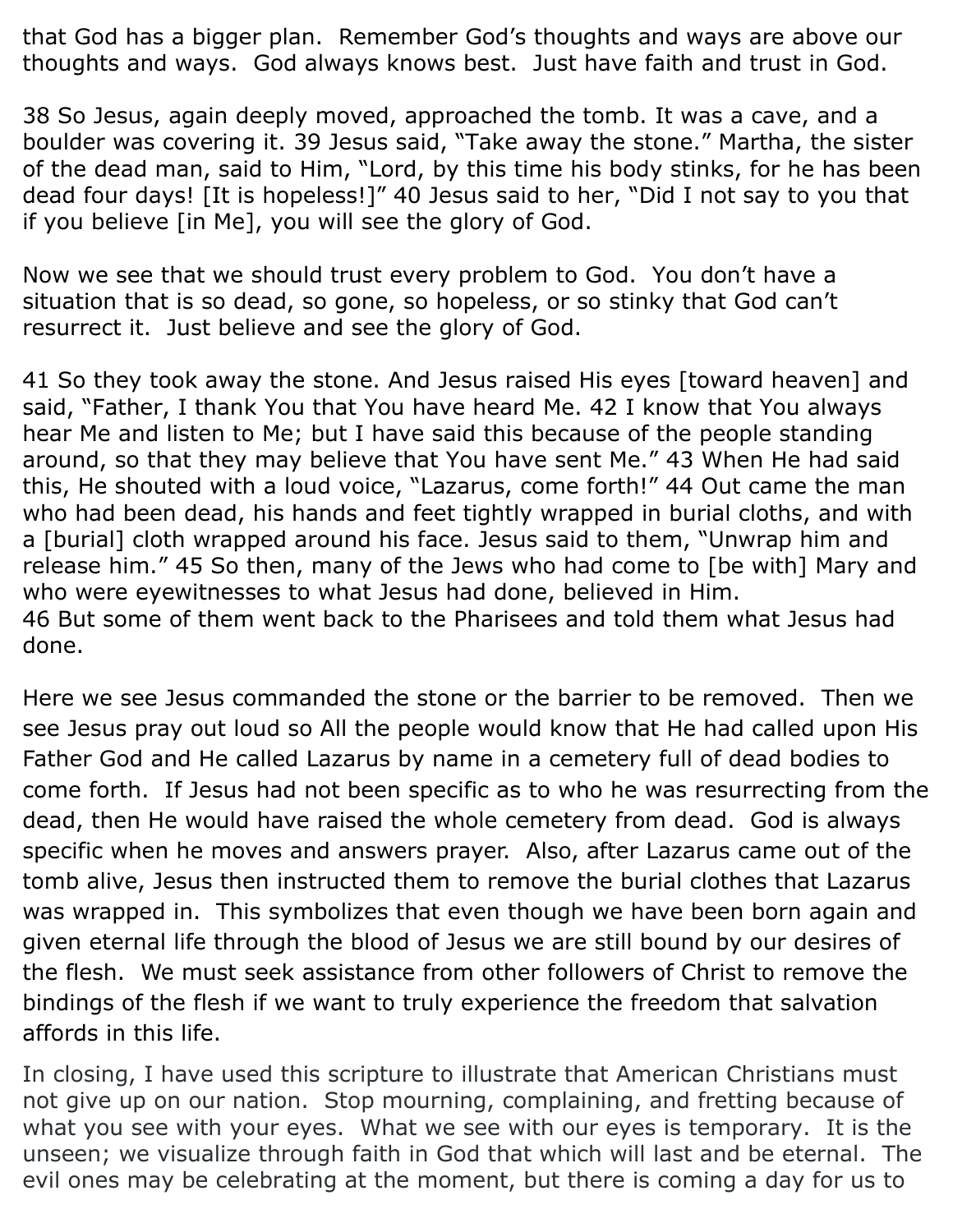rejoice. Do not falter or loss heart. There will be a day of rebuilding, reconstruction, redemption, and resurrection. Let the weak say I am strong. When God starts His move, that which hinders now will not be able to hold back the work of the Lord. This will be accomplished by kindling the divine fire of the Holy Spirit and No flesh shall Glory. I do not know exactly how or when God will act, but He is never late, and I know it will be through a mighty demonstration of God's power.

If you want to be saved and receive the power of the Holy Spirit in your life, then repeat this prayer with me.

Jesus, I confess I am a sinner, I repent of my sins, please forgive me and be my Lord and Savior. Now Lord Jesus I ask you to fill me with the Holy Spirit and give me your power and authority over all the power of satan and his evil spirits. In Jesus name.

Thank you for listening and Fear not.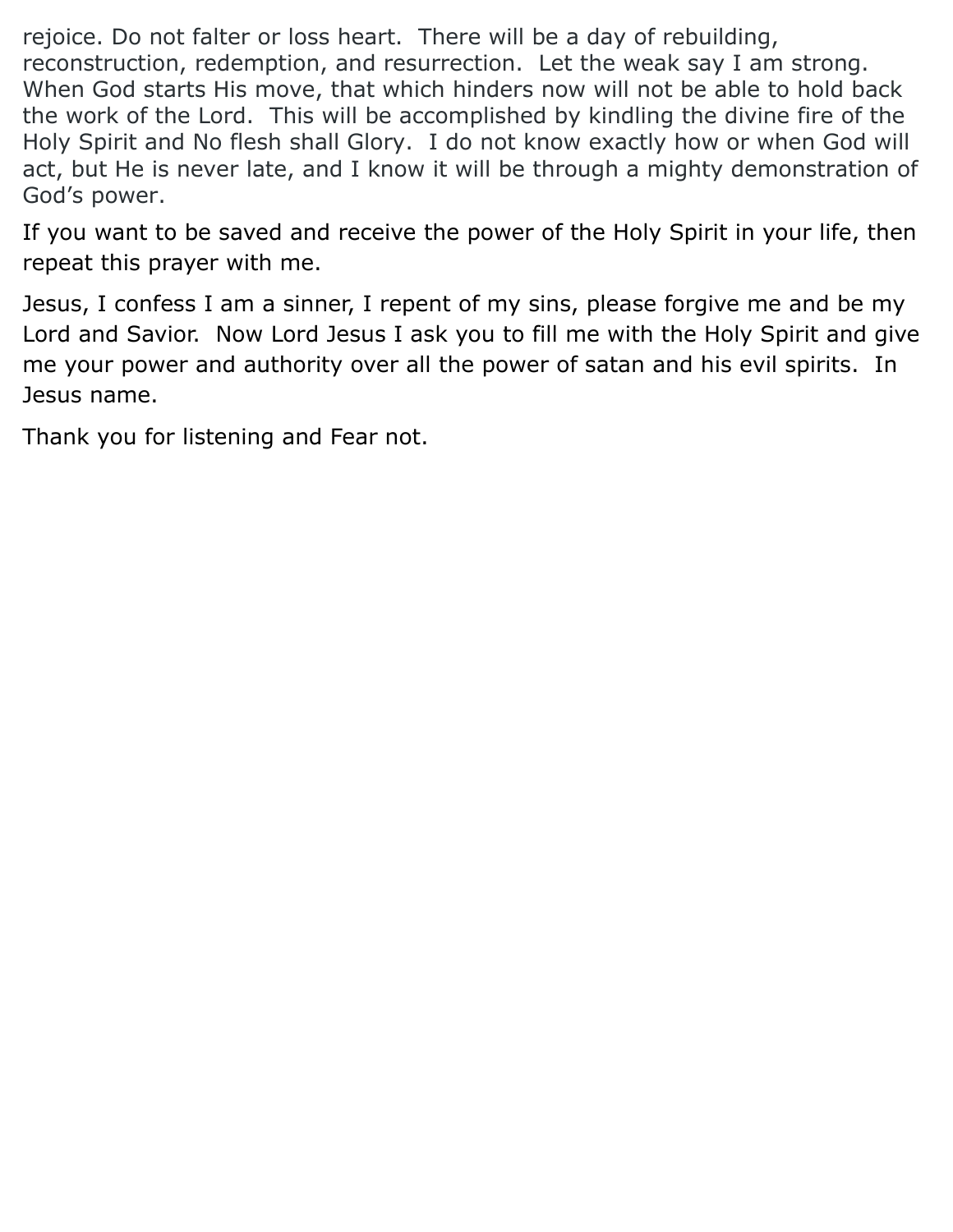47 So the chief priests and Pharisees convened a council [of the leaders in Israel], and said, "What are we doing? For this man performs many signs (attesting miracles). 48 If we let Him go on like this, everyone will believe in Him, and the Romans will come and take away both our [holy] place (the temple) and our nation." 49 But one of them, Caiaphas, who was the high priest that year [the year of Christ's crucifixion], said to them, "You know nothing at all! 50 Nor do you understand that it is expedient and politically advantageous for you that one man die for the people, and that the whole nation not perish." 51 Now he did not say this [simply] on his own initiative; but being the high priest that year, he [was unknowingly used by God and] prophesied that Jesus was going to die for the nation, 52 and not only for the nation, but also for the purpose of gathering together into one body the children of God who have been scattered abroad. 53 So from that day on they planned together to kill Him.

54 For that reason Jesus no longer walked openly among the Jews, but left there and went to the district that borders on the uninhabited wilderness, to a town called Ephraim; and He stayed there with the disciples.

55 Now the Passover of the Jews was approaching, and many from the country went up to Jerusalem before Passover to purify themselves [ceremonially, so that they would be able to participate in the feast]. 56 So they were looking for Jesus as they stood in the temple [area], and saying among themselves, "What do you think? Will He not come to the feast at all?" 57 Now the chief priests and Pharisees had given orders that if anyone knew where He was, he was to report it so that they might arrest Him.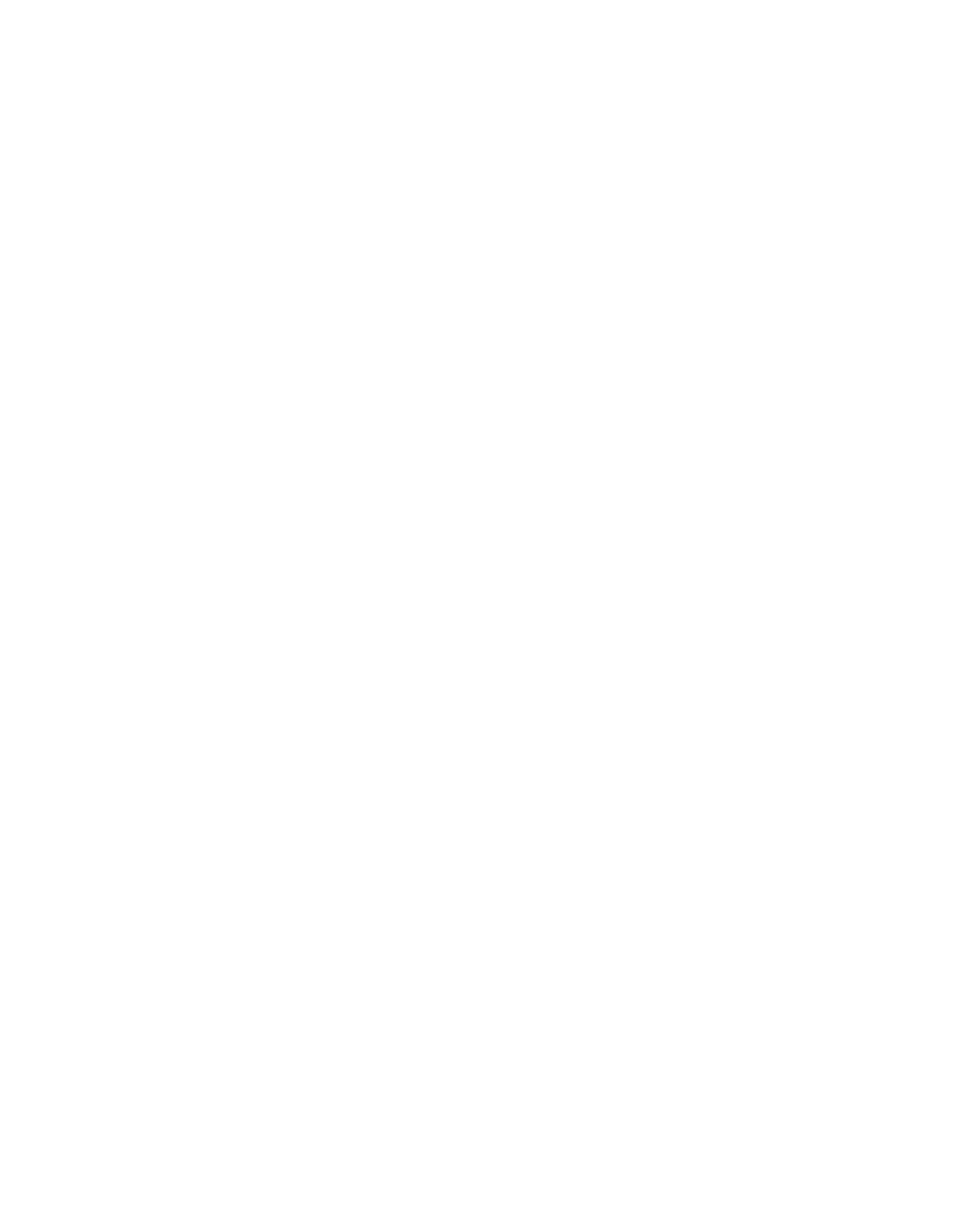# Exodus 14

1 Now the Lord spoke to Moses, saying, 2 "Tell the sons of Israel to turn back and camp in front of the sea. 3 For Pharaoh will say of the Israelites, 'They are wandering aimlessly in the land; the wilderness has shut them in.' 4 I will harden Pharaoh's heart, so that he will pursue them; and I will be glorified and honored through Pharaoh and all his army, and the Egyptians shall know without any doubt and acknowledge that I am the Lord." And they did so.

5 When the king of Egypt was told that the people had fled, Pharaoh and his servants had a change of heart toward the people, and they said, "What is this that we have done? We have let Israel go from serving us!" 6 So Pharaoh harnessed horses to his war-chariots [for battle] and took his army with him; 7 and he took six hundred chosen war-chariots, and all the other war-chariots of Egypt with fighting charioteers over all of them. 8 The Lord hardened the heart of Pharaoh, king of Egypt, and he pursued the Israelites, as they were leaving confidently and defiantly. 9 The Egyptians chased them with all the horses and war-chariots of Pharaoh, his horsemen and his army, and they overtook them as they camped by the sea.

10 As Pharaoh approached, the Israelites looked up and saw the Egyptians marching after them, and they were very frightened; so the Israelites cried out to the Lord. 11 Then they said to Moses, "Is it because there are no graves in Egypt that you have taken us away to die in the wilderness? What is this that you have done to us by bringing us out of Egypt? 12 Did we not say to you in Egypt, 'Leave us alone; let us serve the Egyptians?' For it would have been better for us to serve the Egyptians [as slaves] than to die in the wilderness."

13 Then Moses said to the people, "Do not be afraid! Take your stand [be firm and confident and undismayed] and see the salvation of the Lord which He will accomplish for you today; for those Egyptians whom you have seen today, you will never see again. 14 The Lord will fight for you while you [only need to] keep silent and remain calm."

15 The Lord said to Moses, "Why do you cry to Me? Tell the sons of Israel to move forward [toward the sea]. 16 As for you, lift up your staff and stretch out your hand over the sea and divide it, so that the sons of Israel may go through the middle of the sea on dry land. 17 As for Me, hear this: I will harden the hearts of the Egyptians, and they will go into [the sea] after them; and I will be glorified and honored through Pharaoh and all his army, and his war-chariots and his horsemen. 18 And the Egyptians shall know [without any doubt] and acknowledge that I am the Lord, when I am glorified and honored through Pharaoh, through his war-chariots and his charioteers."

19 The angel of God, who had been going in front of the camp of Israel, moved and went behind them. The pillar of the cloud moved from in front and stood behind them. 20 So it came between the camp of Egypt and the camp of Israel. It was a cloud along with darkness [even by day to the Egyptians], but it gave light by night [to the Israelites]; so one [army] did not come near the other all night.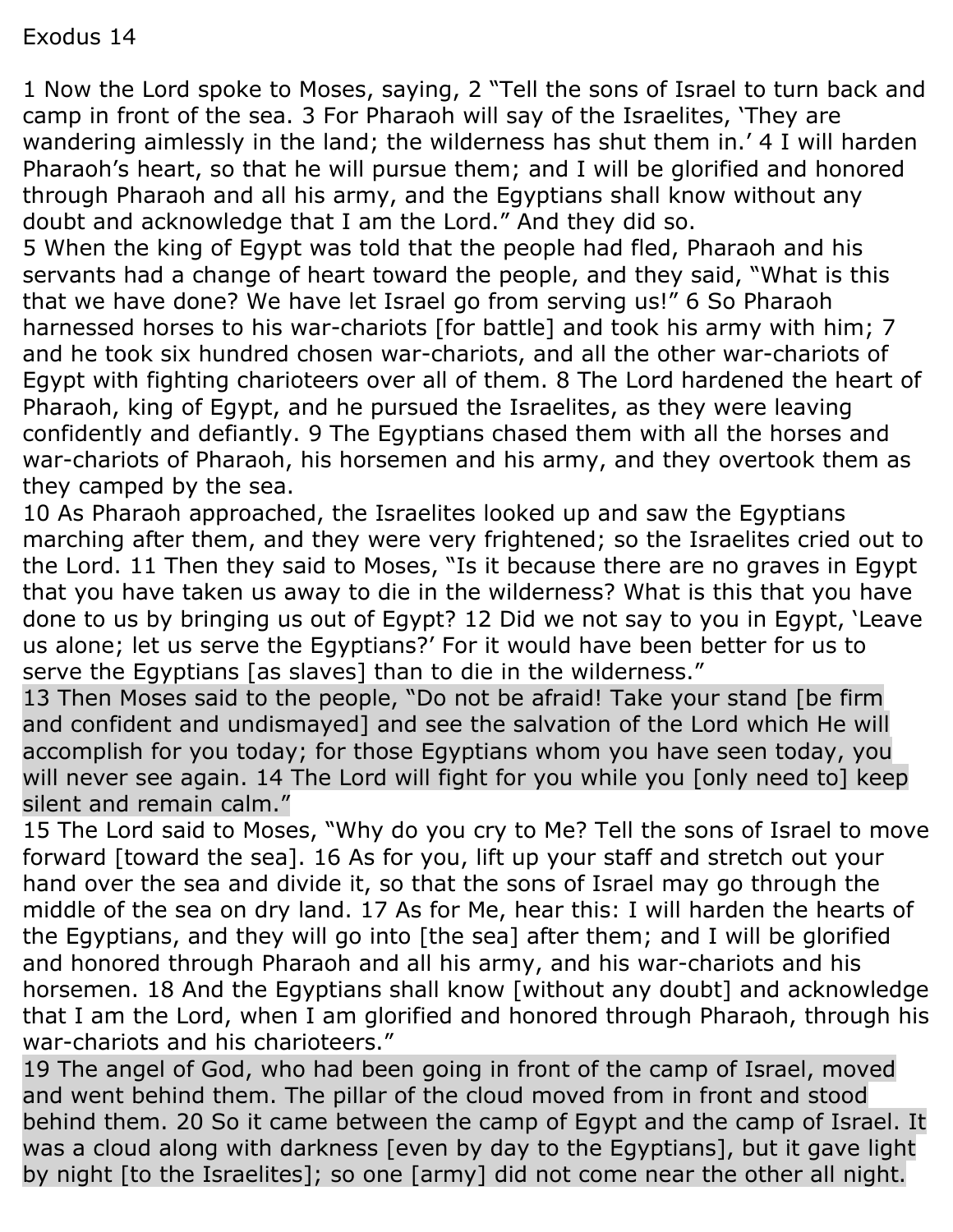21 Then Moses stretched out his hand over the sea; and the Lord swept the sea back by a strong east wind all that night and turned the seabed into dry land, and the waters were divided. 22 The Israelites went into the middle of the sea on dry land, and the waters formed a wall to them on their right hand and on their left. 23 Then the Egyptians pursued them into the middle of the sea, even all Pharaoh's horses, his war-chariots and his charioteers. 24 So it happened at the early morning watch [before dawn], that the Lord looked down on the army of the Egyptians through the pillar of fire and cloud and put them in a state of confusion. 25 He made their chariot wheels hard to turn, and the chariots difficult to drive; so the Egyptians said, "Let us flee from Israel, for the Lord is fighting for them against the Egyptians."

26 Then the Lord said to Moses, "Stretch out your hand over the sea so that the waters may come back over the Egyptians, on their war-chariots and their charioteers." 27 So Moses stretched out his hand over the sea, and the sea returned to its normal flow at sunrise; and the Egyptians retreated right into the returning water; so the Lord overthrew the Egyptians and tossed them into the middle of the sea. 28 The waters returned and covered the chariots and the charioteers, and all the army of Pharaoh that had gone into the sea after them; not one of them survived. 29 But the Israelites walked on dry land in the middle of the sea, and the waters formed a wall to them on their right hand and on their left.

30 The Lord saved Israel that day from the hand of the Egyptians, and Israel saw the Egyptians [lying] dead on the seashore. 31 When Israel saw the great power which the Lord had used against the Egyptians, they feared the Lord, and they believed in the Lord, and in His servant Moses.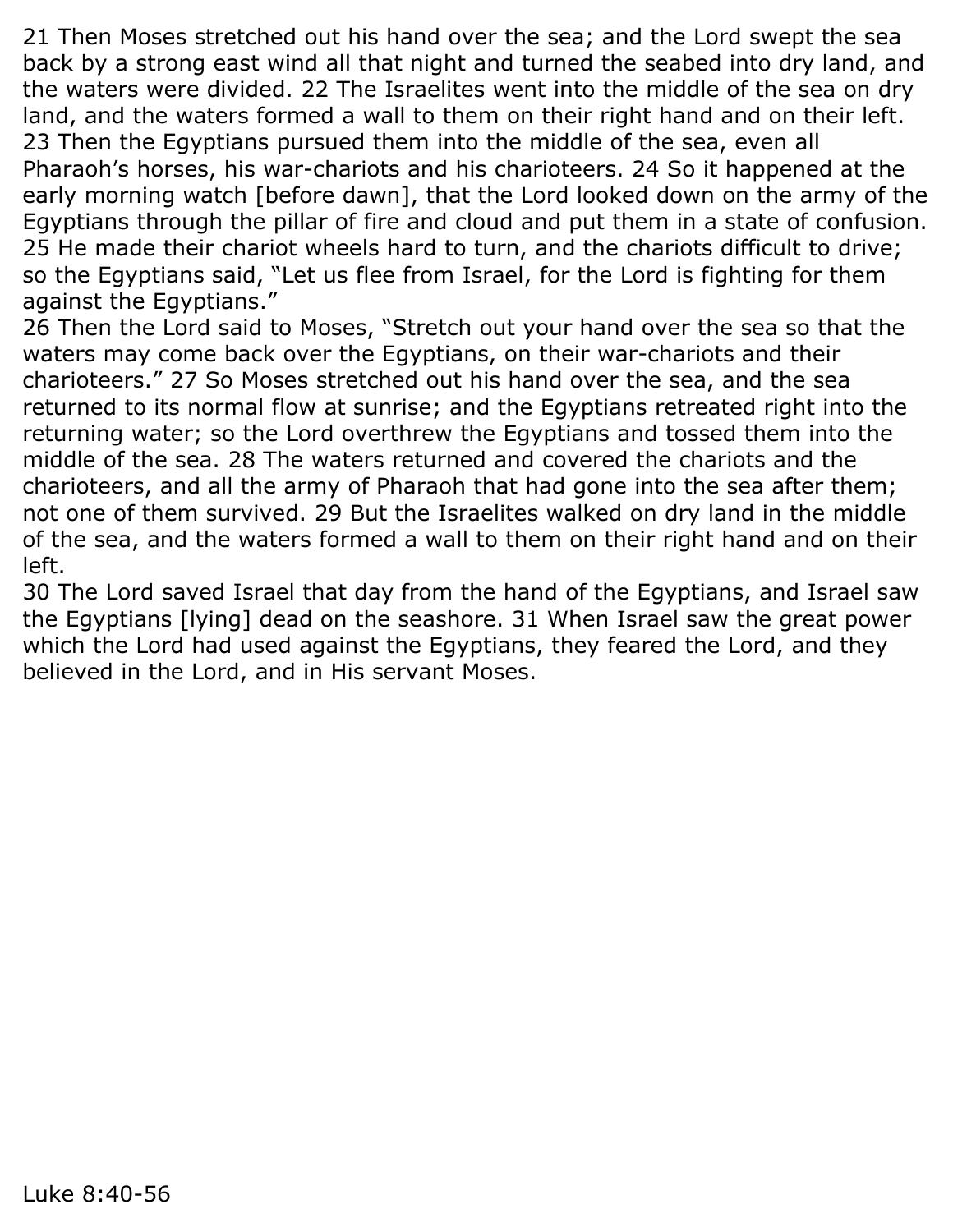40 Now as Jesus was returning [to Galilee], the people welcomed Him, for they had all been expecting Him. 41 Now a man named Jairus, a synagogue official, came [to Him]; and he fell at Jesus' feet and began begging Him to come to his house; 42 for he had an only daughter, about twelve years old, and she was dying. But as Jesus went, the people were crowding against Him [almost crushing Him].

43 And a woman who had [suffered from] a hemorrhage for twelve years [and had spent all her money on physicians], and could not be healed by anyone, 44 came up behind Him and touched the fringe of His outer robe, and immediately her bleeding stopped. 45 Jesus said, "Who touched Me?" While they all were denying it, Peter [and those who were with him] said, "Master, the people are crowding and pushing against You!" 46 But Jesus said, "Someone did touch Me, because I was aware that power [to heal] had gone out of Me." 47 When the woman saw that she had not escaped notice, she came up trembling and fell down before Him. She declared in the presence of all the people the reason why she had touched Him, and how she had been immediately healed. 48 He said to her, "Daughter, your faith [your personal trust and confidence in Me] has made you well. Go in peace (untroubled, undisturbed well-being)."

49 While He was still speaking, someone from the synagogue official's house came and said [to Jairus], "Your daughter is dead; do not inconvenience the Teacher any further." 50 But Jesus, hearing this, answered him, "Do not be afraid any longer; only believe and trust [in Me and have faith in My ability to do this], and she will be made well." 51 When He came to the house, He allowed no one to enter with Him, except Peter and John and James, and the girl's father and mother. 52 Now they were all weeping loudly and mourning for her; but He said, "Do not weep, for she is not dead, but is sleeping." 53 Then they began laughing scornfully at Him and ridiculing Him, knowing [without any doubt] that she was dead. 54 But Jesus took hold of her hand and spoke, saying, "Child, arise!" 55 And her spirit returned, and she got up immediately; and He ordered that she be given something to eat. 56 Her parents were greatly astonished [by the miracle]; but He instructed them to tell no one what had happened.

Gen 14:3 All these were joined together in the vale of Siddim, which is the salt sea.

Gen 19:26 But his wife looked back from behind him, and she became a pillar of salt.

Lev 2:13 And every oblation of thy meat offering shalt thou season with salt; neither shalt thou suffer the salt of the covenant of thy God to be lacking from thy meat offering: with all thine offerings thou shalt offer salt.

Num 18:19 All the heave offerings of the holy things, which the children of Israel offer unto the LORD, have I given thee, and thy sons and thy daughters with thee, by a statute for ever: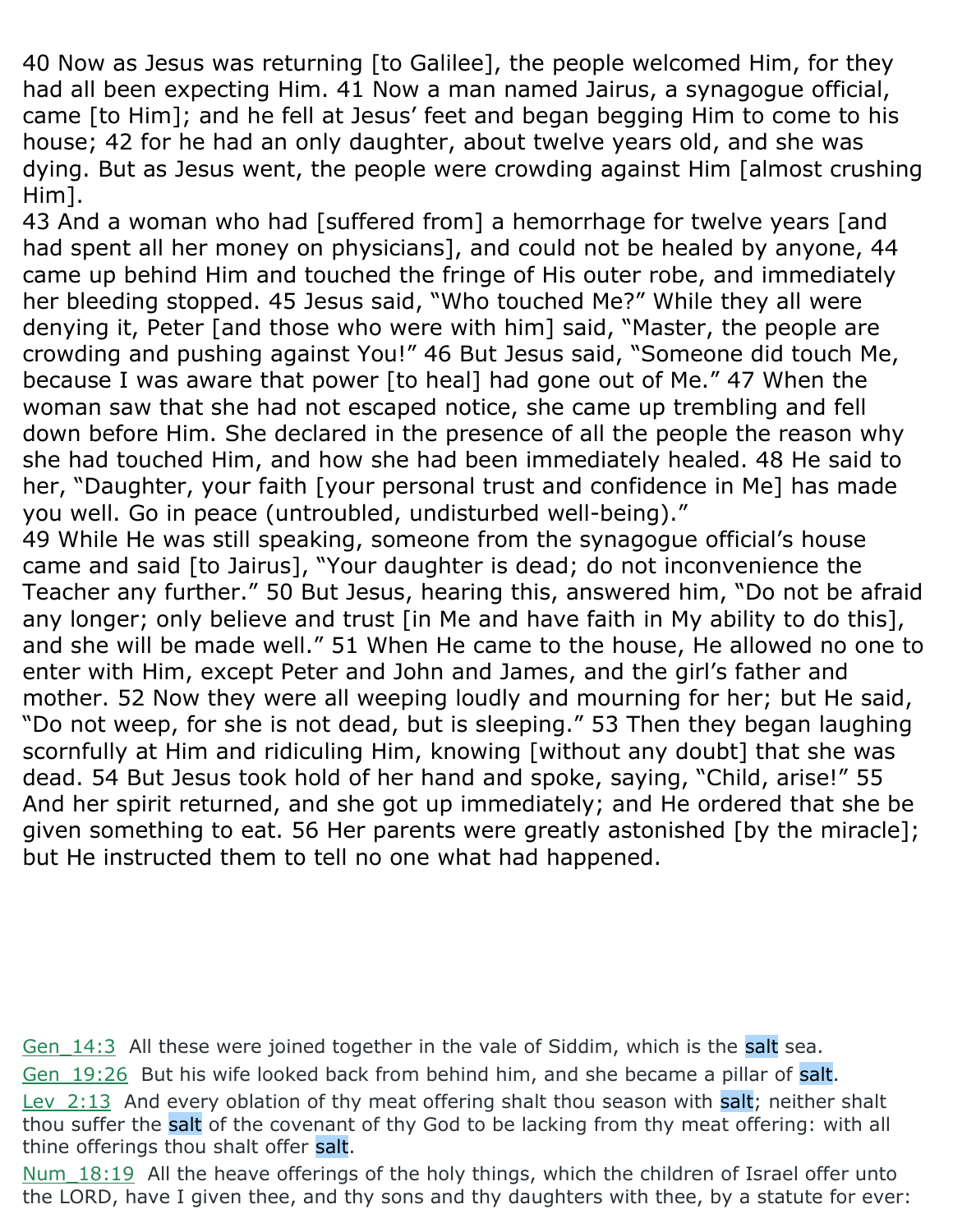it *is* a covenant of salt for ever before the LORD unto thee and to thy seed with thee.

Num 34:3 Then your south quarter shall be from the wilderness of Zin along by the coast of Edom, and your south border shall be the outmost coast of the salt sea eastward:

Num\_34:12 And the border shall go down to Jordan, and the goings out of it shall be at the salt sea: this shall be your land with the coasts thereof round about.

Deu\_3:17 The plain also, and Jordan, and the coast *thereof,* from Chinnereth even unto the sea of the plain, *even* the salt sea, under Ashdothpisgah eastward.

Deu\_29:23 *And that* the whole land thereof *is* brimstone, and salt, *and* burning, *that* it is not sown, nor beareth, nor any grass groweth therein, like the overthrow of Sodom, and Gomorrah, Admah, and Zeboim, which the LORD overthrew in his anger, and in his wrath:

Jos\_3:16 That the waters which came down from above stood *and* rose up upon an heap very far from the city Adam, that *is* beside Zaretan: and those that came down toward the sea of the plain, *even* the salt sea, failed, *and* were cut off: and the people passed over right against Jericho.

Jos 12:3 And from the plain to the sea of Chinneroth on the east, and unto the sea of the plain, *even* the salt sea on the east, the way to Bethjeshimoth; and from the south, under Ashdothpisgah:

Jos 15:2 And their south border was from the shore of the salt sea, from the bay that looketh southward:

Jos\_15:5 And the east border *was* the salt sea, *even* unto the end of Jordan. And *their* border in the north quarter *was* from the bay of the sea at the uttermost part of Jordan:

Jos\_18:19 And the border passed along to the side of Bethhoglah northward: and the outgoings of the border were at the north bay of the salt sea at the south end of Jordan: this *was* the south coast.

Jdg\_9:45 And Abimelech fought against the city all that day; and he took the city, and slew the people that *was* therein, and beat down the city, and sowed it with salt.

1Sa\_10:5 After that thou shalt come to the hill of God, where *is* the garrison of the Philistines: and it shall come to pass, when thou art come thither to the city, that thou shalt meet a company of prophets coming down from the high place with a psaltery, and a tabret, and a pipe, and a harp, before them; and they shall prophesy:

2Sa\_6:5 And David and all the house of Israel played before the LORD on all manner of *instruments made of* fir wood, even on harps, and on psalteries, and on timbrels, and on cornets, and on cymbals.

2Sa\_8:13 And David gat *him* a name when he returned from smiting of the Syrians in the valley of salt, *being* eighteen thousand *men.*

1Ki 10:12 And the king made of the almug trees pillars for the house of the LORD, and for the king's house, harps also and psalteries for singers: there came no such almug trees, nor were seen unto this day.

2Ki\_2:20 And he said, Bring me a new cruse, and put salt therein. And they brought *it* to him. 2Ki 2:21 And he went forth unto the spring of the waters, and cast the salt in there, and said, Thus saith the LORD, I have healed these waters; there shall not be from thence any more death or barren *land.*

 $2$ Ki  $14:7$  He slew of Edom in the valley of salt ten thousand, and took Selah by war, and called the name of it Joktheel unto this day.

1Ch\_13:8 And David and all Israel played before God with all *their* might, and with singing, and with harps, and with psalteries, and with timbrels, and with cymbals, and with trumpets. 1Ch\_15:16 And David spake to the chief of the Levites to appoint their brethren *to be* the

singers with instruments of musick, psalteries and harps and cymbals, sounding, by lifting up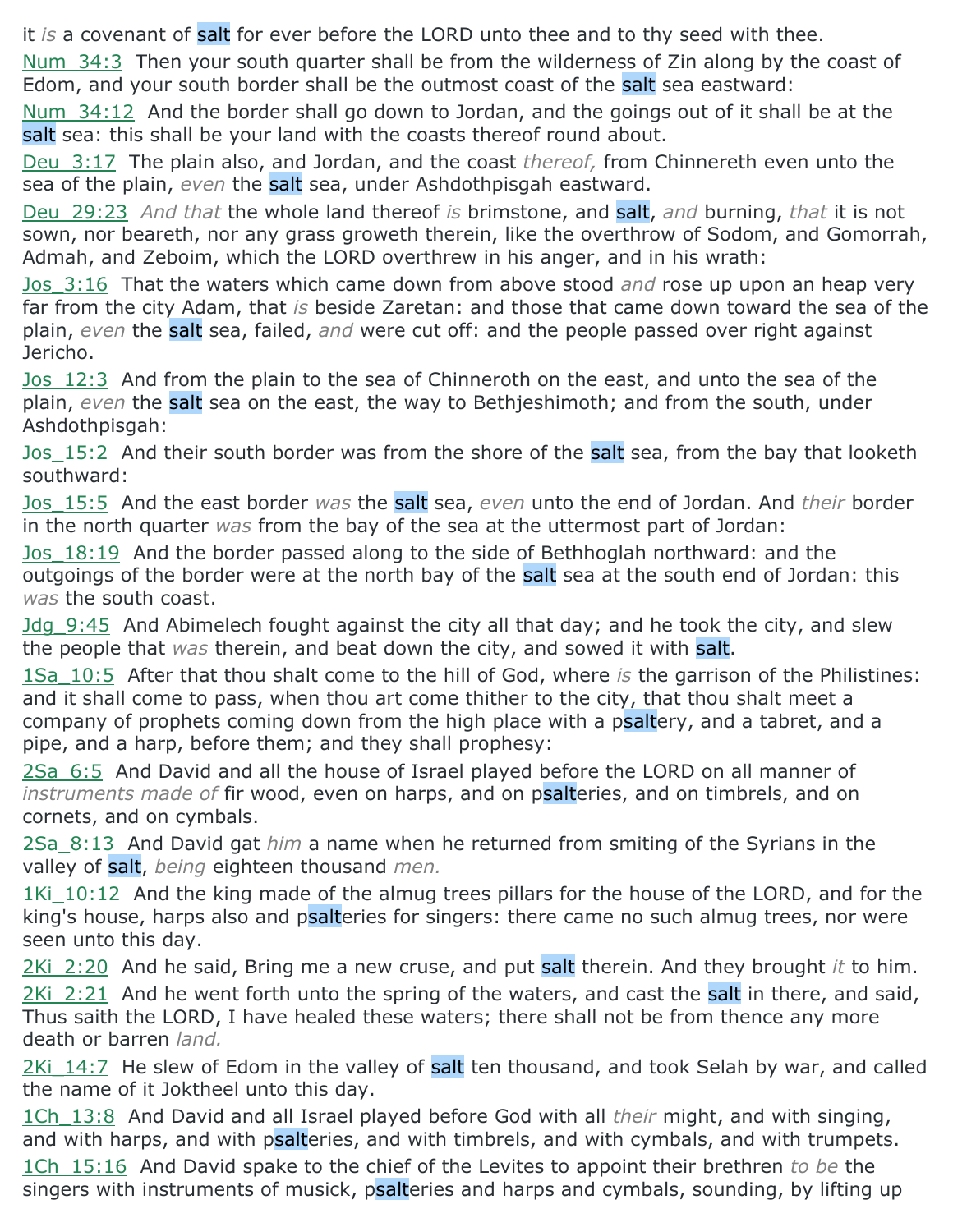the voice with joy.

1Ch\_15:20 And Zechariah, and Aziel, and Shemiramoth, and Jehiel, and Unni, and Eliab, and Maaseiah, and Benaiah, with psalteries on Alamoth;

1Ch 15:28 Thus all Israel brought up the ark of the covenant of the LORD with shouting, and with sound of the cornet, and with trumpets, and with cymbals, making a noise with psalteries and harps.

1Ch 16:5 Asaph the chief, and next to him Zechariah, Jeiel, and Shemiramoth, and Jehiel, and Mattithiah, and Eliab, and Benaiah, and Obededom: and Jeiel with psalteries and with harps; but Asaph made a sound with cymbals;

1Ch 18:12 Moreover Abishai the son of Zeruiah slew of the Edomites in the valley of salt eighteen thousand.

1Ch 25:1 Moreover David and the captains of the host separated to the service of the sons of Asaph, and of Heman, and of Jeduthun, who should prophesy with harps, with psalteries, and with cymbals: and the number of the workmen according to their service was:

1Ch\_25:6 All these *were* under the hands of their father for song *in* the house of the LORD, with cymbals, psalteries, and harps, for the service of the house of God, according to the king's order to Asaph, Jeduthun, and Heman.

2Ch\_5:12 Also the Levites *which were* the singers, all of them of Asaph, of Heman, of Jeduthun, with their sons and their brethren, *being* arrayed in white linen, having cymbals and psalteries and harps, stood at the east end of the altar, and with them an hundred and twenty priests sounding with trumpets:)

2Ch\_9:11 And the king made *of* the algum trees terraces to the house of the LORD, and to the king's palace, and harps and psalteries for singers: and there were none such seen before in the land of Judah.

2Ch 13:5 Ought ye not to know that the LORD God of Israel gave the kingdom over Israel to David for ever, *even* to him and to his sons by a covenant of salt?

2Ch 20:28 And they came to Jerusalem with psalteries and harps and trumpets unto the house of the LORD.

2Ch 25:11 And Amaziah strengthened himself, and led forth his people, and went to the valley of salt, and smote of the children of Seir ten thousand.

2Ch 29:25 And he set the Levites in the house of the LORD with cymbals, with psalteries, and with harps, according to the commandment of David, and of Gad the king's seer, and Nathan the prophet: for *so was* the commandment of the LORD by his prophets.

Ezr 6:9 And that which they have need of, both young bullocks, and rams, and lambs, for the burnt offerings of the God of heaven, wheat, salt, wine, and oil, according to the appointment of the priests which *are* at Jerusalem, let it be given them day by day without fail:

Ezr 7:22 Unto an hundred talents of silver, and to an hundred measures of wheat, and to an hundred baths of wine, and to an hundred baths of oil, and salt without prescribing *how much.*

Neh 12:27 And at the dedication of the wall of Jerusalem they sought the Levites out of all their places, to bring them to Jerusalem, to keep the dedication with gladness, both with thanksgivings, and with singing, *with* cymbals, psalteries, and with harps.

Job\_6:6 Can that which is unsavoury be eaten without salt? or is there *any* taste in the white of an egg?

Psa\_33:2 Praise the LORD with harp: sing unto him with the psaltery *and* an instrument of ten strings.

Psa\_57:8 Awake up, my glory; awake, psaltery and harp: I *myself* will awake early.

Psa\_60:1 **To the chief Musician upon Shushaneduth, Michtam of David, to teach; when he strove with Aramnaharaim and with Aramzobah, when Joab returned, and smote**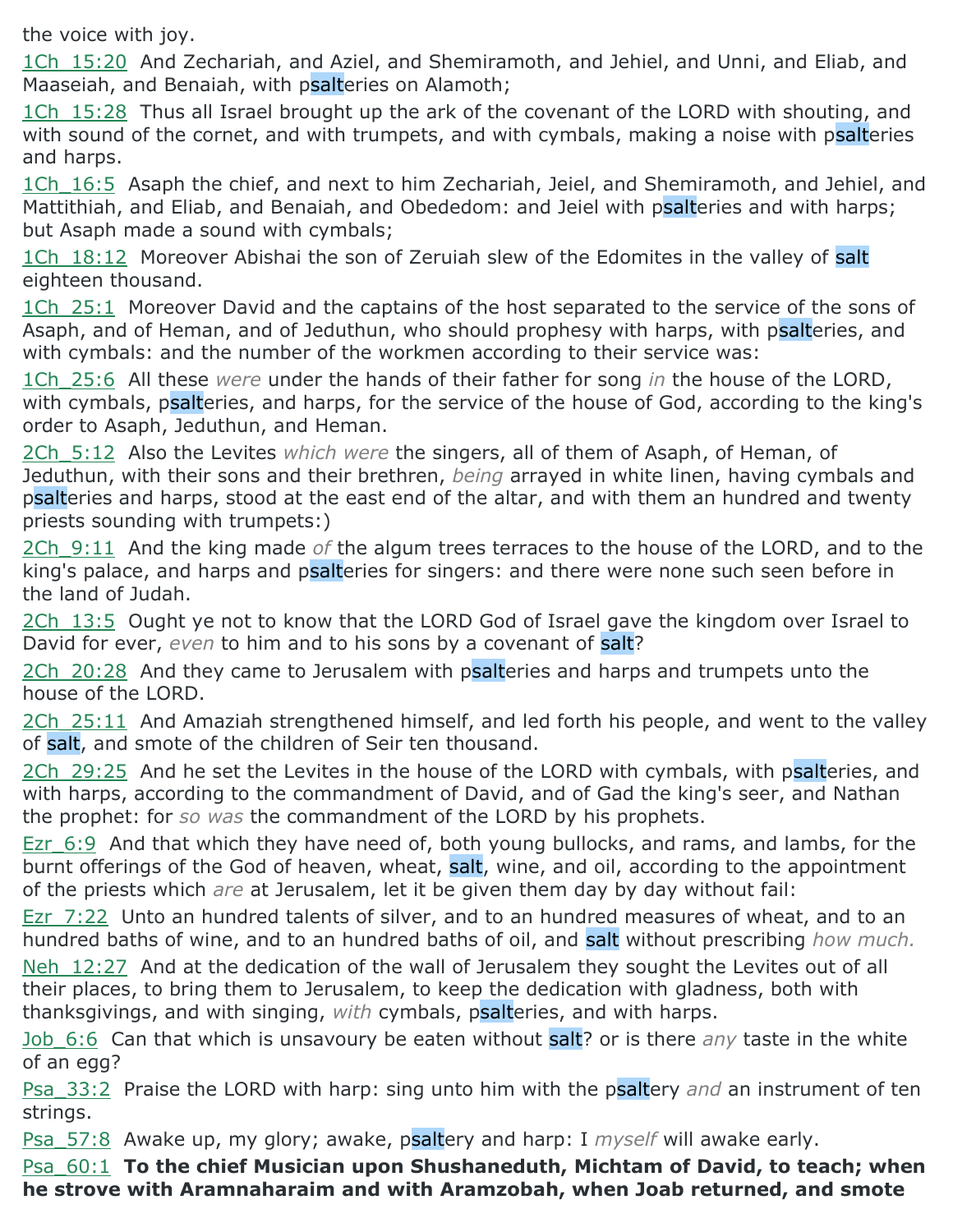**of Edom in the valley of salt twelve thousand.** O God, thou hast cast us off, thou hast scattered us, thou hast been displeased; O turn thyself to us again.

Psa\_71:22 I will also praise thee with the psaltery, *even* thy truth, O my God: unto thee will I sing with the harp, O thou Holy One of Israel.

Psa  $81:2$  Take a psalm, and bring hither the timbrel, the pleasant harp with the psaltery.

Psa 92:3 Upon an instrument of ten strings, and upon the psaltery; upon the harp with a solemn sound.

Psa\_108:2 Awake, psaltery and harp: I *myself* will awake early.

Psa\_144:9 I will sing a new song unto thee, O God: upon a psaltery *and* an instrument of ten strings will I sing praises unto thee.

**Psa\_150:3** Praise him with the sound of the trumpet: praise him with the psaltery and harp. Jer 17:6 For he shall be like the heath in the desert, and shall not see when good cometh; but shall inhabit the parched places in the wilderness, *in* a salt land and not inhabited.

Eze\_16:4 And *as for* thy nativity, in the day thou wast born thy navel was not cut, neither wast thou washed in water to supple *thee;* thou wast not salted at all, nor swaddled at all.

Eze 43:24 And thou shalt offer them before the LORD, and the priests shall cast salt upon them, and they shall offer them up *for* a burnt offering unto the LORD.

Eze 47:11 But the miry places thereof and the marishes thereof shall not be healed; they shall be given to salt.

Dan 3:5 *That* at what time ye hear the sound of the cornet, flute, harp, sackbut, psaltery, dulcimer, and all kinds of musick, ye fall down and worship the golden image that Nebuchadnezzar the king hath set up:

Dan 3:7 Therefore at that time, when all the people heard the sound of the cornet, flute, harp, sackbut, psaltery, and all kinds of musick, all the people, the nations, and the languages, fell down *and* worshipped the golden image that Nebuchadnezzar the king had set up.

Dan 3:10 Thou, O king, hast made a decree, that every man that shall hear the sound of the cornet, flute, harp, sackbut, psaltery, and dulcimer, and all kinds of musick, shall fall down and worship the golden image:

Dan  $3:15$  Now if ye be ready that at what time ye hear the sound of the cornet, flute, harp, sackbut, p

saltery, and dulcimer, and all kinds of musick, ye fall down and worship the image which I have made; *well:* but if ye worship not, ye shall be cast the same hour into the midst of a burning fiery furnace; and who *is* that God that shall deliver you out of my hands?

Zep\_2:9 Therefore *as* I live, saith the LORD of hosts, the God of Israel, Surely Moab shall be as Sodom, and the children of Ammon as Gomorrah, *even* the breeding of nettles, and saltpits, and a perpetual desolation: the residue of my people shall spoil them, and the remnant of my people shall possess them.

Mat 5:13 Ye are the salt of the earth: but if the salt have lost his savour, wherewith shall it be salted? it is thenceforth good for nothing, but to be cast out, and to be trodden under foot of men.

Mar 9:49 For every one shall be salted with fire, and every sacrifice shall be salted with salt. Mar 9:50 Salt *is* good: but if the salt have lost his saltness, wherewith will ye season it? Have salt in yourselves, and have peace one with another.

Luk 14:34 Salt *is* good: but if the salt have lost his savour, wherewith shall it be seasoned? Col\_4:6 Let your speech *be* alway with grace, seasoned with salt, that ye may know how ye ought to answer every man.

Jas\_3:12 Can the fig tree, my brethren, bear olive berries? either a vine, figs? so *can* no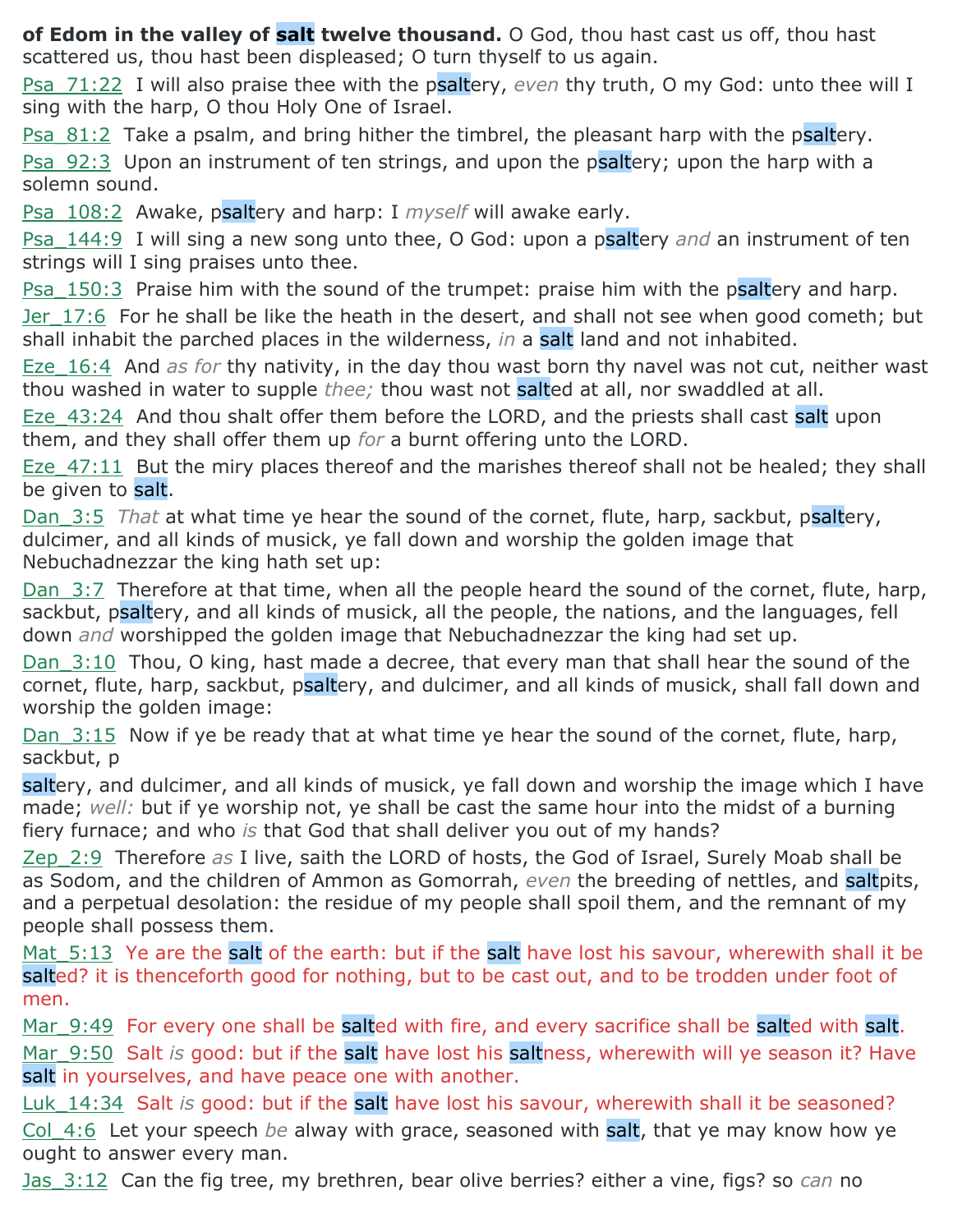fountain both yield salt water and fresh.

#### **63 verses found, 71 matches**

Gen  $1:3$  And God said, Let there be light: and there was light.

Gen\_1:4 And God saw the light, that *it was* good: and God divided the light from the darkness. Gen 1:5 And God called the light Day, and the darkness he called Night. And the evening and the morning were the first day.

Gen 1:14 And God said, Let there be lights in the firmament of the heaven to divide the day from the night; and let them be for signs, and for seasons, and for days, and years:

Gen 1:15 And let them be for lights in the firmament of the heaven to give light upon the earth: and it was so.

Gen 1:16 And God made two great lights; the greater light to rule the day, and the lesser light to rule the night: *he made* the stars also.

Gen  $1:17$  And God set them in the firmament of the heaven to give light upon the earth,

Gen  $1:18$  And to rule over the day and over the night, and to divide the light from the darkness: and God saw that *it was* good.

Gen 24:64 And Rebekah lifted up her eyes, and when she saw Isaac, she lighted off the camel.

Gen\_26:10 And Abimelech said, What *is* this thou hast done unto us? one of the people might lightly have lien with thy wife, and thou shouldest have brought guiltiness upon us.

Gen 28:11 And he lighted upon a certain place, and tarried there all night, because the sun was set; and he took of the stones of that place, and put *them for* his pillows, and lay down in that place to sleep.

Gen 34:19 And the young man deferred not to do the thing, because he had delight in Jacob's daughter: and he *was* more honourable than all the house of his father.

Gen 44:3 As soon as the morning was light, the men were sent away, they and their asses.

 $Exo$  10:23 They saw not one another, neither rose any from his place for three days: but all the children of Israel had light in their dwellings.

Exo 13:21 And the LORD went before them by day in a pillar of a cloud, to lead them the way; and by night in a pillar of fire, to give them light; to go by day and night:

Exo 14:20 And it came between the camp of the Egyptians and the camp of Israel; and it was a cloud and darkness *to them,* but it gave light by night *to these:* so that the one came not near the other all the night.

Exo 19:16 And it came to pass on the third day in the morning, that there were thunders and lightnings, and a thick cloud upon the mount, and the voice of the trumpet exceeding loud; so that all the people that *was* in the camp trembled.

Exo 20:18 And all the people saw the thunderings, and the lightnings, and the noise of the trumpet, and the mountain smoking: and when the people saw *it,* they removed, and stood afar off.

Exo 25:6 Oil for the light, spices for anointing oil, and for sweet incense,

Exo 25:37 And thou shalt make the seven lamps thereof: and they shall light the lamps thereof, that they may give light over against it.

Exo 27:20 And thou shalt command the children of Israel, that they bring thee pure oil olive beaten for the light, to cause the lamp to burn always.

Exo 30:8 And when Aaron lighteth the lamps at even, he shall burn incense upon it, a perpetual incense before the LORD throughout your generations.

 $Exo<sub>35:8</sub>$  And oil for the light, and spices for anointing oil, and for the sweet incense,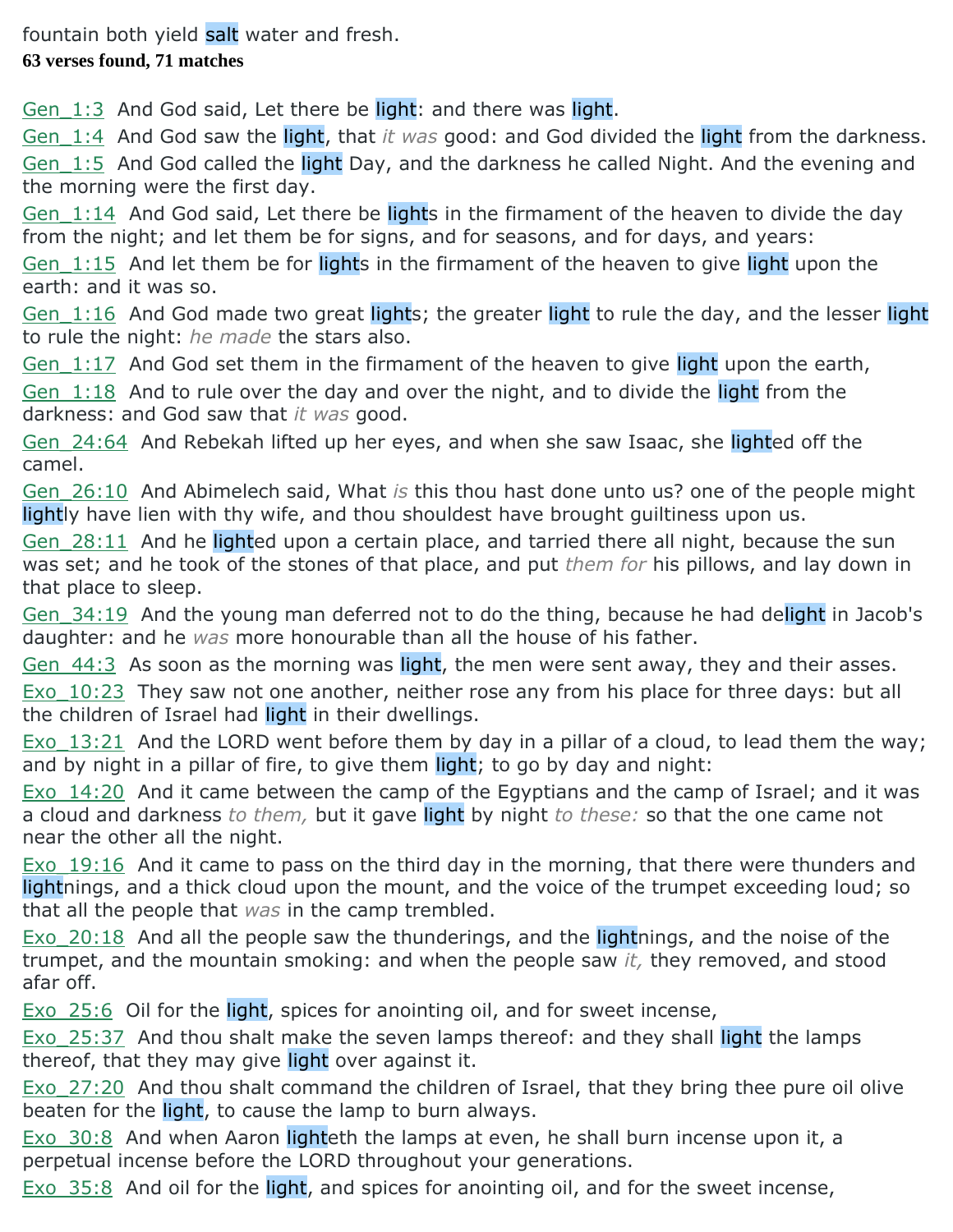Exo 35:14 The candlestick also for the light, and his furniture, and his lamps, with the oil for the light,

Exo 35:28 And spice, and oil for the light, and for the anointing oil, and for the sweet incense. Exo\_39:37 The pure candlestick, *with* the lamps thereof, *even with* the lamps to be set in order, and all the vessels thereof, and the oil for light,

Exo 40:4 And thou shalt bring in the table, and set in order the things that are to be set in order upon it; and thou shalt bring in the candlestick, and light the lamps thereof.

Exo 40:25 And he lighted the lamps before the LORD; as the LORD commanded Moses. Lev 24:2 Command the children of Israel, that they bring unto thee pure oil olive beaten for the light, to cause the lamps to burn continually.

Lev 26:8 And five of you shall chase an hundred, and an hundred of you shall put ten thousand to flight: and your enemies shall fall before you by the sword.

Num 4:9 And they shall take a cloth of blue, and cover the candlestick of the light, and his lamps, and his tongs, and his snuffdishes, and all the oil vessels thereof, wherewith they minister unto it:

Num\_4:16 And to the office of Eleazar the son of Aaron the priest *pertaineth* the oil for the light, and the sweet incense, and the daily meat offering, and the anointing oil, *and* the oversight of all the tabernacle, and of all that therein *is,* in the sanctuary, and in the vessels thereof.

Num 8:2 Speak unto Aaron, and say unto him, When thou lightest the lamps, the seven lamps shall give light over against the candlestick.

Num 8:3 And Aaron did so; he lighted the lamps thereof over against the candlestick, as the LORD commanded Moses.

Num 14:8 If the LORD delight in us, then he will bring us into this land, and give it us; a land which floweth with milk and honey.

Num\_21:5 And the people spake against God, and against Moses, Wherefore have ye brought us up out of Egypt to die in the wilderness? for *there is* no bread, neither *is there any* water; and our soul loatheth this light bread.

Deu 10:15 Only the LORD had a delight in thy fathers to love them, and he chose their seed after them, *even* you above all people, as *it is* this day.

Deu 19:5 As when a man goeth into the wood with his neighbour to hew wood, and his hand fetcheth a stroke with the axe to cut down the tree, and the head slippeth from the helve, and lighteth upon his neighbour, that he die; he shall flee unto one of those cities, and live:

Deu  $21:14$  And it shall be, if thou have no delight in her, then thou shalt let her go whither she will; but thou shalt not sell her at all for money, thou shalt not make merchandise of her, because thou hast humbled her.

Deu\_27:16 Cursed *be* he that setteth light by his father or his mother. And all the people shall say, Amen.

Deu 32:15 But Jeshurun waxed fat, and kicked: thou art waxen fat, thou art grown thick, thou art covered *with fatness;* then he forsook God *which* made him, and lightly esteemed the Rock of his salvation.

Deu 32:30 How should one chase a thousand, and two put ten thousand to flight, except their Rock had sold them, and the LORD had shut them up?

Jos\_15:18 And it came to pass, as she came *unto him,* that she moved him to ask of her father a field: and she lighted off *her* ass; and Caleb said unto her, What wouldest thou?

Jdg\_1:14 And it came to pass, when she came *to him,* that she moved him to ask of her father a field: and she lighted from off *her* ass; and Caleb said unto her, What wilt thou?

Jdg\_4:15 And the LORD discomfited Sisera, and all *his* chariots, and all *his* host, with the edge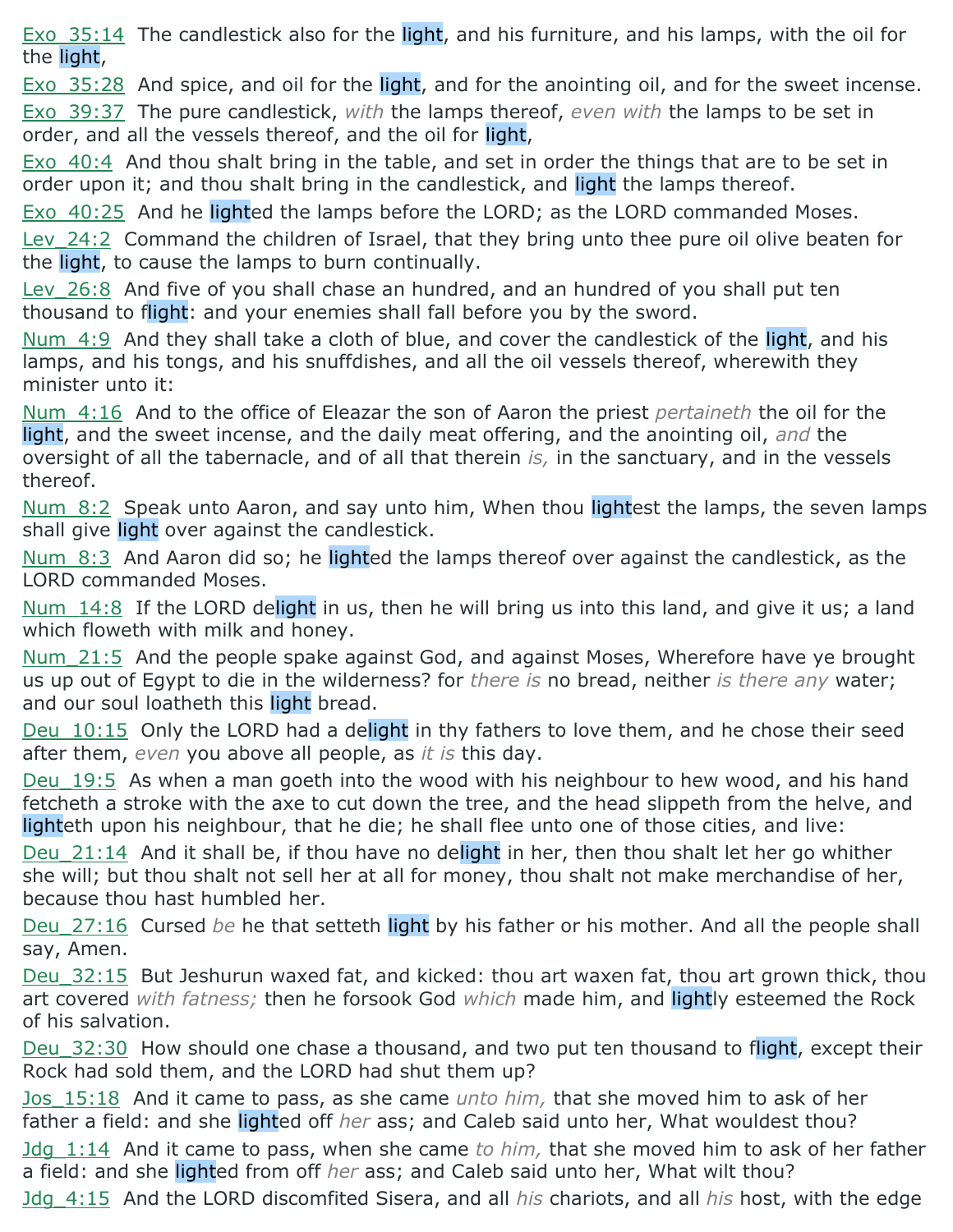of the sword before Barak; so that Sisera lighted down off *his* chariot, and fled away on his feet.

Jdg\_9:4 And they gave him threescore and ten *pieces* of silver out of the house of Baalberith, wherewith Abimelech hired vain and light persons, which followed him.

Jdg\_19:26 Then came the woman in the dawning of the day, and fell down at the door of the man's house where her lord *was,* till it was light.

Rth  $2:3$  And she went, and came, and gleaned in the field after the reapers: and her hap was to light on a part of the field *belonging* unto Boaz, who *was* of the kindred of Elimelech.

1Sa\_2:30 Wherefore the LORD God of Israel saith, I said indeed *that* thy house, and the house of thy father, should walk before me for ever: but now the LORD saith, Be it far from me; for them that honour me I will honour, and they that despise me shall be lightly esteemed.

1Sa 6:5 Wherefore ye shall make images of your emerods, and images of your mice that mar the land; and ye shall give glory unto the God of Israel: peradventure he will lighten his hand from off you, and from off your gods, and from off your land.

1Sa\_14:27 But Jonathan heard not when his father charged the people with the oath: wherefore he put forth the end of the rod that *was* in his hand, and dipped it in an honeycomb, and put his hand to his mouth; and his eyes were enlightened.

1Sa 14:29 Then said Jonathan, My father hath troubled the land: see, I pray you, how mine eyes have been enlightened, because I tasted a little of this honey.

1Sa\_14:36 And Saul said, Let us go down after the Philistines by night, and spoil them until the morning light, and let us not leave a man of them. And they said, Do whatsoever seemeth good unto thee. Then said the priest, Let us draw near hither unto God.

1Sa\_15:22 And Samuel said, Hath the LORD *as great* delight in burnt offerings and sacrifices, as in obeying the voice of the LORD? Behold, to obey *is* better than sacrifice, *and* to hearken than the fat of rams.

1Sa\_18:22 And Saul commanded his servants, *saying,* Commune with David secretly, and say, Behold, the king hath delight in thee, and all his servants love thee: now therefore be the king's son in law.

1Sa\_18:23 And Saul's servants spake those words in the ears of David. And David said, Seemeth it to you *a* light *thing* to be a king's son in law, seeing that I *am* a poor man, and lightly esteemed?

1Sa 19:2 But Jonathan Saul's son delighted much in David: and Jonathan told David, saying, Saul my father seeketh to kill thee: now therefore, I pray thee, take heed to thyself until the morning, and abide in a secret *place,* and hide thyself:

1Sa\_25:22 So and more also do God unto the enemies of David, if I leave of all that *pertain* to him by the morning light any that pisseth against the wall.

1Sa 25:23 And when Abigail saw David, she hasted, and lighted off the ass, and fell before David on her face, and bowed herself to the ground,

1Sa\_25:34 For in very deed, *as* the LORD God of Israel liveth, which hath kept me back from hurting thee, except thou hadst hasted and come to meet me, surely there had not been left unto Nabal by the morning light any that pisseth against the wall.

1Sa 25:36 And Abigail came to Nabal; and, behold, he held a feast in his house, like the feast of a king; and Nabal's heart

*was* merry within him, for he *was* very drunken: wherefore she told him nothing, less or more, until the morning light.

1Sa\_29:10 Wherefore now rise up early in the morning with thy master's servants that are come with thee: and as soon as ye be up early in the morning, and have light, depart.

1Sa\_30:17 And David smote them from the twilight even unto the evening of the next day: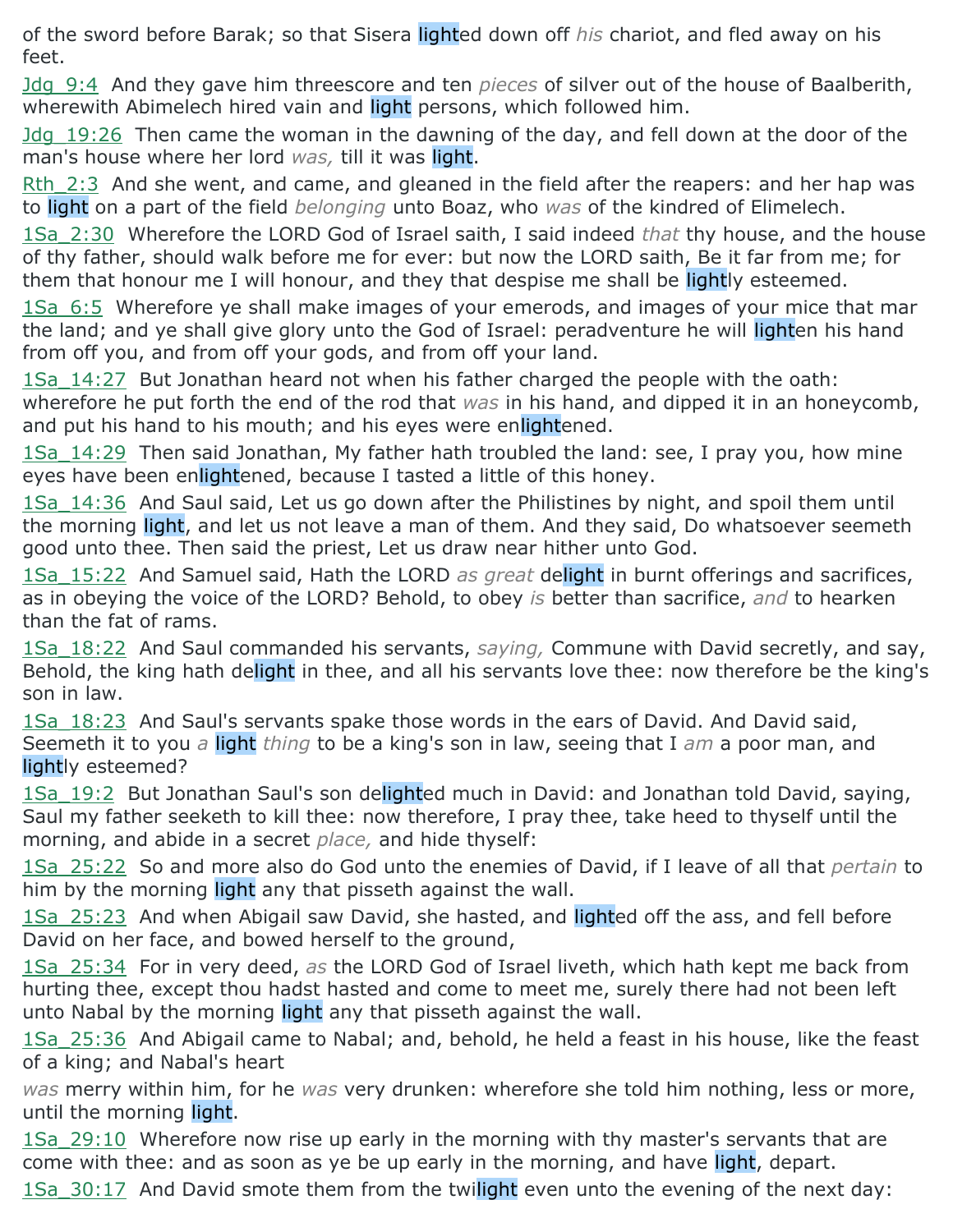and there escaped not a man of them, save four hundred young men, which rode upon camels, and fled.

2Sa\_1:24 Ye daughters of Israel, weep over Saul, who clothed you in scarlet, with *other* delights, who put on ornaments of gold upon your apparel.

2Sa\_2:18 And there were three sons of Zeruiah there, Joab, and Abishai, and Asahel: and Asahel *was as* light of foot as a wild roe.

2Sa\_15:26 But if he thus say, I have no delight in thee; behold, *here am* I, let him do to me as seemeth good unto him.

2Sa\_17:12 So shall we come upon him in some place where he shall be found, and we will light upon him as the dew falleth on the ground: and of him and of all the men that *are* with him there shall not be left so much as one.

2Sa\_17:22 Then David arose, and all the people that *were* with him, and they passed over Jordan: by the morning light there lacked not one of them that was not gone over Jordan.

2Sa\_21:17 But Abishai the son of Zeruiah succoured him, and smote the Philistine, and killed him. Then the men of David sware unto him, saying, Thou shalt go no more out with us to battle, that thou quench not the light of Israel.

2Sa\_22:15 And he sent out arrows, and scattered them; lightning, and discomfited them.

2Sa 22:20 He brought me forth also into a large place: he delivered me, because he delighted in me.

2Sa\_22:29 For thou *art* my lamp, O LORD: and the LORD will lighten my darkness.

2Sa\_23:4 And *he shall be* as the light of the morning, *when* the sun riseth, *even* a morning without clouds; *as* the tender grass *springing* out of the earth by clear shining after rain.

2Sa\_24:3 And Joab said unto the king, Now the LORD thy God add unto the people, how many soever they be, an hundredfold, and that the eyes of my lord the king may see *it:* but why doth my lord the king delight in this thing?

1Ki 6:4 And for the house he made windows of narrow lights.

1Ki\_7:4 And *there were* windows *in* three rows, and light *was* against light *in* three ranks.

1Ki\_7:5 And all the doors and posts *were* square, with the windows: and light *was* against light *in* three ranks.

1Ki 10:9 Blessed be the LORD thy God, which delighted in thee, to set thee on the throne of Israel: because the LORD loved Israel for ever, therefore made he thee king, to do judgment and justice.

1Ki 11:36 And unto his son will I give one tribe, that David my servant may have a light alway before me in Jerusalem, the city which I have chosen me to put my name there.

1Ki 12:4 Thy father made our yoke grievous: now therefore make thou the grievous service of thy father, and his heavy yoke which he put upon us, lighter, and we will serve thee.

1Ki 12:9 And he said unto them, What counsel give ye that we may answer this people, who have spoken to me, saying, Make the yoke which thy father did put upon us lighter?

1Ki 12:10 And the young men that were grown up with him spake unto him, saving, Thus shalt thou speak unto this people that spake unto thee, saying, Thy father made our yoke heavy, but make thou *it* lighter unto us; thus shalt thou say unto them, My little *finger* shall be thicker than my father's loins.

1Ki 16:31 And it came to pass, as if it had been a light thing for him to walk in the sins of Jeroboam the son of Nebat, that he took to wife Jezebel the daughter of Ethbaal king of the Zidonians, and went and served Baal, and worshipped him.

2Ki\_3:18 And this is *but* a light thing in the sight of the LORD: he will deliver the Moabites also into your hand.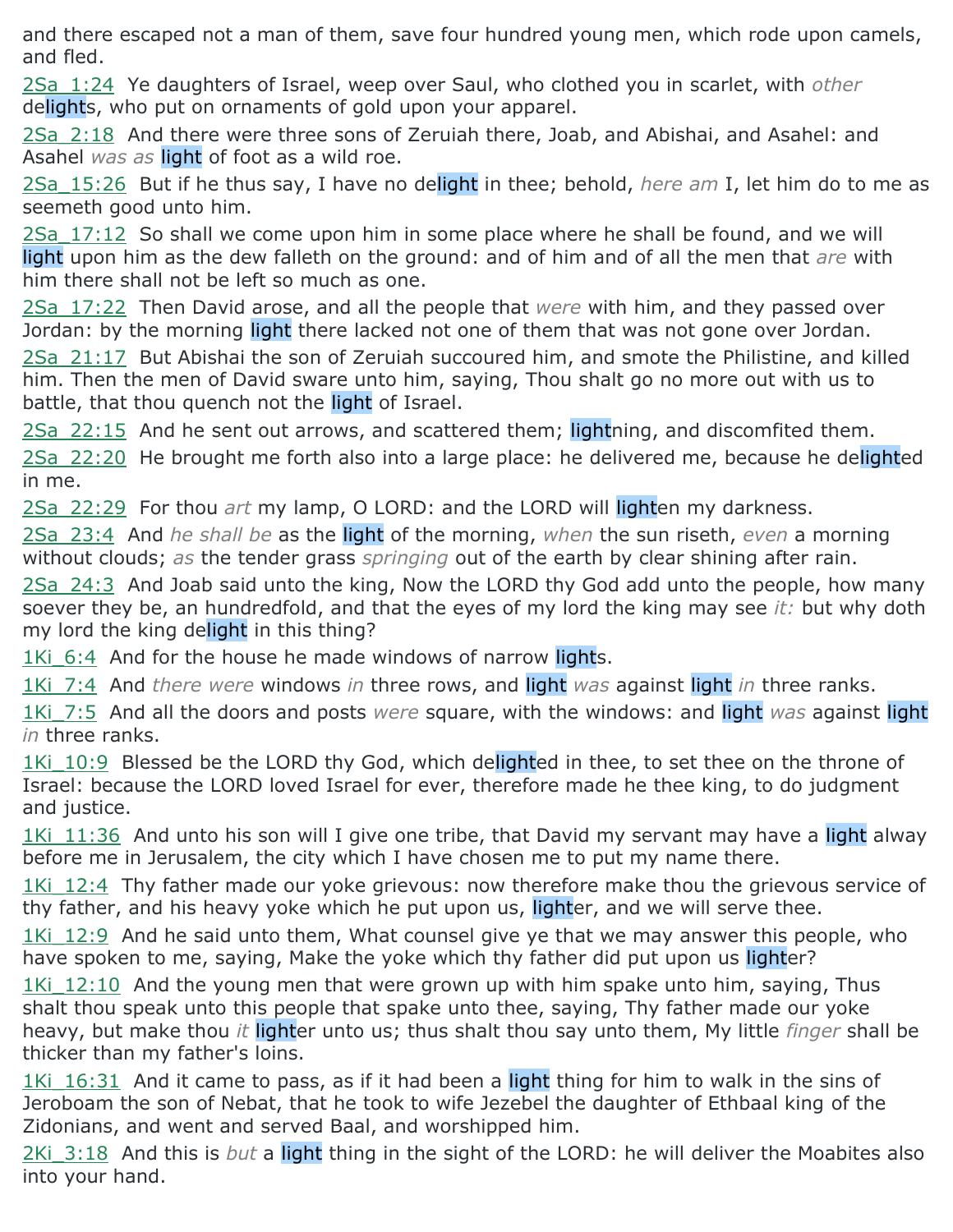2Ki\_5:21 So Gehazi followed after Naaman. And when Naaman saw *him* running after him, he lighted down from the chariot to meet him, and said, *Is* all well?

2Ki 7:5 And they rose up in the twilight, to go unto the camp of the Syrians: and when they were come to the uttermost part of the camp of Syria, behold, *there was* no man there.

2Ki 7:7 Wherefore they arose and fled in the twilight, and left their tents, and their horses, and their asses, even the camp as it *was,* and fled for their life.

2Ki\_7:9 Then they said one to another, We do not well: this day *is* a day of good tidings, and we hold our peace: if we tarry till the morning light, some mischief will come upon us: now therefore come, that we may go and tell the king's household.

2Ki 8:19 Yet the LORD would not destroy Judah for David his servant's sake, as he promised him to give him alway a light, *and* to his children.

 $2$ Ki  $10:15$  And when he was departed thence, he lighted on Jehonadab the son of Rechab *coming* to meet him: and he saluted him, and said to him, Is thine heart right, as my heart *is* with thy heart? And Jehonadab answered, It is. If it be, give *me* thine hand. And he gave *him* his hand; and he took him up to him into the chariot.

2Ki 20:10 And Hezekiah answered, It is a light thing for the shadow to go down ten degrees: nay, but let the shadow return backward ten degrees.

1Ch 12:15 These *are* they that went over Jordan in the first month, when it had overflown all his banks; and they put to flight all *them* of the valleys, *both* toward the east, and toward the west.

2Ch\_9:8 Blessed be the LORD thy God, which delighted in thee to set thee on his throne, *to be* king for the LORD thy God: because thy God loved Israel, to establish them for ever, therefore made he thee king over them, to do judgment and justice.

 $2Ch$  10:10 And the young men that were brought up with him spake unto him, saying, Thus shalt thou answer the people that spake unto thee, saying, Thy father made our yoke heavy, but make thou *it* somewhat lighter for us; thus shalt thou say unto them, My little *finger* shall be thicker than my father's loins.

2Ch 21:7 Howbeit the LORD would not destroy the house of David, because of the covenant that he had made with David, and as he promised to give a light to him and to his sons for ever.

Ezr\_9:8 And now for a little space grace hath been *shewed* from the LORD our God, to leave us a remnant to escape, and to give us a nail in his holy place, that our God may lighten our eyes, and give us a little reviving in our bondage.

Neh 9:12 Moreover thou leddest them in the day by a cloudy pillar; and in the night by a pillar of fire, to give them light in the way wherein they should go.

Neh 9:19 Yet thou in thy manifold mercies forsookest them not in the wilderness: the pillar of the cloud departed not from them by day, to lead them in the way; neither the pillar of fire by night, to shew them light, and the way wherein they should go.

Neh 9:25 And they took strong cities, and a fat land, and possessed houses full of all goods, wells digged, vineyards, and oliveyards, and fruit trees in abundance: so they did eat, and were filled, and became fat, and delighted themselves in thy great goodness.

Est 2:14 In the evening she went, and on the morrow she returned into the second house of the women, to the custody of Shaashgaz, the king's chamberlain, which kept the concubines: she came in unto the king no more, except the king delighted in her, and that she were called by name.

Est 6:6 So Haman came in. And the king said unto him, What shall be done unto the man whom the king delighteth to honour? Now Haman thought in his heart, To whom would the king delight to do honour more than to myself?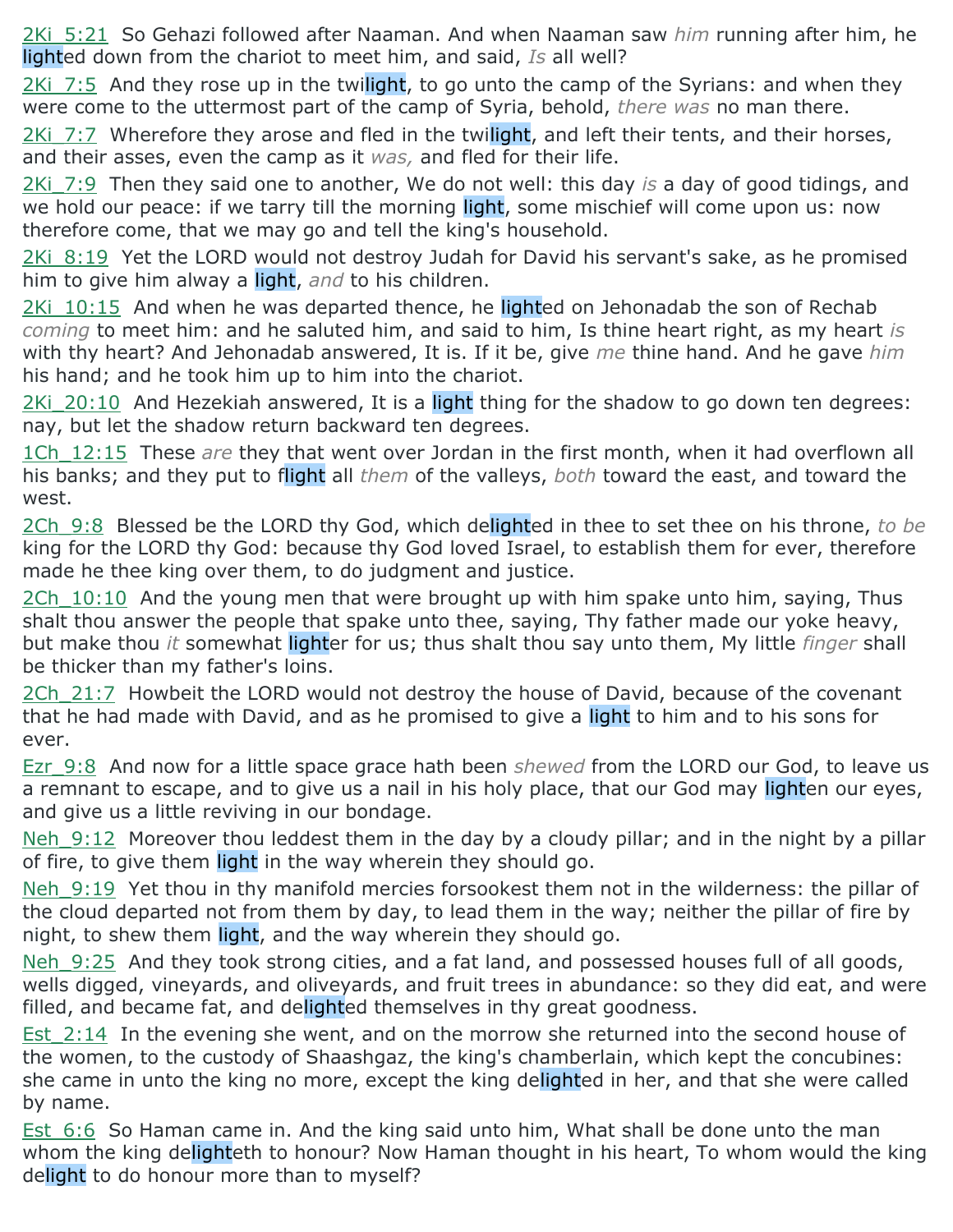Est 6:7 And Haman answered the king, For the man whom the king delighteth to honour,

Est 6:9 And let this apparel and horse be delivered to the hand of one of the king's most noble princes, that they may array the man *withal* whom the king delighteth to honour, and bring him on horseback through the street of the city, and proclaim before him, Thus shall it be done to the man whom the king delighteth to honour.

Est 6:11 Then took Haman the apparel and the horse, and arrayed Mordecai, and brought him on horseback through the street of the city, and proclaimed before him, Thus shall it be done unto the man whom the king delighteth to honour.

Est  $8:16$  The Jews had light, and gladness, and joy, and honour.

Job 3:4 Let that day be darkness; let not God regard it from above, neither let the light shine upon it.

Job 3:9 Let the stars of the twilight thereof be dark; let it look for light, but *have* none; neither let it see the dawning of the day:

Job\_3:16 Or as an hidden untimely birth I had not been; as infants *which* never saw light.

Job\_3:20 Wherefore is light given to him that is in misery, and life unto the bitter *in* soul;

Job\_3:23 *Why is light given* to a man whose way is hid, and whom God hath hedged in?

Job\_10:22 A land of darkness, as darkness *itself; and* of the shadow of death, without any order, and *where* the light *is* as darkness.

Job 12:22 He discovereth deep things out of darkness, and bringeth out to light the shadow of death.

Job\_12:25 They grope in the dark without light, and he maketh them to stagger like *a* drunken *man.*

Job\_17:12 They change the night into day: the light *is* short because of darkness.

Job 18:5 Yea, the light of the wicked shall be put out, and the spark of his fire shall not shine.

Job 18:6 The light shall be dark in his tabernacle, and his candle shall be put out with him.

Job 18:18 He shall be driven from light into darkness, and chased out of the world.

Job 22:26 For then shalt thou have thy delight in the Almighty, and shalt lift up thy face unto God.

Job 22:28 Thou shalt also decree a thing, and it shall be established unto thee: and the light shall shine upon thy ways.

Job 24:13 They are of those that rebel against the light; they know not the ways thereof, nor abide in the paths thereof.

Job 24:14 The murderer rising with the light killeth the poor and needy, and in the night is as a thief.

Job 24:15 The eye also of the adulterer waiteth for the twi

light, saying, No eye shall see me: and disguiseth *his* face.

Job\_24:16 In the dark they dig through houses, *which* they had marked for themselves in the daytime: they know not the light.

Job 25:3 Is there any number of his armies? and upon whom doth not his light arise?

Job 27:10 Will he delight himself in the Almighty? will he always call upon God?

Job\_28:11 He bindeth the floods from overflowing; and *the thing that is* hid bringeth he forth to light.

Job 28:26 When he made a decree for the rain, and a way for the lightning of the thunder: Job\_29:3 When his candle shined upon my head, *and when* by his light I walked *through* darkness;

Job\_29:24 *If* I laughed on them, they believed *it* not; and the light of my countenance they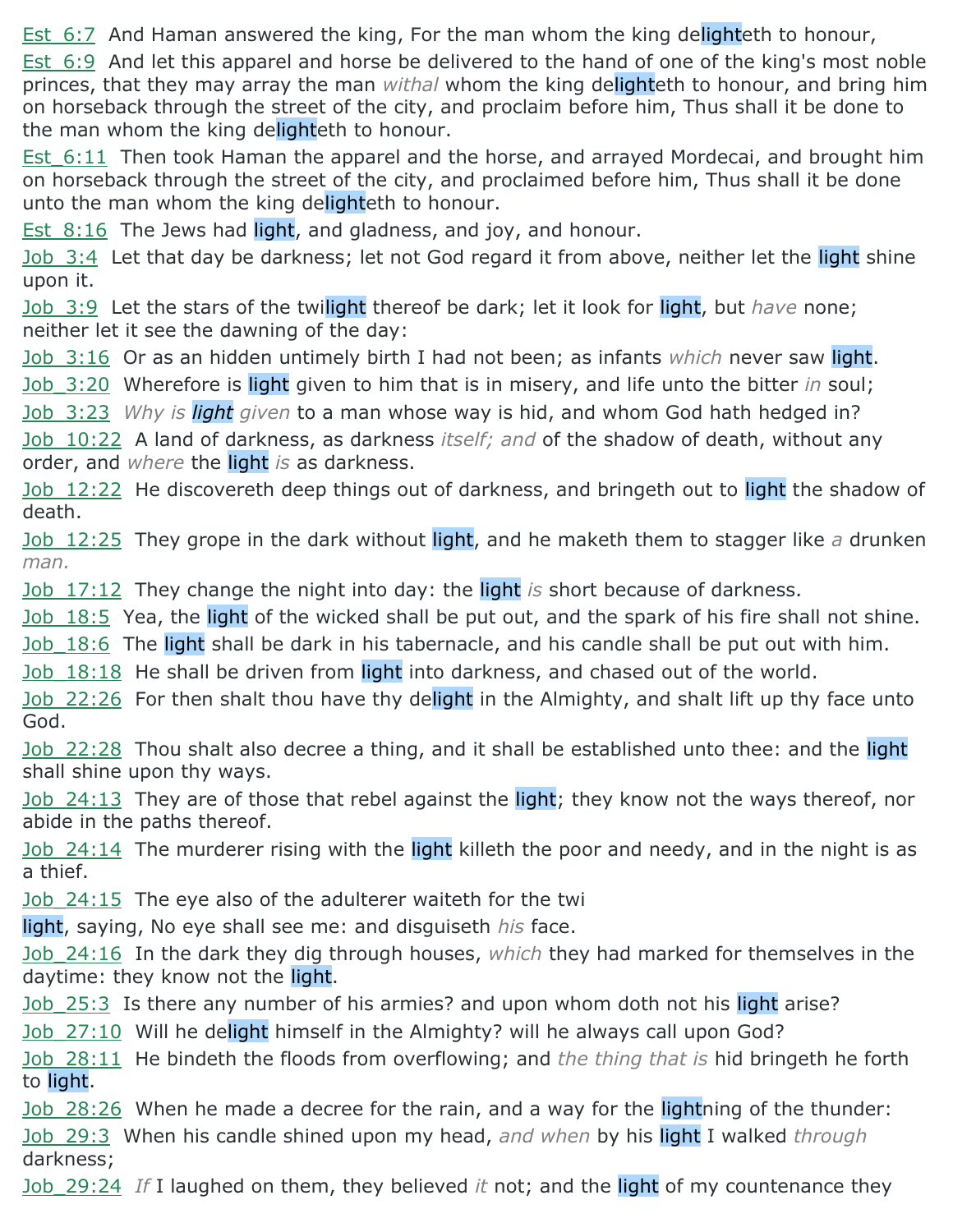cast not down.

Job\_30:26 When I looked for good, then evil came *unto me:* and when I waited for light, there came darkness.

Job 33:28 He will deliver his soul from going into the pit, and his life shall see the light.

Job 33:30 To bring back his soul from the pit, to be enlightened with the light of the living.

Job 34:9 For he hath said, It profiteth a man nothing that he should delight himself with God.

Job 36:30 Behold, he spreadeth his light upon it, and covereth the bottom of the sea.

Job\_36:32 With clouds he covereth the light; and commandeth it *not to shine* by *the cloud* that cometh betwixt.

Job 37:3 He directeth it under the whole heaven, and his lightning unto the ends of the earth. Job 37:15 Dost thou know when God disposed them, and caused the light of his cloud to shine?

Job\_37:21 And now *men* see not the bright light which *is* in the clouds: but the wind passeth, and cleanseth them.

Job 38:15 And from the wicked their light is withholden, and the high arm shall be broken. Job\_38:19 Where *is* the way *where* light dwelleth? and *as for* darkness, where *is* the place thereof,

Job\_38:24 By what way is the light parted, *which* scattereth the east wind upon the earth? Job\_38:25 Who hath divided a watercourse for the overflowing of waters, or a way for the lightning of thunder;

Job\_38:35 Canst thou send lightnings, that they may go, and say unto thee, Here we *are?*

Job\_41:18 By his neesings a light doth shine, and his eyes *are* like the eyelids of the morning. Psa\_1:2 But his delight *is* in the law of the LORD; and in his law doth he meditate day and night.

Psa\_4:6 *There be* many that say, Who will shew us *any* good? LORD, lift thou up the light of thy countenance upon us.

Psa\_13:3 Consider *and* hear me, O LORD my God: lighten mine eyes, lest I sleep the *sleep of* death;

Psa\_16:3 *But* to the saints that *are* in the earth, and *to* the excellent, in whom *is* all my delight.

**Psa** 18:14 Yea, he sent out his arrows, and scattered them; and he shot out lightnings, and discomfited them.

Psa\_18:19 He brought me forth also into a large place; he delivered me, because he delighted in me.

Psa 18:28 For thou wilt light my candle: the LORD my God will enlighten my darkness.

Psa\_19:8 The statutes of the LORD *are* right, rejoicing the heart: the commandment of the LORD *is* pure, enlightening the eyes.

Psa\_22:8 He trusted on the LORD *that* he would deliver him: let him deliver him, seeing he delighted in him.

Psa\_27:1 *A Psalm* **of David.** The LORD *is* my light and my salvation; whom shall I fear? the LORD *is* the strength of my life; of whom shall I be afraid?

Psa 34:5 They looked unto him, and were lightened: and their faces were not ashamed.

Psa\_36:9 For with thee *is* the fountain of life: in thy light shall we see light.

Psa 37:4 Delight thyself also in the LORD; and he shall give thee the desires of thine heart. Psa 37:6 And he shall bring forth thy righteousness as the light, and thy judgment as the noonday.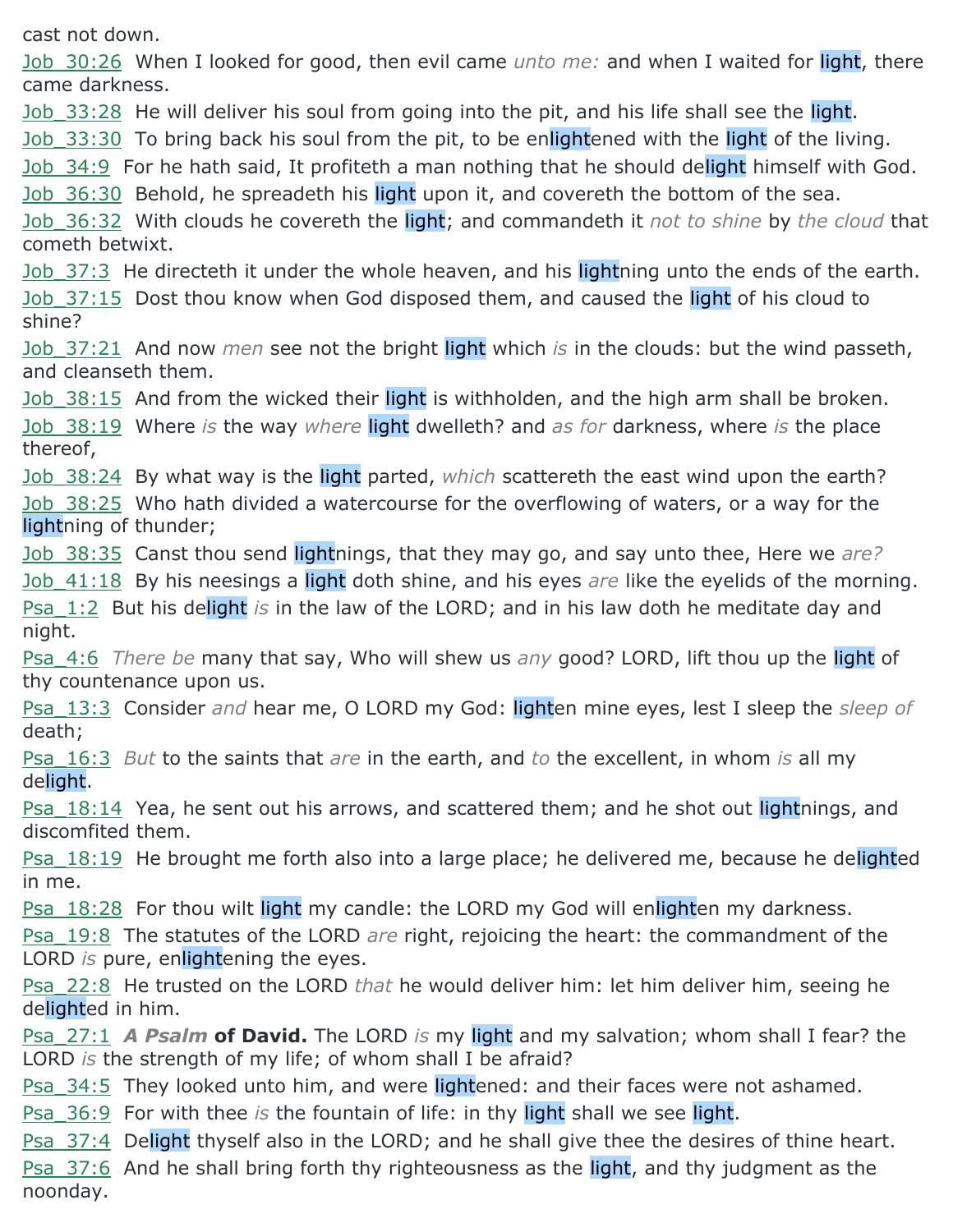Psa 37:11 But the meek shall inherit the earth; and shall delight themselves in the abundance of peace.

Psa\_37:23 The steps of a *good* man are ordered by the LORD: and he delighteth in his way.

Psa 38:10 My heart panteth, my strength faileth me: as for the light of mine eyes, it also is gone from me.

Psa\_40:8 I delight to do thy will, O my God: yea, thy law *is* within my heart.

Psa 43:3 O send out thy light and thy truth: let them lead me; let them bring me unto thy holy hill, and to thy tabernacles.

Psa 44:3 For they got not the land in possession by their own sword, neither did their own arm save them: but thy right hand, and thine arm, and the light of thy countenance, because thou hadst a favour unto them.

Psa 49:19 He shall go to the generation of his fathers; they shall never see light.

Psa\_51:16 For thou desirest not sacrifice; else would I give *it:* thou delightest not in burnt offering.

Psa\_56:13 For thou hast delivered my soul from death: *wilt* not *thou deliver* my feet from falling, that I may walk before God in the light of the living?

Psa\_62:4 They only consult to cast *him* down from his excellency: they delight in lies: they bless with their mouth, but they curse inwardly. Selah.

Psa\_62:9 Surely men of low degree *are* vanity, *and* men of high degree *are* a lie: to be laid in the balance, they *are* altogether *lighter* than vanity.

Psa  $68:30$  Rebuke the company of spearmen, the multitude of the bulls, with the calves of the people, *till every one* submit himself with pieces of silver: scatter thou the people *that* delight in war.

Psa\_74:16 The day *is* thine, the night also *is* thine: thou hast prepared the light and the sun. Psa\_77:18 The voice of thy thunder *was* in the heaven: the lightnings lightened the world: the earth trembled and shook.

**Psa**  $78:14$  In the daytime also he led them with a cloud, and all the night with a light of fire. Psa\_89:15 Blessed *is* the people that know the joyful sound: they shall walk, O LORD, in the light of thy countenance.

Psa\_90:8 Thou hast set our iniquities before thee, our secret *sins* in the light of thy countenance.

Psa 94:19 In the multitude of my thoughts within me thy comforts delight my soul.

Psa 97:4 His lightnings enlightened the world: the earth saw, and trembled.

Psa\_104:2 Who coverest *thyself* with light as *with* a garment: who stretchest out the heavens like a curtain:

Psa 105:39 He spread a cloud for a covering; and fire to give light in the night.

Psa 109:17 As he loved cursing, so let it come unto him: as he delighted not in blessing, so let it be far from him.

Psa\_112:1 Praise ye the LORD. Blessed *is* the man *that* feareth the LORD, *that* delighteth greatly in his commandments.

Psa\_112:4 Unto the upright there ariseth light in the darkness: *he is* gracious, and full of compassion, and righteous.

Psa\_118:27 God *is* the LORD, which hath shewed us light: bind the sacrifice with cords, *even* unto the horns of the altar.

Psa 119:16 I will delight myself in thy statutes: I will not forget thy word.

Psa\_119:24 Thy testimonies also *are* my delight *and* my counsellors.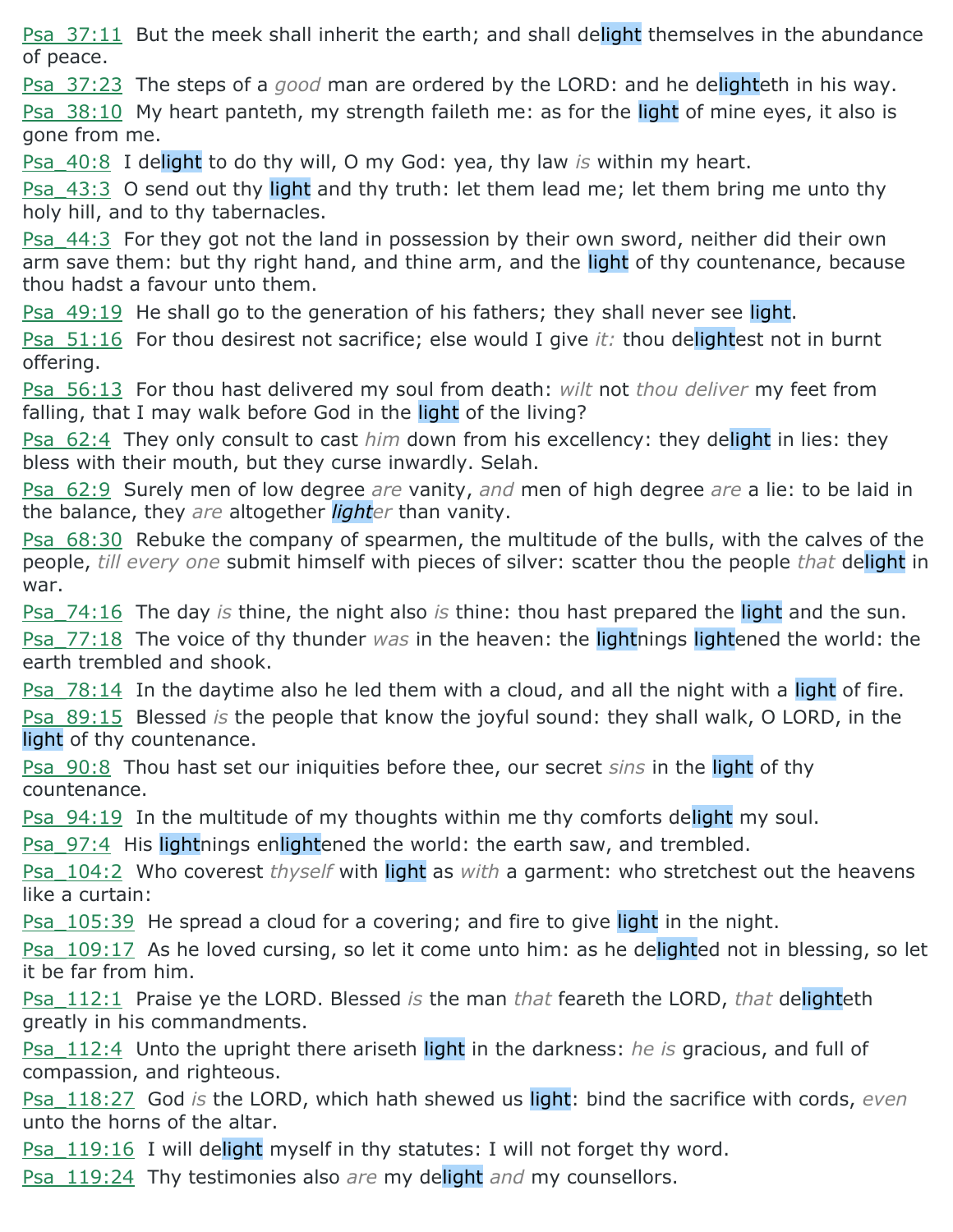Psa 119:35 Make me to go in the path of thy commandments; for therein do I delight.

Psa 119:47 And I will delight myself in thy commandments, which I have loved.

Psa\_119:70 Their heart is as fat as grease; *but* I delight in thy law.

Psa\_119:77 Let thy tender mercies come unto me, that I may live: for thy law *is* my delight. Psa\_119:92 Unless thy law *had been* my delights, I should then have perished in mine affliction.

Psa\_119:105 NUN. Thy word *is* a lamp unto my feet, and a light unto my path.

**Psa\_119:130** The entrance of thy words giveth light; it giveth understanding unto the simple. Psa\_119:143 Trouble and anguish have taken hold on me: *yet* thy commandments *are* my delights.

Psa\_119:174 I have longed for thy salvation, O LORD; and thy law *is* my delight.

Psa 135:7 He causeth the vapours to ascend from the ends of the earth; he maketh lightnings for the rain; he bringeth the wind out of his treasuries.

Psa\_136:7 To him that made great lights: for his mercy *endureth* for ever:

Psa 139:11 If I say, Surely the darkness shall cover me; even the night shall be light about me.

Psa 139:12 Yea, the darkness hideth not from thee; but the night shineth as the day: the darkness and the light *are* both alike *to thee.*

**Psa\_144:6** Cast forth lightning, and scatter them: shoot out thine arrows, and destroy them. Psa 147:10 He delighteth not in the strength of the horse: he taketh not pleasure in the legs of a man.

Psa 148:3 Praise ye him, sun and moon: praise him, all ye stars of light.

Pro 1:22 How long, ye simple ones, will ye love simplicity? and the scorners delight in their scorning, and fools hate knowledge?

Pro\_2:14 Who rejoice to do evil, *and* delight in the frowardness of the wicked;

Pro\_3:12 For whom the LORD loveth he correcteth; even as a father the son *in whom* he delighteth.

Pro\_4:18 But the path of the just *is* as the shining light, that shineth more and more unto the perfect day.

Pro\_6:23 For the commandment *is* a lamp; and the law *is* light; and reproofs of instruction *are* the way of life:

Pro\_7:9 In the twilight, in the evening, in the black and dark night:

Pro\_8:30 Then I was by him, *as* one brought up *with him:* and I was daily *his* delight, rejoicing always before him;

Pro\_8:31 Rejoicing in the habitable part of his earth; and my delights *were* with the sons of men.

Pro\_11:1 A false balance *is* abomination to the LORD: but a just weight *is* his delight.

Pro\_11:20 They that are of a froward heart *are* abomination to the LORD: but *such as are* upright in *their* way *are* his delight.

Pro\_12:22 Lying lips *are* abomination to the LORD: but they that deal truly *are* his delight. Pro 13:9 The light of the righteous rejoiceth: but the lamp of the wicked shall be put out.

Pro\_15:8 The sacrifice of the wicked *is* an abomination to the LORD: but the prayer of the upright *is* his delight.

Pro\_15:30 The light of the eyes rejoiceth the heart: *and* a good report maketh the bones fat. Pro\_16:13 Righteous lips *are* the delight of kings; and they love him that speaketh right.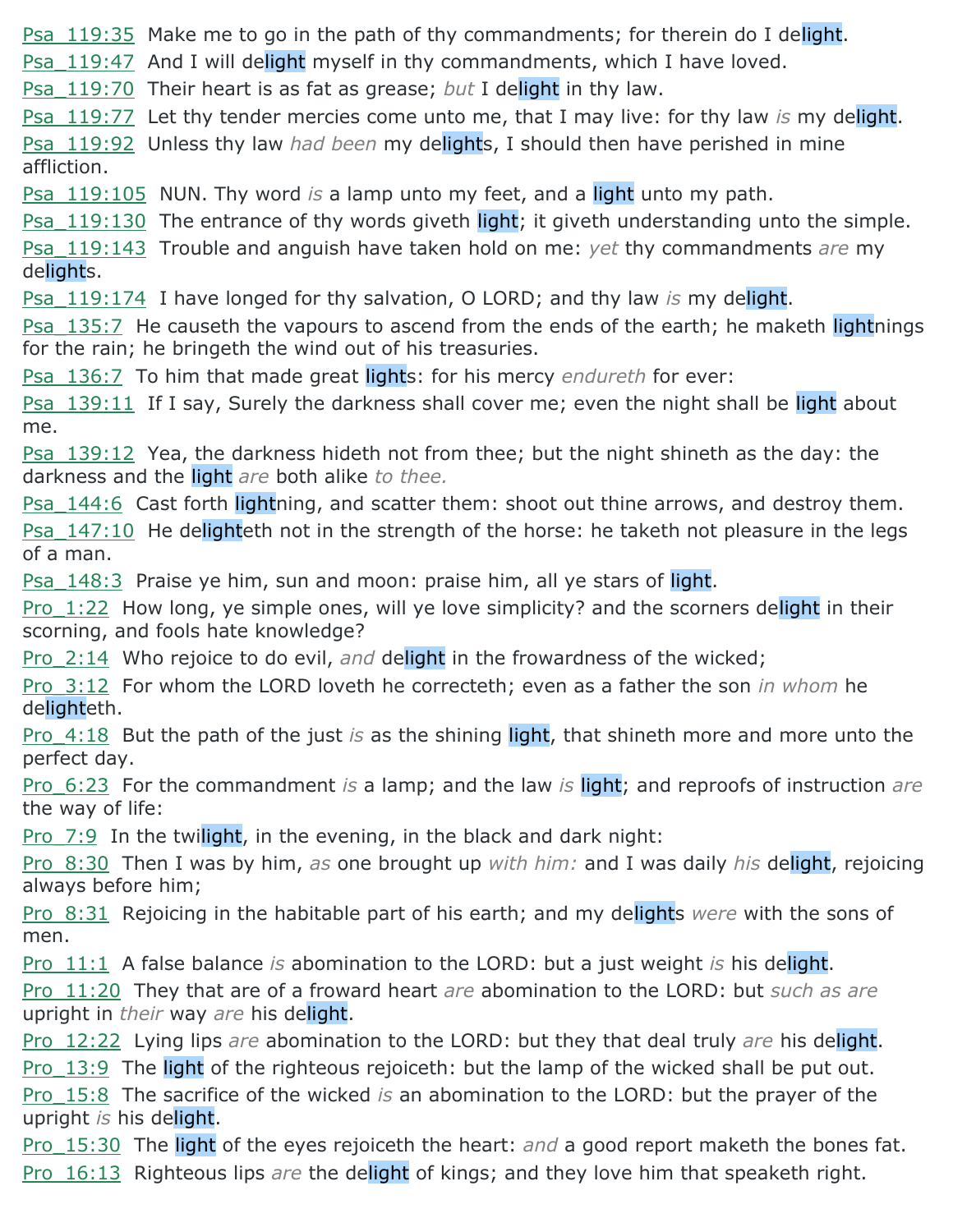Pro\_16:15 In the light of the king's countenance *is* life; and his favour *is* as a cloud of the latter rain.

Pro 18:2 A fool hath no delight in understanding, but that his heart may discover itself. Pro\_19:10 De

light is not seemly for a fool; much less for a servant to have rule over princes.

Pro\_24:25 But to them that rebuke *him* shall be delight, and a good blessing shall come upon them.

Pro 29:13 The poor and the deceitful man meet together: the LORD lighteneth both their eyes.

Pro 29:17 Correct thy son, and he shall give thee rest; yea, he shall give delight unto thy soul.

Ecc\_2:8 I gathered me also silver and gold, and the peculiar treasure of kings and of the provinces: I gat me men singers and women singers, and the delights of the sons of men, *as* musical instruments, and that of all sorts.

Ecc. 2:13 Then I saw that wisdom excelleth folly, as far as light excelleth darkness.

Ecc\_11:7 Truly the light *is* sweet, and a pleasant *thing it is* for the eyes to behold the sun: Ecc 12:2 While the sun, or the light, or the moon, or the stars, be not darkened, nor the clouds return after the rain:

Son\_2:3 As the apple tree among the trees of the wood, so *is* my beloved among the sons. I sat down under his shadow with great delight, and his fruit *was* sweet to my taste.

Son 7:6 How fair and how pleasant art thou, O love, for delights!

Isa\_1:11 To what purpose *is* the multitude of your sacrifices unto me? saith the LORD: I am full of the burnt offerings of rams, and the fat of fed beasts; and I delight not in the blood of bullocks, or of lambs, or of he goats.

Isa 2:5 O house of Jacob, come ye, and let us walk in the light of the LORD.

Isa\_5:20 Woe unto them that call evil good, and good evil; that put darkness for light, and light for darkness; that put bitter for sweet, and sweet for bitter!

Isa\_5:30 And in that day they shall roar against them like the roaring of the sea: and if *one* look unto the land, behold darkness *and* sorrow, and the light is darkened in the heavens thereof.

Isa\_8:20 To the law and to the testimony: if they speak not according to this word, *it is* because *there is* no light in them.

Isa\_9:1 Nevertheless the dimness *shall* not *be* such as *was* in her vexation, when at the first he lightly afflicted the land of Zebulun and the land of Naphtali, and afterward did more grievously afflict *her by* the way of the sea, beyond Jordan, in Galilee of the nations.

Isa\_9:2 The people that walked in darkness have seen a great light: they that dwell in the land of the shadow of death, upon them hath the light shined.

Isa\_9:8 The Lord sent a word into Jacob, and it hath lighted upon Israel.

Isa 10:17 And the light of Israel shall be for a fire, and his Holy One for a flame: and it shall burn and devour his thorns and his briers in one day;

Isa 13:10 For the stars of heaven and the constellations thereof shall not give their light: the sun shall be darkened in his going forth, and the moon shall not cause her light to shine.

Isa\_13:17 Behold, I will stir up the Medes against them, which shall not regard silver; and *as for* gold, they shall not delight in it.

Isa 30:26 Moreover the light of the moon shall be as the light of the sun, and the light of the sun shall be sevenfold, as the light of seven days, in the day that the LORD bindeth up the breach of his people, and healeth the stroke of their wound.

Isa 30:30 And the LORD shall cause his glorious voice to be heard, and shall shew the lighting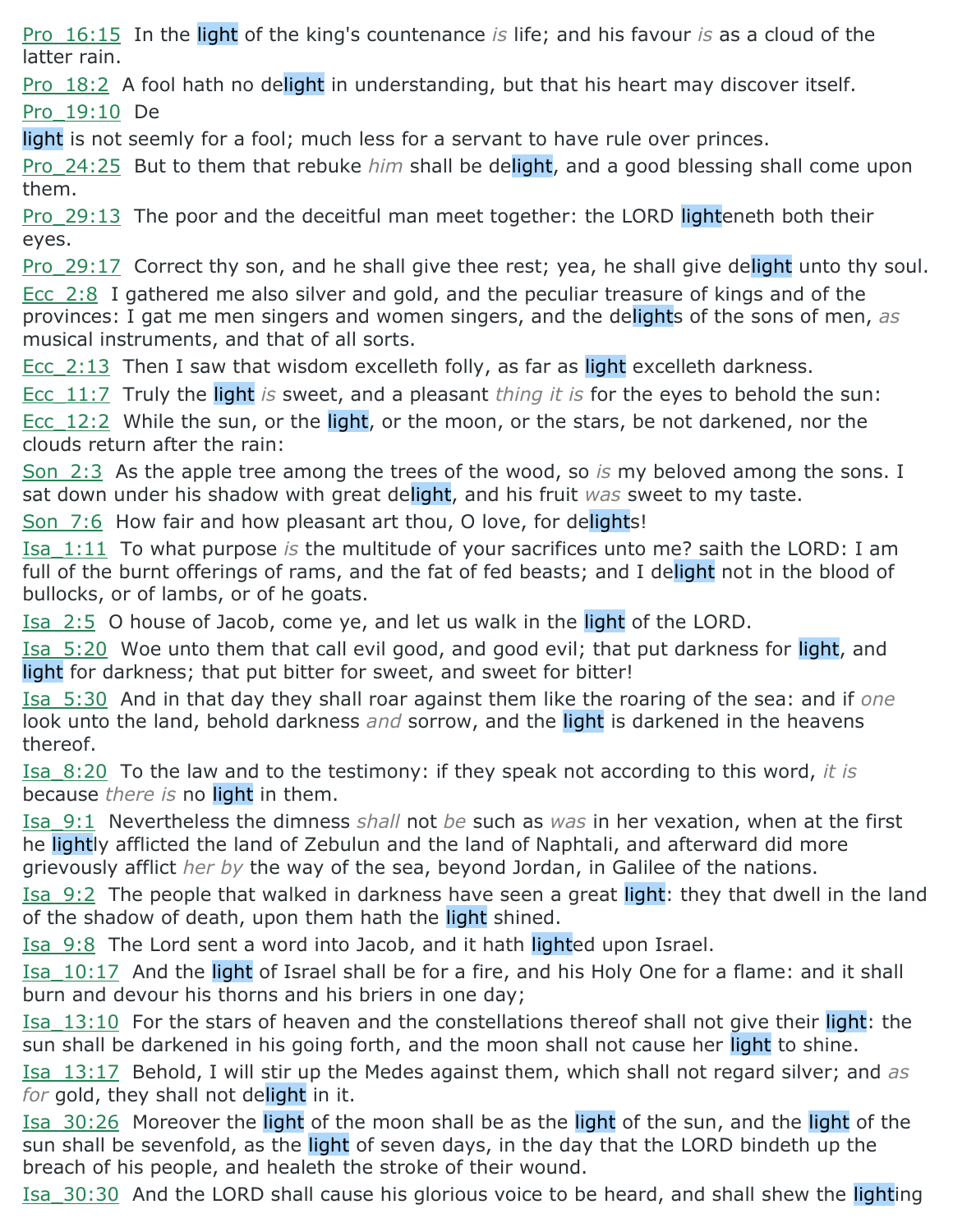down of his arm, with the indignation of *his* anger, and *with* the flame of a devouring fire, *with* scattering, and tempest, and hailstones.

Isa\_42:1 Behold my servant, whom I uphold; mine elect, *in whom* my soul delighteth; I have put my spirit upon him: he shall bring forth judgment to the Gentiles.

Isa\_42:6 I the LORD have called thee in righteousness, and will hold thine hand, and will keep thee, and give thee for a covenant of the people, for a light of the Gentiles;

Isa\_42:16 And I will bring the blind by a way *that* they knew not; I will lead them in paths *that* they have not known: I will make darkness light before them, and crooked things straight. These things will I do unto them, and not forsake them.

Isa 45:7 I form the light, and create darkness: I make peace, and create evil: I the LORD do all these *things.*

Isa 49:6 And he said, It is a light thing that thou shouldest be my servant to raise up the tribes of Jacob, and to restore the preserved of Israel: I will also give thee for a light to the Gentiles, that thou mayest be my salvation unto the end of the earth.

Isa\_50:10 Who *is* among you that feareth the LORD, that obeyeth the voice of his servant, that walketh *in* darkness, and hath no light? let him trust in the name of the LORD, and stay upon his God.

Isa\_50:11 Behold, all ye that kindle a fire, that compass *yourselves* about with sparks: walk in the light of your fire, and in the sparks *that* ye have kindled. This shall ye have of mine hand; ye shall lie down in sorrow.

Isa 51:4 Hearken unto me, my people; and give ear unto me, O my nation: for a law shall proceed from me, and I will make my judgment to rest for a light of the people.

Isa 52:12 For ye shall not go out with haste, nor go by flight: for the LORD will go before you; and the God of Israel *will be* your rereward.

Isa\_55:2 Wherefore do ye spend money for *that which is* not bread? and your labour for *that which* satisfieth not? hearken diligently unto me, and eat ye *that which is* good, and let your soul delight itself in fatness.

Isa 58:2 Yet they seek me daily, and delight to know my ways, as a nation that did righteousness, and forsook not the ordinance of their God: they ask of me the ordinances of justice; they take delight in approaching to God.

Isa\_58:8 Then shall thy light break forth as the morning, and thine health shall spring forth speedily: and thy righteousness shall go before thee; the glory of the LORD shall be thy rereward.

Isa\_58:10 And *if* thou draw out thy soul to the hungry, and satisfy the afflicted soul; then shall thy light rise in obscurity, and thy darkness *be* as the noonday:

Isa\_58:13 If thou turn away thy foot from the sabbath, *from* doing thy pleasure on my holy day; and call the sabbath a delight, the holy of the LORD, honourable; and shalt honour him, not doing thine own ways, nor finding thine own pleasure, nor speaking *thine own* words:

Isa 58:14 Then shalt thou delight thyself in the LORD; and I will cause thee to ride upon the high places of the earth, and feed thee with the heritage of Jacob thy father: for the mouth of the LORD hath spoken *it.*

Isa\_59:9 Therefore is judgment far from us, neither doth justice overtake us: we wait for light, but behold obscurity; for brightness, *but* we walk in darkness.

Isa  $60:1$  Arise, shine; for thy light is come, and the glory of the LORD is risen upon thee.

Isa 60:3 And the Gentiles shall come to thy light, and kings to the brightness of thy rising.

Isa 60:19 The sun shall be no more thy light by day; neither for brightness shall the moon give light unto thee: but the LORD shall be unto thee an everlasting light, and thy God thy glory.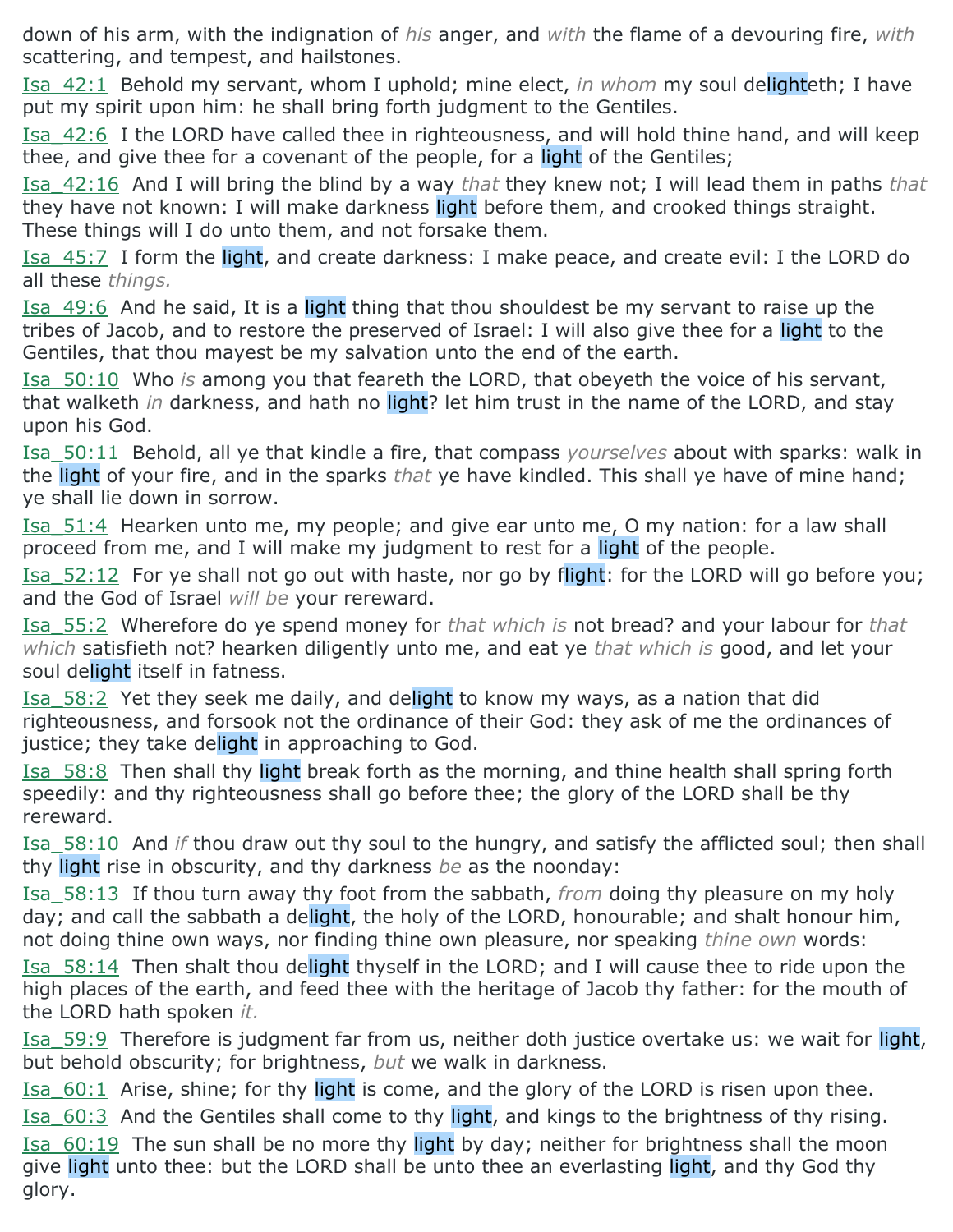Isa\_60:20 Thy sun shall no more go down; neither shall thy moon withdraw itself: for the LORD shall be thine everlasting light, and the days of thy mourning shall be ended.

Isa\_62:4 Thou shalt no more be termed Forsaken; neither shall thy land any more be termed Desolate: but thou shalt be called Hephzibah, and thy land Beulah: for the LORD delighteth in thee, and thy land shall be married.

Isa\_65:12 Therefore will I number you to the sword, and ye shall all bow down to the slaughter: because when I called, ye did not answer; when I spake, ye did not hear; but did evil before mine eyes, and did choose *that* wherein I delighted not.

Isa\_66:3 He that killeth an ox *is as if* he slew a man; he that sacrificeth a lamb, *as if* he cut off a dog's neck; he that offereth an oblation, *as if he offered* swine's blood; he that burneth incense, *as if* he blessed an idol. Yea, they have chosen their own ways, and their soul delighteth in their abominations.

Isa\_66:4 I also will choose their delusions, and will bring their fears upon them; because when I called, none did answer; when I spake, they did not hear: but they did evil before mine eyes, and chose *that* in which I delighted not.

Isa\_66:11 That ye may suck, and be satisfied with the breasts of her consolations; that ye may milk out, and be delighted with the abundance of her glory.

Jer 3:9 And it came to pass through the lightness of her whoredom, that she defiled the land, and committed adultery with stones and with stocks.

Jer\_4:23 I beheld the earth, and, lo, *it was* without form, and void; and the heavens, and they *had* no light.

Jer 4:24 I beheld the mountains, and, lo, they trembled, and all the hills moved lightly.

Jer\_6:10 To whom shall I speak, and give warning, that they may hear? behold, their ear *is* uncircumcised, and they cannot hearken: behold, the word of the LORD is unto them a reproach; they have no delight in it.

Jer\_6:14 They have healed also the hurt *of the daughter* of my people slightly, saying, Peace, peace; when *there is* no peace.

Jer 8:11 For they have healed the hurt of the daughter of my people slightly, saying, Peace, peace; when *there is* no peace.

Jer 9:24 But let him that glorieth glory in this, that he understandeth and knoweth me, that I *am* the LORD which exercise lovingkindness, judgment, and righteousness, in the earth: for in these *things* I delight, saith the LORD.

Jer\_10:13 When he uttereth his voice, *there is* a multitude of waters in the heavens, and he causeth the vapours to ascend from the ends of the earth; he maketh lightnings with rain, and bringeth forth the wind out of his treasures.

Jer 13:16 Give glory to the LORD your God, before he cause darkness, and before your feet stumble upon the dark mountains, and, while ye look for light, he turn it into the shadow of death, *and* make *it* gross darkness.

Jer\_23:32 Behold, I *am* against them that prophesy false dreams, saith the LORD, and do tell them, and cause my people to err by their lies, and by their lightness; yet I sent them not, nor commanded them: therefore they shall not profit this people at all, saith the LORD.

Jer\_25:10 Moreover I will take from them the voice of mirth, and the voice of gladness, the voice of the bridegroom, and the voice of the bride, the sound of the millstones, and the light of the candle.

Jer\_31:35 Thus saith the LORD, which giveth the sun for a light by day, *and* the ordinances of the moon and of the stars for a light by night, which divideth the sea when the waves thereof roar; The LORD of hosts *is* his name:

Jer\_51:16 When he uttereth *his* voice, *there is* a multitude of waters in the heavens; and he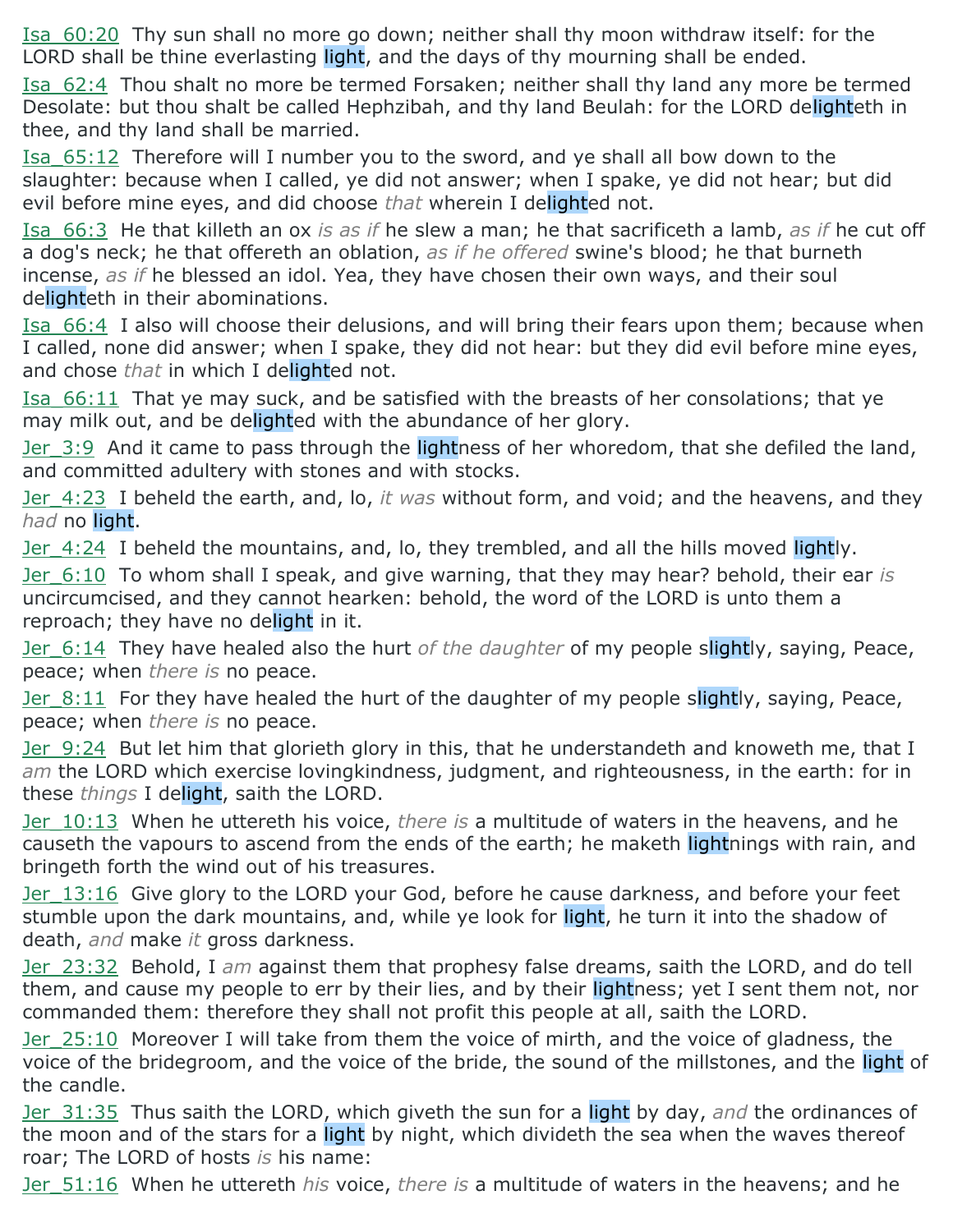causeth the vapours to ascend from the ends of the earth: he maketh lightnings with rain, and bringeth forth the wind out of his treasures.

Lam\_3:2 He hath led me, and brought *me into* darkness, but not *into* light.

Eze\_1:13 As for the likeness of the living creatures, their appearance *was* like burning coals of fire, *and* like the appearance of lamps: it went up and down among the living creatures; and the fire was bright, and out of the fire went forth lightning.

Eze 1:14 And the living creatures ran and returned as the appearance of a flash of lightning.

Eze\_8:17 Then he said unto me, Hast thou seen *this,* O son of man? Is it a light thing to the house of Judah that they commit the abominations which they commit here? for they have filled the land with violence, and have returned to provoke me to anger: and, lo, they put the branch to their nose.

Eze\_12:6 In their sight shalt thou bear *it* upon *thy* shoulders, *and* carry *it* forth in the twilight: thou shalt cover thy face, that thou see not the ground: for I have set thee *for* a sign unto the house of Israel.

Eze 12:7 And I did so as I was commanded: I brought forth my stuff by day, as stuff for captivity, and in the even I digged through the wall with mine hand; I brought *it* forth in the twilight, *and* I bare *it* upon *my* shoulder in their sight.

Eze\_12:12 And the prince that *is* among them shall bear upon *his* shoulder in the twilight, and shall go forth: they shall dig through the wall to carry out thereby: he shall cover his face, that he see not the ground with *his* eyes.

Eze 22:7 In thee have they set light by father and mother: in the midst of thee have they dealt by oppression with the stranger: in thee have they vexed the fatherless and the widow.

Eze 32:7 And when I shall put thee out, I will cover the heaven, and make the stars thereof dark; I will cover the sun with a cloud, and the moon shall not give her light.

Eze 32:8 All the bright lights of heaven will I make dark over thee, and set darkness upon thy land, saith the Lord GOD.

Dan\_2:22 He revealeth the deep and secret things: he knoweth what *is* in the darkness, and the light dwelleth with him.

Dan\_5:11 There is a man in thy kingdom, in whom *is* the spirit of the holy gods; and in the days of thy father light and understanding and wisdom, like the wisdom of the gods, was found in him; whom the king Nebuchadnezzar thy father, the king, *I say,* thy father, made master of the magicians, astrologers, Chaldeans, *and* soothsayers;

Dan\_5:14 I have even heard of thee, that the spirit of the gods *is* in thee, and *that* light and understanding and excellent wisdom is found in thee.

Dan\_10:6 His body also *was* like the beryl, and his face as the appearance of lightning, and his eyes as lamps of fire, and his arms and his feet like in colour to polished brass, and the voice of his words like the voice of a multitude.

Hos 6:5 Therefore have I hewed *them* by the prophets; I have slain them by the words of my mouth: and thy judgments *are as* the light *that* goeth forth.

Amo 2:14 Therefore the flight shall perish from the swift, and the strong shall not strengthen his force, neither shall the mighty deliver himself:

Amo\_5:18 Woe unto you that desire the day of the LORD! to what end *is* it for you? the day of the LORD *is* darkness, and not light.

Amo\_5:20 *Shall* not the day of the LORD *be* darkness, and not light? even very dark, and no brightness in it?

Jon 1:5 Then the mariners were afraid, and cried every man unto his god, and cast forth the wares that *were* in the ship into the sea, to lighten *it* of them. But Jonah was gone down into the sides of the ship; and he lay, and was fast asleep.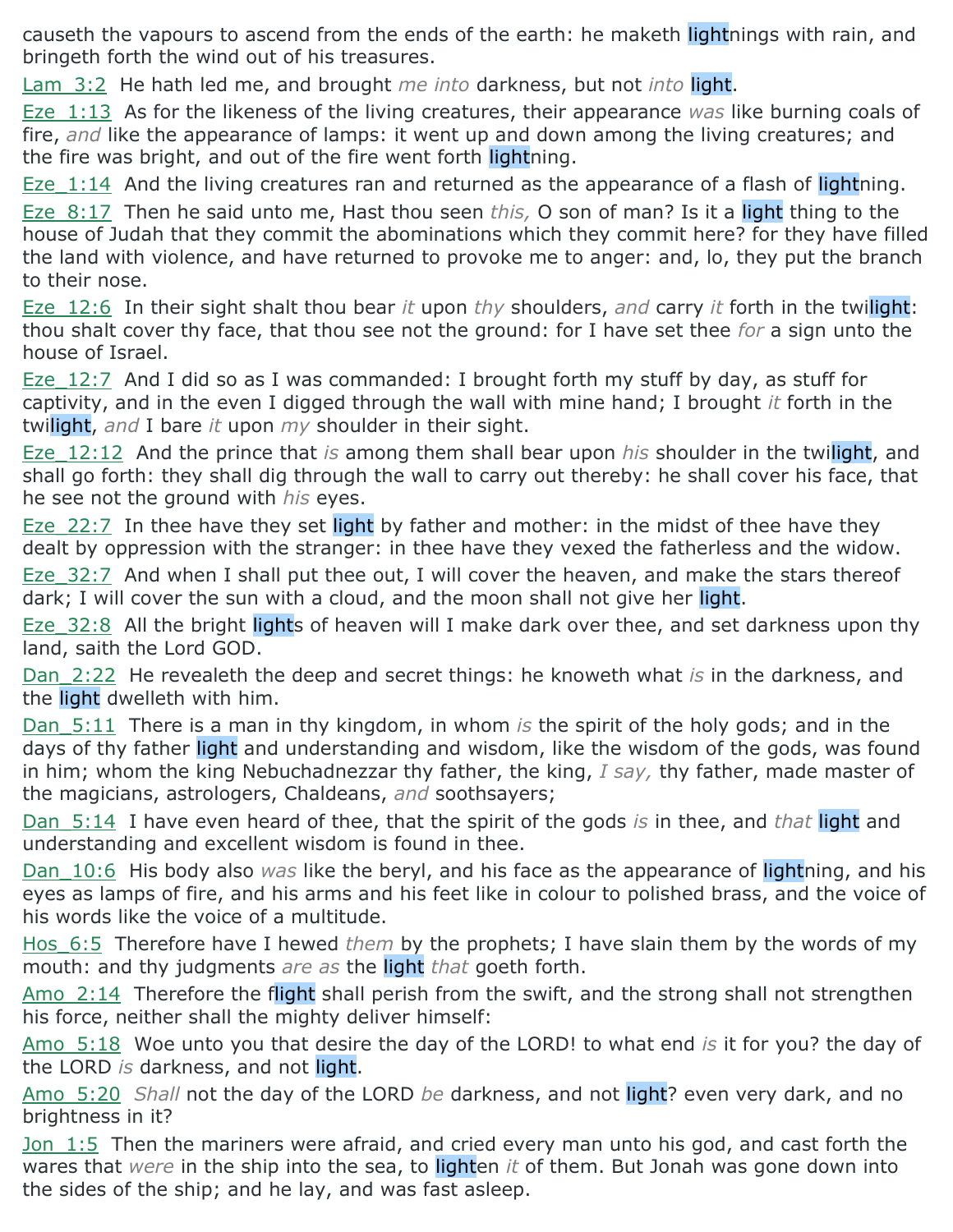Mic 2:1 Woe to them that devise iniquity, and work evil upon their beds! when the morning is light, they practise it, because it is in the power of their hand.

Mic  $7:8$  Rejoice not against me, O mine enemy: when I fall, I shall arise; when I sit in darkness, the LORD *shall be* a light unto me.

Mic 7:9 I will bear the indignation of the LORD, because I have sinned against him, until he plead my cause, and execute judgment for me: he will bring me forth to the light, *and* I shall behold his righteousness.

Mic\_7:18 Who *is* a God like unto thee, that pardoneth iniquity, and passeth by the transgression of the remnant of his heritage? he retaineth not his anger for ever, because he delighteth *in* mercy.

Nah  $2:4$  The chariots shall rage in the streets, they shall justle one against another in the broad ways: they shall seem like torches, they shall run like the lightnings.

Hab 3:4 And *his* brightness was as the light; he had horns *coming* out of his hand: and there *was* the hiding of his power.

Hab 3:11 The sun *and* moon stood still in their habitation: at the light of thine arrows they went, *and* at the shining of thy glittering spear.

Zep\_3:4 Her prophets *are* light *and* treacherous persons: her priests have polluted the sanctuary, they have done violence to the law.

Zep\_3:5 The just LORD *is* in the midst thereof; he will not do iniquity: every morning doth he bring his judgment to light, he faileth not; but the unjust knoweth no shame.

Zec  $9:14$  And the LORD shall be seen over them, and his arrow shall go forth as the lightning: and the Lord GOD shall blow the trumpet, and shall go with whirlwinds of the south.

Zec\_14:6 And it shall come to pass in that day, *that* the light shall not be clear, *nor* dark:

Zec\_14:7 But it shall be one day which shall be known to the LORD, not day, nor night: but it shall come to pass, *that* at evening time it shall be light.

Mal  $2:17$  Ye have wearied the LORD with your words. Yet ye say, Wherein have we wearied *him?* When ye say, Every one that doeth evil *is* good in the sight of the LORD, and he delighteth in them; or, Where *is* the God of judgment?

Mal 3:1 Behold, I will send my messenger, and he shall prepare the way before me: and the Lord, whom ye seek, shall suddenly come to his temple, even the messenger of the covenant, whom ye delight in: behold, he shall come, saith the LORD of hosts.

Mal 3:12 And all nations shall call you blessed: for ye shall be a delightsome land, saith the LORD of hosts.

Mat 3:16 And Jesus, when he was baptized, went up straightway out of the water: and, lo, the heavens were opened unto him, and he saw the Spirit of God descending like a dove, and lighting upon him:

Mat 4:16 The people which sat in darkness saw great light; and to them which sat in the region and shadow of death light is sprung up.

Mat 5:14 Ye are the light of the world. A city that is set on an hill cannot be hid.

Mat 5:15 Neither do men light a candle, and put it under a bushel, but on a candlestick; and it giveth light unto all that are in the house.

Mat 5:16 Let your light so shine before men, that they may see your good works, and glorify your Father which is in heaven.

Mat 6:22 The light of the body is the eye: if therefore thine eye be single, thy whole body shall be full of light.

Mat 6:23 But if thine eye be evil, thy whole body shall be full of darkness. If therefore the light that is in thee be darkness, how great *is* that darkness!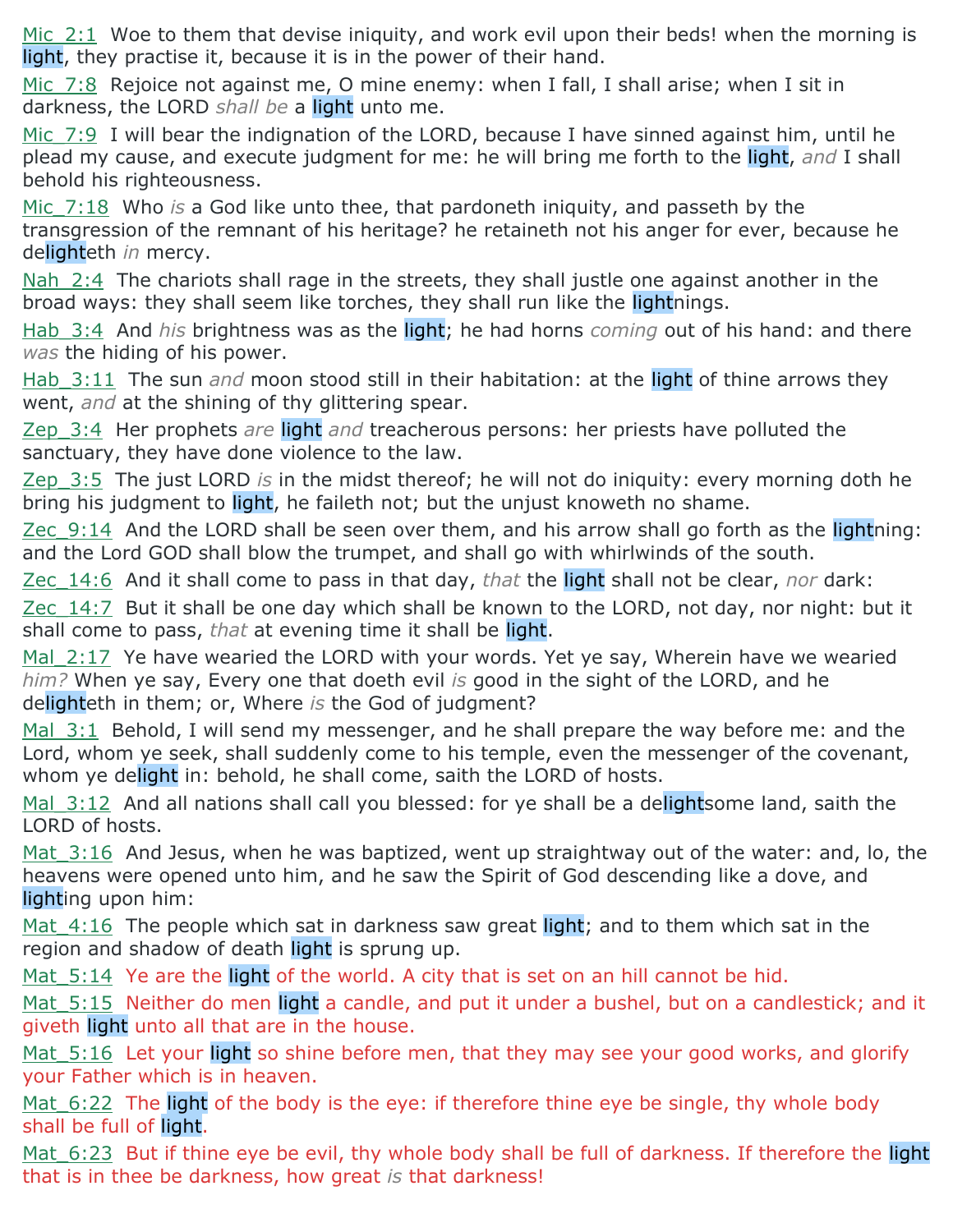Mat 10:27 What I tell you in darkness, *that* speak ye in light: and what ye hear in the ear, *that* preach ye upon the housetops.

Mat 11:30 For my yoke *is* easy, and my burden is light.

Mat 17:2 And was transfigured before them: and his face did shine as the sun, and his raiment was white as the light.

Mat 22:5 But they made light of *it*, and went their ways, one to his farm, another to his merchandise:

Mat  $24:20$  But pray ye that your flight be not in the winter, neither on the sabbath day: Mat 24:27 For as the lightning cometh out of the east, and shineth even unto the west; so shall also the coming of the Son of man be.

Mat 24:29 Immediately after the tribulation of those days shall the sun be darkened, and the moon shall not give her light, and the stars shall fall from heaven, and the powers of the heavens shall be shaken:

Mat 28:3 His countenance was like lightning, and his raiment white as snow:

Mar 9:39 But Jesus said, Forbid him not: for there is no man which shall do a miracle in my name, that can lightly speak evil of me.

Mar 13:18 And pray ye that your flight be not in the winter.

Mar 13:24 But in those days, after that tribulation, the sun shall be darkened, and the moon shall not give her light,

Luk\_1:79 To give light to them that sit in darkness and *in* the shadow of death, to guide our feet into the way of peace.

Luk 2:32 A light to lighten the Gentiles, and the glory of thy people Israel.

Luk\_8:16 No man, when he hath lighted a candle, covereth it with a vessel, or putteth *it* under a bed; but setteth *it* on a candlestick, that they which enter in may see the light.

Luk 10:18 And he said unto them, I beheld Satan as lightning fall from heaven.

Luk\_11:33 No man, when he hath lighted a candle, putteth *it* in a secret place, neither under a bushel, but on a candlestick, that they which come in may see the light.

Luk 11:34 The light of the body is the eye: therefore when thine eye is single, thy whole body also is full of light; but when *thine eye* is evil, thy body also *is* full of darkness.

Luk 11:35 Take heed therefore that the light which is in thee be not darkness.

Luk\_11:36 If thy whole body therefore *be* full of light, having no part dark, the whole shall be full of light, as when the bright shining of a candle doth give thee light.

Luk 12:3 Therefore whatsoever ye have spoken in darkness shall be heard in the light; and that which ye have spoken in the ear in closets shall be proclaimed upon the housetops.

Luk\_12:35 Let your loins be girded about, and *your* lights burning;

Luk 15:8 Either what woman having ten pieces of silver, if she lose one piece, doth not light a candle, and sweep the house, and seek diligently till she find *it?*

Luk 16:8 And the lord commended the unjust steward, because he had done wisely: for the children of this world are in their generation wiser than the children of light.

Luk\_17:24 For as the lightning, that lighteneth out of the one *part* under heaven, shineth unto the other *part* under heaven; so shall also the Son of man be in his day.

 $Joh$  1:4 In him was life; and the life was the light of men.

Joh 1:5 And the light shineth in darkness; and the darkness comprehended it not.

Joh 1:9 *That* was the true Light, which lighteth every man that cometh into the world.

Joh 3:19 And this is the condemnation, that light is come into the world, and men loved darkness rather than light, because their deeds were evil.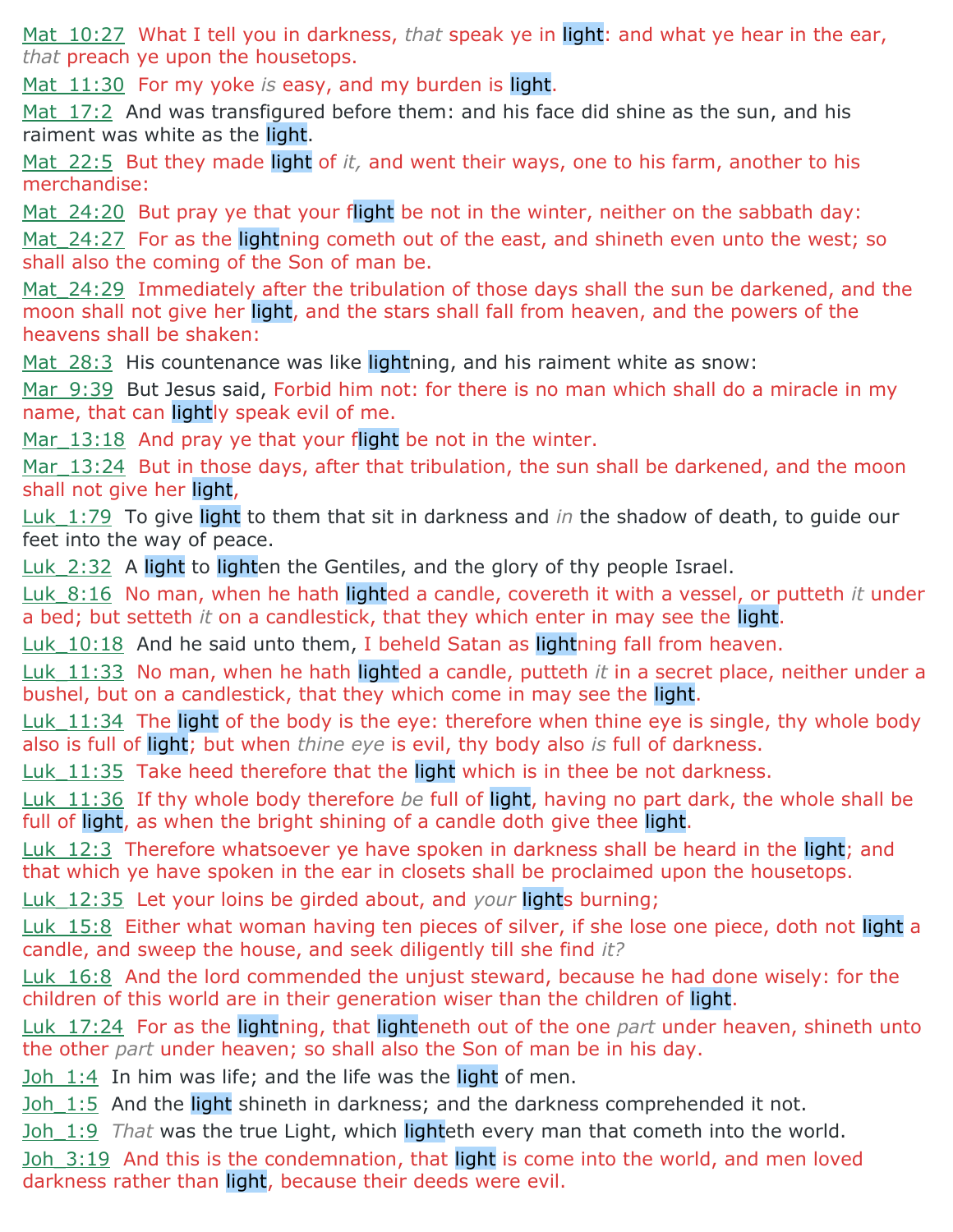Joh 3:20 For every one that doeth evil hateth the light, neither cometh to the light, lest his deeds should be reproved.

Joh 3:21 But he that doeth truth cometh to the light, that his deeds may be made manifest, that they are wrought in God.

Joh 5:35 He was a burning and a shining light: and ye were willing for a season to rejoice in his light.

<u>Joh  $8:12$ </u> Then spake Jesus again unto them, saying, I am the light of the world: he that followeth me shall not walk in darkness, but shall have the light of life.

Joh 9:5 As long as I am in the world, I am the light of the world.

Joh 11:9 Jesus answered, Are there not twelve hours in the day? If any man walk in the day, he stumbleth not, because he seeth the light of this world.

Joh 11:10 But if a man walk in the night, he stumbleth, because there is no light in him.

Joh 12:35 Then Jesus said unto them, Yet a little while is the light with you. Walk while ye have the light, lest darkness come upon you: for he that walketh in darkness knoweth not whither he goeth.

Joh 12:36 While ye have light, believe in the light, that ye may be the children of light. These things spake Jesus, and departed, and did hide himself from them.

Joh 12:46 I am come a light into the world, that whosoever believeth on me should not abide in darkness.

Act  $9:3$  And as he journeyed, he came near Damascus: and suddenly there shined round about him a light from heaven:

Act 12:7 And, behold, the angel of the Lord came upon *him*, and a light shined in the prison: and he smote Peter on the side, and raised him up, saying, Arise up quickly. And his chains fell off from *his* hands.

Act 13:47 For so hath the Lord commanded us, *saying*, I have set thee to be a light of the Gentiles, that thou shouldest be for salvation unto the ends of the earth.

Act 16:29 Then he called for a light, and sprang in, and came trembling, and fell down before Paul and Silas,

Act 20:8 And there were many lights in the upper chamber, where they were gathered together.

Act 22:6 And it came to pass, that, as I made my journey, and was come nigh unto Damascus about noon, suddenly there shone from heaven a great light round about me.

Act 22:9 And they that were with me saw indeed the light, and were afraid; but they heard not the voice of him that spake to me.

Act  $22:11$  And when I could not see for the glory of that light, being led by the hand of them that were with me, I came into Damascus.

Act 26:13 At midday, O king, I saw in the way a light from heaven, above the brightness of the sun, shining round about me and them which journeyed with me.

Act\_26:18 To open their eyes, *and* to turn *them* from darkness to light, and *from* the power of Satan unto God, that they may receive forgiveness of sins, and inheritance among them which are sanctified by faith that is in me.

Act 26:23 That Christ should suffer, *and* that he should be the first that should rise from the dead, and should shew light unto the people, and to the Gentiles.

Act\_27:18 And we being exceedingly tossed with a tempest, the next *day* they lightened the ship;

 $Act$  27:38 And when they had eaten enough, they lightened the ship, and cast out the wheat into the sea.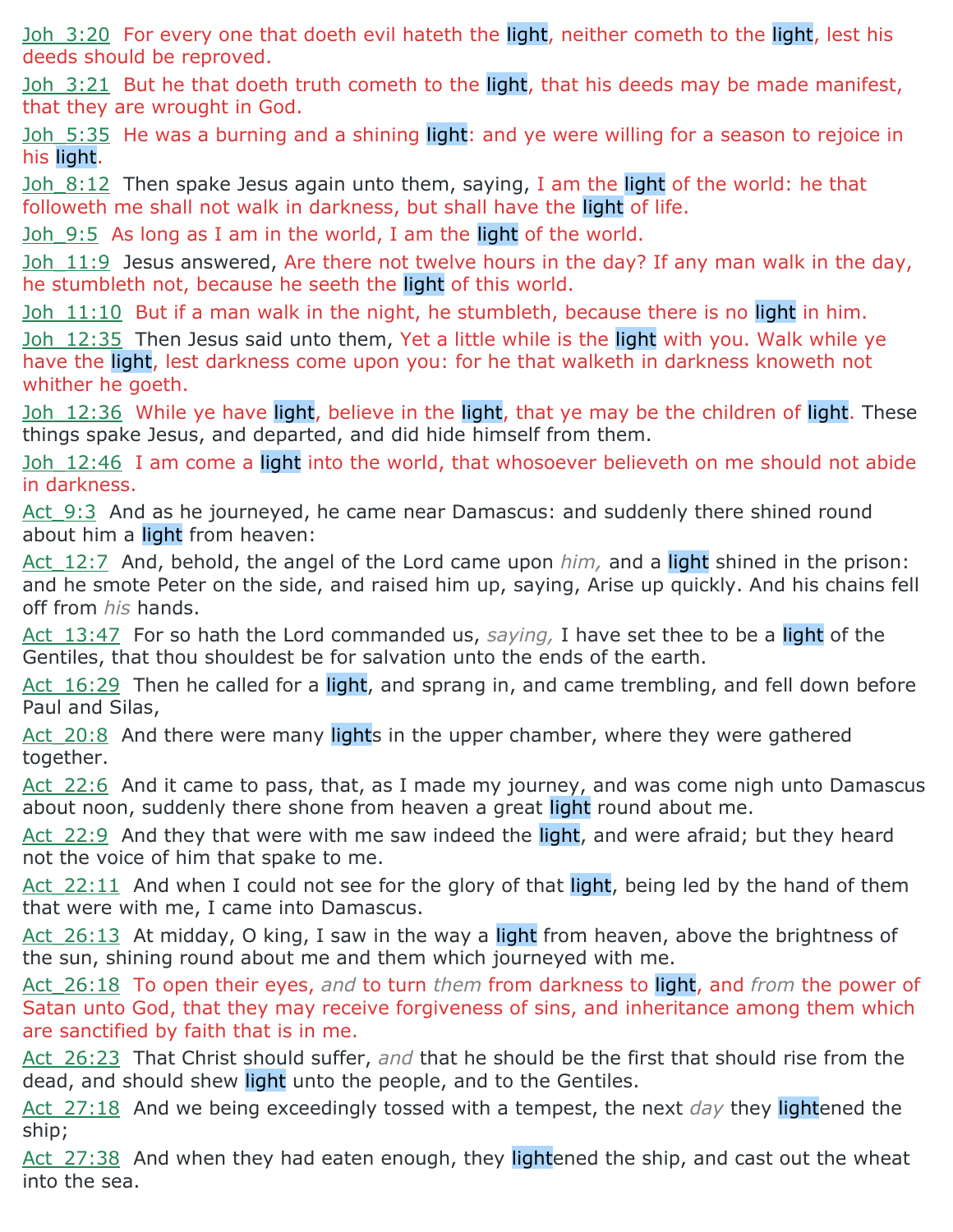Rom 2:19 And art confident that thou thyself art a guide of the blind, a light of them which are in darkness,

Rom 7:22 For I delight in the law of God after the inward man:

Rom\_13:12 The night is far spent, the day is at hand: let us therefore cast off the works of darkness, and let us put on the armour of light.

1Co 4:5 Therefore judge nothing before the time, until the Lord come, who both will bring to light the hidden things of darkness, and will make manifest the counsels of the hearts: and then shall every man have praise of God.

2Co 1:17 When I therefore was thus minded, did I use lightness? or the things that I purpose, do I purpose according to the flesh, that with me there should be yea yea, and nay nay?

2Co 4:4 In whom the god of this world hath blinded the minds of them which believe not, lest the light of the glorious gospel of Christ, who is the image of God, should shine unto them.

2Co 4:6 For God, who commanded the light to shine out of darkness, hath shined in our hearts, to *give* the light of the knowledge of the glory of God in the face of Jesus Christ.

2Co 4:17 For our light affliction, which is but for a moment, worketh for us a far more exceeding *and* eternal weight of glory;

2Co\_6:14 Be ye not unequally yoked together with unbelievers: for what fellowship hath righteousness with unrighteousness? and what communion hath light with darkness?

 $2Co$  11:14 And no marvel; for Satan himself is transformed into an angel of light.

Eph  $1:18$  The eyes of your understanding being enlightened; that ye may know what is the hope of his calling, and what the riches of the glory of his inheritance in the saints,

Eph\_5:8 For ye were sometimes darkness, but now *are ye* light in the Lord: walk as children of light:

Eph  $5:13$  But all things that are reproved are made manifest by the light: for whatsoever doth make manifest is light.

Eph\_5:14 Wherefore he saith, Awake thou that sleepest, and arise from the dead, and Christ shall give thee light.

Php 2:15 That ye may be blameless and harmless, the sons of God, without rebuke, in the midst of a crooked and perverse nation, among whom ye shine as lights in the world;

Col  $1:12$  Giving thanks unto the Father, which hath made us meet to be partakers of the inheritance of the saints in light:

1Th 5:5 Ye are all the children of light, and the children of the day: we are not of the night, nor of darkness.

 $1Ti$  6:16 Who only hath immortality, dwelling in the light which no man can approach unto; whom no man hath seen, nor can see: to whom *be* honour and power everlasting. Amen.

2Ti 1:10 But is now made manifest by the appearing of our Saviour Jesus Christ, who hath abolished death, and hath brought life and immortality to light through the gospel:

Heb 6:4 For *it is* impossible for those who were once enlightened, and have tasted of the heavenly gift, and were made partakers of the Holy Ghost,

Heb 11:34 Quenched the violence of fire, escaped the edge of the sword, out of weakness were made strong, waxed valiant in fight, turned to flight the armies of the aliens.

Jas 1:17 Every good gift and every perfect gift is from above, and cometh down from the Father of lights, with whom is no variableness, neither shadow of turning.

1Pe\_2:9 But ye *are* a chosen generation, a royal priesthood, an holy nation, a peculiar people; that ye should shew forth the praises of him who hath called you out of darkness into his marvellous light:

2Pe\_1:19 We have also a more sure word of prophecy; whereunto ye do well that ye take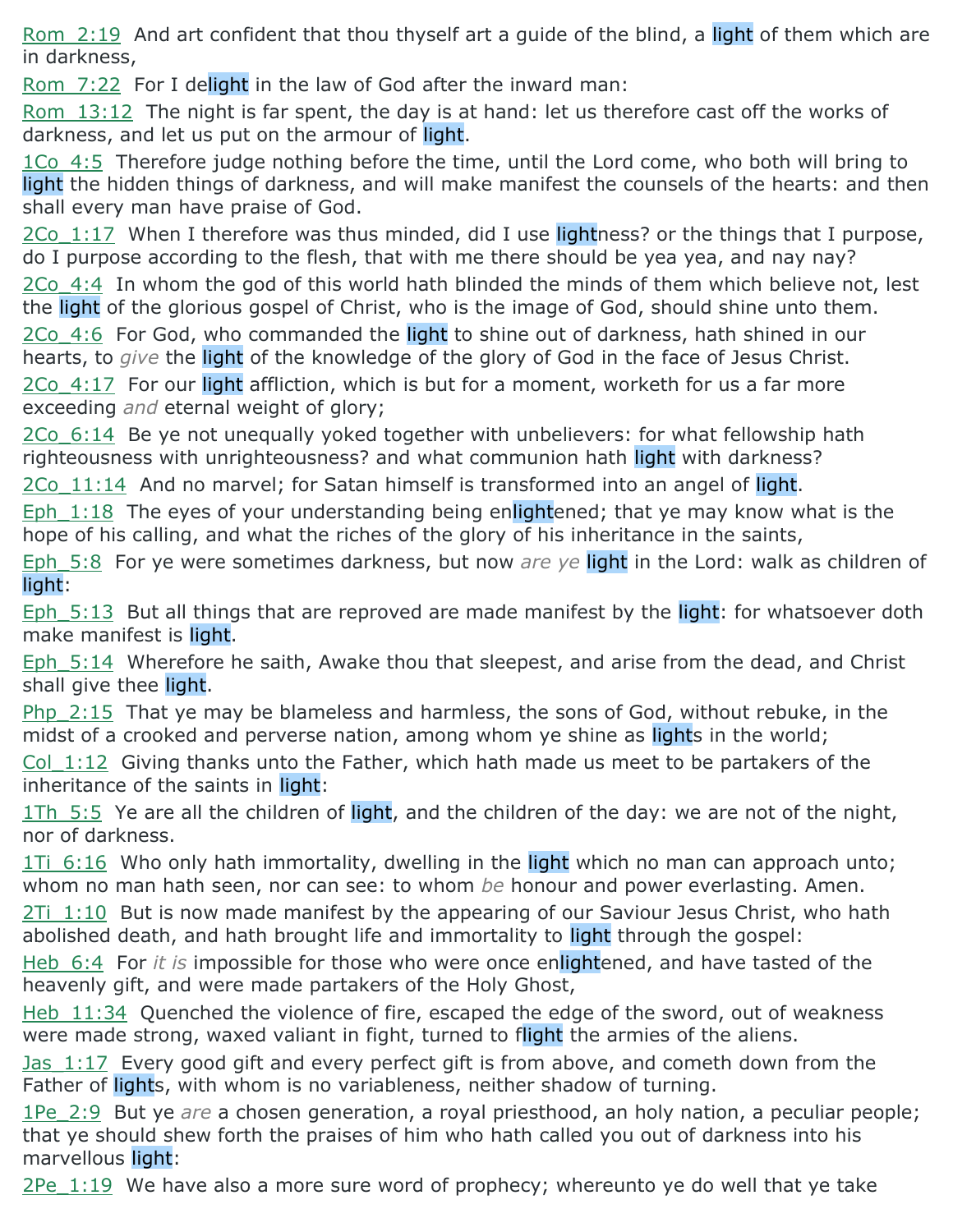heed, as unto a light that shineth in a dark place, until the day dawn, and the day star arise in your hearts:

 $1Jn$   $1:5$  This then is the message which we have heard of him, and declare unto you, that God is light, and in him is no darkness at all.

1Jn 1:7 But if we walk in the light, as he is in the light, we have fellowship one with another, and the blood of Jesus Christ his Son cleanseth us from all sin.

1Jn\_2:8 Again, a new commandment I write unto you, which thing is true in him and in you: because the darkness is past, and the true light now shineth.

1Jn 2:9 He that saith he is in the light, and hateth his brother, is in darkness even until now. 1Jn 2:10 He that loveth his brother abideth in the light, and there is none occasion of stumbling in him.

Rev\_4:5 And out of the throne proceeded lightnings and thunderings and voices: and *there were* seven lamps of fire burning before the throne, which are the seven Spirits of God.

Rev 7:16 They shall hunger no more, neither thirst any more; neither shall the sun light on them, nor any heat.

Rev\_8:5 And the angel took the censer, and filled it with fire of the altar, and cast *it* into the earth: and there were voices, and thunderings, and lightnings, and an earthquake.

Rev 11:19 And the temple of God was opened in heaven, and there was seen in his temple the ark of his testament: and there were lightnings, and voices, and thunderings, and an earthquake, and great hail.

Rev 16:18 And there were voices, and thunders, and lightnings; and there was a great earthquake, such as was not since men were upon the earth, so mighty an earthquake, *and* so great.

Rev 18:1 And after these things I saw another angel come down from heaven, having great power; and the earth was lightened with his glory.

Rev  $18:23$  And the light of a candle shall shine no more at all in thee; and the voice of the bridegroom and of the bride shall be heard no more at all in thee: for thy merchants were the great men of the earth; for by thy sorceries were all nations deceived.

Rev\_21:11 Having the glory of God: and her light *was* like unto a stone most precious, even like a jasper stone, clear as crystal;

Rev 21:23 And the city had no need of the sun, neither of the moon, to shine in it: for the glory of God did lighten it, and the Lamb *is* the light thereof.

Rev\_21:24 And the nations of them which are saved shall walk in the

light of it: and the kings of the earth do bring their glory and honour into it.

Rev 22:5 And there shall be no night there; and they need no candle, neither light of the sun; for the Lord God giveth them light: and they shall reign for ever and ever.

### **411 verses found, 464 matche**

1Ki\_17:1 And Elijah the Tishbite, *who was* of the inhabitants of Gilead, said unto Ahab, *As* the LORD God of Israel liveth, before whom I stand, there shall not be dew nor rain these years, but according to my word.

1Ki\_17:13 And Elijah said unto her, Fear not; go *and* do as thou hast said: but make me thereof a little cake first, and bring *it* unto me, and after make for thee and for thy son.

1Ki 17:15 And she went and did according to the saying of Elijah: and she, and he, and her house, did eat *many* days.

1Ki\_17:16 *And* the barrel of meal wasted not, neither did the cruse of oil fail, according to the word of the LORD, which he spake by Elijah.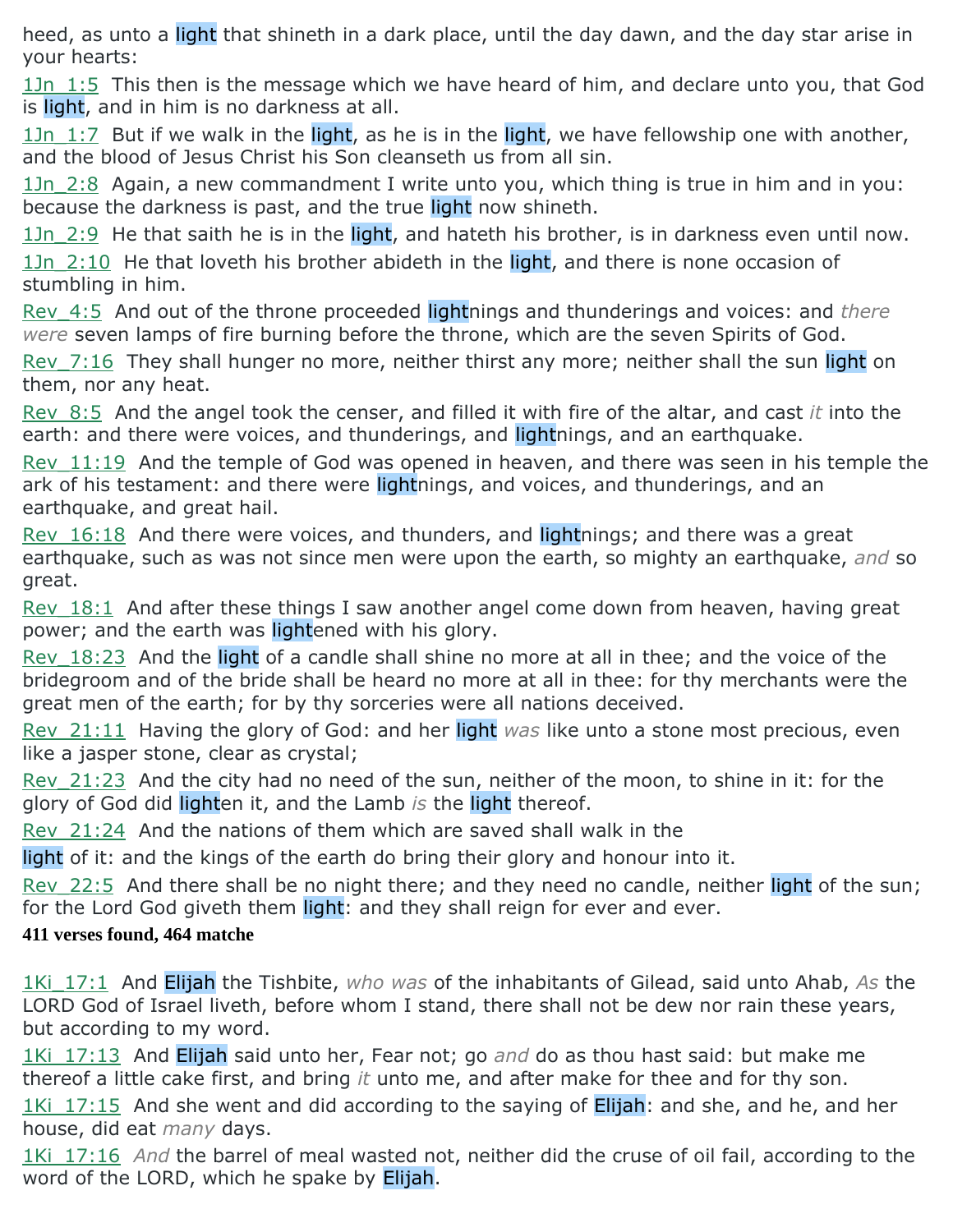1Ki 17:18 And she said unto Elijah, What have I to do with thee, O thou man of God? art thou come unto me to call my sin to remembrance, and to slay my son?

1Ki 17:22 And the LORD heard the voice of **Elijah**; and the soul of the child came into him again, and he revived.

1Ki 17:23 And Elijah took the child, and brought him down out of the chamber into the house, and delivered him unto his mother: and Elijah said, See, thy son liveth.

1Ki\_17:24 And the woman said to Elijah, Now by this I know that thou *art* a man of God, *and* that the word of the LORD in thy mouth *is* truth.

1Ki\_18:1 And it came to pass *after* many days, that the word of the LORD came to Elijah in the third year, saying, Go, shew thyself unto Ahab; and I will send rain upon the earth.

1Ki\_18:2 And Elijah went to shew himself unto Ahab. And *there was* a sore famine in Samaria.

1Ki 18:7 And as Obadiah was in the way, behold, Elijah met him: and he knew him, and fell on his face, and said, *Art* thou that my lord Elijah?

1Ki\_18:8 And he answered him, I *am:* go, tell thy lord, Behold, Elijah *is here.*

1Ki\_18:11 And now thou sayest, Go, tell thy lord, Behold, Elijah *is here.*

1Ki\_18:14 And now thou sayest, Go, tell thy lord, Behold, Elijah *is here:* and he shall slay me. 1Ki\_18:15 And Elijah said, *As* the LORD of hosts liveth, before whom I stand, I will surely shew myself unto him to day.

1Ki 18:16 So Obadiah went to meet Ahab, and told him: and Ahab went to meet Elijah.

1Ki\_18:17 And it came to pass, when Ahab saw Elijah, that Ahab said unto him, *Art* thou he that troubleth Israel?

 $1$ Ki  $18:21$  And Elijah came unto all the people, and said, How long halt ye between two opinions? if the LORD *be* God, follow him: but if Baal, *then* follow him. And the people answered him not a word.

1Ki 18:22 Then said Elijah unto the people, I, *even* I only, remain a prophet of the LORD; but Baal's prophets *are* four hundred and fifty men.

1Ki 18:25 And Elijah said unto the prophets of Baal, Choose you one bullock for yourselves, and dress *it* first; for ye *are* many; and call on the name of your gods, but put no fire *under.*

1Ki\_18:27 And it came to pass at noon, that Elijah mocked them, and said, Cry aloud: for he *is* a god; either he is talking, or he is pursuing, or he is in a journey, *or* peradventure he sleepeth, and must be awaked.

1Ki 18:30 And Elijah said unto all the people, Come near unto me. And all the people came near unto him. And he repaired the altar of the LORD *that was* broken down.

1Ki 18:31 And Elijah took twelve stones, according to the number of the tribes of the sons of Jacob, unto whom the word of the LORD came, saying, Israel shall be thy name:

1Ki\_18:36 And it came to pass at *the time of* the offering of the *evening* sacrifice, that Elijah the prophet came near, and said, LORD God of Abraham, Isaac, and of Israel, let it be known this day that thou *art* God in Israel, and *that* I *am* thy servant, and *that* I have done all these things at thy word.

1Ki 18:40 And Elijah said unto them, Take the prophets of Baal; let not one of them escape. And they took them: and Elijah brought them down to the brook Kishon, and slew them there.

1Ki\_18:41 And Elijah said unto Ahab, Get thee up, eat and drink; for *there is* a sound of abundance of rain.

1Ki 18:42 So Ahab went up to eat and to drink. And **Elijah** went up to the top of Carmel; and he cast himself down upon the earth, and put his face between his knees,

1Ki 18:46 And the hand of the LORD was on **Elijah**; and he girded up his loins, and ran before Ahab to the entrance of Jezreel.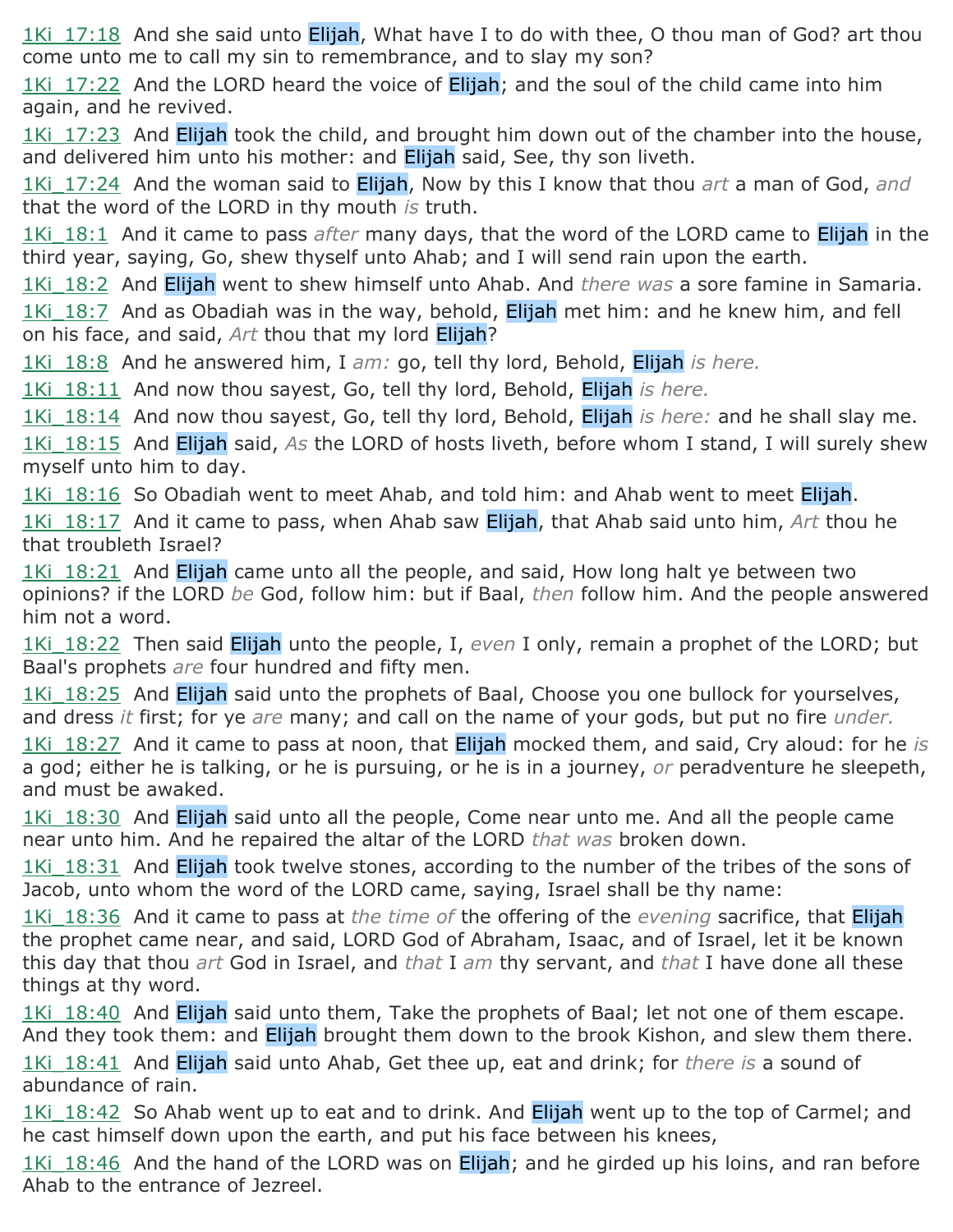1Ki 19:1 And Ahab told Jezebel all that **Elijah** had done, and withal how he had slain all the prophets with the sword.

1Ki\_19:2 Then Jezebel sent a messenger unto Elijah, saying, So let the gods do *to me,* and more also, if I make not thy life as the life of one of them by to morrow about this time.

1Ki  $19:9$  And he came thither unto a cave, and lodged there; and, behold, the word of the LORD *came* to him, and he said unto him, What doest thou here, Elijah?

1Ki\_19:13 And it was *so,* when Elijah heard *it,* that he wrapped his face in his mantle, and went out, and stood in the entering in of the cave. And, behold, *there came* a voice unto him, and said, What doest thou here, Elijah?

1Ki\_19:19 So he departed thence, and found Elisha the son of Shaphat, who *was* plowing *with* twelve yoke *of oxen* before him, and he with the twelfth: and Elijah passed by him, and cast his mantle upon him.

1Ki 19:20 And he left the oxen, and ran after Elijah, and said, Let me, I pray thee, kiss my father and my mother, and *then* I will follow thee. And he said unto him, Go back again: for what have I done to thee?

1Ki 19:21 And he returned back from him, and took a yoke of oxen, and slew them, and boiled their flesh with the instruments of the oxen, and gave unto the people, and they did eat. Then he arose, and went after **Elijah**, and ministered unto him.

1Ki  $21:17$  And the word of the LORD came to Elijah the Tishbite, saying,

1Ki 21:20 And Ahab said to Elijah, Hast thou found me, O mine enemy? And he answered, I have found *thee:* because thou hast sold thyself to work evil in the sight of the LORD.

 $1$ Ki  $21:28$  And the word of the LORD came to Elijah the Tishbite, saying,

 $2$ Ki  $1:3$  But the angel of the LORD said to Elijah the Tishbite, Arise, go up to meet the messengers of the king of Samaria, and say unto them, *Is it* not because *there is* not a God in Israel, *that* ye go to enquire of Baalzebub the god of Ekron?

2Ki 1:4 Now therefore thus saith the LORD, Thou shalt not come down from that bed on which thou art gone up, but shalt surely die. And Elijah departed.

2Ki\_1:8 And they answered him, *He was* an hairy man, and girt with a girdle of leather about his loins. And he said, It *is* Elijah the Tishbite.

2Ki\_1:10 And Elijah answered and said to the captain of fifty, If I *be* a man of God, then let fire come down from heaven, and consume thee and thy fifty. And there came down fire from heaven, and consumed him and his fifty.

2Ki\_1:12 And Elijah answered and said unto them, If I *be* a man of God, let fire come down from heaven, and consume thee and thy fifty. And the fire of God came down from heaven, and consumed him and his fifty.

 $2$ Ki  $1:13$  And he sent again a captain of the third fifty with his fifty. And the third captain of fifty went up, and came and fell on his knees before **Elijah**, and besought him, and said unto him, O man of God, I pray thee, let my life, and the life of these fifty thy servants, be precious in thy sight.

2Ki  $1:15$  And the angel of the LORD said unto Elijah, Go down with him: be not afraid of him. And he arose, and went down with him unto the king.

2Ki 1:17 So he died according to the word of the LORD which Elijah had spoken. And Jehoram reigned in his stead in the second year of Jehoram the son of Jehoshaphat king of Judah; because he had no son.

 $2$ Ki  $2:1$  And it came to pass, when the LORD would take up Elijah into heaven by a whirlwind, that Elijah went with Elisha from Gilgal.

 $2$ Ki 2:2 And Elijah said unto Elisha, Tarry here, I pray thee; for the LORD hath sent me to Bethel. And Elisha said *unto him, As* the LORD liveth, and *as* thy soul liveth, I will not leave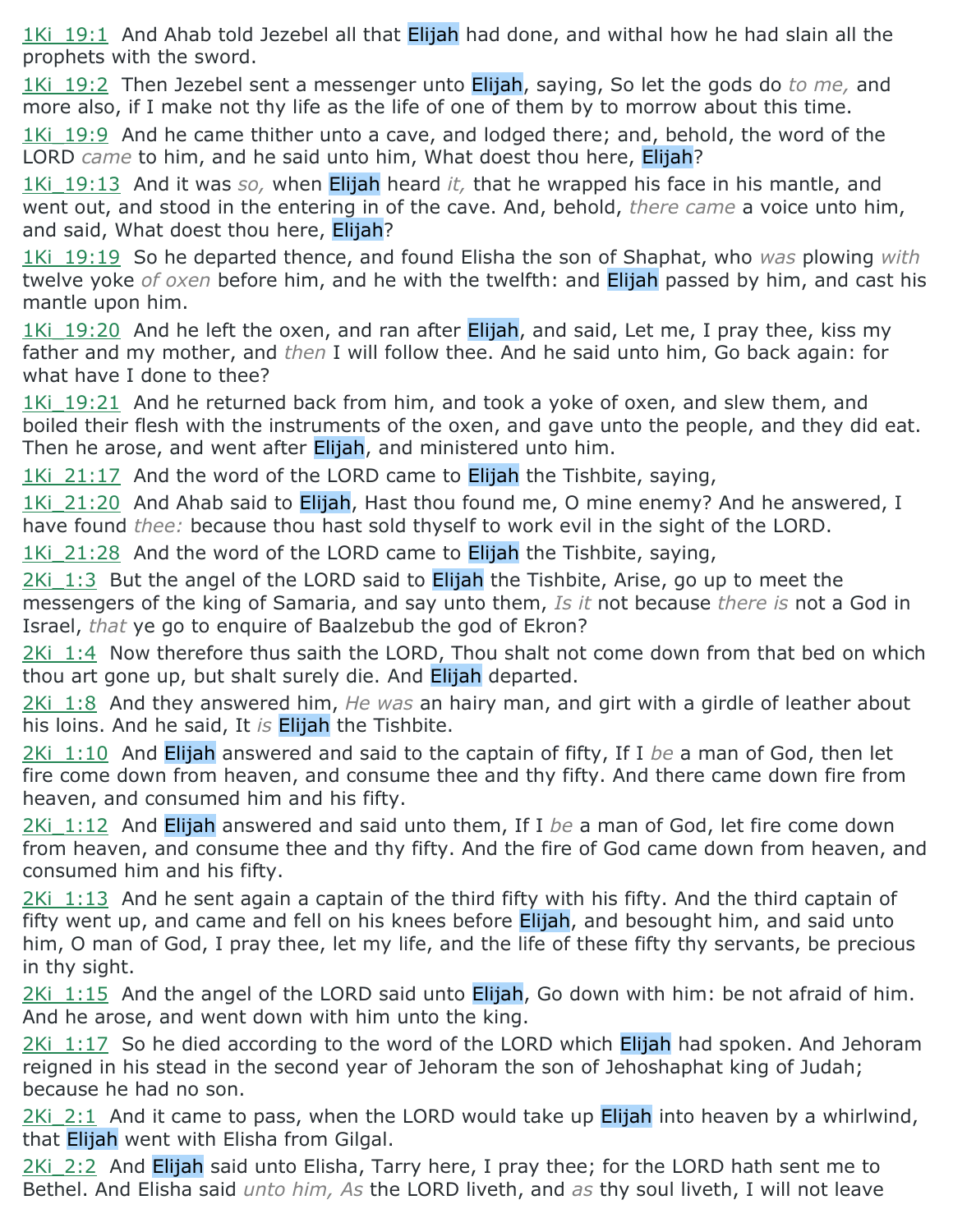thee. So they went down to Bethel.

2Ki 2:4 And Elijah said unto him, Elisha, tarry here, I pray thee; for the LORD hath sent me to Jericho. And he said, *As* the LORD liveth, and *as* thy soul liveth, I will not leave thee. So they came to Jericho.

 $2$ Ki  $2:6$  And Elijah said unto him, Tarry, I pray thee, here; for the LORD hath sent me to Jordan. And he said, *As* the LORD liveth, and *as* thy soul liveth, I will not leave thee. And they two went on.

2Ki\_2:8 And Elijah took his mantle, and wrapped *it* together, and smote the waters, and they were divided hither and thither, so that they two went over on dry ground.

2Ki 2:9 And it came to pass, when they were gone over, that Elijah said unto Elisha, Ask what I shall do for thee, before I be taken away from thee. And Elisha said, I pray thee, let a double portion of thy spirit be upon me.

2Ki\_2:11 And it came to pass, as they still went on, and talked, that, behold, *there appeared* a chariot of fire, and horses of fire, and parted them both asunder; and Elijah went up by a whirlwind into heaven.

2Ki 2:13 He took up also the mantle of Elijah that fell from him, and went back, and stood by the bank of Jordan;

 $2$ Ki  $2:14$  And he took the mantle of Elijah that fell from him, and smote the waters, and said, Where *is* the LORD God of Elijah? and when he also had smitten the waters, they parted hither and thither: and Elisha went over.

2Ki\_2:15 And when the sons of the prophets which *were* to view at Jericho saw him, they said, The spirit of Elijah doth rest on Elisha. And they came to meet him, and bowed themselves to the ground before him.

2Ki\_3:11 But Jehoshaphat said, *Is there* not here a prophet of the LORD, that we may enquire of the LORD by him? And one of the king of Israel's servants answered and said, Here *is* Elisha the son of Shaphat, which poured water on the hands of Elijah.

2Ki\_9:36 Wherefore they came again, and told him. And he said, This *is* the word of the LORD, which he spake by his servant **Elijah** the Tishbite, saying, In the portion of Jezreel shall dogs eat the flesh of Jezebel:

 $2$ Ki  $10:10$  Know now that there shall fall unto the earth nothing of the word of the LORD, which the LORD spake concerning the house of Ahab: for the LORD hath done

*that* which he spake by his servant Elijah.

2Ki 10:17 And when he came to Samaria, he slew all that remained unto Ahab in Samaria, till he had destroyed him, according to the saying of the LORD, which he spake to Elijah.

 $2Ch$  21:12 And there came a writing to him from Elijah the prophet, saying, Thus saith the LORD God of David thy father, Because thou hast not walked in the ways of Jehoshaphat thy father, nor in the ways of Asa king of Judah,

Ezr 10:21 And of the sons of Harim; Maaseiah, and Elijah, and Shemaiah, and Jehiel, and Uzziah.

Mal 4:5 Behold, I will send you **Elijah** the prophet before the coming of the great and dreadful day of the LORD:

**63 verses found, 69 matches**

### **A. The sins of Jehoram.**

**1. (1-5) The murder of his brothers.**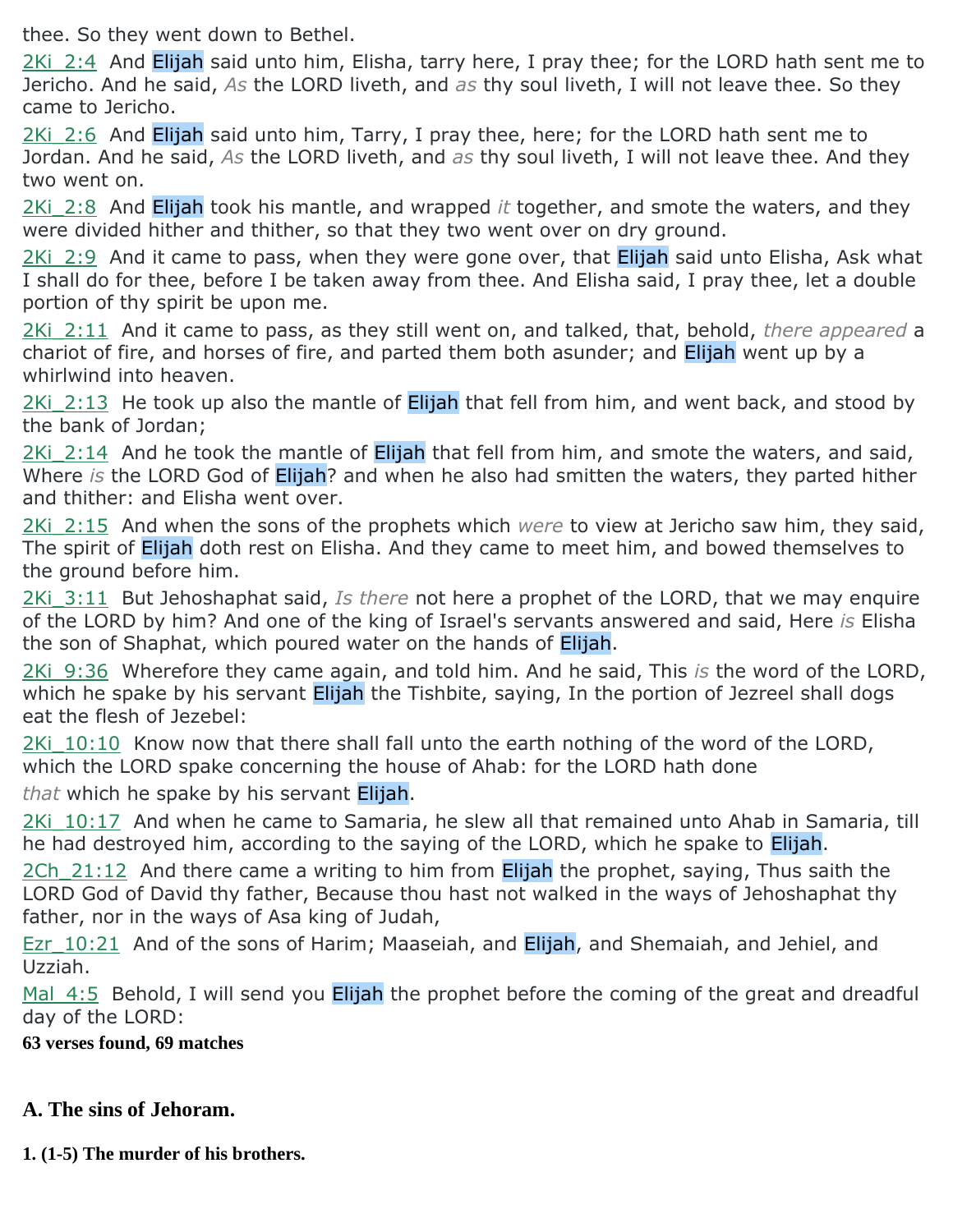**And Jehoshaphat rested with his fathers, and was buried with his fathers in the City of David. Then Jehoram his son reigned in his place. He had brothers, the sons of Jehoshaphat: Azariah, Jehiel, Zechariah, Azaryahu, Michael, and Shephatiah; all these** *were* **the sons of Jehoshaphat king of Israel. Their father gave them great gifts of silver and gold and precious things, with fortified cities in Judah; but he gave the kingdom to Jehoram, because he** *was* **the firstborn. Now when Jehoram was established over the kingdom of his father, he strengthened himself and killed all his brothers with the sword, and also** *others* **of the princes of Israel. Jehoram** *was* **thirty-two years old when he became king, and he reigned eight years in Jerusalem.**

a. **Then Jehoram his son reigned in his place**: The father of **Jehoram** was the godly king **Jehoshaphat**. Yet one of the worst things Jehoshaphat ever did was arrange the marriage of his son **Jehoram** to Athaliah, the daughter of the evil king Ahab and his wife Jezebel [\(2 Kings 8:16-18;](https://www.blueletterbible.org/search/preSearch.cfm?Criteria=2Kings+8.16-18&t=NKJV) [8:26\)](https://www.blueletterbible.org/search/preSearch.cfm?Criteria=2Kings+8.26&t=NKJV).

b. **Their father gave them great gifts… with fortified cities**: Jehoshaphat followed the same wise policy with his sons that Rehoboam had previously followed  $(2 \text{ Chromicles } 11:18-23)$  – to scatter them throughout the kingdom and away from the capital so they would not be a concentrated threat to his one son to succeed him, Jehoram.

i. "*Jehoshaphat king of Israel*; so he is called, either, 1. Because he was so by right. Or, 2. Because he was king not only of Judah and Benjamin, but of a great number of Israelites, who had come into and settled themselves in his kingdom… Or, 3. Because all his subjects were Israelites; and therefore he was *king of Israel*, though not *of all Israel*… Some say *Israel* was foisted into some copies by the transcriber instead of Judah, as it was first written." (Poole)

c. **He strengthened himself and killed all his brothers with the sword, and also other princes of Israel**: Despite Jehoshaphat's wise policy of scattering his sons, Jehoram made it a point to murder all his brothers so they would not be any kind of a threat against his reign.

i. "Jehoram's response to God's goodness, however, was to put not only *all his brothers to the sword*, but some of his leading 'officials' as well. 'Made himself strong' therefore, clearly means the violent removal of all other possible claimants to the throne." (Selman)

ii. The wickedness of Jehoram was not a surprise, considering how much he allowed himself to be influenced by the house of Ahab. "Josephus expands on this, indicating that he committed the murders at the prompting of Athaliah." (Dilday)

iii. Perhaps some people thought that the marriage between the royal families of the Kingdom of Judah and the Kingdom of Israel would lift up the Kingdom of Israel spiritually. It didn't work that way. Instead, it brought the Kingdom of Judah *down* spiritually.

#### **2. (6-7) Why God showed mercy to Jehoram.**

**And he walked in the way of the kings of Israel, just as the house of Ahab had done, for he had the daughter of Ahab as a wife; and he did evil in the sight of the LORD. Yet the LORD would not destroy the house of David, because of the covenant that He had made with David, and since He had promised to give a lamp to him and to his sons forever.**

a. **He walked in the way of the kings of Israel**: This was not a compliment. While the southern Kingdom of Judah had a mixture of godly and wicked kings, the northern Kingdom of Israel had nothing but evil, God-rejecting kings.

i. "This was *Athaliah*, daughter of Ahab and Jezebel, who was famous for her impieties and cruelty, as was her most profligate mother. It is likely that she was the principle cause of Jehoram's cruelty and profaneness." (Clarke)

ii. His father Jehoshaphat was a godly man who had a bad and sinful habit of making compromising associations. The worst fruit of this sinful tendency was not evident until after Jehoshaphat's death.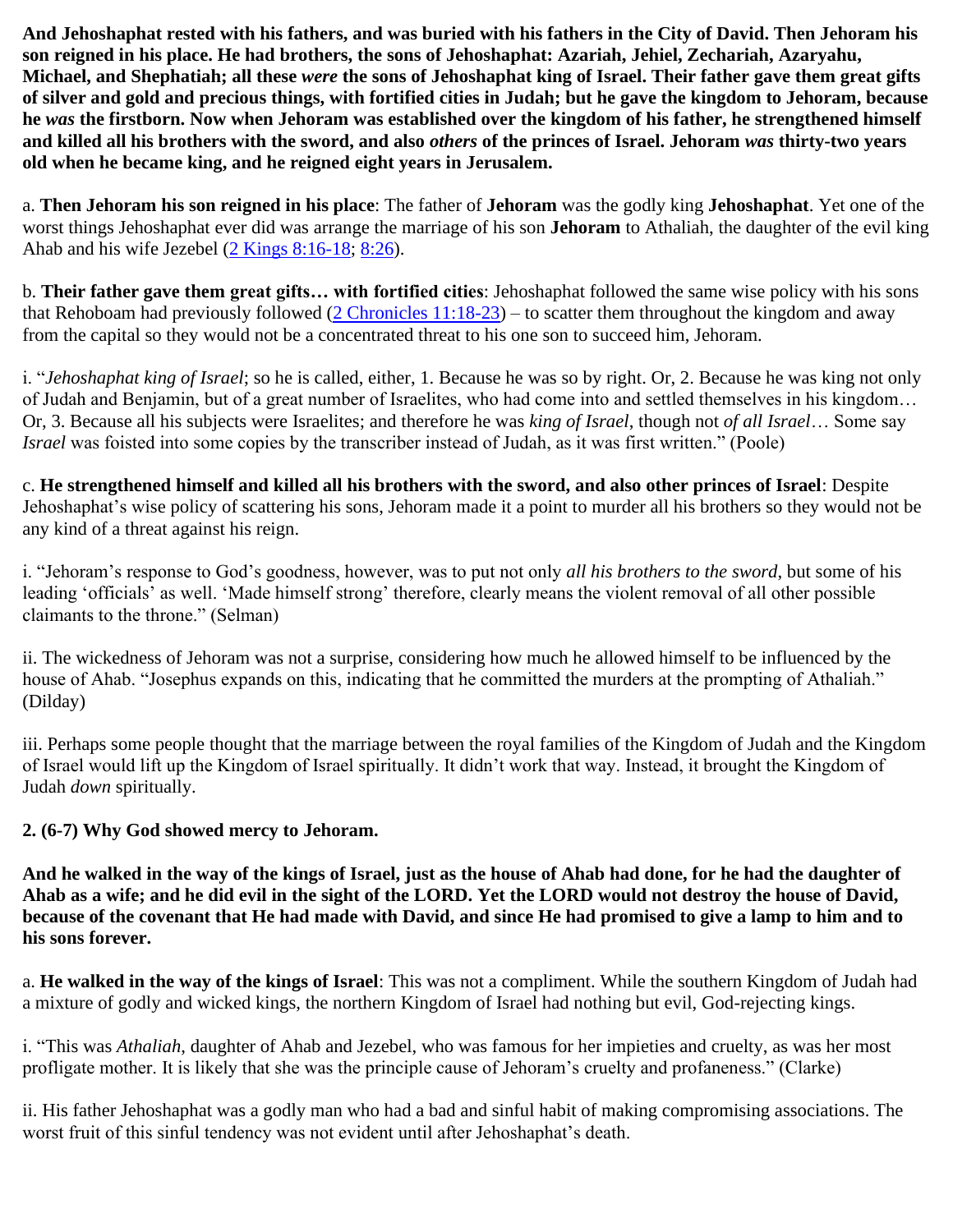b. **Yet the LORD would not destroy the house of David, because of the covenant that He had made with David**: The implication is that Jehoram's evil was great enough to justify such judgment, but God withheld it out of faithfulness to his ancestor David.

i. "The *lamp* was more than a symbol of life and of testimony, it reminded the hearer of the covenant [\(Psalm 132:17,](https://www.blueletterbible.org/search/preSearch.cfm?Criteria=Psalm+132.17&t=NKJV) *c.f.* [2 Chronicles 21:7\)](https://www.blueletterbible.org/search/preSearch.cfm?Criteria=2Chronicles+21.7&t=NKJV)." (Wiseman)

ii. When God first made this promise to David it was not formally called a covenant [\(1 Chronicles 17,](https://www.blueletterbible.org/search/preSearch.cfm?Criteria=1Chronicles+17&t=NKJV) [2 Samuel 7\)](https://www.blueletterbible.org/search/preSearch.cfm?Criteria=2Samuel+7&t=NKJV). However, it was divinely called a covenant afterwards [\(2 Samuel 23:5;](https://www.blueletterbible.org/search/preSearch.cfm?Criteria=2Samuel+23.5&t=NKJV) [Psalm 89:3,](https://www.blueletterbible.org/search/preSearch.cfm?Criteria=Psalm+89.3&t=NKJV) [89:34;](https://www.blueletterbible.org/search/preSearch.cfm?Criteria=Psalm+89.34&t=NKJV) [Psalm 132:11-12\)](https://www.blueletterbible.org/search/preSearch.cfm?Criteria=Psalm+132.11-12&t=NKJV). (Payne)

#### **B. The consequences of his sin**

**1. (8-11) Jehoram's sinful compromise and the revolt of Edom and Libnah.**

**In his days the Edomites revolted against Judah's authority, and made a king over themselves. So Jehoram went out with his officers, and all his chariots with him. And he rose by night and attacked the Edomites who had surrounded him and the captains of the chariots. Thus Edom has been in revolt against Judah's authority to this day. At that time Libnah revolted against his rule, because he had forsaken the LORD God of his fathers. Moreover he made high places in the mountains of Judah, and caused the inhabitants of Jerusalem to commit harlotry, and led Judah astray.**

a. **In his days the Edomites revolted against Judah's authority**: For some time, Edom was essentially a client kingdom to Judah and owed them tribute (taxes). Under the reign of Jehoram, the leaders of Edom sensed weakness in Judah and their opportunity to free themselves.

i. "Nothing else is known of trouble in Libnah, a town of uncertain location on Judah's western border not far from Lachish." (Selman)

ii. "As long as the kings of Judah remained true to their allegiance to God, they were able to keep in subjection the surrounding nations; but just so soon as they revolted from God these people revolted from there. It was as though power descended into them from the source of all power; and when that link between themselves and God was broken, that between themselves and their subordinates was broken also." (Meyer)

iii. This applies to our *passions*; when we are properly submitted to God, our passions are properly submitted to us. When we come out from submission to God, we often find our passions flare up in seemingly overwhelming strength. It also applies to the proper exercise of authority in any sphere – home, government, church, society –those who are submitted to God can be trusted to be submitted unto.

b. **He rose by night and attacked the Edomites who had surrounded him**: We aren't told a specific outcome of this battle; perhaps it was inconclusive. Yet because of the Edom's continued revolt against Judah, it was evident that Judah did not exert itself over Edom against and they remained somewhat independent.

c. **Thus Edom has been in revolt against Judah's authority**: This is evidence of the weakness of the kingdom of Jehoram. He thought that the marriage alliance with Ahab and the Kingdom of Israel would make Judah stronger, but this act of disobedience only made them weaker – **because he had forsaken the LORD God of his fathers**.

d. **Moreover he made high places**: It was the policy of both his father Jehoshaphat [\(2 Chronicles 17:6\)](https://www.blueletterbible.org/search/preSearch.cfm?Criteria=2Chronicles+17.6&t=NKJV) and his grandfather Asa [\(2 Chronicles 14:1-5\)](https://www.blueletterbible.org/search/preSearch.cfm?Criteria=2Chronicles+14.1-5&t=NKJV) to work against these **high places**. Jehoram *promoted* them instead.

i. "He is the first Judean king who actually constructed *high places*, among which is probably to be counted a Baal temple in Jerusalem (*cf*. [2 Chronicles 23:17\)](https://www.blueletterbible.org/search/preSearch.cfm?Criteria=2Chronicles+23.17&t=NKJV)." (Selman)

e. **And caused the inhabitants of Jerusalem to commit harlotry**: Their idolatry was likened to **harlotry** for two reasons. First, the worship of these pagan sex/fertility gods and goddesses often involved immorality with a pagan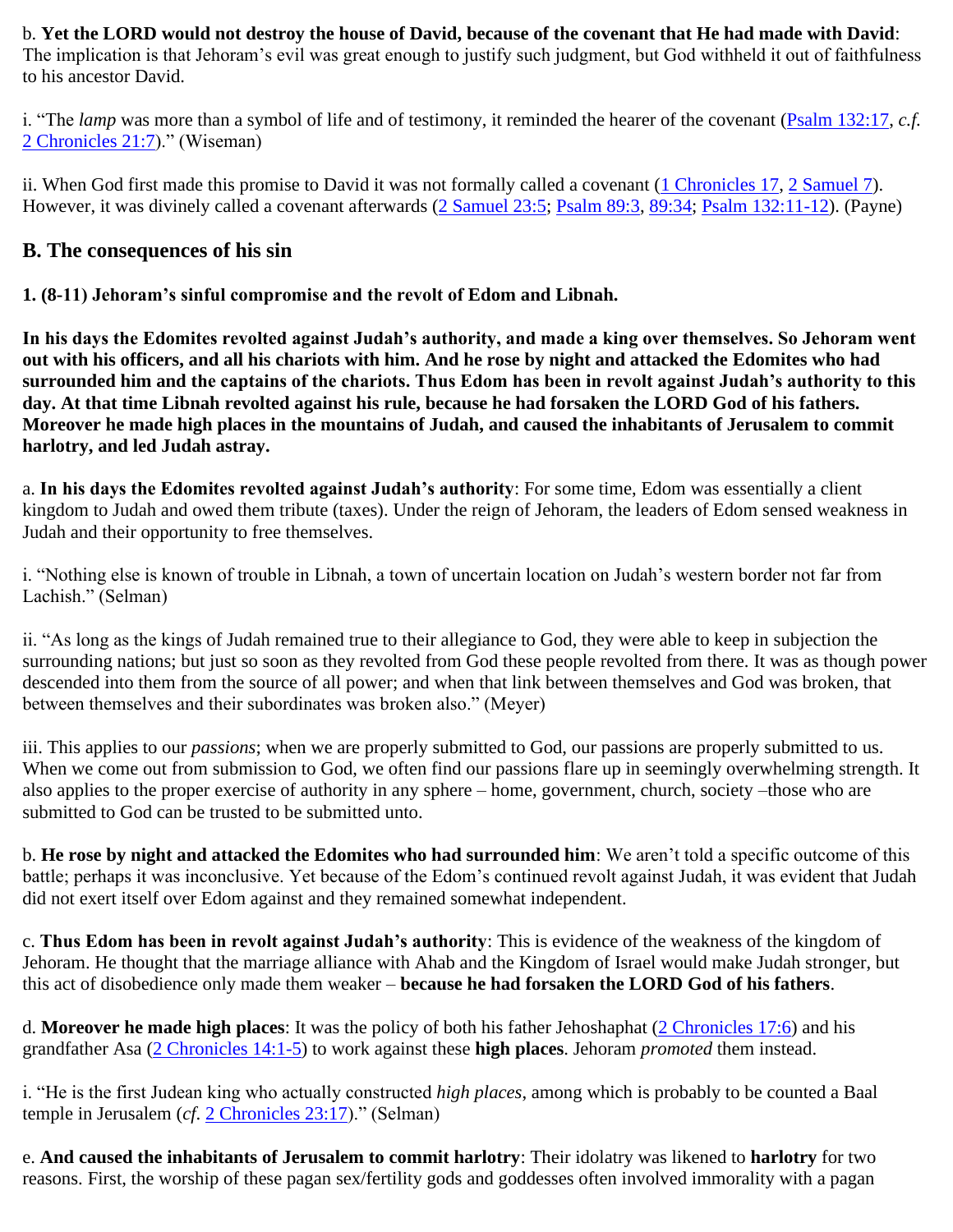priestess or priest. Second, since Israel was obligated to be faithful to God as a wife is obligated to be faithful to her husband, their idolatry was like **harlotry** in a spiritual sense.

**2. (12-15) Elijah's letter of rebuke to Jehoram.**

**And a letter came to him from Elijah the prophet, saying, Thus says the LORD God of your father David: Because you have not walked in the ways of Jehoshaphat your father, or in the ways of Asa king of Judah, but have walked in the way of the kings of Israel, and have made Judah and the inhabitants of Jerusalem to play the harlot like the harlotry of the house of Ahab, and also have killed your brothers, those of your father's household,**  *who were* **better than yourself, behold, the LORD will strike your people with a serious affliction; your children, your wives, and all your possessions; and you** *will become* **very sick with a disease of your intestines, until your intestines come out by reason of the sickness, day by day.**

a. **And a letter came to him from Elijah the prophet**: Elijah's main ministry was to the kings of the northern tribes, the kingdom of Israel. Yet on occasion God also used him to speak to kings of Judah, this time through **a letter**.

i. "How could this be, when Elijah was rapt up to heaven in Jehoshaphat's time, [2 Kings 2;](https://www.blueletterbible.org/search/preSearch.cfm?Criteria=2Kings+2&t=NKJV) [3:11.](https://www.blueletterbible.org/search/preSearch.cfm?Criteria=2Kings+3.11&t=NKJV) *Answer*. Either, 1. This was Elisha, or some other prophet called Elijah, because he acted in the spirit and the power of Elijah, for which John the Baptist is also called. Or rather, 2. This was really written by Elijah, who by the Spirit did clearly foresee and foretell the reign and acts of Jehoram." (Poole)

ii. "Elijah may, however, have been gone by the time of the delivery of his letter, so that its sentence of doom could have had the force of a voice coming from the dead." (Payne)

b. **But have walked in the way of the kings of Israel**: This was God's main complaint against Jehoram. He had refused to follow the pattern of his father and grandfather, and instead decided to follow the example of his father-in-law Ahab.

c. **Who were better than yourself**: God considered the brothers of Jehoram to be more worthy successors to the throne of Judah than Jehoram himself.

d. **You will become very sick with a disease of your intestines**: God promised this painful ailment would come to Jehoram as a punishment for his sins.

**3. (16-17) Further troubles of the reign of Jehoram.**

**Moreover the LORD stirred up against Jehoram the spirit of the Philistines and the Arabians who** *were* **near the Ethiopians. And they came up into Judah and invaded it, and carried away all the possessions that were found in the king's house, and also his sons and his wives, so that there was not a son left to him except Jehoahaz, the youngest of his sons.**

a. **Moreover the LORD stirred up against Jehoram the spirit of the Philistines and the Arabians**: This was another judgment against Jehoram – to bring enemies against him to trouble his reign.

b. **Also his sons and his wives, so that there was not a son left to him except Jehoahaz, the youngest of his sons**: This was a fitting judgment against Jehoram. In trying to protect his own throne he murdered all his brothers, and eventually found that all **his sons** were taken except one.

i. "In the outworkings of God's justice, the man who began by massacring his own brothers ended by suffering the loss of his sons and wives." (Payne)

#### **4. (18-20) Jehoram's gruesome end.**

**After all this the LORD struck him in his intestines with an incurable disease. Then it happened in the course of time, after the end of two years, that his intestines came out because of his sickness; so he died in severe pain. And his people made no burning for him, like the burning for his fathers. He was thirty-two years old when he became**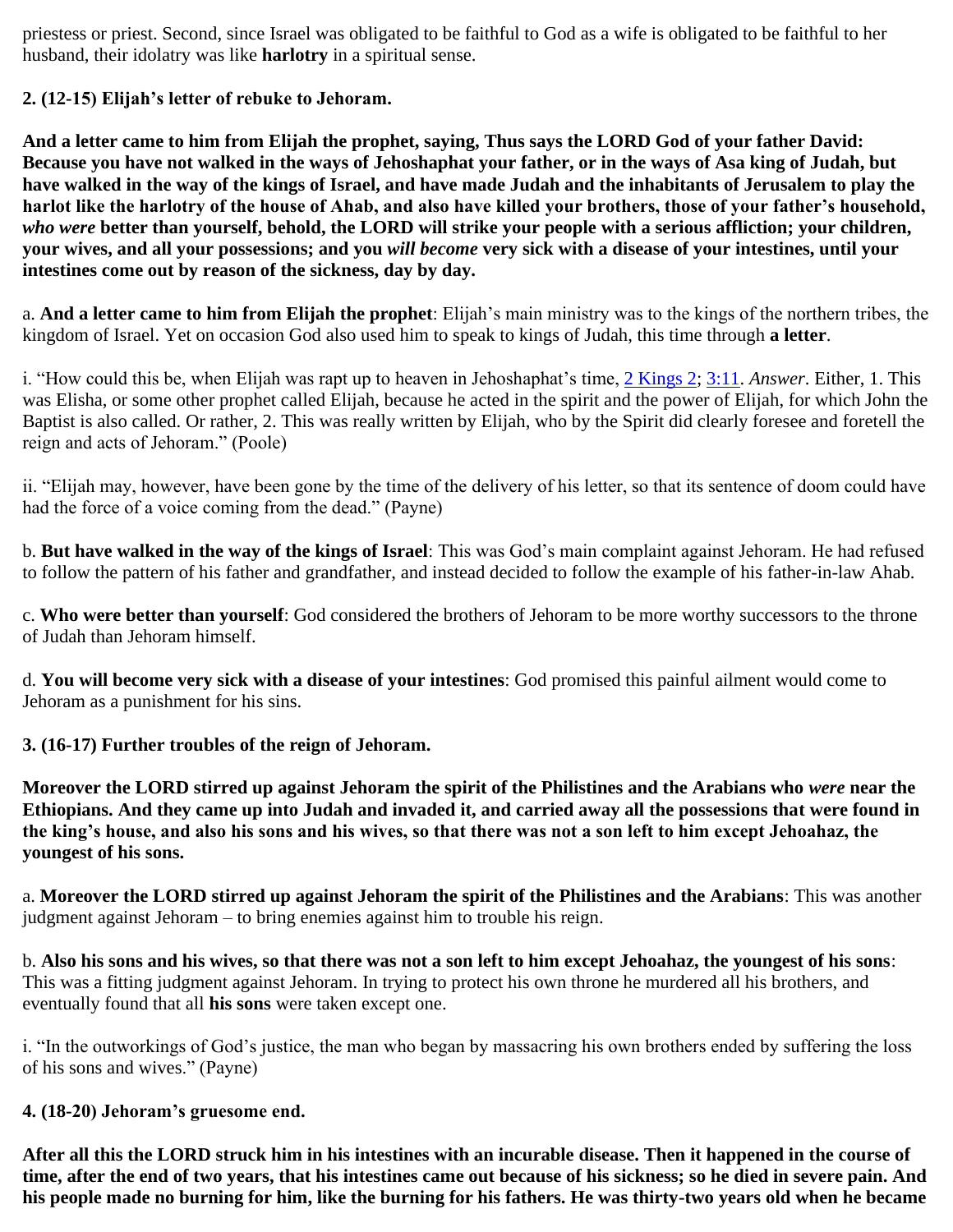**king. He reigned in Jerusalem eight years and, to no one's sorrow, departed. However they buried him in the City of David, but not in the tombs of the kings.**

a. **After all this the LORD struck him in his intestines with an incurable disease**: Again, this was a fitting judgment. There was a sense in which Jehoram was rotten spiritually from within; here, God simply caused the physical condition of his body simply corresponded to the spiritual condition of his soul – **so he died in severe pain**.

i. "The *Targum* seems to intimate that he had a constipation and inflammation in his bowels; and that at last his bowels gushed out." (Clarke)

ii. Apparently he suffered for **two years**. "This was a long while to lie under so intolerable a disease; and yet all this was but a typical hell, a foretaste of eternal torments, unless he repented." (Trapp)

iii. "Translation problems have increased the difficulty, and the end may have come suddenly, 'in two days' (*cf*. Keil, Dillard), rather than at the end of the *second year*." (Selman)

b. **And, to no one's sorrow, departed**: This compromising and sinful king was not mourned when he died. "He is one of the most unlovely of all the kings of Judah. 'Exalted by Jehovah,' he was for his wickedness thrust down to a dishonoured grave." (Knapp)

i. "As he lived wickedly, so he died wishedly." (Trapp)

ii. "He was hated while he lived, and neglected when he died; visibly cursed of God, and necessarily execrate by the people whom he had lived only to corrupt and oppress. No *annalist* is mentioned has having taken the pains to write any account of his vile life." (Clarke)

iii. "Strange indeed is the human heart. It turns to evil, and pursues it persistently; and yet it never really loves those who lead it in the way of evil… Love is only inspired by goodness. Men will follow those who lead them in the ways of corruption, but such following is always inspired by evil selfishness, and never by admiration or love." (Morgan)

### **Elijah Confronts Ahab**

**1Ki 18:1** And it came to pass *after* many days, that the word of the LORD came to Elijah in the third year, saying, Go, shew thyself unto Ahab; and I will send rain upon the earth.

1Ki 18:2 And Elijah went to shew himself unto Ahab. And *there was* a sore famine in Samaria. 1Ki 18:3 And Ahab called Obadiah, which *was* the governor of *his* house. (Now Obadiah feared the LORD greatly:

1Ki 18:4 For it was *so,* when Jezebel cut off the prophets of the LORD, that Obadiah took an hundred prophets, and hid them by fifty in a cave, and fed them with bread and water.)

1Ki 18:5 And Ahab said unto Obadiah, Go into the land, unto all fountains of water, and unto all brooks: peradventure we may find grass to save the horses and mules alive, that we lose not all the beasts.

1Ki 18:6 So they divided the land between them to pass throughout it: Ahab went one way by himself, and Obadiah went another way by himself.

1Ki 18:7 And as Obadiah was in the way, behold, Elijah met him: and he knew him, and fell on his face, and said, *Art* thou that my lord Elijah?

1Ki 18:8 And he answered him, I *am:* go, tell thy lord, Behold, Elijah *is here.*

1Ki 18:9 And he said, What have I sinned, that thou wouldest deliver thy servant into the hand of Ahab, to slay me?

1Ki 18:10 *As* the LORD thy God liveth, there is no nation or kingdom, whither my lord hath not sent to seek thee: and when they said, *He is* not *there;* he took an oath of the kingdom and nation, that they found thee not.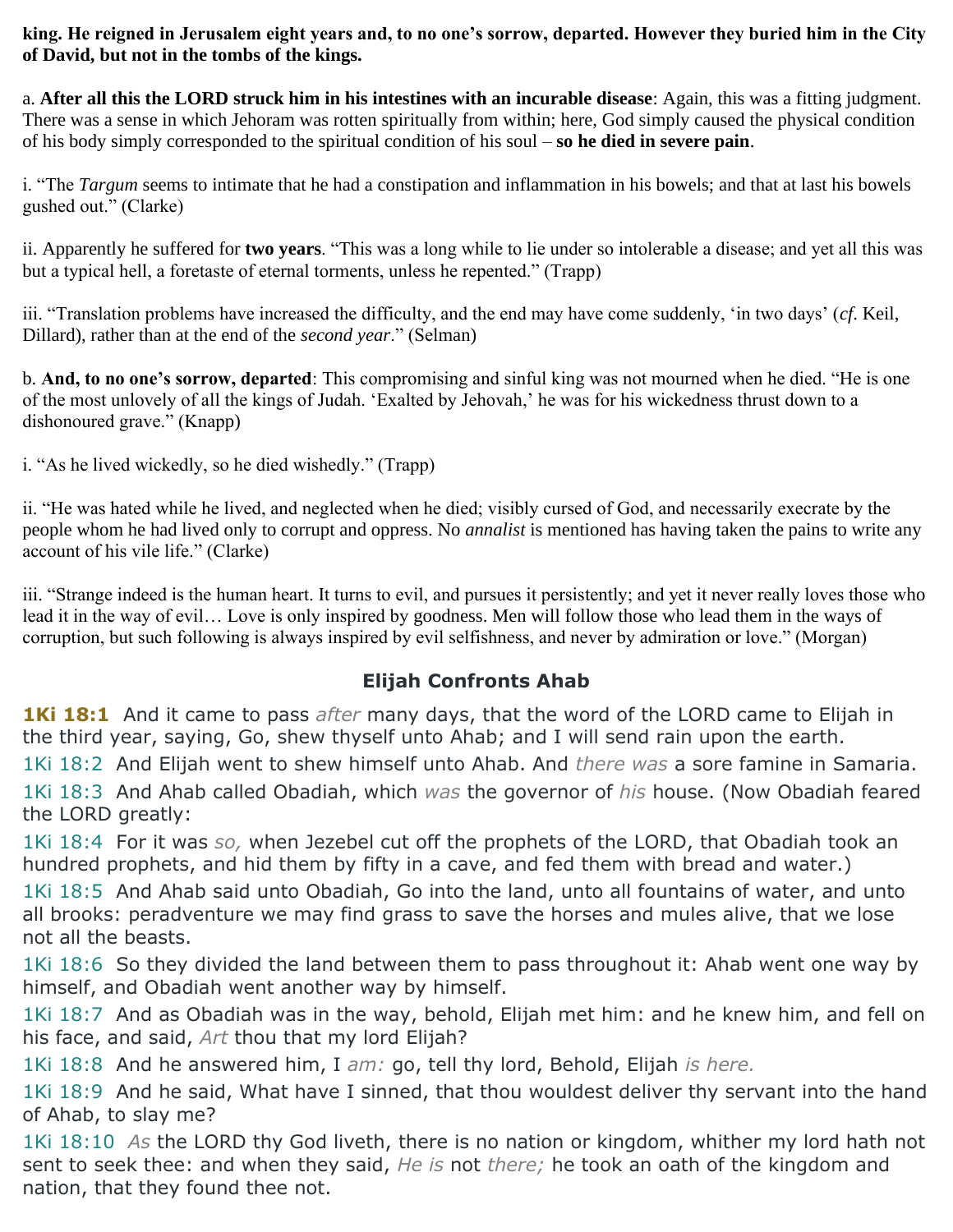1Ki 18:11 And now thou sayest, Go, tell thy lord, Behold, Elijah *is here.*

1Ki 18:12 And it shall come to pass, *as soon as* I am gone from thee, that the Spirit of the LORD shall carry thee whither I know not; and *so* when I come and tell Ahab, and he cannot find thee, he shall slay me: but I thy servant fear the LORD from my youth.

1Ki 18:13 Was it not told my lord what I did when Jezebel slew the prophets of the LORD, how I hid an hundred men of the LORD'S prophets by fifty in a cave, and fed them with bread and water?

1Ki 18:14 And now thou sayest, Go, tell thy lord, Behold, Elijah *is here:* and he shall slay me. 1Ki 18:15 And Elijah said, *As* the LORD of hosts liveth, before whom I stand, I will surely shew myself unto him to day.

1Ki 18:16 So Obadiah went to meet Ahab, and told him: and Ahab went to meet Elijah.

1Ki 18:17 And it came to pass, when Ahab saw Elijah, that Ahab said unto him, *Art* thou he that troubleth Israel?

1Ki 18:18 And he answered, I have not troubled Israel; but thou, and thy father's house, in that ye have forsaken the commandments of the LORD, and thou hast followed Baalim.

1Ki 18:19 Now therefore send, *and* gather to me all Israel unto mount Carmel, and the prophets of Baal four hundred and fifty, and the prophets of the groves four hundred, which eat at Jezebel's table.

# **The Prophets of Baal Defeated**

1Ki 18:20 So Ahab sent unto all the children of Israel, and gathered the prophets together unto mount Carmel.

1Ki 18:21 And Elijah came unto all the people, and said, How long halt ye between two opinions? if the LORD *be* God, follow him: but if Baal, *then* follow him. And the people answered him not a word.

1Ki 18:22 Then said Elijah unto the people, I, *even* I only, remain a prophet of the LORD; but Baal's prophets *are* four hundred and fifty men.

1Ki 18:23 Let them therefore give us two bullocks; and let them choose one bullock for themselves, and cut it in pieces, and lay *it* on wood, and put no fire *under:* and I will dress the other bullock, and lay *it* on wood, and put no fire *under:*

1Ki 18:24 And call ye on the name of your gods, and I will call on the name of the LORD: and the God that answereth by fire, let him be God. And all the people answered and said, It is well spoken.

1Ki 18:25 And Elijah said unto the prophets of Baal, Choose you one bullock for yourselves, and dress *it* first; for ye *are* many; and call on the name of your gods, but put no fire *under.*

1Ki 18:26 And they took the bullock which was given them, and they dressed *it,* and called on the name of Baal from morning even until noon, saying, O Baal, hear us. But *there was* no voice, nor any that answered. And they leaped upon the altar which was made.

1Ki 18:27 And it came to pass at noon, that Elijah mocked them, and said, Cry aloud: for he *is* a god; either he is talking, or he is pursuing, or he is in a journey, *or* peradventure he sleepeth, and must be awaked.

1Ki 18:28 And they cried aloud, and cut themselves after their manner with knives and lancets, till the blood gushed out upon them.

1Ki 18:29 And it came to pass, when midday was past, and they prophesied until the *time* of the offering of the *evening* sacrifice, that *there was* neither voice, nor any to answer, nor any that regarded.

1Ki 18:30 And Elijah said unto all the people, Come near unto me. And all the people came near unto him. And he repaired the altar of the LORD *that was* broken down.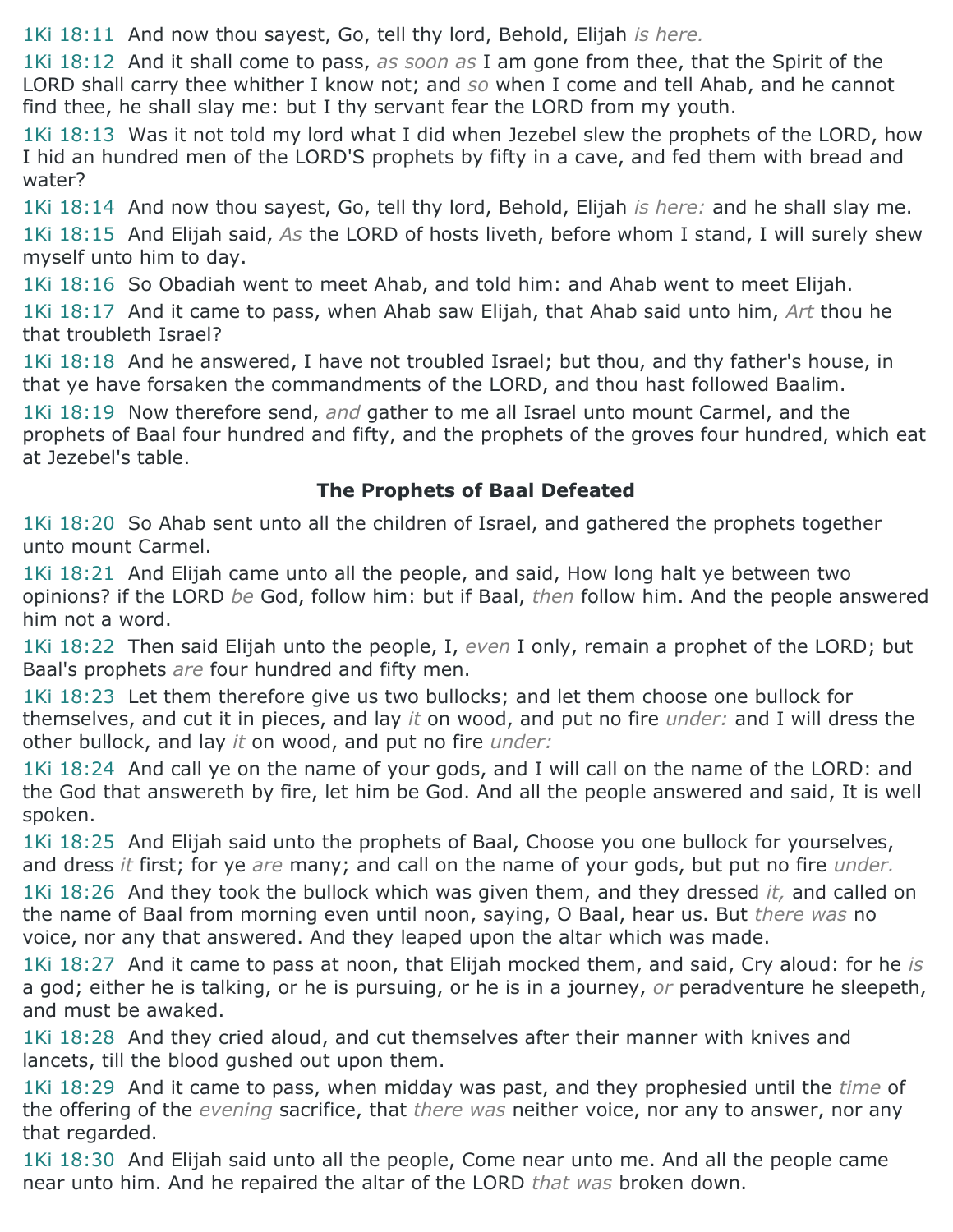1Ki 18:31 And Elijah took twelve stones, according to the number of the tribes of the sons of Jacob, unto whom the word of the LORD came, saying, Israel shall be thy name:

1Ki 18:32 And with the stones he built an altar in the name of the LORD: and he made a trench about the altar, as great as would contain two measures of seed.

1Ki 18:33 And he put the wood in order, and cut the bullock in pieces, and laid *him* on the wood, and said, Fill four barrels with water, and pour *it* on the burnt sacrifice, and on the wood.

1Ki 18:34 And he said, Do *it* the second time. And they did *it* the second time. And he said, Do *it* the third time. And they did *it* the third time.

1Ki 18:35 And the water ran round about the altar; and he filled the trench also with water.

1Ki 18:36 And it came to pass at *the time of* the offering of the *evening* sacrifice, that Elijah the prophet came near, and said, LORD God of Abraham, Isaac, and of Israel, let it be known this day that thou *art* God in Israel, and *that* I *am* thy servant, and *that* I have done all these things at thy word.

1Ki 18:37 Hear me, O LORD, hear me, that this people may know that thou *art* the LORD God, and *that* thou hast turned their heart back again.

1Ki 18:38 Then the fire of the LORD fell, and consumed the burnt sacrifice, and the wood, and the stones, and the dust, and licked up the water that *was* in the trench.

1Ki 18:39 And when all the people saw *it,* they fell on their faces: and they said, The LORD, he *is* the God; the LORD, he *is* the God.

1Ki 18:40 And Elijah said unto them, Take the prophets of Baal; let not one of them escape. And they took them: and Elijah brought them down to the brook Kishon, and slew them there.

### **The Lord Sends Rain**

1Ki 18:41 And Elijah said unto Ahab, Get thee up, eat and drink; for *there is* a sound of abundance of rain.

1Ki 18:42 So Ahab went up to eat and to drink. And Elijah went up to the top of Carmel; and he cast himself down upon the earth, and put his face between his knees,

1Ki 18:43 And said to his servant, Go up now, look toward the sea. And he went up, and looked, and said, *There is* nothing. And he said, Go again seven times.

1Ki 18:44 And it came to pass at the seventh time, that he said, Behold, there ariseth a little cloud out of the sea, like a man's hand. And he said, Go up, say unto Ahab, Prepare *thy chariot,* and get thee down, that the rain stop thee not.

1Ki 18:45 And it came to pass in the mean while, that the heaven was black with clouds and wind, and there was a great rain. And Ahab rode, and went to Jezreel.

1Ki 18:46 And the hand of the LORD was on Elijah; and he girded up his loins, and ran before Ahab to the entrance of Jezreel.

Ki $16:31$  And it came to pass, as if it had been a light thing for him to walk in the sins of Jeroboam the son of Nebat, that he took to wife Jezebel the daughter of Ethbaal king of the Zidonians, and went and served Baal, and worshipped him.

1Ki 18:4 For it was so, when Jezebel cut off the prophets of the LORD, that Obadiah took an hundred prophets, and hid them by fifty in a cave, and fed them with bread and water.)

1Ki 18:13 Was it not told my lord what I did when Jezebel slew the prophets of the LORD, how I hid an hundred men of the LORD'S prophets by fifty in a cave, and fed them with bread and water?

1Ki\_18:19 Now therefore send, *and* gather to me all Israel unto mount Carmel, and the prophets of Baal four hundred and fifty, and the prophets of the groves four hundred, which eat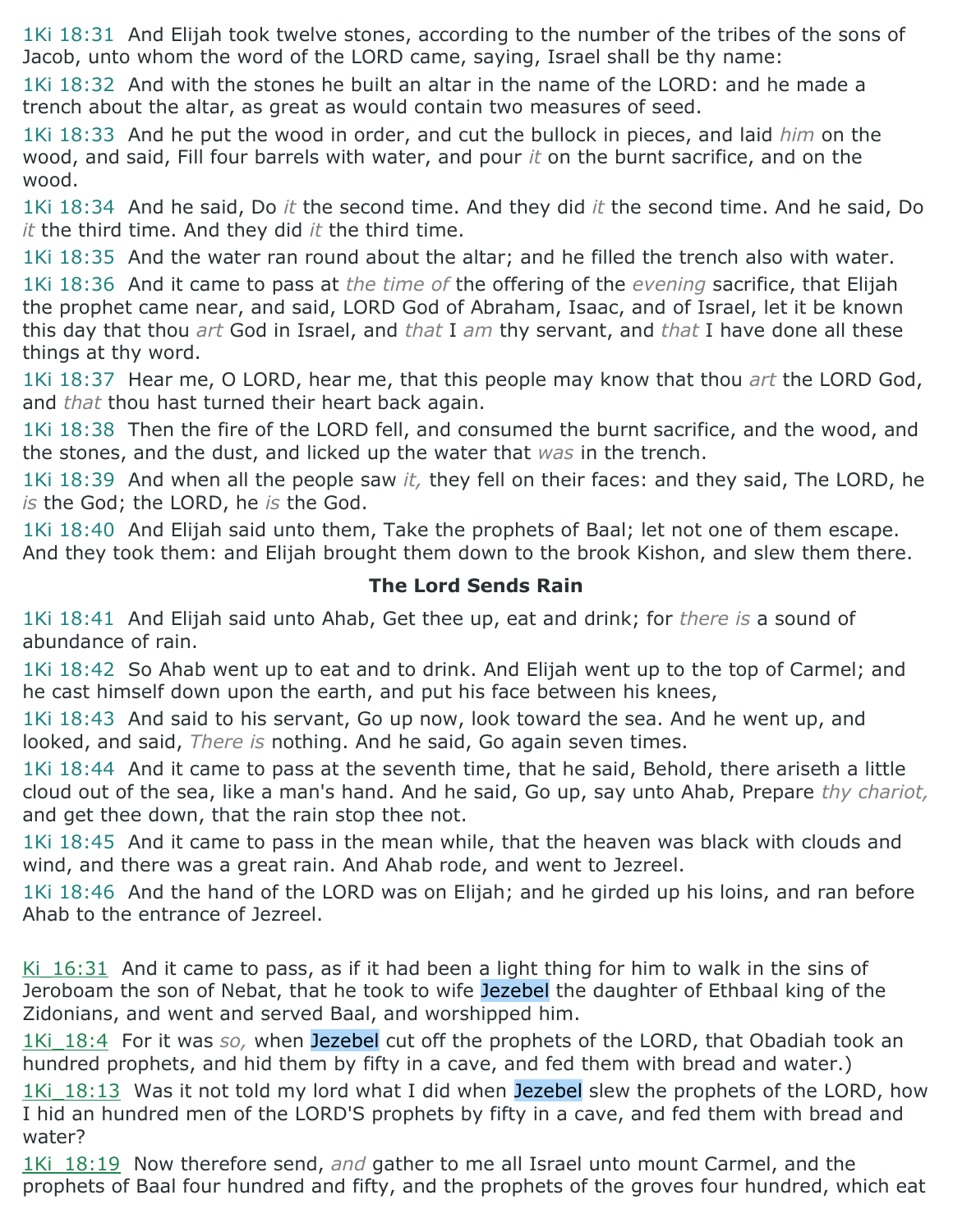at Jezebel's table.

1Ki 19:1 And Ahab told Jezebel all that Elijah had done, and withal how he had slain all the prophets with the sword.

1Ki\_19:2 Then Jezebel sent a messenger unto Elijah, saying, So let the gods do *to me,* and more also, if I make not thy life as the life of one of them by to morrow about this time.

1Ki 21:5 But Jezebel his wife came to him, and said unto him, Why is thy spirit so sad, that thou eatest no bread?

1Ki 21:7 And Jezebel his wife said unto him, Dost thou now govern the kingdom of Israel? arise, *and* eat bread, and let thine heart be merry: I will give thee the vineyard of Naboth the Jezreelite.

1Ki\_21:11 And the men of his city, *even* the elders and the nobles who were the inhabitants in his city, did as Jezebel had sent unto them, *and* as it *was* written in the letters which she had sent unto them.

1Ki 21:14 Then they sent to Jezebel, saying, Naboth is stoned, and is dead.

1Ki 21:15 And it came to pass, when Jezebel heard that Naboth was stoned, and was dead, that Jezebel said to Ahab, Arise, take possession of the vineyard of Naboth the Jezreelite, which he refused to give thee for money: for Naboth is not alive, but dead.

1Ki 21:23 And of Jezebel also spake the LORD, saying, The dogs shall eat Jezebel by the wall of Jezreel.

1Ki 21:25 But there was none like unto Ahab, which did sell himself to work wickedness in the sight of the LORD, whom Jezebel his wife stirred up.

2Ki 9:7 And thou shalt smite the house of Ahab thy master, that I may avenge the blood of my servants the prophets, and the blood of all the servants of the LORD, at the hand of Jezebel.

2Ki\_9:10 And the dogs shall eat Jezebel in the portion of Jezreel, and *there shall be* none to bury *her.* And he opened the door, and fled.

2Ki\_9:22 And it came to pass, when Joram saw Jehu, that he said, *Is it* peace, Jehu? And he answered, What peace, so long as the whoredoms of thy mother Jezebel and her witchcrafts *are so* many?

2Ki\_9:30 And when Jehu was come to Jezreel, Jezebel heard *of it;* and she painted her face, and tired her head, and looked out at a window.

2Ki\_9:36 Wherefore they came again, and told him. And he said, This *is* the word of the LORD, which he spake by his servant Elijah the Tishbite, saying, In the portion of Jezreel shall dogs eat the flesh of Jezebel:

2Ki 9:37 And the carcase of Jezebel shall be as dung upon the face of the field in the portion of Jezreel; *so* that they shall not say, This *is* Jezebel.

Rev\_2:20 Notwithstanding I have a few things against thee, because thou sufferest that woman Jezebel, which calleth herself a prophetess, to teach and to seduce my servants to commit fornication, and to eat things sacrificed unto idols.

#### **20 verses found, 23 matches**

Exo 15:6 Thy right hand, O LORD, is become glorious in power: thy right hand, O LORD, hath dashed in pieces the enemy.

Exo 15:9 The enemy said, I will pursue, I will overtake, I will divide the spoil; my lust shall be satisfied upon them; I will draw my sword, my hand shall destroy them.

Exo  $23:4$  If thou meet thine enemy's ox or his ass going astray, thou shalt surely bring it back to him again.

Exo 23:22 But if thou shalt indeed obey his voice, and do all that I speak; then I will be an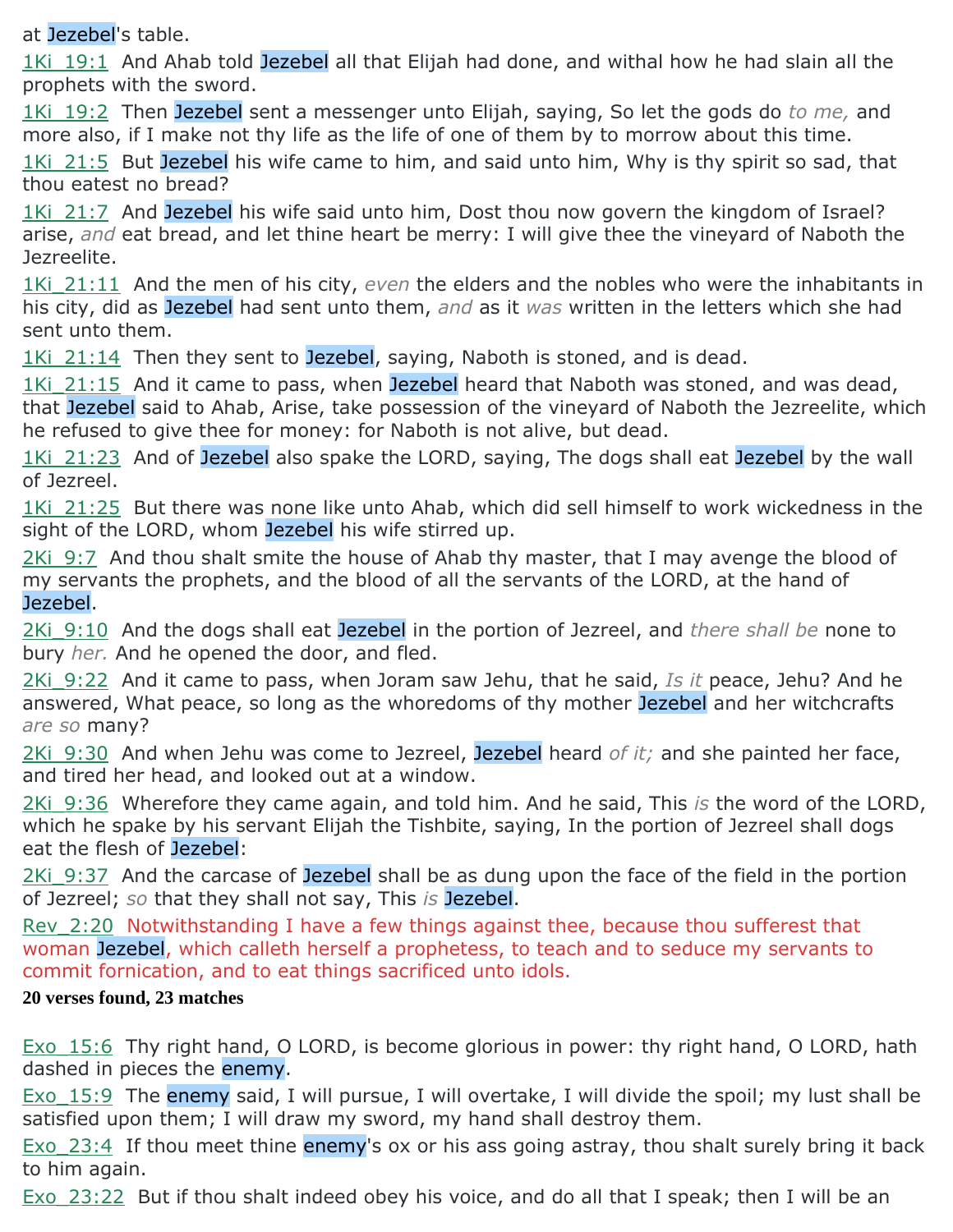enemy unto thine enemies, and an adversary unto thine adversaries.

Lev\_26:25 And I will bring a sword upon you, that shall avenge the quarrel of *my* covenant: and when ye are gathered together within your cities, I will send the pestilence among you; and ye shall be delivered into the hand of the enemy.

Num 10:9 And if ye go to war in your land against the enemy that oppresseth you, then ye shall blow an alarm with the trumpets; and ye shall be remembered before the LORD your God, and ye shall be saved from your enemies.

Num\_35:23 Or with any stone, wherewith a man may die, seeing *him* not, and cast *it* upon him, that he die, and *was* not his enemy, neither sought his harm:

Deu 28:57 And toward her young one that cometh out from between her feet, and toward her children which she shall bear: for she shall eat them for want of all *things* secretly in the siege and straitness, wherewith thine enemy shall distress thee in thy gates.

Deu 32:27 Were it not that I feared the wrath of the enemy, lest their adversaries should behave themselves strangely, *and* lest they should say, Our hand *is* high, and the LORD hath not done all this.

Deu\_32:42 I will make mine arrows drunk with blood, and my sword shall devour flesh; *and that* with the blood of the slain and of the captives, from the beginning of revenges upon the enemy.

Deu\_33:27 The eternal God *is thy* refuge, and underneath *are* the everlasting arms: and he shall thrust out the enemy from before thee; and shall say, Destroy *them.*

Jdg\_16:23 Then the lords of the Philistines gathered them together for to offer a great sacrifice unto Dagon their god, and to rejoice: for they said, Our god hath delivered Samson our enemy into our hand.

Jdg 16:24 And when the people saw him, they praised their god: for they said, Our god hath delivered into our hands our enemy, and the destroyer of our country, which slew many of us.

1Sa\_2:32 And thou shalt see an enemy *in my* habitation, in all *the wealth* which *God* shall give Israel: and there shall not be an old man in thine house for ever.

1Sa 18:29 And Saul was yet the more afraid of David; and Saul became David's enemy continually.

1Sa 19:17 And Saul said unto Michal, Why hast thou deceived me so, and sent away mine enemy, that he is escaped? And Michal answered Saul, He said unto me, Let me go; why should I kill thee?

1Sa\_24:4 And the men of David said unto him, Behold the day of which the LORD said unto thee, Behold, I will deliver thine enemy into thine hand, that thou mayest do to him as it shall seem good unto thee. Then David arose, and cut off the skirt of Saul's robe privily.

1Sa 24:19 For if a man find his enemy, will he let him go well away? wherefore the LORD reward thee good for that thou hast done unto me this day.

1Sa 26:8 Then said Abishai to David, God hath delivered thine enemy into thine hand this day: now therefore let me smite him, I pray thee, with the spear even to the earth at once, and I will not *smite* him the second time.

1Sa 28:16 Then said Samuel, Wherefore then dost thou ask of me, seeing the LORD is departed from thee, and is become thine enemy?

2Sa\_4:8 And they brought the head of Ishbosheth unto David to Hebron, and said to the king, Behold the head of Ishbosheth the son of Saul thine enemy, which sought thy life; and the LORD hath avenged my lord the king this day of Saul, and of his seed.

2Sa\_22:18 He delivered me from my strong enemy, *and* from them that hated me: for they were too strong for me.

1Ki 8:33 When thy people Israel be smitten down before the enemy, because they have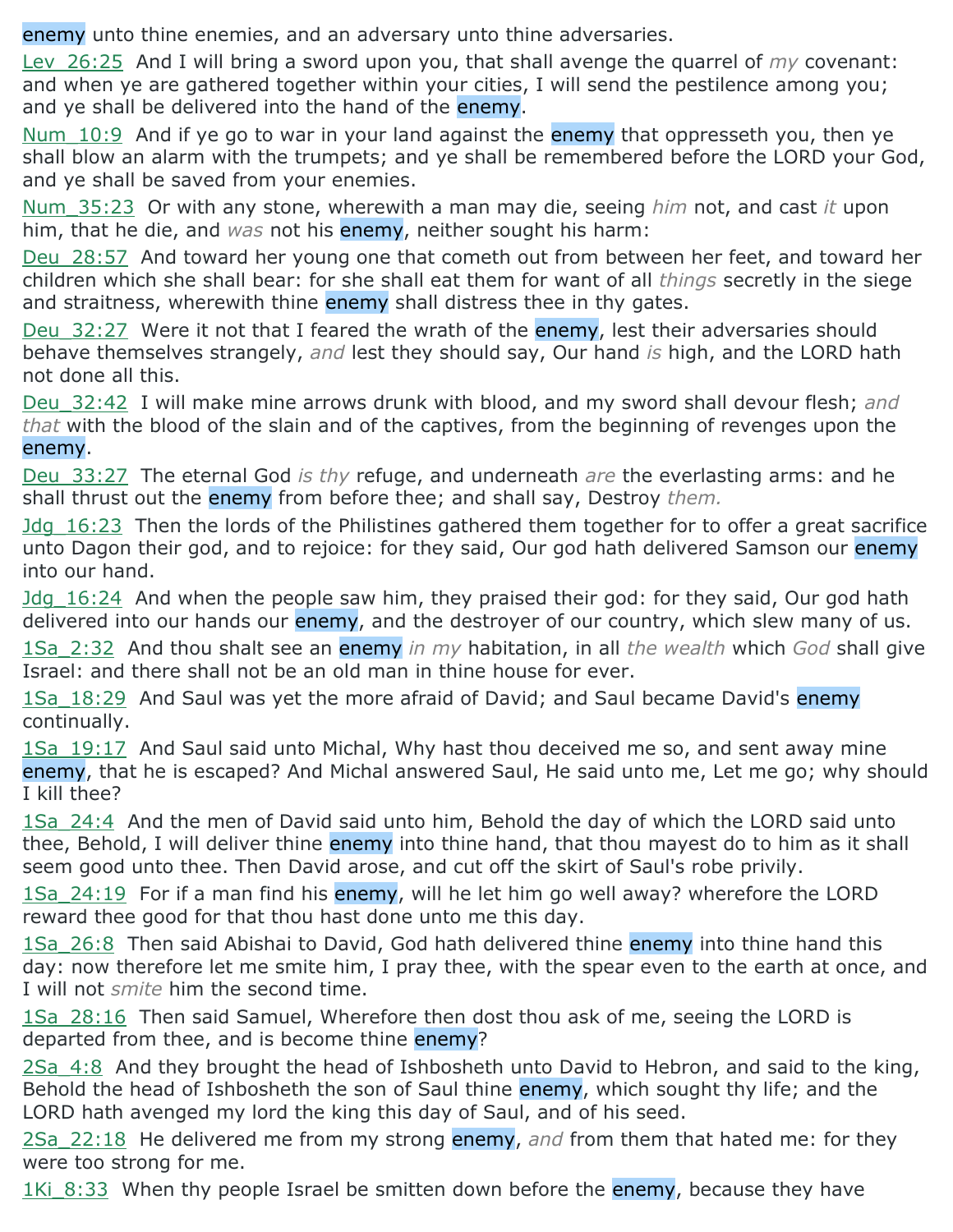sinned against thee, and shall turn again to thee, and confess thy name, and pray, and make supplication unto thee in this house:

1Ki\_8:37 If there be in the land famine, if there be pestilence, blasting, mildew, locust, *or* if there be caterpiller; if their enemy besiege them in the land of their cities; whatsoever plague, whatsoever sickness *there be;*

1Ki 8:44 If thy people go out to battle against their enemy, whithersoever thou shalt send them, and shall pray unto the LORD toward the city which thou hast chosen, and *toward* the house that I have built for thy name:

1Ki 8:46 If they sin against thee, (for *there is* no man that sinneth not,) and thou be angry with them, and deliver them to the enemy, so that they carry them away captives unto the land of the enemy, far or near;

1Ki 21:20 And Ahab said to Elijah, Hast thou found me, O mine enemy? And he answered, I have found *thee:* because thou hast sold thyself to work evil in the sight of the LORD.

2Ch 6:24 And if thy people Israel be put to the worse before the enemy, because they have sinned against thee; and shall return and confess thy name, and pray and make supplication before thee in this house;

2Ch\_25:8 But if thou wilt go, do *it,* be strong for the battle: God shall make thee fall before the enemy: for God hath power to help, and to cast down.

2Ch\_26:13 And under their hand *was* an army, three hundred thousand and seven thousand and five hundred, that made war with mighty power, to help the king against the enemy.

Ezr 8:22 For I was ashamed to require of the king a band of soldiers and horsemen to help us against the enemy in the way: because we had spoken unto the king, saying, The hand of our God *is* upon all them for good that seek him; but his power and his wrath *is* against all them that forsake him.

Ezr\_8:31 Then we departed from the river of Ahava on the twelfth *day* of the first month, to go unto Jerusalem: and the hand of our God was upon us, and he delivered us from the hand of the **enemy**, and of such as lay in wait by the way.

Est 3:10 And the king took his ring from his hand, and gave it unto Haman the son of Hammedatha the Agagite, the Jews' enemy.

Est 7:4 For we are sold, I and my people, to be destroyed, to be slain, and to perish. But if we had been sold for bondmen and bondwomen, I had held my tongue, although the enemy could not countervail the king's damage.

Est\_7:6 And Esther said, The adversary and enemy *is* this wicked Haman. Then Haman was afraid before the king and the queen.

Est 8:1 On that day did the king Ahasuerus give the house of Haman the Jews' enemy unto Esther the queen. And Mordecai came before the king; for Esther had told what he *was* unto her.

Est  $9:10$  The ten sons of Haman the son of Hammedatha, the enemy of the Jews, slew they; but on the spoil laid they not their hand.

Est 9:24 Because Haman the son of Hammedatha, the Agagite, the enemy of all the Jews, had devised against the Jews to destroy them, and had cast Pur, that *is,* the lot, to consume them, and to destroy them;

Job 6:23 Or, Deliver me from the enemy's hand? or, Redeem me from the hand of the mighty?

Job 13:24 Wherefore hidest thou thy face, and holdest me for thine enemy?

Job\_16:9 He teareth *me* in his wrath, who hateth me: he gnasheth upon me with his teeth; mine enemy sharpeneth his eyes upon me.

Job 27:7 Let mine enemy be as the wicked, and he that riseth up against me as the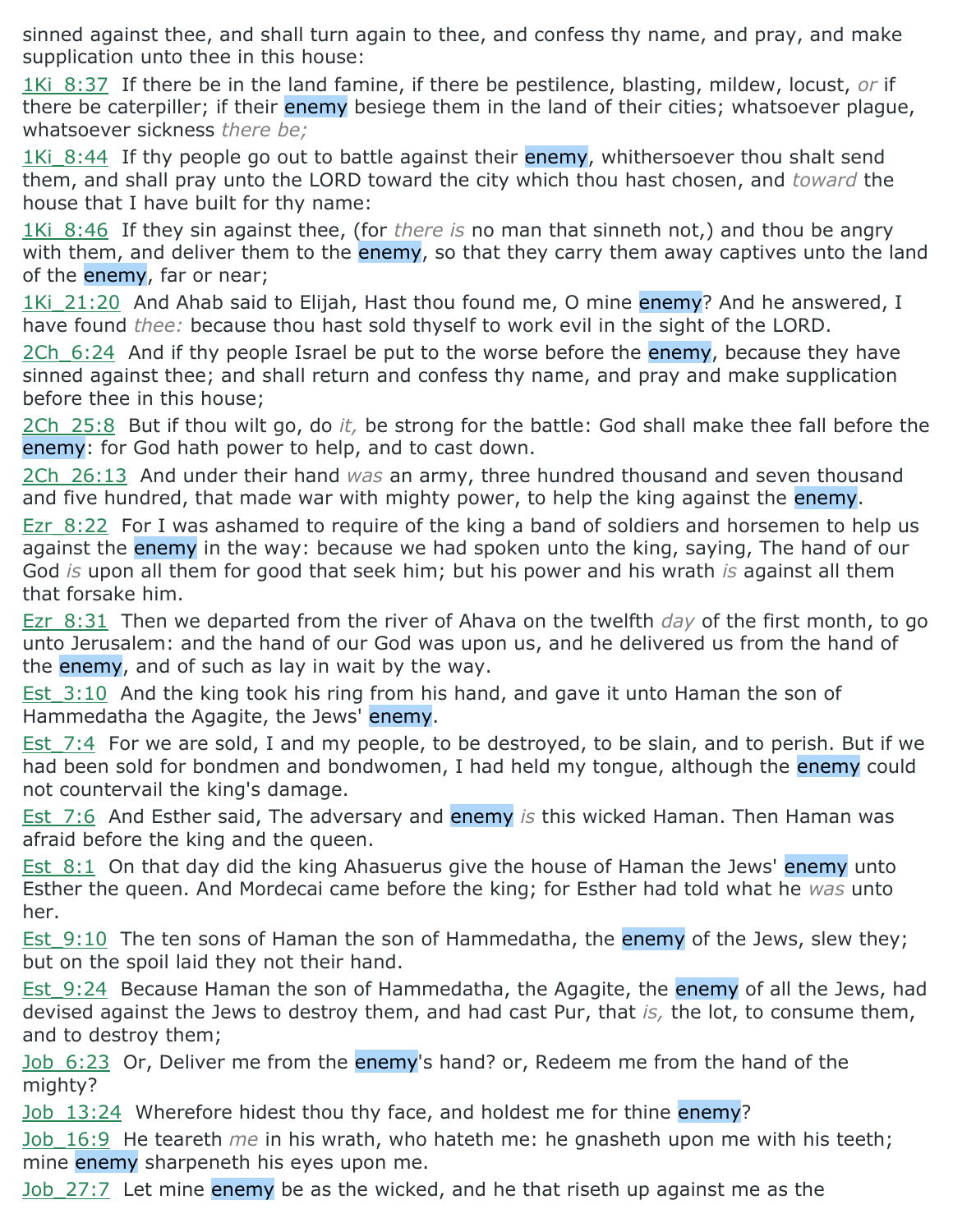unrighteous.

Job 33:10 Behold, he findeth occasions against me, he counteth me for his enemy,

Psa 7:4 If I have rewarded evil unto him that was at peace with me; (yea, I have delivered him that without cause is mine enemy:)

Psa\_7:5 Let the enemy persecute my soul, and take *it;* yea, let him tread down my life upon the earth, and lay mine honour in the dust. Selah.

Psa 8:2 Out of the mouth of babes and sucklings hast thou ordained strength because of thine enemies, that thou mightest still the enemy and the avenger.

Psa 9:6 O thou enemy, destructions are come to a perpetual end: and thou hast destroyed cities; their memorial is perished with them.

Psa\_13:2 How long shall I take counsel in my soul, *having* sorrow in my heart daily? how long shall mine enemy be exalted over me?

Psa\_13:4 Lest mine enemy say, I have prevailed against him; *and* those that trouble me rejoice when I am moved.

**Psa\_18:17** He delivered me from my strong enemy, and from them which hated me: for they were too strong for me.

Psa 31:8 And hast not shut me up into the hand of the enemy: thou hast set my feet in a large room.

Psa  $41:11$  By this I know that thou favourest me, because mine enemy doth not triumph over me.

Psa 42:9 I will say unto God my rock, Why hast thou forgotten me? why go I mourning because of the oppression of the enemy?

Psa\_43:2 For thou *art* the God of my strength: why dost thou cast me off? why go I mourning because of the oppression of the enemy?

**Psa\_44:10** Thou makest us to turn back from the enemy: and they which hate us spoil for themselves.

Psa 44:16 For the voice of him that reproacheth and blasphemeth; by reason of the enemy and avenger.

Psa 55:3 Because of the voice of the enemy, because of the oppression of the wicked: for they cast iniquity upon me, and in wrath they hate me.

Psa\_55:12 For *it was* not an enemy *that* reproached me; then I could have borne *it:* neither *was it* he that hated me *that* did magnify *himself* against me; then I would have hid myself from him:

Psa\_61:3 For thou hast been a shelter for me, *and* a strong tower from the enemy.

Psa 64:1 **To the chief Musician, A Psalm of David.** Hear my voice, O God, in my prayer: preserve my life from fear of the enemy.

Psa\_74:3 Lift up thy feet unto the perpetual desolations; *even* all *that* the enemy hath done wickedly in the sanctuary.

Psa  $74:10$  O God, how long shall the adversary reproach? shall the enemy blaspheme thy name for ever?

Psa\_74:18 Remember this, *that* the enemy hath reproached, O LORD, and *that* the foolish people have blasphemed thy name.

Psa\_78:42 They remembered not his hand, *nor* the day when he delivered them from the enemy.

Psa 78:61 And delivered his strength into captivity, and his glory into the enemy's hand.

Psa 89:22 The enemy shall not exact upon him; nor the son of wickedness afflict him.

Psa\_106:10 And he saved them from the hand of him that hated *them,* and redeemed them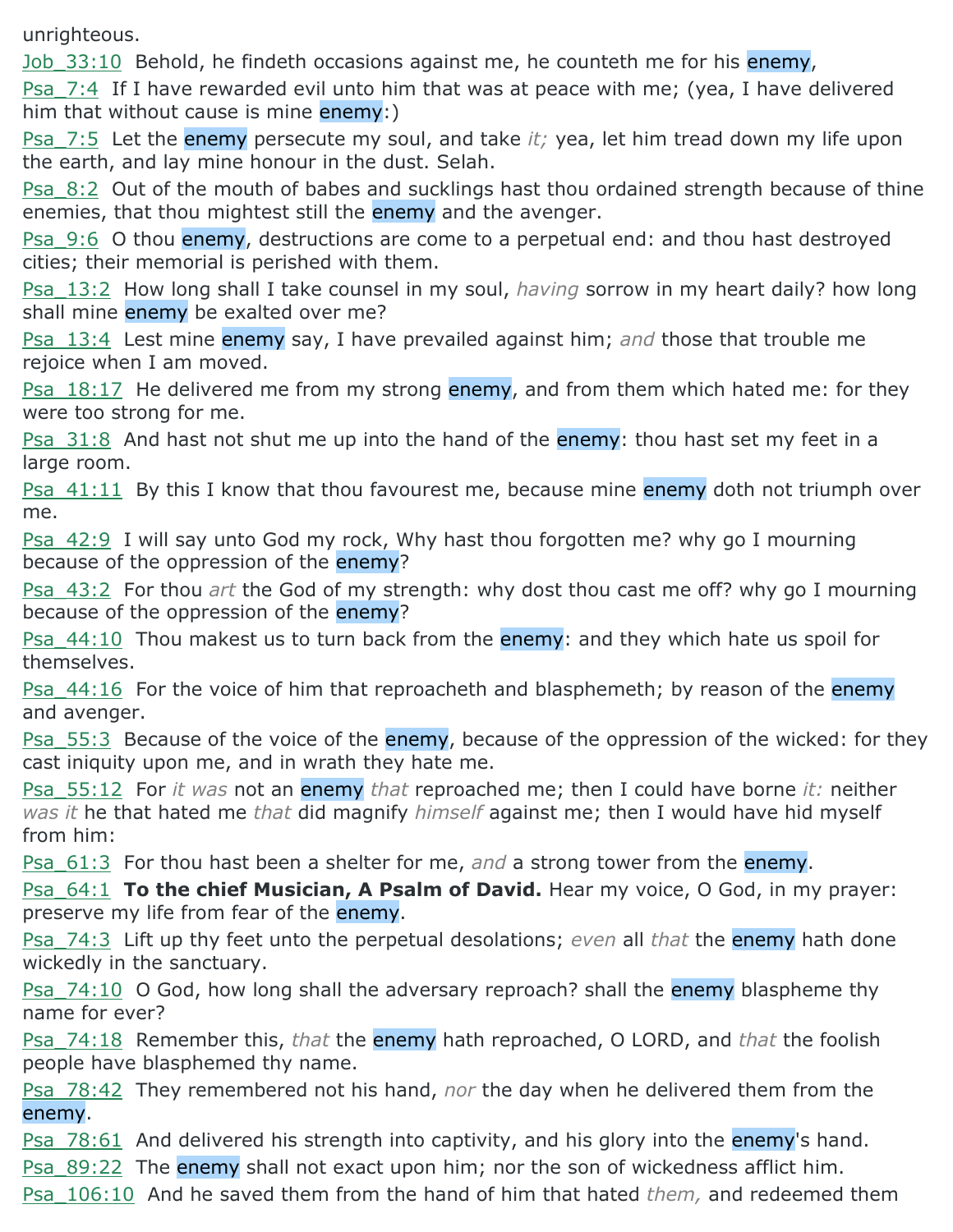from the hand of the enemy.

Psa\_107:2 Let the redeemed of the LORD say *so,* whom he hath redeemed from the hand of the enemy;

Psa 143:3 For the enemy hath persecuted my soul; he hath smitten my life down to the ground; he hath made me to dwell in darkness, as those that have been long dead.

Pro 24:17 Rejoice not when thine enemy falleth, and let not thine heart be glad when he stumbleth:

Pro 25:21 If thine enemy be hungry, give him bread to eat; and if he be thirsty, give him water to drink:

Pro\_27:6 Faithful *are* the wounds of a friend; but the kisses of an enemy *are* deceitful.

Isa\_59:19 So shall they fear the name of the LORD from the west, and his glory from the rising of the sun. When the enemy shall come in like a flood, the Spirit of the LORD shall lift up a standard against him.

Isa\_63:10 But they rebelled, and vexed his holy Spirit: therefore he was turned to be their enemy, *and* he fought against them.

Jer\_6:25 Go not forth into the field, nor walk by the way; for the sword of the enemy *and* fear *is* on every side.

Jer 15:11 The LORD said, Verily it shall be well with thy remnant; verily I will cause the enemy to entreat thee *well* in the time of evil and in the time of affliction.

Jer 18:17 I will scatter them as with an east wind before the enemy; I will shew them the back, and not the face, in the day of their calamity.

Jer 30:14 All thy lovers have forgotten thee; they seek thee not; for I have wounded thee with the wound of an enemy, with the chastisement of a cruel one, for the multitude of thine iniquity; *because* thy sins were increased.

Jer 31:16 Thus saith the LORD; Refrain thy voice from weeping, and thine eyes from tears: for thy work shall be rewarded, saith the LORD; and they shall come again from the land of the enemy.

Jer 44:30 Thus saith the LORD; Behold, I will give Pharaohhophra king of Egypt into the hand of his enemies, and into the hand of them that seek his life; as I gave Zedekiah king of Judah into the hand of Nebuchadrezzar king of Babylon, his enemy, and that sought his life.

 $Lam$  1:5 Her adversaries are the chief, her enemies prosper; for the LORD hath afflicted her for the multitude of her transgressions: her children are gone into captivity before the enemy.

Lam 1:7 Jerusalem remembered in the days of her affliction and of her miseries all her pleasant things that she had in the days of old, when her people fell into the hand of the enemy, and none did help her: the adversaries saw her, *and* did mock at her sabbaths.

Lam\_1:9 Her filthiness *is* in her skirts; she remembereth not her last end; therefore she came down wonderfully: she had no comforter. O LORD, behold my affliction: for the enemy hath magnified *himself.*

Lam\_1:16 For these *things* I weep; mine eye, mine eye runneth down with water, because the comforter that should relieve my soul is far from me: my children are desolate, because the enemy prevailed.

Lam\_2:3 He hath cut off in *his* fierce anger all the horn of Israel: he hath drawn back his right hand from before the enemy, and he burned against Jacob like a flaming fire, *which* devoureth round about.

Lam 2:4 He hath bent his bow like an enemy: he stood with his right hand as an adversary, and slew all *that were* pleasant to the eye in the tabernacle of the daughter of Zion: he poured out his fury like fire.

Lam 2:5 The Lord was as an enemy: he hath swallowed up Israel, he hath swallowed up all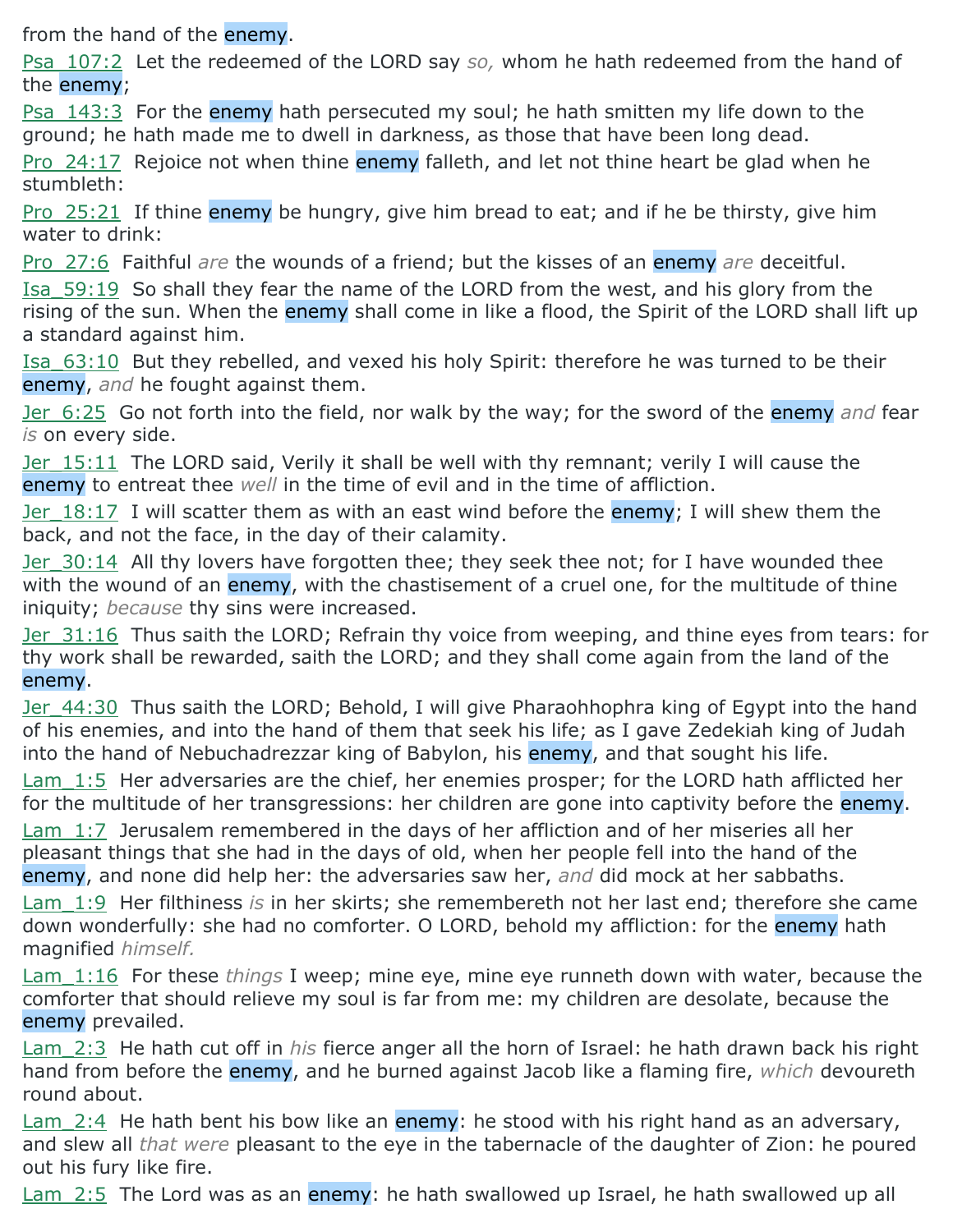her palaces: he hath destroyed his strong holds, and hath increased in the daughter of Judah mourning and lamentation.

Lam 2:7 The Lord hath cast off his altar, he hath abhorred his sanctuary, he hath given up into the hand of the enemy the walls of her palaces; they have made a noise in the house of the LORD, as in the day of a solemn feast.

Lam\_2:17 The LORD hath done *that* which he had devised; he hath fulfilled his word that he had commanded in the days of old: he hath thrown down, and hath not pitied: and he hath caused *thine* enemy to rejoice over thee, he hath set up the horn of thine adversaries.

Lam 2:22 Thou hast called as in a solemn day my terrors round about, so that in the day of the LORD'S anger none escaped nor remained: those that I have swaddled and brought up hath mine enemy consumed.

Lam 4:12 The kings of the earth, and all the inhabitants of the world, would not have believed that the adversary and the enemy should have entered into the gates of Jerusalem.

Eze 36:2 Thus saith the Lord GOD; Because the enemy hath said against you, Aha, even the ancient high places are ours in possession:

Hos\_8:3 Israel hath cast off *the thing that is* good: the enemy shall pursue him.

Mic  $2:8$  Even of late my people is risen up as an enemy: ye pull off the robe with the garment from them that pass by securely as men averse from war.

Mic 7:8 Rejoice not against me, O mine enemy: when I fall, I shall arise; when I sit in darkness, the LORD *shall be* a light unto me.

Mic\_7:10 Then *she that is* mine enemy shall see *it,* and shame shall cover her which said unto me, Where is the LORD thy God? mine eyes shall behold her: now shall she be trodden down as the mire of the streets.

Nah 3:11 Thou also shalt be drunken: thou shalt be hid, thou also shalt seek strength because of the enemy.

Zep  $3:15$  The LORD hath taken away thy judgments, he hath cast out thine enemy: the king of Israel, *even* the LORD, *is* in the midst of thee: thou shalt not see evil any more.

Mat 5:43 Ye have heard that it hath been said, Thou shalt love thy neighbour, and hate thine enemy.

Mat 13:25 But while men slept, his enemy came and sowed tares among the wheat, and went his way.

Mat 13:28 He said unto them, An enemy hath done this. The servants said unto him, Wilt thou then that we go and gather them up?

Mat  $13:39$  The enemy that sowed them is the devil; the harvest is the end of the world; and the reapers are the angels.

Luk 10:19 Behold, I give unto you power to tread on serpents and scorpions, and over all the power of the enemy: and nothing shall by any means hurt you.

Act\_13:10 And said, O full of all subtilty and all mischief, *thou* child of the devil, *thou* enemy of all righteousness, wilt thou not cease to pervert the right ways of the Lord?

Rom 12:20 Therefore if thine enemy hunger, feed him; if he thirst, give him drink: for in so doing thou shalt heap coals of fire on his head.

1Co\_15:26 The last enemy *that* shall be destroyed *is* death.

Gal 4:16 Am I therefore become your enemy, because I tell you the truth?

2Th\_3:15 Yet count *him* not as an enemy, but admonish *him* as a brother.

Jas 4:4 Ye adulterers and adulteresses, know ye not that the friendship of the world is enmity with God? whosoever therefore will be a friend of the world is the enemy of God.

**109 verses found, 110 matches**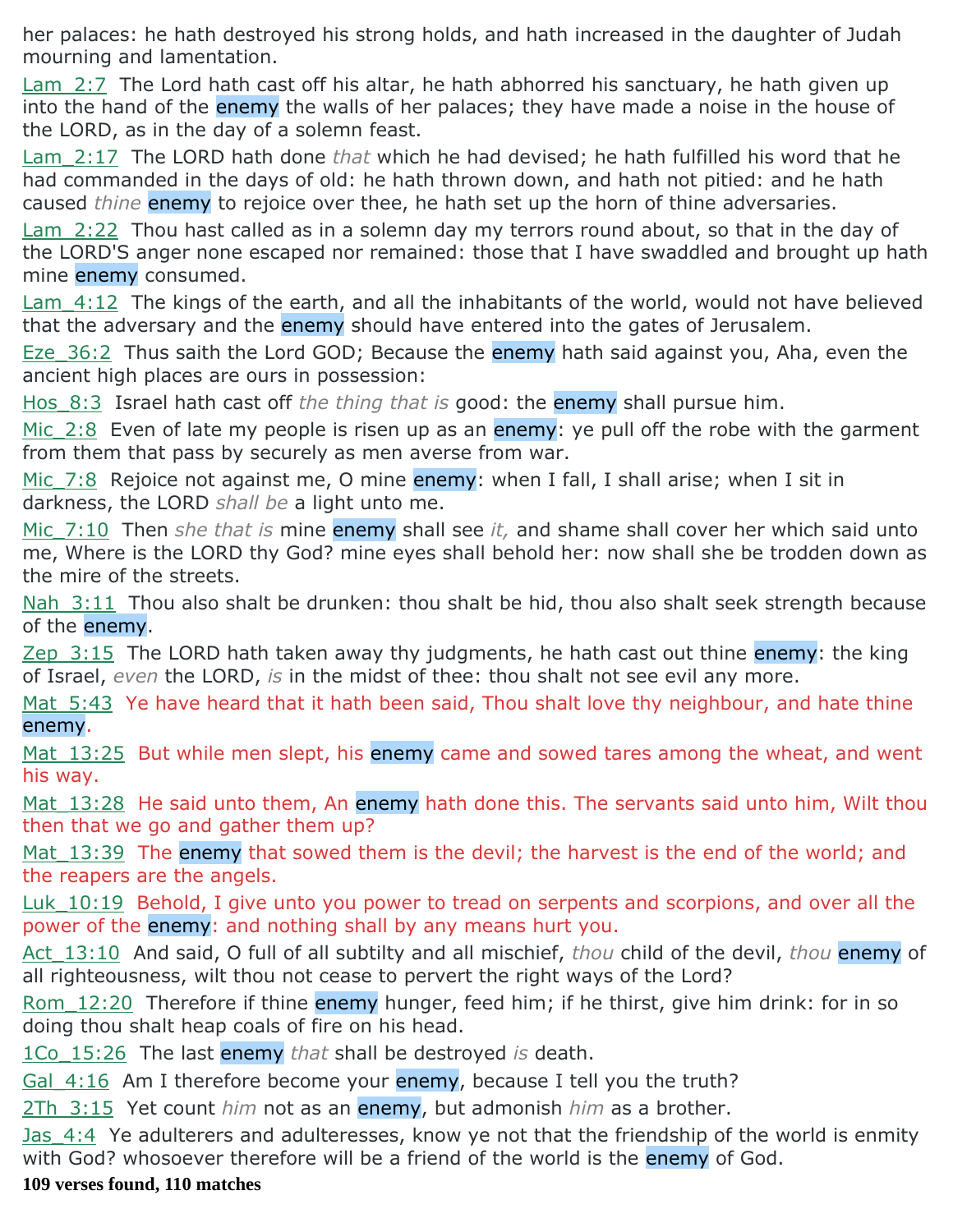# **The Song of Moses**

Exo 15:1 Then sang Moses and the children of Israel this song unto the LORD, and spake, saying, I will sing unto the LORD, for he hath triumphed gloriously: the horse and his rider hath he thrown into the sea.

Exo 15:2 The LORD *is* my strength and song, and he is become my salvation: he *is* my God, and I will prepare him an habitation; my father's God, and I will exalt him.

Exo 15:3 The LORD *is* a man of war: the LORD *is* his name.

Exo 15:4 Pharaoh's chariots and his host hath he cast into the sea: his chosen captains also are drowned in the Red sea.

Exo 15:5 The depths have covered them: they sank into the bottom as a stone.

**Exo 15:6** Thy right hand, O LORD, is become glorious in power: thy right hand, O LORD, hath dashed in pieces the enemy.

Exo 15:7 And in the greatness of thine excellency thou hast overthrown them that rose up against thee: thou sentest forth thy wrath, *which* consumed them as stubble.

Exo 15:8 And with the blast of thy nostrils the waters were gathered together, the floods stood upright as an heap, *and* the depths were congealed in the heart of the sea.

Exo 15:9 The enemy said, I will pursue, I will overtake, I will divide the spoil; my lust shall be satisfied upon them; I will draw my sword, my hand shall destroy them.

Exo 15:10 Thou didst blow with thy wind, the sea covered them: they sank as lead in the mighty waters.

Exo 15:11 Who *is* like unto thee, O LORD, among the gods? who *is* like thee, glorious in holiness, fearful *in* praises, doing wonders?

Exo 15:12 Thou stretchedst out thy right hand, the earth swallowed them.

Exo 15:13 Thou in thy mercy hast led forth the people which thou hast redeemed: thou hast guided *them* in thy strength unto thy holy habitation.

Exo 15:14 The people shall hear, *and* be afraid: sorrow shall take hold on the inhabitants of Palestina.

Exo 15:15 Then the dukes of Edom shall be amazed; the mighty men of Moab, trembling shall take hold upon them; all the inhabitants of Canaan shall melt away.

Exo 15:16 Fear and dread shall fall upon them; by the greatness of thine arm they shall be *as* still as a stone; till thy people pass over, O LORD, till the people pass over, which thou hast purchased.

Exo 15:17 Thou shalt bring them in, and plant them in the mountain of thine inheritance, *in* the place, O LORD, *which* thou hast made for thee to dwell in, *in* the Sanctuary, O Lord, *which* thy hands have established.

Exo 15:18 The LORD shall reign for ever and ever.

Exo 15:19 For the horse of Pharaoh went in with his chariots and with his horsemen into the sea, and the LORD brought again the waters of the sea upon them; but the children of Israel went on dry *land* in the midst of the sea.

Exo 15:20 And Miriam the prophetess, the sister of Aaron, took a timbrel in her hand; and all the women went out after her with timbrels and with dances.

Exo 15:21 And Miriam answered them, Sing ye to the LORD, for he hath triumphed gloriously; the horse and his rider hath he thrown into the sea.

### **Crossing the Red Sea**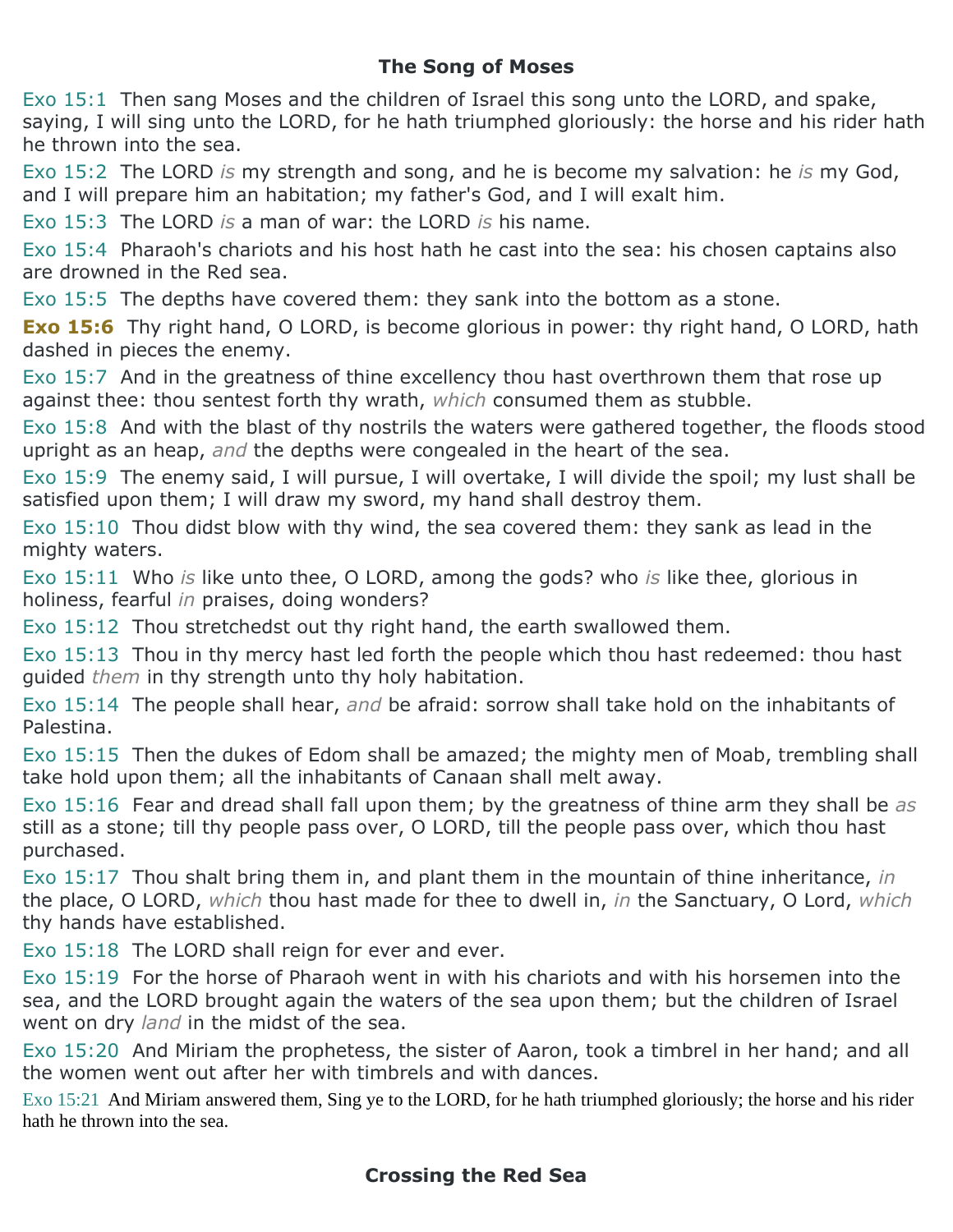**Exo 14:1** And the LORD spake unto Moses, saying,

Exo 14:2 Speak unto the children of Israel, that they turn and encamp before Pihahiroth, between Migdol and the sea, over against Baalzephon: before it shall ye encamp by the sea.

Exo 14:3 For Pharaoh will say of the children of Israel, They *are* entangled in the land, the wilderness hath shut them in.

Exo 14:4 And I will harden Pharaoh's heart, that he shall follow after them; and I will be honoured upon Pharaoh, and upon all his host; that the Egyptians may know that I *am* the LORD. And they did so.

Exo 14:5 And it was told the king of Egypt that the people fled: and the heart of Pharaoh and of his servants was turned against the people, and they said, Why have we done this, that we have let Israel go from serving us?

Exo 14:6 And he made ready his chariot, and took his people with him:

Exo 14:7 And he took six hundred chosen chariots, and all the chariots of Egypt, and captains over every one of them.

Exo 14:8 And the LORD hardened the heart of Pharaoh king of Egypt, and he pursued after the children of Israel: and the children of Israel went out with an high hand.

Exo 14:9 But the Egyptians pursued after them, all the horses *and* chariots of Pharaoh, and his horsemen, and his army, and overtook them encamping by the sea, beside Pihahiroth, before Baalzephon.

Exo 14:10 And when Pharaoh drew nigh, the children of Israel lifted up their eyes, and, behold, the Egyptians marched after them; and they were sore afraid: and the children of Israel cried out unto the LORD.

Exo 14:11 And they said unto Moses, Because *there were* no graves in Egypt, hast thou taken us away to die in the wilderness? wherefore hast thou dealt thus with us, to carry us forth out of Egypt?

Exo 14:12 *Is* not this the word that we did tell thee in Egypt, saying, Let us alone, that we may serve the Egyptians? For *it had been* better for us to serve the Egyptians, than that we should die in the wilderness.

Exo 14:13 And Moses said unto the people, Fear ye not, stand still, and see the salvation of the LORD, which he will shew to you to day: for the Egyptians whom ye have seen to day, ye shall see them again no more for ever.

Exo 14:14 The LORD shall fight for you, and ye shall hold your peace.

Exo 14:15 And the LORD said unto Moses, Wherefore criest thou unto me? speak unto the children of Israel, that they go forward:

Exo 14:16 But lift thou up thy rod, and stretch out thine hand over the sea, and divide it: and the children of Israel shall go on dry *ground* through the midst of the sea.

Exo 14:17 And I, behold, I will harden the hearts of the Egyptians, and they shall follow them: and I will get me honour upon Pharaoh, and upon all his host, upon his chariots, and upon his horsemen.

Exo 14:18 And the Egyptians shall know that I *am* the LORD, when I have gotten me honour upon Pharaoh, upon his chariots, and upon his horsemen.

Exo 14:19 And the angel of God, which went before the camp of Israel, removed and went behind them; and the pillar of the cloud went from before their face, and stood behind them:

Exo 14:20 And it came between the camp of the Egyptians and the camp of Israel; and it was a cloud and darkness *to them,* but it gave light by night *to these:* so that the one came not near the other all the night.

Exo 14:21 And Moses stretched out his hand over the sea; and the LORD caused the sea to go *back* by a strong east wind all that night, and made the sea dry *land,* and the waters were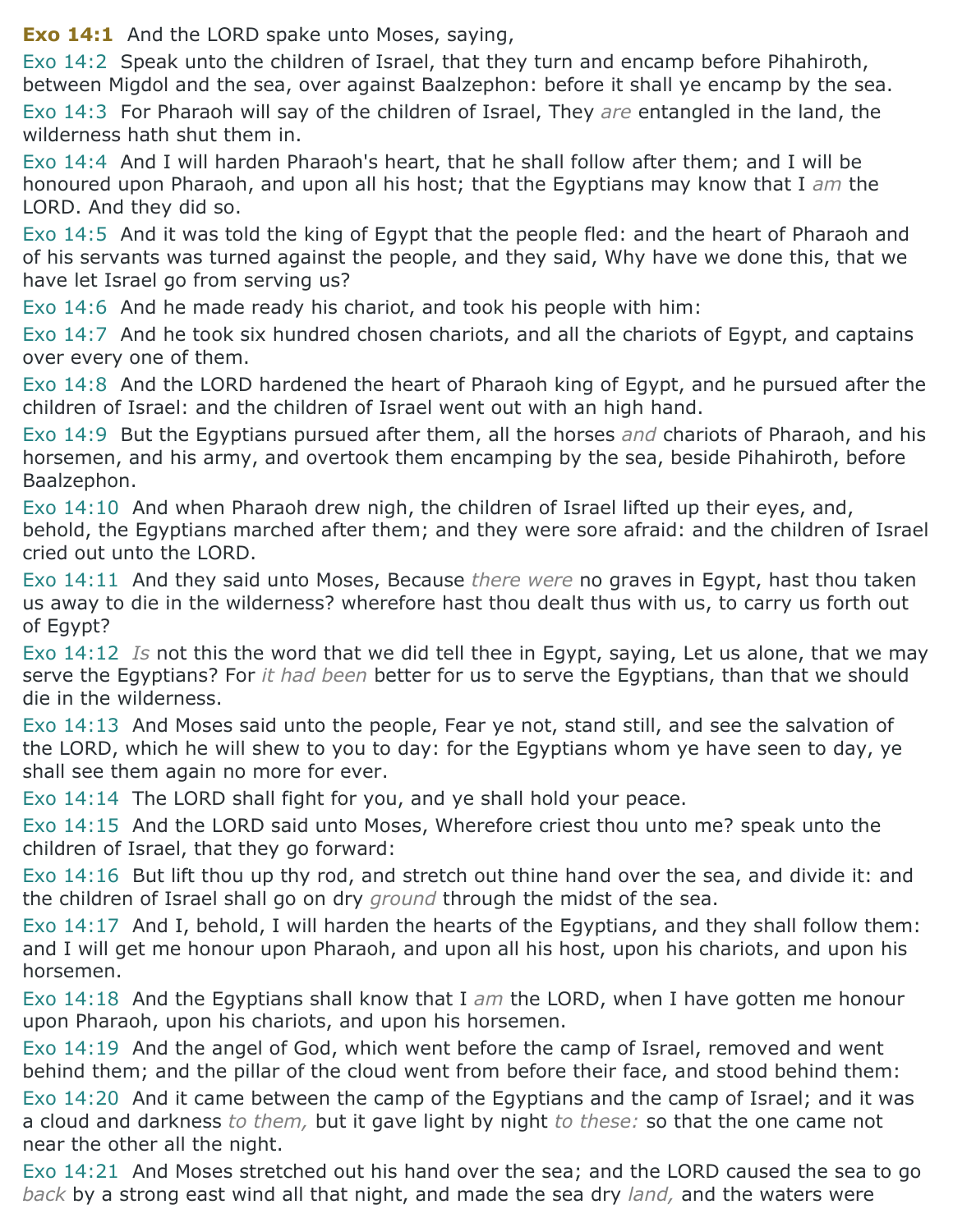divided.

Exo 14:22 And the children of Israel went into the midst of the sea upon the dry *ground:* and the waters *were* a wall unto them on their right hand, and on their left.

Exo 14:23 And the Egyptians pursued, and went in after them to the midst of the sea, *even* all Pharaoh's horses, his chariots, and his horsemen.

Exo 14:24 And it came to pass, that in the morning watch the LORD looked unto the host of the Egyptians through the pillar of fire and of the cloud, and troubled the host of the Egyptians,

Exo 14:25 And took off their chariot wheels, that they drave them heavily: so that the Egyptians said, Let us flee from the face of Israel; for the LORD fighteth for them against the Egyptians.

Exo 14:26 And the LORD said unto Moses, Stretch out thine hand over the sea, that the waters may come again upon the Egyptians, upon their chariots, and upon their horsemen.

Exo 14:27 And Moses stretched forth his hand over the sea, and the sea returned to his strength when the morning appeared; and the Egyptians fled against it; and the LORD overthrew the Egyptians in the midst of the sea.

Exo 14:28 And the waters returned, and covered the chariots, and the horsemen, *and* all the host of Pharaoh that came into the sea after them; there remained not so much as one of them.

Exo 14:29 But the children of Israel walked upon dry *land* in the midst of the sea; and the waters *were* a wall unto them on their right hand, and on their left.

Exo 14:30 Thus the LORD saved Israel that day out of the hand of the Egyptians; and Israel saw the Egyptians dead upon the sea shore.

Exo 14:31 And Israel saw that great work which the LORD did upon the Egyptians: and the people feared the LORD, and believed the LORD, and his servant Moses.

Gen 14:20 And blessed be the most high God, which hath delivered thine enemies into thy hand. And he gave him tithes of all.

Gen\_22:17 That in blessing I will bless thee, and in multiplying I will multiply thy seed as the stars of the heaven, and as the sand which *is* upon the sea shore; and thy seed shall possess the gate of his enemies;

Gen\_49:8 Judah, thou *art he* whom thy brethren shall praise: thy hand *shall be* in the neck of thine enemies; thy father's children shall bow down before thee.

Exo  $1:10$  Come on, let us deal wisely with them; lest they multiply, and it come to pass, that, when there falleth out any war, they join also unto our enemies, and fight against us, and *so* get them up out of the land.

Exo 15:6 Thy right hand, O LORD, is become glorious in power: thy right hand, O LORD, hath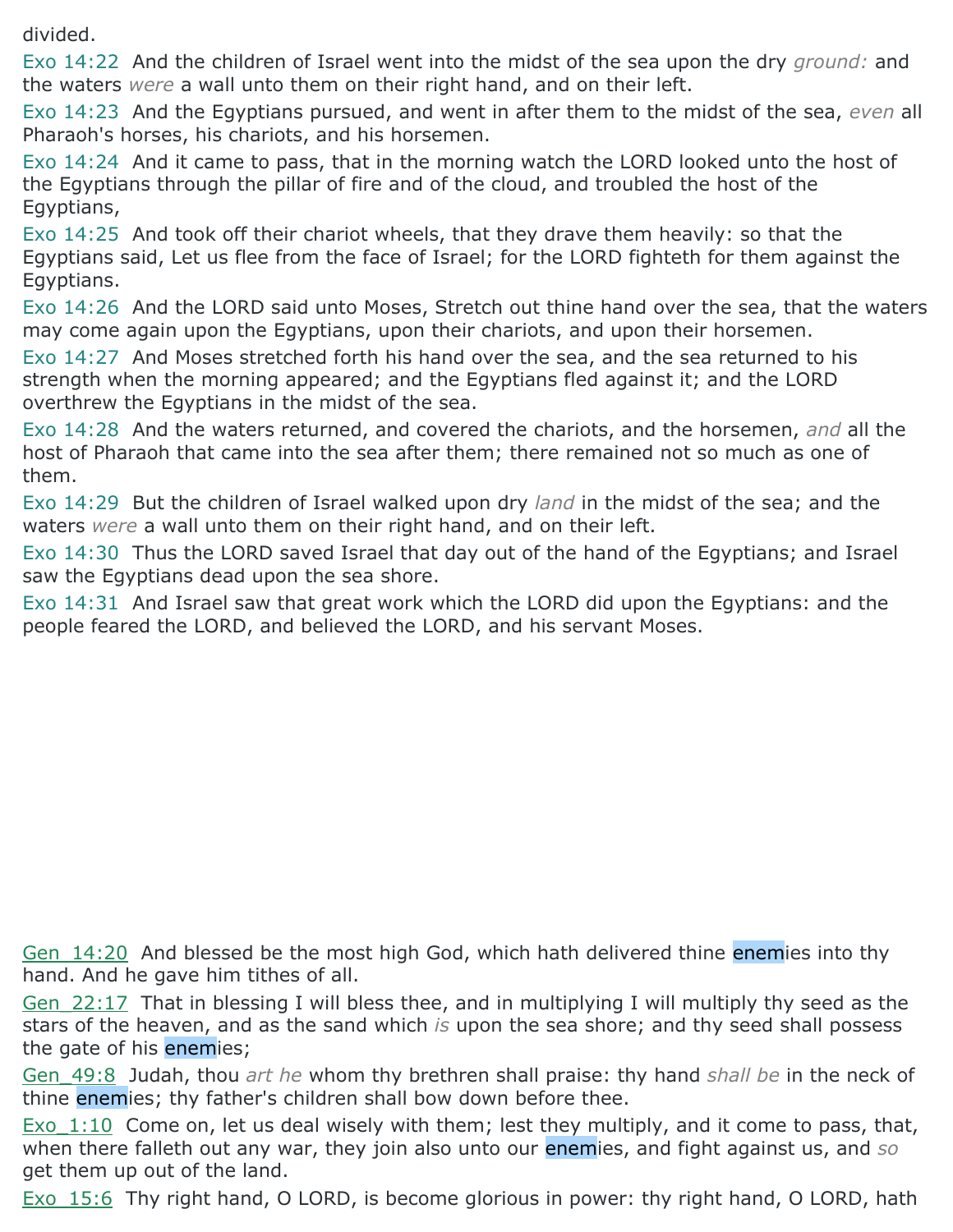dashed in pieces the enemy.

Exo 15:9 The enemy said, I will pursue, I will overtake, I will divide the spoil; my lust shall be satisfied upon them; I will draw my sword, my hand shall destroy them.

Exo 23:4 If thou meet thine enemy's ox or his ass going astray, thou shalt surely bring it back to him again.

Exo 23:22 But if thou shalt indeed obey his voice, and do all that I speak; then I will be an enemy unto thine enemies, and an adversary unto thine adversaries.

Exo 23:27 I will send my fear before thee, and will destroy all the people to whom thou shalt come, and I will make all thine enemies turn their backs unto thee.

Exo\_32:25 And when Moses saw that the people *were* naked; (for Aaron had made them naked unto *their* shame among their enemies:)

Ley 26:7 And ye shall chase your enemies, and they shall fall before you by the sword.

Lev 26:8 And five of you shall chase an hundred, and an hundred of you shall put ten thousand to flight: and your enemies shall fall before you by the sword.

Lev 26:16 I also will do this unto you; I will even appoint over you terror, consumption, and the burning ague, that shall consume the eyes, and cause sorrow of heart: and ye shall sow your seed in vain, for your enemies shall eat it.

Lev  $26:17$  And I will set my face against you, and ye shall be slain before your enemies: they that hate you shall reign over you; and ye shall flee when none pursueth you.

Lev\_26:25 And I will bring a sword upon you, that shall avenge the quarrel of *my* covenant: and when ye are gathered together within your cities, I will send the pestilence among you; and ye shall be delivered into the hand of the enemy.

Lev 26:32 And I will bring the land into desolation: and your enemies which dwell therein shall be astonished at it.

Lev\_26:34 Then shall the land enjoy her sabbaths, as long as it lieth desolate, and ye *be* in your enemies' land; *even* then shall the land rest, and enjoy her sabbaths.

Lev\_26:36 And upon them that are left *alive* of you I will send a faintness into their hearts in the lands of their enemies; and the sound of a shaken leaf shall chase them; and they shall flee, as fleeing from a sword; and they shall fall when none pursueth.

Lev 26:37 And they shall fall one upon another, as it were before a sword, when none pursueth: and ye shall have no power to stand before your enemies.

Ley 26:38 And ye shall perish among the heathen, and the land of your enemies shall eat you up.

Ley 26:39 And they that are left of you shall pine away in their iniquity in your enemies' lands; and also in the iniquities of their fathers shall they pine away with them.

Lev\_26:41 And *that* I also have walked contrary unto them, and have brought them into the land of their enemies; if then their uncircumcised hearts be humbled, and they then accept of the punishment of their iniquity:

Lev 26:44 And yet for all that, when they be in the land of their enemies, I will not cast them away, neither will I abhor them, to destroy them utterly, and to break my covenant with them: for I *am* the LORD their God.

Num 10:9 And if ye go to war in your land against the enemy that oppresseth you, then ye shall blow an alarm with the trumpets; and ye shall be remembered before the LORD your God, and ye shall be saved from your enemies.

Num 10:35 And it came to pass, when the ark set forward, that Moses said, Rise up, LORD, and let thine enemies be scattered; and let them that hate thee flee before thee.

Num\_14:42 Go not up, for the LORD *is* not among you; that ye be not smitten before your enemies.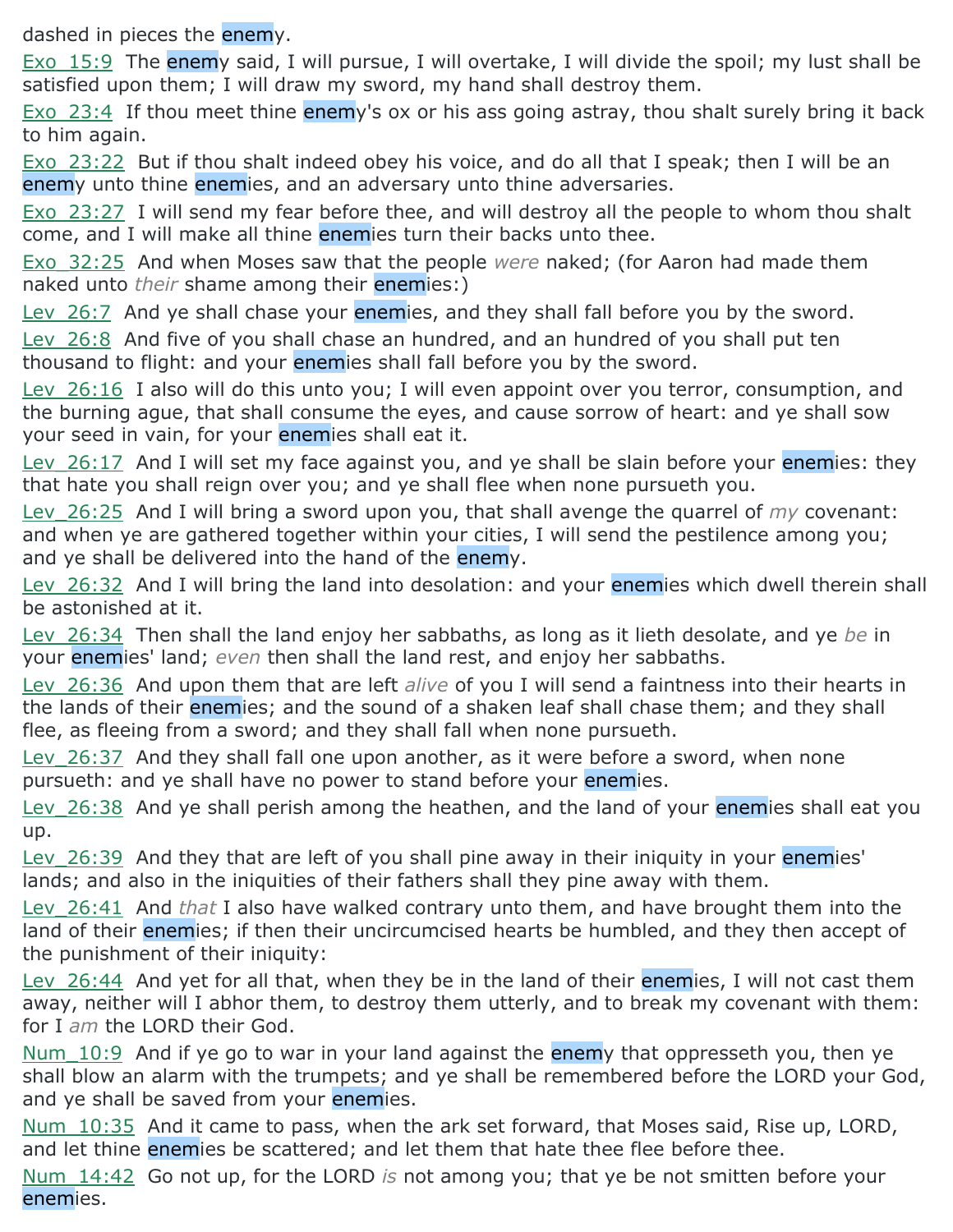Num\_23:11 And Balak said unto Balaam, What hast thou done unto me? I took thee to curse mine enemies, and, behold, thou hast blessed *them* altogether.

Num  $24:8$  God brought him forth out of Egypt; he hath as it were the strength of an unicorn: he shall eat up the nations his enemies, and shall break their bones, and pierce *them* through with his arrows.

Num\_24:10 And Balak's anger was kindled against Balaam, and he smote his hands together: and Balak said unto Balaam, I called thee to curse mine enemies, and, behold, thou hast altogether blessed *them* these three times.

Num 24:18 And Edom shall be a possession, Seir also shall be a possession for his enemies; and Israel shall do valiantly.

Num 32:21 And will go all of you armed over Jordan before the LORD, until he hath driven out his enemies from before him,

Num\_35:23 Or with any stone, wherewith a man may die, seeing *him* not, and cast *it* upon him, that he die, and *was* not his enemy, neither sought his harm:

Deu\_1:42 And the LORD said unto me, Say unto them, Go not up, neither fight; for I *am* not among you; lest ye be smitten before your enemies.

Deu 6:19 To cast out all thine enemies from before thee, as the LORD hath spoken.

Deu\_12:10 But *when* ye go over Jordan, and dwell in the land which the LORD your God giveth you to inherit, and *when* he giveth you rest from all your enemies round about, so that ye dwell in safety;

Deu 20:1 When thou goest out to battle against thine enemies, and seest horses, and chariots, *and* a people more than thou, be not afraid of them: for the LORD thy God *is* with thee, which brought thee up out of the land of Egypt.

Deu 20:3 And shall say unto them, Hear, O Israel, ye approach this day unto battle against your enemies: let not your hearts faint, fear not, and do not tremble, neither be ye terrified because of them;

Deu\_20:4 For the LORD your God *is* he that goeth with you, to fight for you against your enemies, to save you.

Deu\_20:14 But the women, and the little ones, and the cattle, and all that is in the city, *even* all the spoil thereof, shalt thou take unto thyself; and thou shalt eat the spoil of thine enemies, which the LORD thy God hath given thee.

Deu 21:10 When thou goest forth to war against thine enemies, and the LORD thy God hath delivered them into thine hands, and thou hast taken them captive,

Deu 23:9 When the host goeth forth against thine enemies, then keep thee from every wicked thing.

Deu 23:14 For the LORD thy God walketh in the midst of thy camp, to deliver thee, and to give up thine enemies before thee; therefore shall thy camp be holy: that he see no unclean thing in thee, and turn away from thee.

Deu 25:19 Therefore it shall be, when the LORD thy God hath given thee rest from all thine enemies round about, in the land which the LORD thy God giveth thee *for* an inheritance to possess it, *that* thou shalt blot out the remembrance of Amalek from under heaven; thou shalt not forget *it.*

Deu 28:7 The LORD shall cause thine enemies that rise up against thee to be smitten before thy face: they shall come out against thee one way, and flee before thee seven ways.

Deu 28:25 The LORD shall cause thee to be smitten before thine enemies: thou shalt go out one way against them, and flee seven ways before them: and shalt be removed into all the kingdoms of the earth.

Deu\_28:31 Thine ox *shall be* slain before thine eyes, and thou shalt not eat thereof: thine ass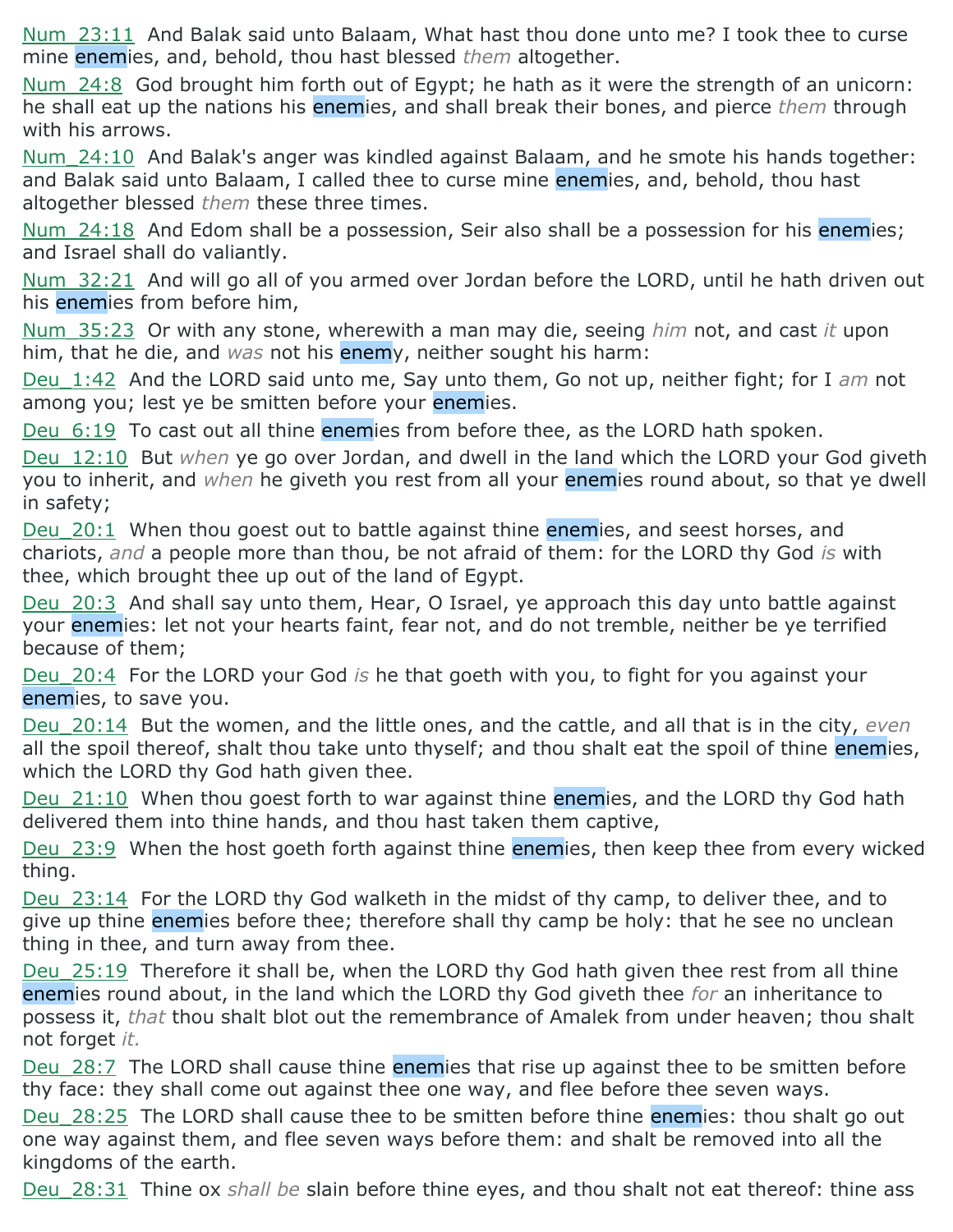*shall be* violently taken away from before thy face, and shall not be restored to thee: thy sheep *shall be* given unto thine enemies, and thou shalt have none to rescue *them.*

Deu 28:48 Therefore shalt thou serve thine enemies which the LORD shall send against thee, in hunger, and in thirst, and in nakedness, and in want of all *things:* and he shall put a yoke of iron upon thy neck, until he have destroyed thee.

Deu 28:53 And thou shalt eat the fruit of thine own body, the flesh of thy sons and of thy daughters, which the LORD thy God hath given thee, in the siege, and in the straitness, wherewith thine enemies shall distress thee:

Deu 28:55 So that he will not give to any of them of the flesh of his children whom he shall eat: because he hath nothing left him in the siege, and in the straitness, wherewith thine enemies shall distress thee in all thy gates.

Deu 28:57 And toward her young one that cometh out from between her feet, and toward her children which she shall bear: for she shall eat them for want of all *things* secretly in the siege and straitness, wherewith thine enemy shall distress thee in thy gates.

Deu 28:68 And the LORD shall bring thee into Egypt again with ships, by the way whereof I spake unto thee, Thou shalt see it no more again: and there ye shall be sold unto your enemies for bondmen and bondwomen, and no man shall buy *you.*

Deu 30:7 And the LORD thy God will put all these curses upon thine enemies, and on them that hate thee, which persecuted thee.

Deu 32:27 Were it not that I feared the wrath of the enemy, lest their adversaries should behave themselves strangely, *and* lest they should say, Our hand *is* high, and the LORD hath not done all this.

Deu\_32:31 For their rock *is* not as our Rock, even our enemies themselves *being* judges.

Deu 32:41 If I whet my glittering sword, and mine hand take hold on judgment; I will render vengeance to mine enemies, and will reward them that hate me.

Deu\_32:42 I will make mine arrows drunk with blood, and my sword shall devour flesh; *and that* with the blood of the slain and of the captives, from the beginning of revenges upon the enemy.

Deu\_33:7 And this *is the blessing* of Judah: and he said, Hear, LORD, the voice of Judah, and bring him unto his people: let his hands be sufficient for him; and be thou an help *to him* from his enemies.

Deu\_33:27 The eternal God *is thy* refuge, and underneath *are* the everlasting arms: and he shall thrust out the enemy from before thee; and shall say, Destroy *them.*

Deu\_33:29 Happy *art* thou, O Israel: who *is* like unto thee, O people saved by the LORD, the shield of thy help, and who *is* the sword of thy excellency! and thine enemies shall be found liars unto thee; and thou shalt tread upon their high places.

Jos 7:8 O Lord, what shall I say, when Israel turneth their backs before their enemies!

Jos\_7:12 Therefore the children of Israel could not stand before their enemies, *but* turned *their* backs before their enemies, because they were accursed: neither will I be with you any more, except ye destroy the accursed from among you.

Jos 7:13 Up, sanctify the people, and say, Sanctify yourselves against to morrow: for thus saith the LORD God of Israel, *There is* an accursed thing in the midst of thee, O Israel: thou canst not stand before thine enemies, until ye take away the accursed thing from among you.

Jos 10:13 And the sun stood still, and the moon stayed, until the people had avenged themselves upon their enemies. *Is* not this written in the book of Jasher? So the sun stood still in the midst of heaven, and hasted not to go down about a whole day.

Jos\_10:19 And stay ye not, *but* pursue after your enemies, and smite the hindmost of them; suffer them not to enter into their cities: for the LORD your God hath delivered them into your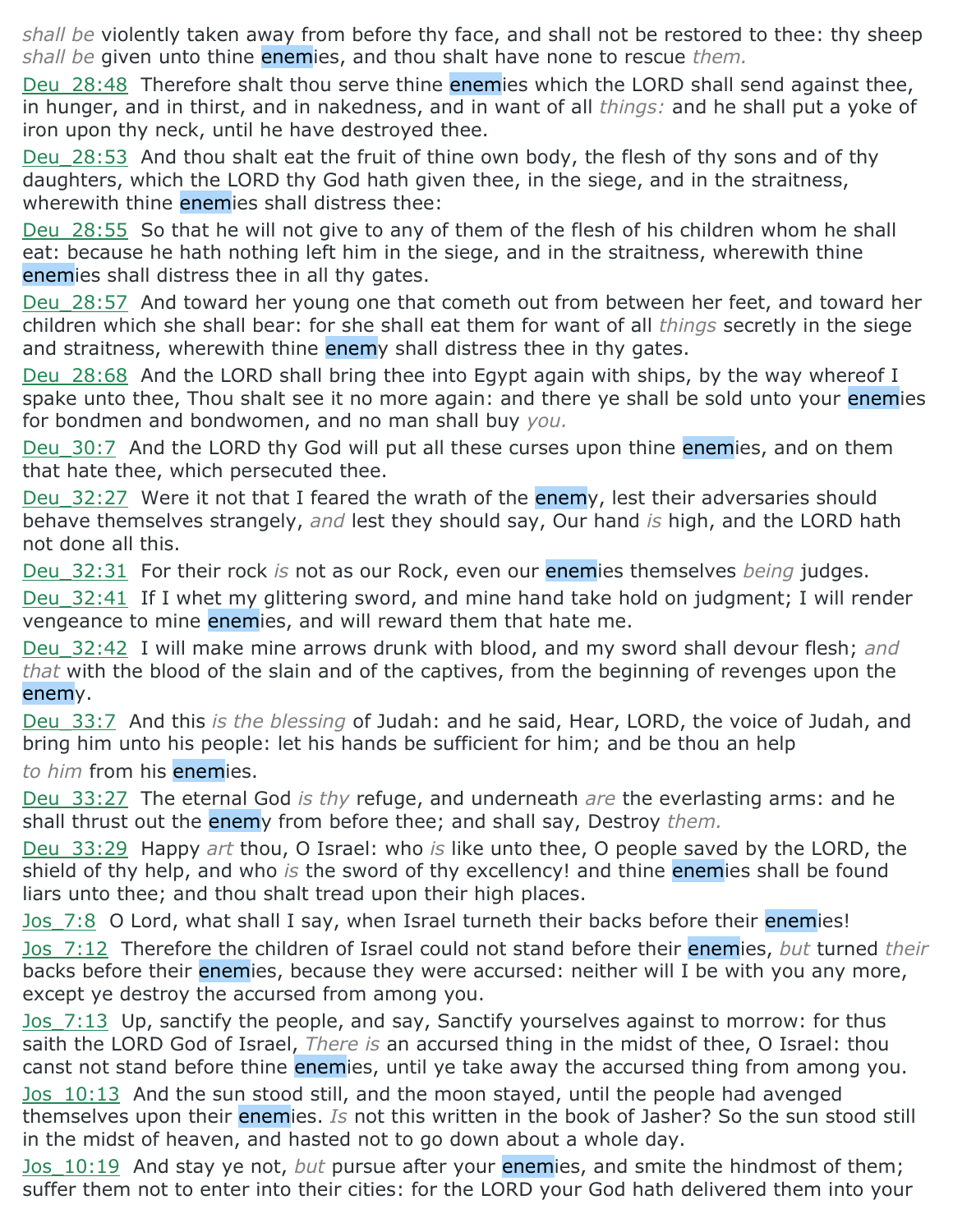hand.

Jos\_10:25 And Joshua said unto them, Fear not, nor be dismayed, be strong and of good courage: for thus shall the LORD do to all your enemies against whom ye fight.

Jos 21:44 And the LORD gave them rest round about, according to all that he sware unto their fathers: and there stood not a man of all their enemies before them; the LORD delivered all their enemies into their hand.

Jos 22:8 And he spake unto them, saying, Return with much riches unto your tents, and with very much cattle, with silver, and with gold, and with brass, and with iron, and with very much raiment: divide the spoil of your enemies with your brethren.

Jos\_23:1 And it came to pass a long time after that the LORD had given rest unto Israel from all their enemies round about, that Joshua waxed old *and* stricken in age.

Jdg\_2:14 And the anger of the LORD was hot against Israel, and he delivered them into the hands of spoilers that spoiled them, and he sold them into the hands of their enemies round about, so that they could not any longer stand before their enemies.

Jdg\_2:18 And when the LORD raised them up judges, then the LORD was with the judge, and delivered them out of the hand of their enemies all the days of the judge: for it repented the LORD because of their groanings by reason of them that oppressed them and vexed them.

Idg 3:28 And he said unto them, Follow after me: for the LORD hath delivered your enemies the Moabites into your hand. And they went down after him, and took the fords of Jordan toward Moab, and suffered not a man to pass over.

Jdg\_5:31 So let all thine enemies perish, O LORD: but *let* them that love him *be* as the sun when he goeth forth in his might. And the land had rest forty years.

Jdg\_8:34 And the children of Israel remembered not the LORD their God, who had delivered them out of the hands of all their enemies on every side:

Jdg\_11:36 And she said unto him, My father, *if* thou hast opened thy mouth unto the LORD, do to me according to that which hath proceeded out of thy mouth; forasmuch as the LORD hath taken vengeance for thee of thine enemies, *even* of the children of Ammon.

Jdg\_16:23 Then the lords of the Philistines gathered them together for to offer a great sacrifice unto Dagon their god, and to rejoice: for they said, Our god hath delivered Samson our enemy into our hand.

Jdg 16:24 And when the people saw him, they praised their god: for they said, Our god hath delivered into our hands our enemy, and the destroyer of our country, which slew many of us.

1Sa\_2:1 And Hannah prayed, and said, My heart rejoiceth in the LORD, mine horn is exalted in the LORD: my mouth is enlarged over mine enemies; because I rejoice in thy salvation.

1Sa\_2:32 And thou shalt see an enemy *in my* habitation, in all *the wealth* which *God* shall give Israel: and there shall not be an old man in thine house for ever.

1Sa 4:3 And when the people were come into the camp, the elders of Israel said, Wherefore hath the LORD smitten us to day before the Philistines? Let us fetch the ark of the covenant of the LORD out of Shiloh unto us, that, when it cometh among us, it may save us out of the hand of our enemies.

1Sa 12:10 And they cried unto the LORD, and said, We have sinned, because we have forsaken the LORD, and have served Baalim and Ashtaroth: but now deliver us out of the hand of our enemies, and we will serve thee.

1Sa\_12:11 And the LORD sent Jerubbaal, and Bedan, and Jephthah, and Samuel, and delivered you out of the hand of your enemies on every side, and ye dwelled safe.

1Sa\_14:24 And the men of Israel were distressed that day: for Saul had adjured the people, saying, Cursed *be* the man that eateth *any* food until evening, that I may be avenged on mine enemies. So none of the people tasted *any* food.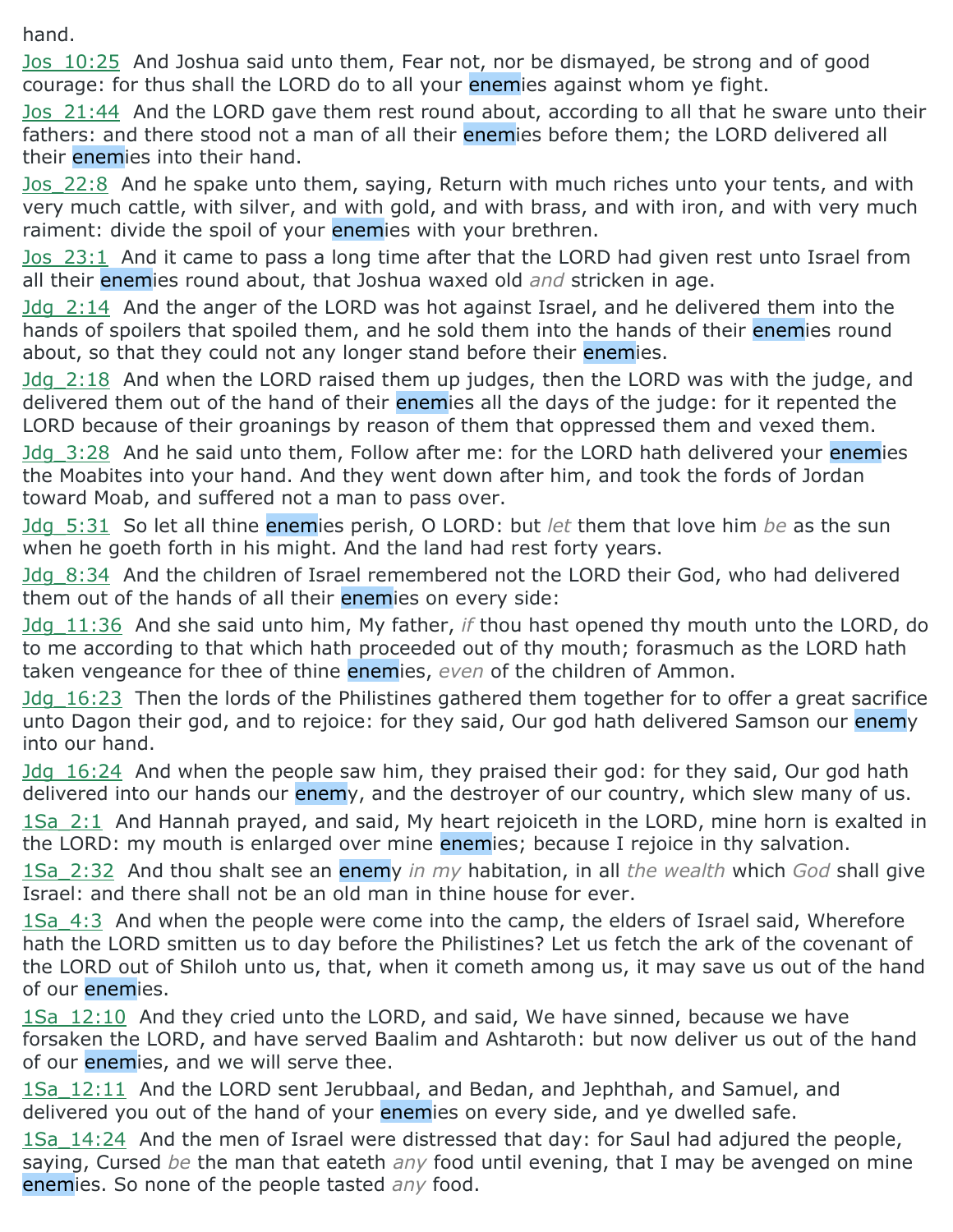1Sa\_14:30 How much more, if haply the people had eaten freely to day of the spoil of their enemies which they found? for had there not been now a much greater slaughter among the Philistines?

1Sa 14:47 So Saul took the kingdom over Israel, and fought against all his enemies on every side, against Moab, and against the children of Ammon, and against Edom, and against the kings of Zobah, and against the Philistines: and whithersoever he turned himself, he vexed *them.*

1Sa 18:25 And Saul said, Thus shall ye say to David, The king desireth not any dowry, but an hundred foreskins of the Philistines, to be avenged of the king's enemies. But Saul thought to make David fall by the hand of the Philistines.

1Sa 18:29 And Saul was yet the more afraid of David; and Saul became David's enemy continually.

1Sa\_19:17 And Saul said unto Michal, Why hast thou deceived me so, and sent away mine enemy, that he is escaped? And Michal answered Saul, He said unto me, Let me go; why should I kill thee?

1Sa\_20:15 But *also* thou shalt not cut off thy kindness from my house for ever: no, not when the LORD hath cut off the enemies of David every one from the face of the earth.

1Sa\_20:16 So Jonathan made *a covenant* with the house of David, *saying,* Let the LORD even require *it* at the hand of David's enemies.

1Sa\_24:4 And the men of David said unto him, Behold the day of which the LORD said unto thee, Behold, I will deliver thine enemy into thine hand, that thou mayest do to him as it shall seem good unto thee. Then David arose, and cut off the skirt of Saul's robe privily.

1Sa 24:19 For if a man find his enemy, will he let him go well away? wherefore the LORD reward thee good for that thou hast done unto me this day.

1Sa\_25:22 So and more also do God unto the enemies of David, if I leave of all that *pertain* to him by the morning light any that pisseth against the wall.

1Sa\_25:26 Now therefore, my lord, *as* the LORD liveth, and *as* thy soul liveth, seeing the LORD hath withholden thee from coming to *shed* blood, and from avenging thyself with thine own hand, now let thine enemies, and they that seek evil to my lord, be as Nabal.

1Sa 25:29 Yet a man is risen to pursue thee, and to seek thy soul: but the soul of my lord shall be bound in the bundle of life with the LORD thy God; and the souls of thine enemies, them shall he sling out, *as out* of the middle of a sling.

1Sa 26:8 Then said Abishai to David, God hath delivered thine enemy into thine hand this day: now therefore let me smite him, I pray thee, with the spear even to the earth at once, and I will not *smite* him the second time.

1Sa 28:16 Then said Samuel, Wherefore then dost thou ask of me, seeing the LORD is departed from thee, and is become thine enemy?

1Sa\_29:8 And David said unto Achish, But what have I done? and what hast thou found in thy servant so long as I have been with thee unto this day, that I may not go fight against the enemies of my lord the king?

1Sa\_30:26 And when David came to Ziklag, he sent of the spoil unto the elders of Judah, *even* to his friends, saying, Behold a present for you of the spoil of the enemies of the LORD;

2Sa\_3:18 Now then do *it:* for the LORD hath spoken of David, saying, By the hand of my servant David I will save my people Israel out of the hand of the Philistines, and out of the hand of all their enemies.

2Sa\_4:8 And they brought the head of Ishbosheth unto David to Hebron, and said to the king, Behold the head of Ishbosheth the son of Saul thine enemy, which sought thy life; and the LORD hath avenged my lord the king this day of Saul, and of his seed.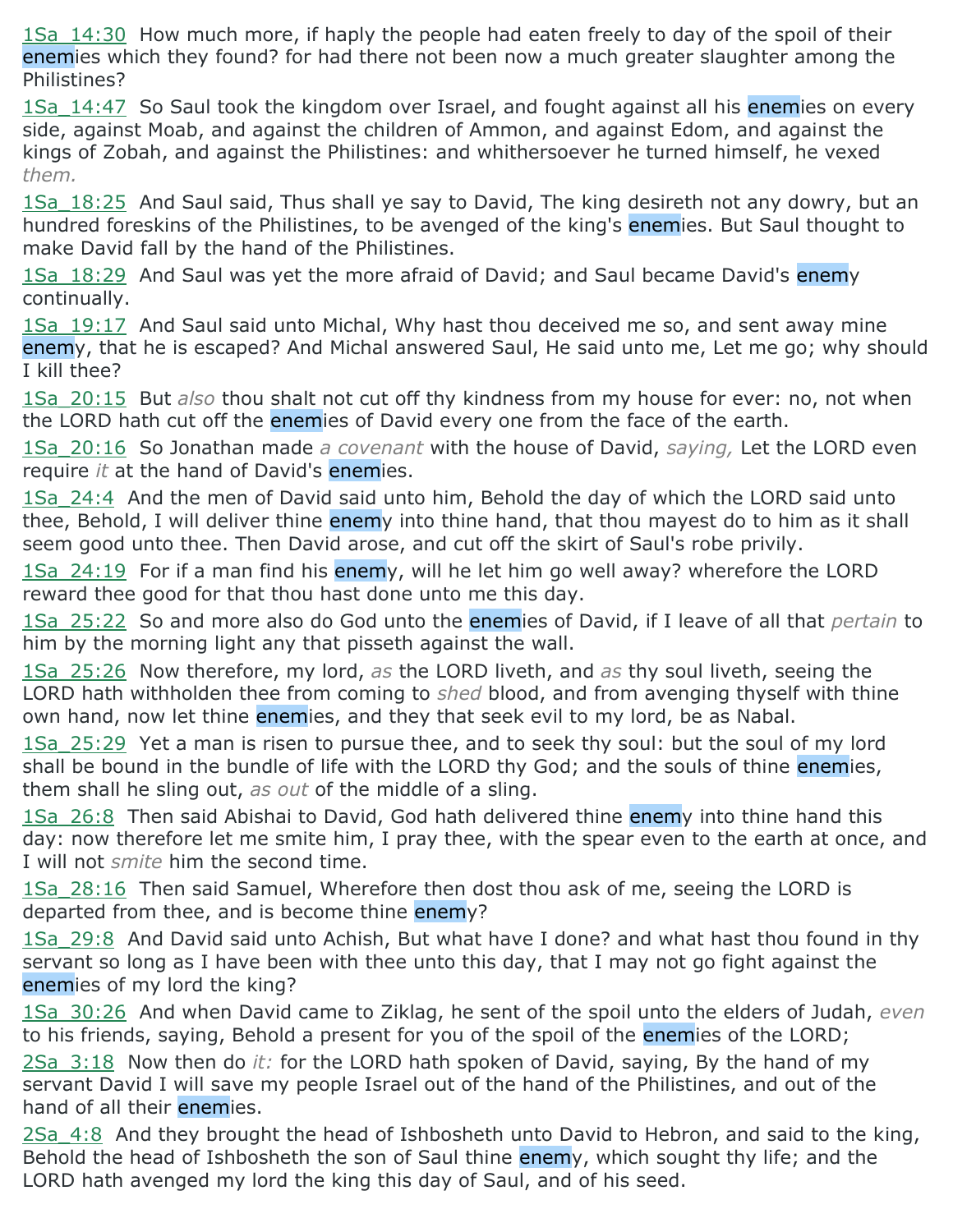2Sa\_5:20 And David came to Baalperazim, and David smote them there, and said, The LORD hath broken forth upon mine enemies before me, as the breach of waters. Therefore he called the name of that place Baalperazim.

 $2$ Sa  $7:1$  And it came to pass, when the king sat in his house, and the LORD had given him rest round about from all his enemies;

2Sa 7:9 And I was with thee whithersoever thou wentest, and have cut off all thine enemies out of thy sight, and have made thee a great name, like unto the name of the great *men* that *are* in the earth.

2Sa\_7:11 And as since the time that I commanded judges *to be* over my people Israel, and have caused thee to rest from all thine enemies. Also the LORD telleth thee that he will make thee an house.

2Sa 12:14 Howbeit, because by this deed thou hast given great occasion to the enemies of the LORD to blaspheme, the child also *that is* born unto thee shall surely die.

2Sa 18:19 Then said Ahimaaz the son of Zadok, Let me now run, and bear the king tidings, how that the LORD hath avenged him of his enemies.

2Sa\_18:32 And the king said unto Cushi, Is the young man Absalom safe? And Cushi answered, The enemies of my lord the king, and all that rise against thee to do

*thee* hurt, be as *that* young man *is.*

2Sa 19:6 In that thou lovest thine enemies, and hatest thy friends. For thou hast declared this day, that thou regardest neither princes nor servants: for this day I perceive, that if Absalom had lived, and all we had died this day, then it had pleased thee well.

2Sa\_19:9 And all the people were at strife throughout all the tribes of Israel, saying, The king saved us out of the hand of our enemies, and he delivered us out of the hand of the Philistines; and now he is fled out of the land for Absalom.

2Sa\_22:1 And David spake unto the LORD the words of this song in the day *that* the LORD had delivered him out of the hand of all his enemies, and out of the hand of Saul:

2Sa\_22:4 I will call on the LORD, *who is* worthy to be praised: so shall I be saved from mine enemies.

2Sa\_22:18 He delivered me from my strong enemy, *and* from them that hated me: for they were too strong for me.

2Sa 22:38 I have pursued mine enemies, and destroyed them; and turned not again until I had consumed them.

 $2$ Sa  $22:41$  Thou hast also given me the necks of mine enemies, that I might destroy them that hate me.

2Sa 22:49 And that bringeth me forth from mine enemies: thou also hast lifted me up on high above them that rose up against me: thou hast delivered me from the violent man.

2Sa\_24:13 So Gad came to David, and told him, and said unto him, Shall seven years of famine come unto thee in thy land? or wilt thou flee three months before thine enemies, while they pursue thee? or that there be three days' pestilence in thy land? now advise, and see what answer I shall return to him that sent me.

1Ki 3:11 And God said unto him, Because thou hast asked this thing, and hast not asked for thyself long life; neither hast asked riches for thyself, nor hast asked the life of thine enemies; but hast asked for thyself understanding to discern judgment;

1Ki 8:33 When thy people Israel be smitten down before the enemy, because they have sinned against thee, and shall turn again to thee, and confess thy name, and pray, and make supplication unto thee in this house:

1Ki\_8:37 If there be in the land famine, if there be pestilence, blasting, mildew, locust, *or* if there be caterpiller; if their enemy besiege them in the land of their cities; whatsoever plague,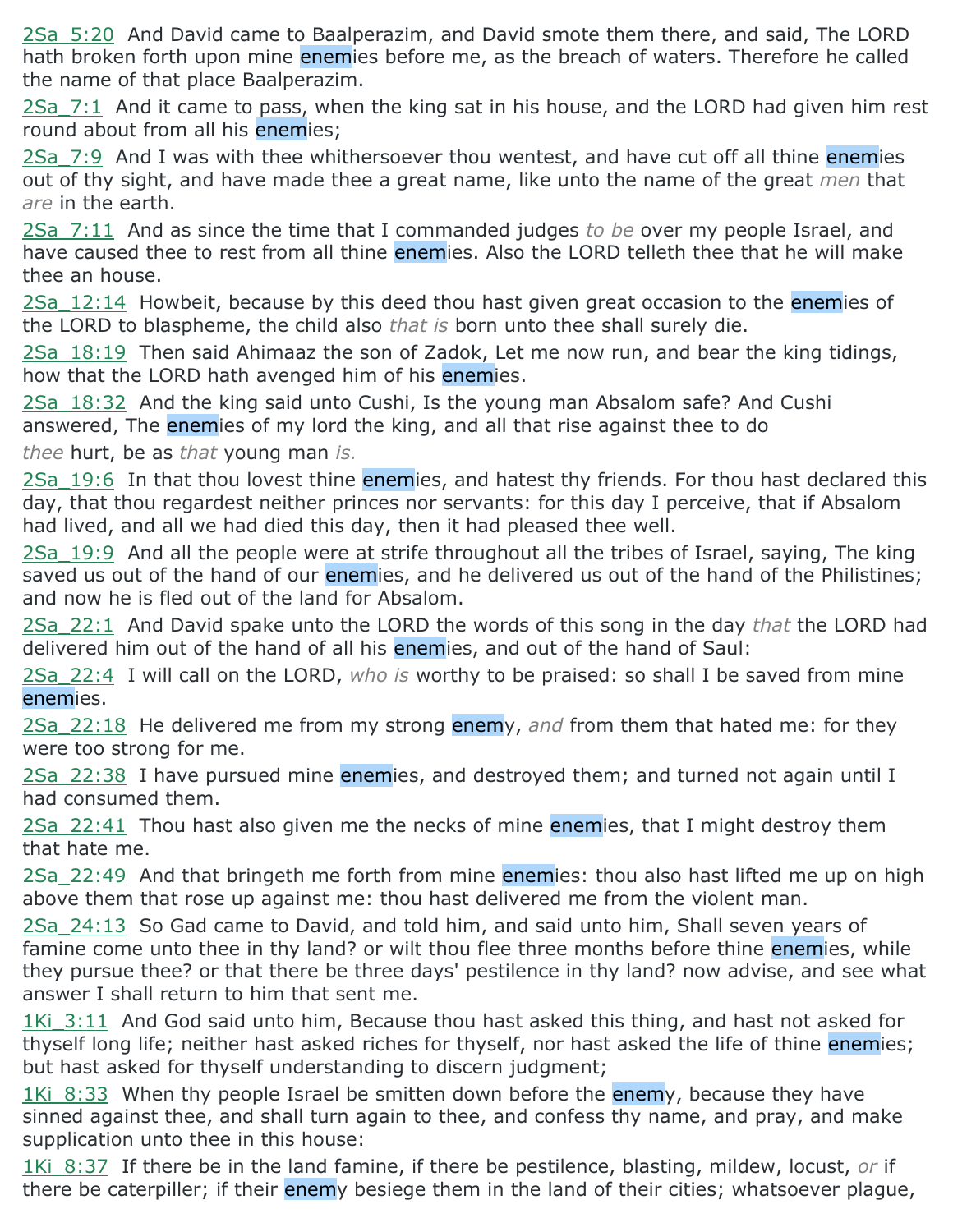whatsoever sickness *there be;*

1Ki 8:44 If thy people go out to battle against their enemy, whithersoever thou shalt send them, and shall pray unto the LORD toward the city which thou hast chosen, and *toward* the house that I have built for thy name:

1Ki 8:46 If they sin against thee, (for *there is* no man that sinneth not,) and thou be angry with them, and deliver them to the enemy, so that they carry them away captives unto the land of the enemy, far or near;

1Ki\_8:48 And *so* return unto thee with all their heart, and with all their soul, in the land of their enemies, which led them away captive, and pray unto thee toward their land, which thou gavest unto their fathers, the city which thou hast chosen, and the house which I have built for thy name:

1Ki 21:20 And Ahab said to Elijah, Hast thou found me, O mine enemy? And he answered, I have found *thee:* because thou hast sold thyself to work evil in the sight of the LORD.

2Ki 17:39 But the LORD your God ye shall fear; and he shall deliver you out of the hand of all your enemies.

2Ki 21:14 And I will forsake the remnant of mine inheritance, and deliver them into the hand of their enemies; and they shall become a prey and a spoil to all their enemies;

1Ch 12:17 And David went out to meet them, and answered and said unto them, If ye be come peaceably unto me to help me, mine heart shall be knit unto you: but if *ye be come* to betray me to mine enemies, seeing *there is* no wrong in mine hands, the God of our fathers look *thereon,* and rebuke *it.*

1Ch 14:11 So they came up to Baalperazim; and David smote them there. Then David said, God hath broken in upon mine enemies by mine hand like the breaking forth of waters: therefore they called the name of that place Baalperazim.

1Ch 17:8 And I have been with thee whithersoever thou hast walked, and have cut off all thine **enemies** from before thee, and have made thee a name like the name of the great men that *are* in the earth.

1Ch\_17:10 And since the time that I commanded judges *to be* over my people Israel. Moreover I will subdue all thine enemies. Furthermore I tell thee that the LORD will build thee an house.

1Ch 21:12 Either three years' famine; or three months to be destroyed before thy foes, while that the sword of thine enemies overtaketh *thee;* or else three days the sword of the LORD, even the pestilence, in the land, and the angel of the LORD destroying throughout all the coasts of Israel. Now therefore advise thyself what word I shall bring again to him that sent me.

1Ch  $22:9$  Behold, a son shall be born to thee, who shall be a man of rest; and I will give him rest from all his enemies round about: for his name shall be Solomon, and I will give peace and quietness unto Israel in his days.

2Ch 1:11 And God said to Solomon, Because this was in thine heart, and thou hast not asked riches, wealth, or honour, nor the life of thine enemies, neither yet hast asked long life; but hast asked wisdom and knowledge for thyself, that thou mayest judge my people, over whom I have made thee king:

2Ch 6:24 And if thy people Israel be put to the worse before the enemy, because they have sinned against thee; and shall return and confess thy name, and pray and make supplication before thee in this house;

 $2Ch$  6:28 If there be dearth in the land, if there be pestilence, if there be blasting, or mildew, locusts, or caterpillers; if their enemies besiege them in the cities of their land; whatsoever sore or whatsoever sickness *there be:*

2Ch 6:34 If thy people go out to war against their enemies by the way that thou shalt send them, and they pray unto thee toward this city which thou hast chosen, and the house which I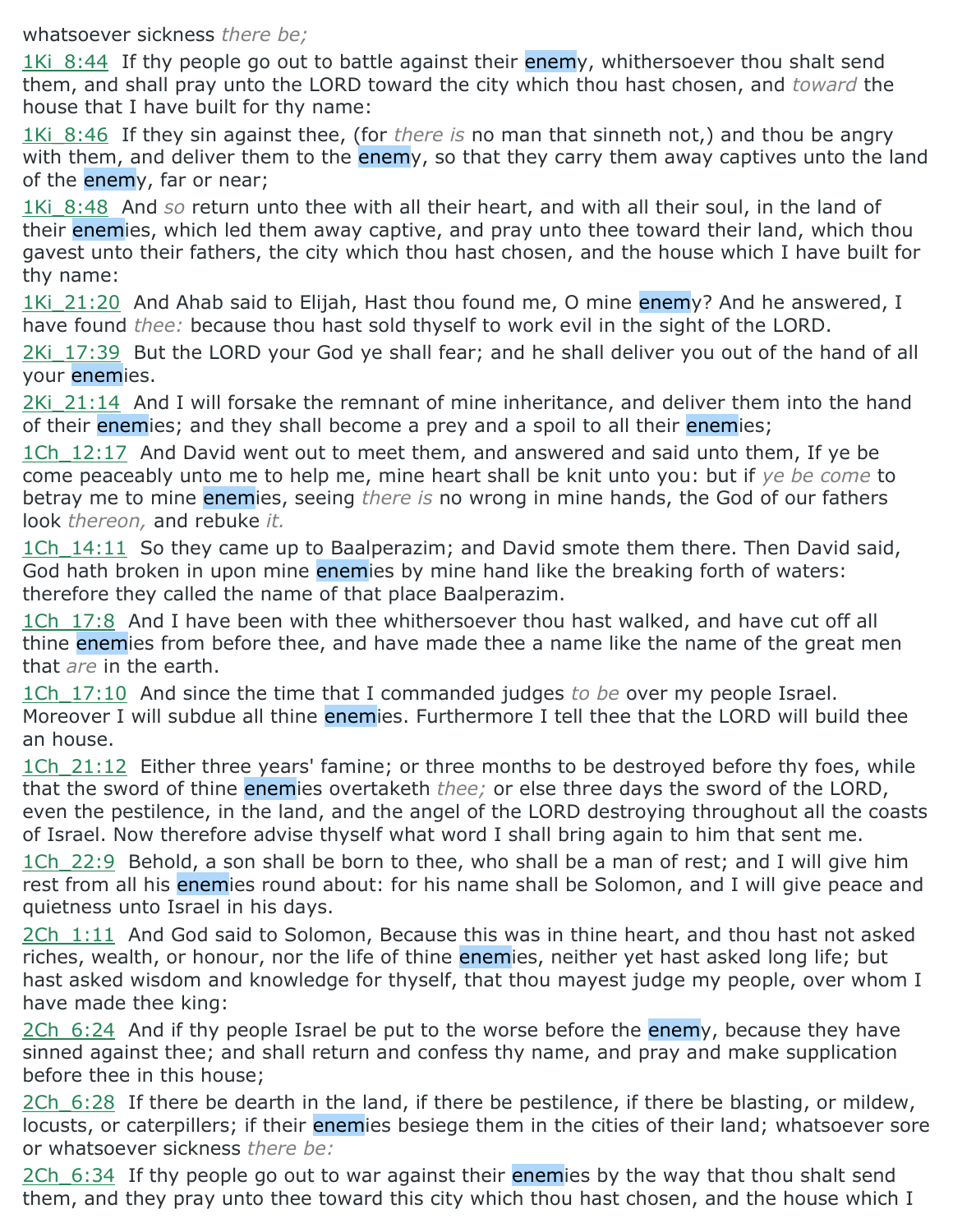have built for thy name;

2Ch\_6:36 If they sin against thee, (for *there is* no man which sinneth not,) and thou be angry with them, and deliver them over before *their* enemies, and they carry them away captives unto a land far off or near;

2Ch 20:27 Then they returned, every man of Judah and Jerusalem, and Jehoshaphat in the forefront of them, to go again to Jerusalem with joy; for the LORD had made them to rejoice over their enemies.

2Ch\_20:29 And the fear of God was on all the kingdoms of *those* countries, when they had heard that the LORD fought against the **enemies** of Israel.

2Ch\_25:8 But if thou wilt go, do *it,* be strong for the battle: God shall make thee fall before the enemy: for God hath power to help, and to cast down.

2Ch\_25:20 But Amaziah would not hear; for it *came* of God, that he might deliver them into the hand *of their enemies,* because they sought after the gods of Edom.

2Ch\_26:13 And under their hand *was* an army, three hundred thousand and seven thousand and five hundred, that made war with mighty power, to help the king against the enemy.

Ezr 8:22 For I was ashamed to require of the king a band of soldiers and horsemen to help us against the enemy in the way: because we had spoken unto the king, saying, The hand of our God *is* upon all them for good that seek him; but his power and his wrath *is* against all them that forsake him.

Ezr\_8:31 Then we departed from the river of Ahava on the twelfth *day* of the first month, to go unto Jerusalem: and the hand of our God was upon us, and he delivered us from the hand of the **enemy**, and of such as lay in wait by the way.

Neh 4:15 And it came to pass, when our enemies heard that it was known unto us, and God had brought their counsel to nought, that we returned all of us to the wall, every one unto his work.

Neh\_5:9 Also I said, It *is* not good that ye do: ought ye not to walk in the fear of our God because of the reproach of the heathen our enemies?

Neh 6:1 Now it came to pass, when Sanballat, and Tobiah, and Geshem the Arabian, and the rest of our enemies, heard that I had builded the wall, and *that* there was no breach left therein; (though at that time I had not set up the doors upon the gates;)

Neh\_6:16 And it came to pass, that when all our enemies heard *thereof,* and all the heathen that *were* about us saw *these things,* they were much cast down in their own eyes: for they perceived that this work was wrought of our God.

Neh 9:27 Therefore thou deliveredst them into the hand of their enemies, who vexed them: and in the time of their trouble, when they cried unto thee, thou heardest *them* from heaven; and according to thy manifold mercies thou gavest them saviours, who saved them out of the hand of their enemies.

Neh 9:28 But after they had rest, they did evil again before thee: therefore leftest thou them in the hand of their enemies, so that they had the dominion over them: yet when they returned, and cried unto thee, thou heardest *them* from heaven; and many times didst thou deliver them according to thy mercies;

Est 3:10 And the king took his ring from his hand, and gave it unto Haman the son of Hammedatha the Agagite, the Jews' enemy.

Est 7:4 For we are sold, I and my people, to be destroyed, to be slain, and to perish. But if we had been sold for bondmen and bondwomen, I had held my tongue, although the enemy could not countervail the king's damage.

Est\_7:6 And Esther said, The adversary and enemy *is* this wicked Haman. Then Haman was afraid before the king and the queen.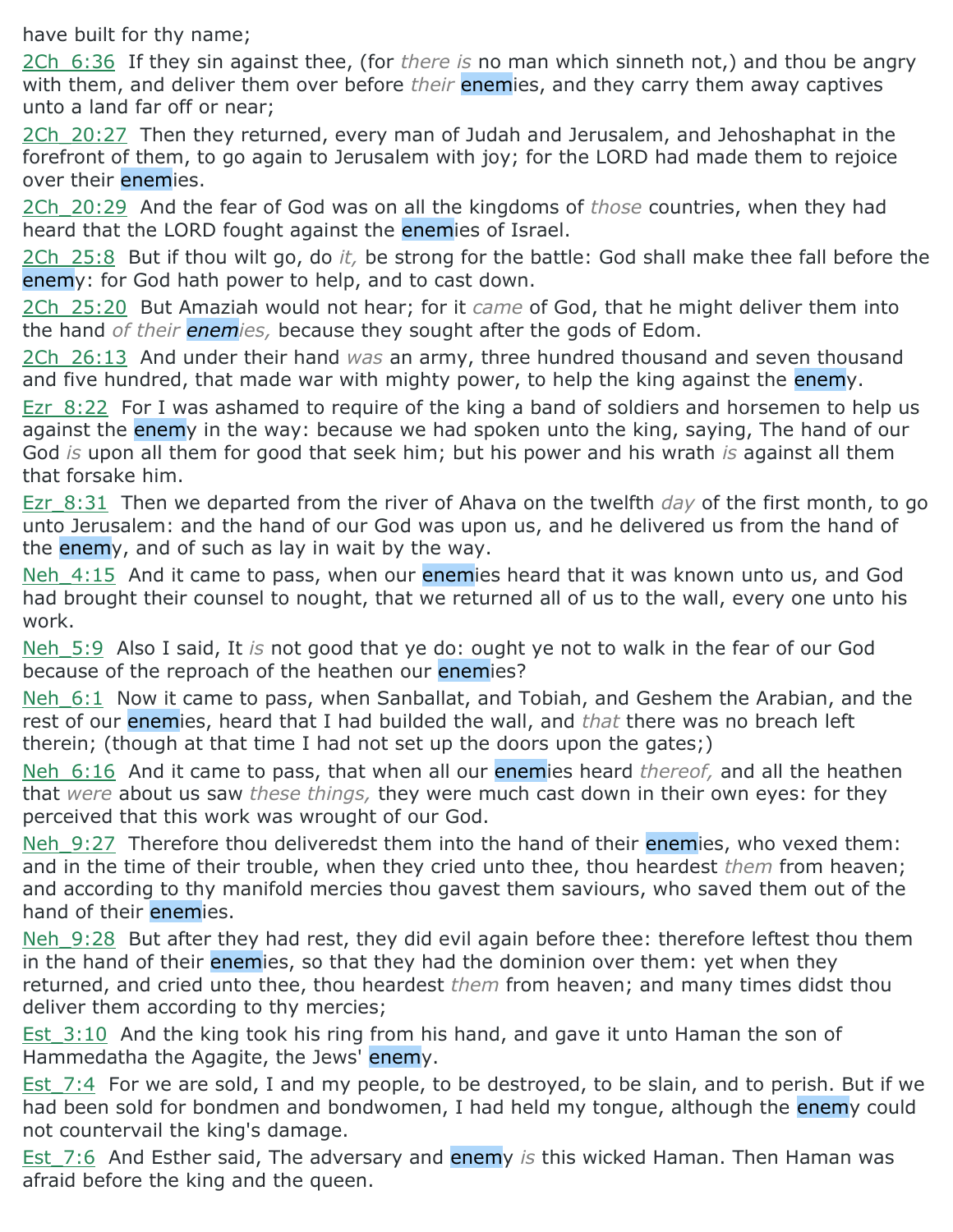Est 8:1 On that day did the king Ahasuerus give the house of Haman the Jews' enemy unto Esther the queen. And Mordecai came before the king; for Esther had told what he *was* unto her.

Est\_8:13 The copy of the writing for a commandment to be given in every province *was* published unto all people, and that the Jews should be ready against that day to avenge themselves on their enemies.

Est 9:1 Now in the twelfth month, that *is*, the month Adar, on the thirteenth day of the same, when the king's commandment and his decree drew near to be put in execution, in the day that the

enemies of the Jews hoped to have power over them, (though it was turned to the contrary, that the Jews had rule over them that hated them;)

Est 9:5 Thus the Jews smote all their enemies with the stroke of the sword, and slaughter, and destruction, and did what they would unto those that hated them.

Est 9:10 The ten sons of Haman the son of Hammedatha, the enemy of the Jews, slew they; but on the spoil laid they not their hand.

Est\_9:16 But the other Jews that *were* in the king's provinces gathered themselves together, and stood for their lives, and had rest from their enemies, and slew of their foes seventy and five thousand, but they laid not their hands on the prey,

Est 9:22 As the days wherein the Jews rested from their enemies, and the month which was turned unto them from sorrow to joy, and from mourning into a good day: that they should make them days of feasting and joy, and of sending portions one to another, and gifts to the poor.

Est 9:24 Because Haman the son of Hammedatha, the Agagite, the enemy of all the Jews, had devised against the Jews to destroy them, and had cast Pur, that *is,* the lot, to consume them, and to destroy them;

Job 6:23 Or, Deliver me from the enemy's hand? or, Redeem me from the hand of the mighty?

Job 13:24 Wherefore hidest thou thy face, and holdest me for thine enemy?

Job\_16:9 He teareth *me* in his wrath, who hateth me: he gnasheth upon me with his teeth; mine enemy sharpeneth his eyes upon me.

Job\_19:11 He hath also kindled his wrath against me, and he counteth me unto him as *one of* his enemies.

Job 27:7 Let mine enemy be as the wicked, and he that riseth up against me as the unrighteous.

 $Job$  33:10 Behold, he findeth occasions against me, he counteth me for his enemy,

Psa\_3:7 Arise, O LORD; save me, O my God: for thou hast smitten all mine enemies *upon* the cheek bone; thou hast broken the teeth of the ungodly.

Psa 5:8 Lead me, O LORD, in thy righteousness because of mine enemies; make thy way straight before my face.

Psa 6:7 Mine eye is consumed because of grief; it waxeth old because of all mine enemies.

Psa\_6:10 Let all mine enemies be ashamed and sore vexed: let them return *and* be ashamed suddenly.

Psa 7:4 If I have rewarded evil unto him that was at peace with me; (yea, I have delivered him that without cause is mine enemy:)

Psa\_7:5 Let the enemy persecute my soul, and take *it;* yea, let him tread down my life upon the earth, and lay mine honour in the dust. Selah.

Psa\_7:6 Arise, O LORD, in thine anger, lift up thyself because of the rage of mine enemies: and awake for me *to* the judgment *that* thou hast commanded.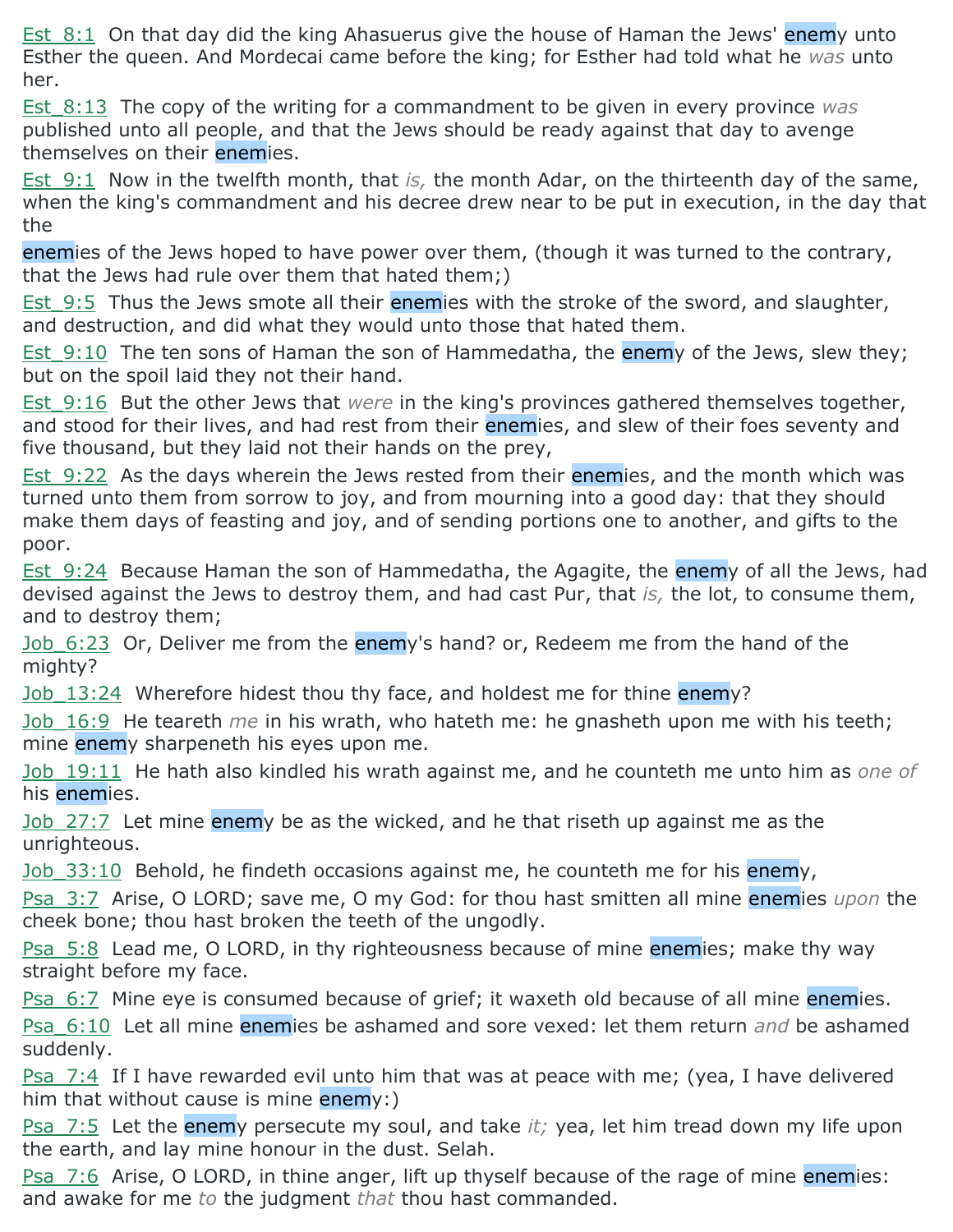Psa 8:2 Out of the mouth of babes and sucklings hast thou ordained strength because of thine enemies, that thou mightest still the enemy and the avenger.

Psa\_9:3 When mine enemies are turned back, they shall fall and perish at thy presence.

Psa 9:6 O thou enemy, destructions are come to a perpetual end: and thou hast destroyed cities; their memorial is perished with them.

Psa\_10:5 His ways are always grievous; thy judgments *are* far above out of his sight: *as for* all his enemies, he puffeth at them.

Psa\_13:2 How long shall I take counsel in my soul, *having* sorrow in my heart daily? how long shall mine enemy be exalted over me?

Psa\_13:4 Lest mine enemy say, I have prevailed against him; *and* those that trouble me rejoice when I am moved.

Psa\_17:9 From the wicked that oppress me, *from* my deadly enemies, *who* compass me about.

Psa\_18:1 **To the chief Musician,** *A Psalm* **of David, the servant of the LORD, who spake unto the LORD the words of this song in the day** *that* **the LORD delivered him from the hand of all his enemies, and from the hand of Saul: And he said,** I will love thee, O LORD, my strength.

Psa\_18:3 I will call upon the LORD, *who is worthy* to be praised: so shall I be saved from mine enemies.

Psa  $18:17$  He delivered me from my strong enemy, and from them which hated me: for they were too strong for me.

Psa 18:37 I have pursued mine enemies, and overtaken them: neither did I turn again till they were consumed.

Psa 18:40 Thou hast also given me the necks of mine enemies; that I might destroy them that hate me.

Psa 18:48 He delivereth me from mine enemies: yea, thou liftest me up above those that rise up against me: thou hast delivered me from the violent man.

Psa 21:8 Thine hand shall find out all thine enemies: thy right hand shall find out those that hate thee.

**Psa\_23:5** Thou preparest a table before me in the presence of mine enemies: thou anointest my head with oil; my cup runneth over.

**Psa\_25:2** O my God, I trust in thee: let me not be ashamed, let not mine enemies triumph over me.

**Psa**  $25:19$  Consider mine enemies; for they are many; and they hate me with cruel hatred. Psa\_27:2 When the wicked, *even* mine enemies and my foes, came upon me to eat up my

flesh, they stumbled and fell. Psa 27:6 And now shall mine head be lifted up above mine enemies round about me:

therefore will I offer in his tabernacle sacrifices of joy; I will sing, yea, I will sing praises unto the LORD.

Psa 27:11 Teach me thy way, O LORD, and lead me in a plain path, because of mine enemies. Psa 27:12 Deliver me not over unto the will of mine enemies: for false witnesses are risen up against me, and such as breathe out cruelty.

Psa 31:8 And hast not shut me up into the hand of the enemy: thou hast set my feet in a large room.

Psa 31:11 I was a reproach among all mine enemies, but especially among my neighbours, and a fear to mine acquaintance: they that did see me without fled from me.

Psa\_31:15 My times *are* in thy hand: deliver me from the hand of mine enemies, and from them that persecute me.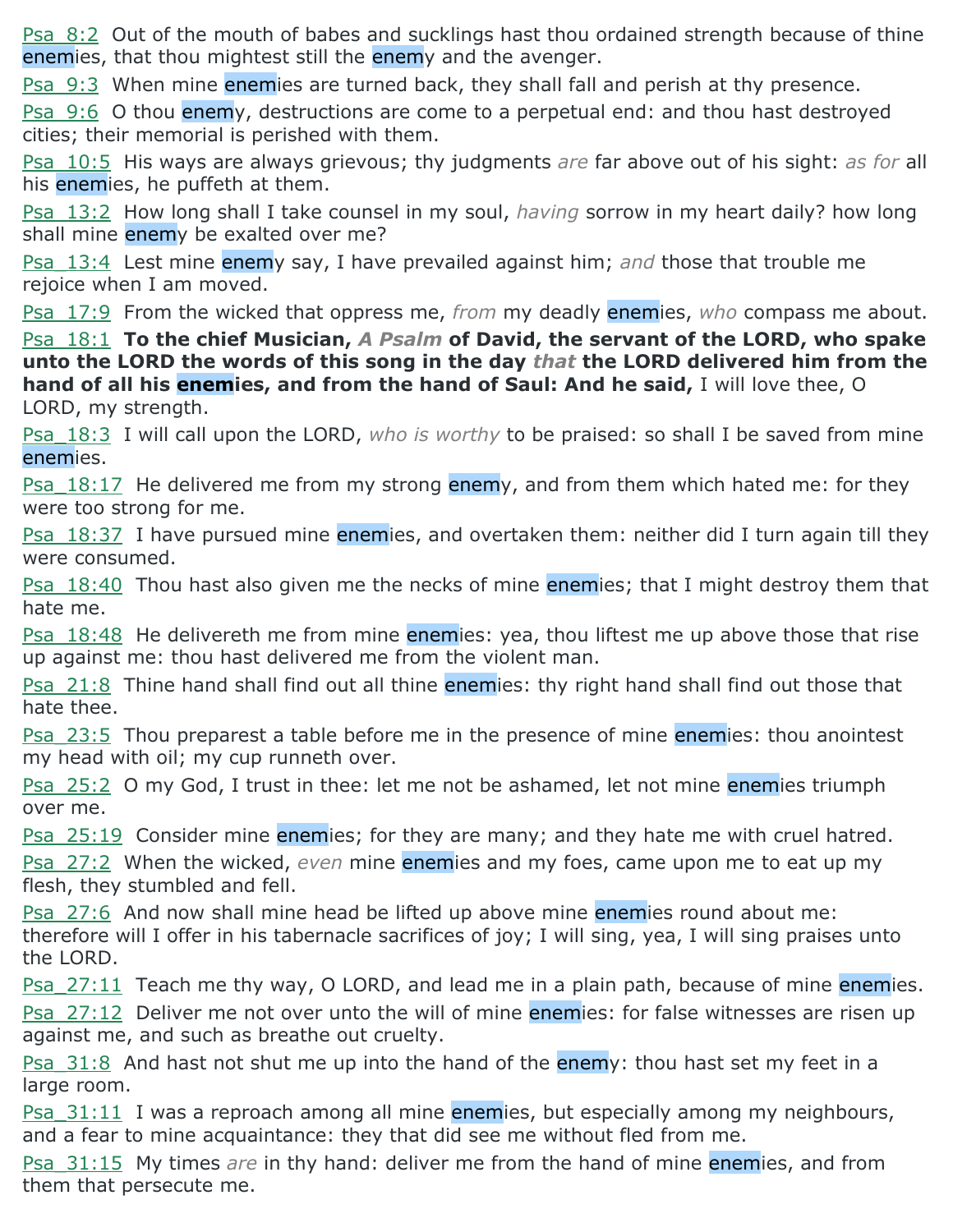Psa\_35:19 Let not them that are mine enemies wrongfully rejoice over me: *neither* let them wink with the eye that hate me without a cause.

Psa\_37:20 But the wicked shall perish, and the enemies of the LORD *shall be* as the fat of lambs: they shall consume; into smoke shall they consume away.

Psa\_38:19 But mine enemies *are* lively, *and* they are strong: and they that hate me wrongfully are multiplied.

Psa\_41:2 The LORD will preserve him, and keep him alive; *and* he shall be blessed upon the earth: and thou wilt not deliver him unto the will of his enemies.

Psa 41:5 Mine enemies speak evil of me, When shall he die, and his name perish?

Psa  $41:11$  By this I know that thou favourest me, because mine enemy doth not triumph over me.

Psa\_42:9 I will say unto God my rock, Why hast thou forgotten me? why go I mourning because of the oppression of the enemy?

Psa\_42:10 *As* with a sword in my bones, mine enemies reproach me; while they say daily unto me, Where *is* thy God?

Psa\_43:2 For thou *art* the God of my strength: why dost thou cast me off? why go I mourning because of the oppression of the enemy?

Psa 44:5 Through thee will we push down our **enemies:** through thy name will we tread them under that rise up against us.

Psa 44:7 But thou hast saved us from our enemies, and hast put them to shame that hated us.

<u>Psa\_44:10</u> Thou makest us to turn back from the enemy: and they which hate us spoil for themselves.

<u>Psa\_44:16</u> For the voice of him that reproacheth and blasphemeth; by reason of the enemy and avenger.

Psa\_45:5 Thine arrows *are* sharp in the heart of the king's enemies; *whereby* the people fall under thee.

Psa\_54:5 He shall reward evil unto mine enemies: cut them off in thy truth.

Psa\_54:7 For he hath delivered me out of all trouble: and mine eye hath seen *his desire* upon mine enemies.

Psa 55:3 Because of the voice of the enemy, because of the oppression of the wicked: for they cast iniquity upon me, and in wrath they hate me.

Psa\_55:12 For *it was* not an enemy *that* reproached me; then I could have borne *it:* neither *was it* he that hated me *that* did magnify *himself* against me; then I would have hid myself from him:

Psa\_56:2 Mine enemies would daily swallow *me* up: for *they be* many that fight against me, O thou most High.

Psa\_56:9 When I cry *unto thee,* then shall mine enemies turn back: this I know; for God *is* for me.

Psa\_59:1 **To the chief Musician, Altaschith, Michtam of David; when Saul sent, and they watched the house to kill him.** Deliver me from mine enemies, O my God: defend me from them that rise up against me.

Psa\_59:10 The God of my mercy shall prevent me: God shall let me see *my desire* upon mine enemies.

Psa\_60:12 Through God we shall do valiantly: for he *it is that* shall tread down our enemies.

Psa\_61:3 For thou hast been a shelter for me, *and* a strong tower from the enemy.

Psa  $64:1$  **To the chief Musician, A Psalm of David.** Hear my voice, O God, in my prayer: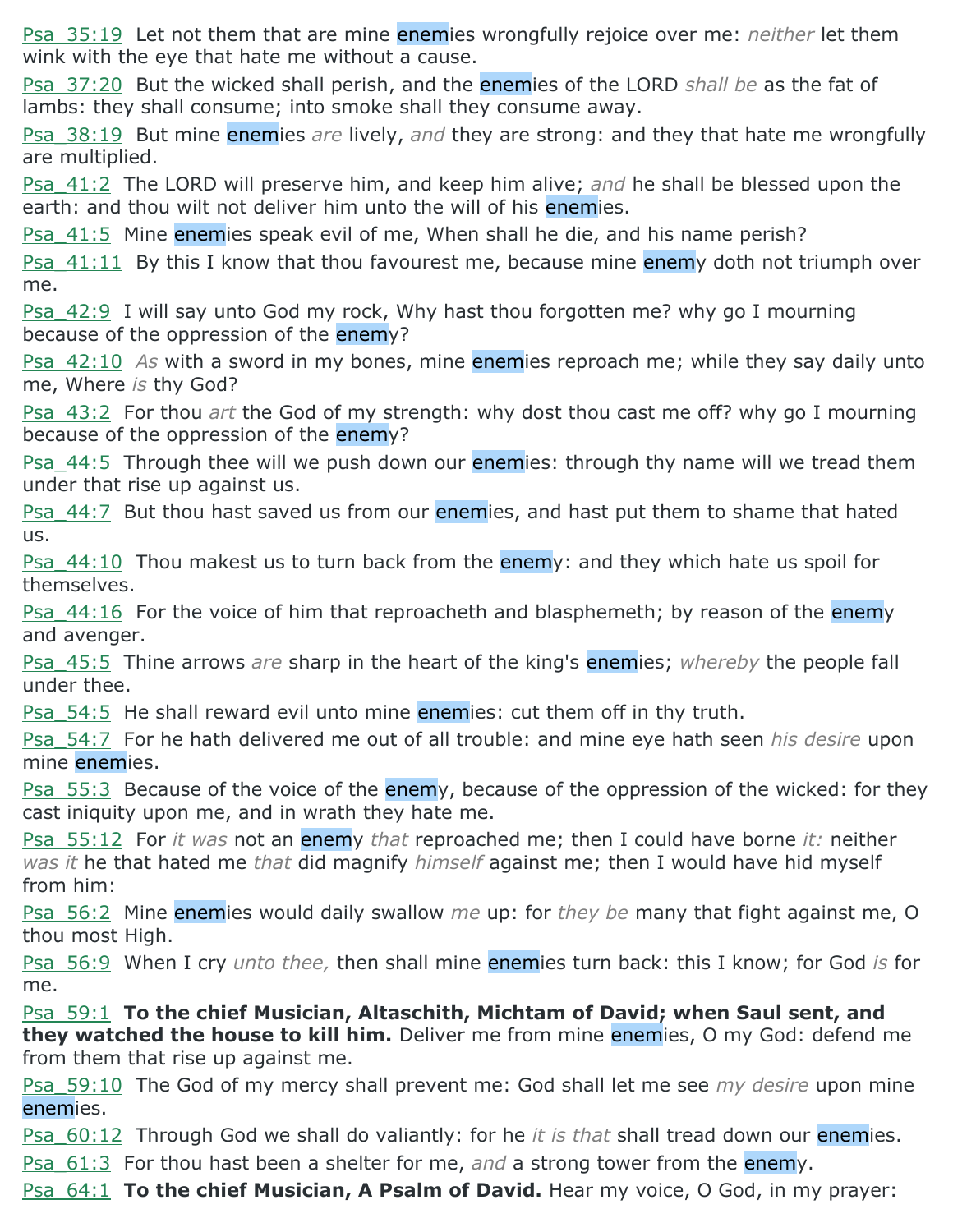preserve my life from fear of the enemy.

Psa\_66:3 Say unto God, How terrible *art thou in* thy works! through the greatness of thy power shall thine enemies submit themselves unto thee.

Psa\_68:1 **To the chief Musician, A Psalm** *or* **Song of David.** Let God arise, let his enemies be scattered: let them also that hate him flee before him.

Psa\_68:21 But God shall wound the head of his enemies, *and* the hairy scalp of such an one as goeth on still in his trespasses.

Psa\_68:23 That thy foot may be dipped in the blood of *thine* enemies, *and* the tongue of thy dogs in the same.

Psa\_69:4 They that hate me without a cause are more than the hairs of mine head: they that would destroy me, *being* mine enemies wrongfully, are mighty: then I restored *that* which I took not away.

Psa\_69:18 Draw nigh unto my soul, *and* redeem it: deliver me because of mine enemies.

Psa  $71:10$  For mine enemies speak against me; and they that lay wait for my soul take counsel together,

Psa 72:9 They that dwell in the wilderness shall bow before him; and his enemies shall lick the dust.

Psa\_74:3 Lift up thy feet unto the perpetual desolations; *even* all *that* the enemy hath done wickedly in the sanctuary.

Psa\_74:4 Thine enemies roar in the midst of thy congregations; they set up their ensigns *for* signs.

<u>Psa\_74:10</u> O God, how long shall the adversary reproach? shall the enemy blaspheme thy name for ever?

Psa\_74:18 Remember this, *that* the enemy hath reproached, O LORD, and

*that* the foolish people have blasphemed thy name.

Psa 74:23 Forget not the voice of thine enemies: the tumult of those that rise up against thee increaseth continually.

Psa\_78:42 They remembered not his hand, *nor* the day when he delivered them from the enemy.

Psa 78:53 And he led them on safely, so that they feared not: but the sea overwhelmed their enemies.

Psa 78:61 And delivered his strength into captivity, and his glory into the enemy's hand.

Psa 78:66 And he smote his enemies in the hinder parts: he put them to a perpetual reproach.

Psa 80:6 Thou makest us a strife unto our neighbours: and our enemies laugh among themselves.

**Psa**  $81:14$  I should soon have subdued their **enemies**, and turned my hand against their adversaries.

Psa 83:2 For, lo, thine enemies make a tumult: and they that hate thee have lifted up the head.

Psa\_89:10 Thou hast broken Rahab in pieces, as one that is slain; thou hast scattered thine enemies with thy strong arm.

Psa\_89:22 The enemy shall not exact upon him; nor the son of wickedness afflict him.

Psa 89:42 Thou hast set up the right hand of his adversaries; thou hast made all his enemies to rejoice.

Psa 89:51 Wherewith thine enemies have reproached, O LORD; wherewith they have reproached the footsteps of thine anointed.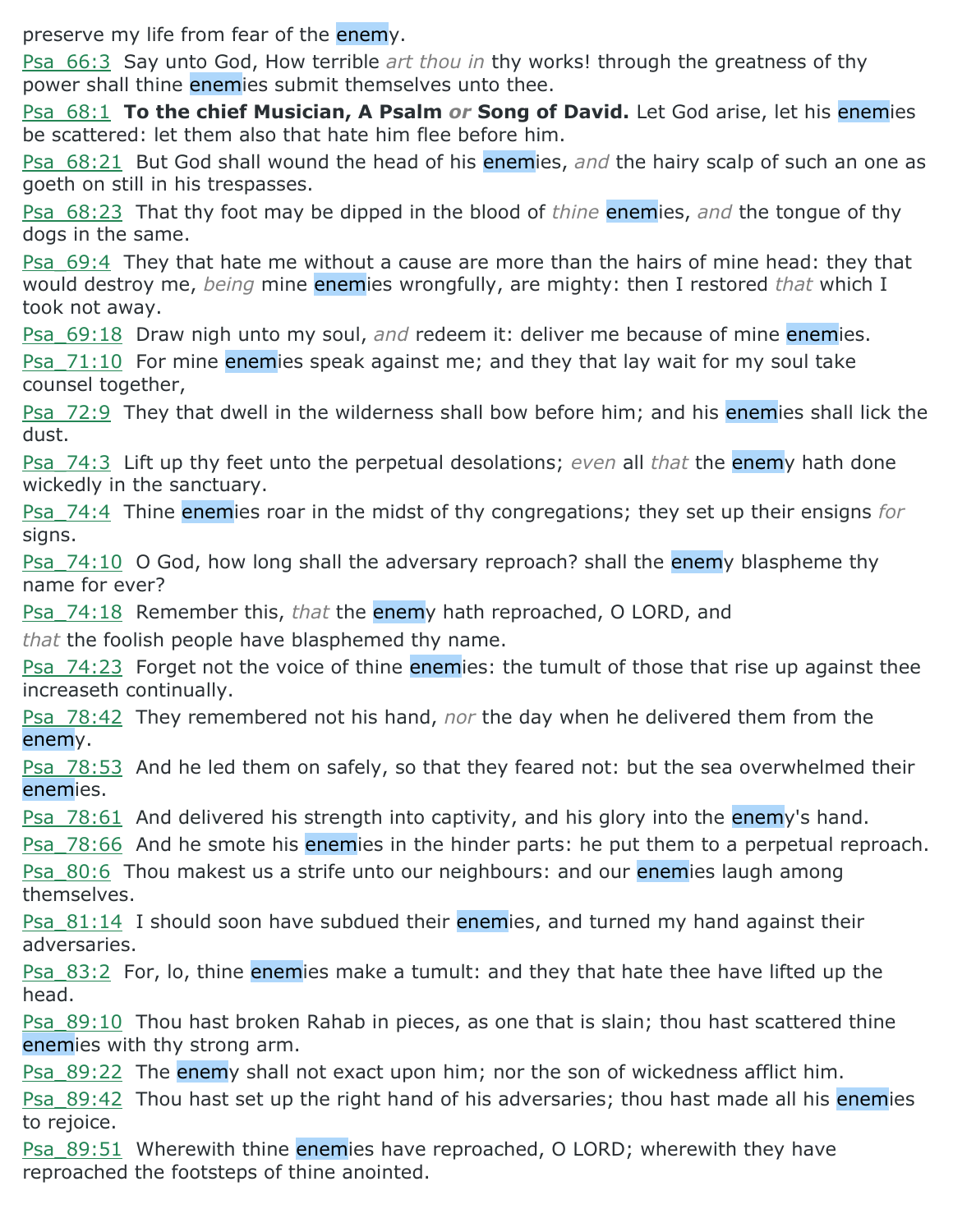Psa 92:9 For, lo, thine enemies, O LORD, for, lo, thine enemies shall perish; all the workers of iniquity shall be scattered.

Psa\_92:11 Mine eye also shall see *my desire* on mine enemies, *and* mine ears shall hear *my desire* of the wicked that rise up against me.

Psa 97:3 A fire goeth before him, and burneth up his enemies round about.

Psa\_102:8 Mine enemies reproach me all the day; *and* they that are mad against me are sworn against me.

Psa 105:24 And he increased his people greatly; and made them stronger than their enemies. Psa\_106:10 And he saved them from the hand of him that hated *them,* and redeemed them from the hand of the enemy.

Psa  $106:11$  And the waters covered their enemies: there was not one of them left.

Psa 106:42 Their enemies also oppressed them, and they were brought into subjection under their hand.

Psa\_107:2 Let the redeemed of the LORD say *so,* whom he hath redeemed from the hand of the enemy;

Psa\_108:13 Through God we shall do valiantly: for he *it is that* shall tread down our enemies. Psa\_110:1 **A Psalm of David.** The LORD said unto my Lord, Sit thou at my right hand, until I make thine enemies thy footstool.

Psa 110:2 The LORD shall send the rod of thy strength out of Zion: rule thou in the midst of thine enemies.

Psa\_112:8 His heart *is* established, he shall not be afraid, until he see *his desire* upon his enemies.

Psa 119:98 Thou through thy commandments hast made me wiser than mine enemies: for they *are* ever with me.

Psa\_119:139 My zeal hath consumed me, because mine enemies have forgotten thy words. Psa\_119:157 Many *are* my persecutors and mine enemies; *yet* do I not decline from thy testimonies.

Psa\_127:5 Happy *is* the man that hath his quiver full of them: they shall not be ashamed, but they shall speak with the enemies in the gate.

Psa 132:18 His enemies will I clothe with shame: but upon himself shall his crown flourish.

Psa\_136:24 And hath redeemed us from our enemies: for his mercy *endureth* for ever.

Psa 138:7 Though I walk in the midst of trouble, thou wilt revive me: thou shalt stretch forth thine hand against the wrath of mine enemies, and thy right hand shall save me.

Psa\_139:20 For they speak against thee wickedly, *and* thine enemies take *thy name* in vain. Psa 139:22 I hate them with perfect hatred: I count them mine enemies.

Psa 143:3 For the enemy hath persecuted my soul; he hath smitten my life down to the ground; he hath made me to dwell in darkness, as those that have been long dead.

Psa 143:9 Deliver me, O LORD, from mine enemies: I flee unto thee to hide me.

Psa 143:12 And of thy mercy cut off mine enemies, and destroy all them that afflict my soul: for I *am* thy servant.

Pro 16:7 When a man's ways please the LORD, he maketh even his enemies to be at peace with him.

Pro 24:17 Rejoice not when thine enemy falleth, and let not thine heart be glad when he stumbleth:

Pro  $25:21$  If thine enemy be hungry, give him bread to eat; and if he be thirsty, give him water to drink: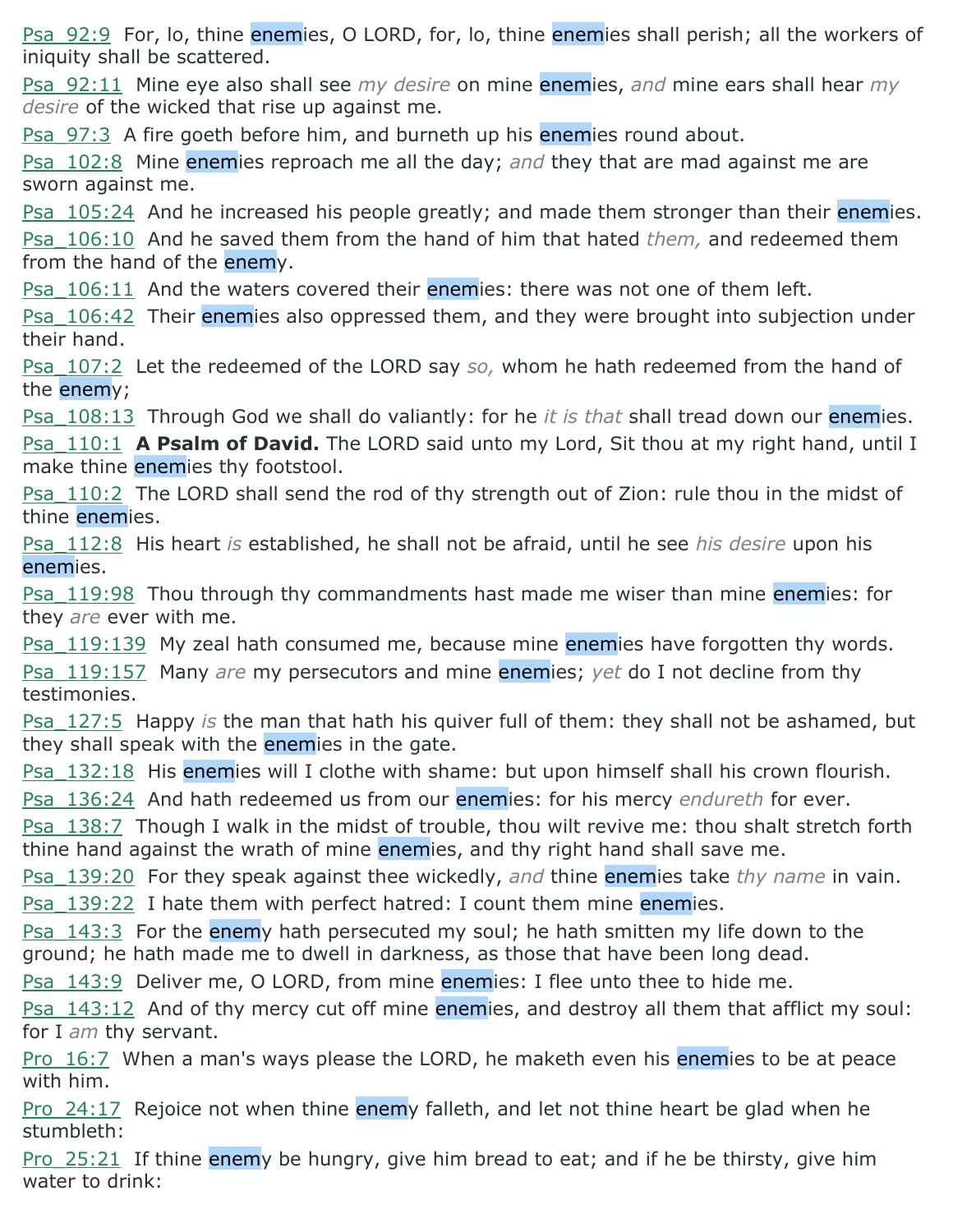Pro\_27:6 Faithful *are* the wounds of a friend; but the kisses of an enemy *are* deceitful.

Isa\_1:24 Therefore saith the Lord, the LORD of hosts, the mighty One of Israel, Ah, I will ease me of mine adversaries, and avenge me of mine enemies:

Isa\_9:11 Therefore the LORD shall set up the adversaries of Rezin against him, and join his enemies together;

Isa\_26:11 LORD, *when* thy hand is lifted up, they will not see: *but* they shall see, and be ashamed for *their* envy at the people; yea, the fire of thine enemies shall devour them.

Isa 42:13 The LORD shall go forth as a mighty man, he shall stir up jealousy like a man of war: he shall cry, yea, roar; he shall prevail against his enemies.

Isa\_59:18 According to *their* deeds, accordingly he will repay, fury to his adversaries, recompence to his enemies; to the islands he will repay recompence.

Isa\_59:19 So shall they fear the name of the LORD from the west, and his glory from the rising of the sun. When the enemy shall come in like a flood, the Spirit of the LORD shall lift up a standard against him.

Isa\_62:8 The LORD hath sworn by his right hand, and by the arm of his strength, Surely I will no more give thy corn *to be* meat for thine enemies; and the sons of the stranger shall not drink thy wine, for the which thou hast laboured:

Isa\_63:10 But they rebelled, and vexed his holy Spirit: therefore he was turned to be their enemy, *and* he fought against them.

Isa\_66:6 A voice of noise from the city, a voice from the temple, a voice of the LORD that rendereth recompence to his enemies.

Isa\_66:14 And when ye see *this,* your heart shall rejoice, and your bones shall flourish like an herb: and the hand of the LORD shall be known toward his servants, and *his* indignation toward his enemies.

Jer\_6:25 Go not forth into the field, nor walk by the way; for the sword of the enemy *and* fear *is* on every side.

Jer  $12:7$  I have forsaken mine house, I have left mine heritage; I have given the dearly beloved of my soul into the hand of her enemies.

Jer 15:9 She that hath borne seven languisheth: she hath given up the ghost; her sun is gone down while *it was* yet day: she hath been ashamed and confounded: and the residue of them will I deliver to the sword before their enemies, saith the LORD.

Jer\_15:11 The LORD said, Verily it shall be well with thy remnant; verily I will cause the enemy to entreat thee *well* in the time of evil and in the time of affliction.

Jer\_15:14 And I will make *thee* to pass with thine enemies into a land *which* thou knowest not: for a fire is kindled in mine anger, *which* shall burn upon you.

Jer 17:4 And thou, even thyself, shalt discontinue from thine heritage that I gave thee; and I will cause thee to serve thine enemies in the land which thou knowest not: for ye have kindled a fire in mine anger, *which* shall burn for ever.

Jer 18:17 I will scatter them as with an east wind before the enemy; I will shew them the back, and not the face, in the day of their calamity.

Jer\_19:7 And I will make void the counsel of Judah and Jerusalem in this place; and I will cause them to fall by the sword before their enemies, and by the hands of them that seek their lives: and their carcases will I give to be meat for the fowls of the heaven, and for the beasts of the earth.

Jer 19:9 And I will cause them to eat the flesh of their sons and the flesh of their daughters, and they shall eat every one the flesh of his friend in the siege and straitness, wherewith their enemies, and they that seek their lives, shall straiten them.

Jer 20:4 For thus saith the LORD, Behold, I will make thee a terror to thyself, and to all thy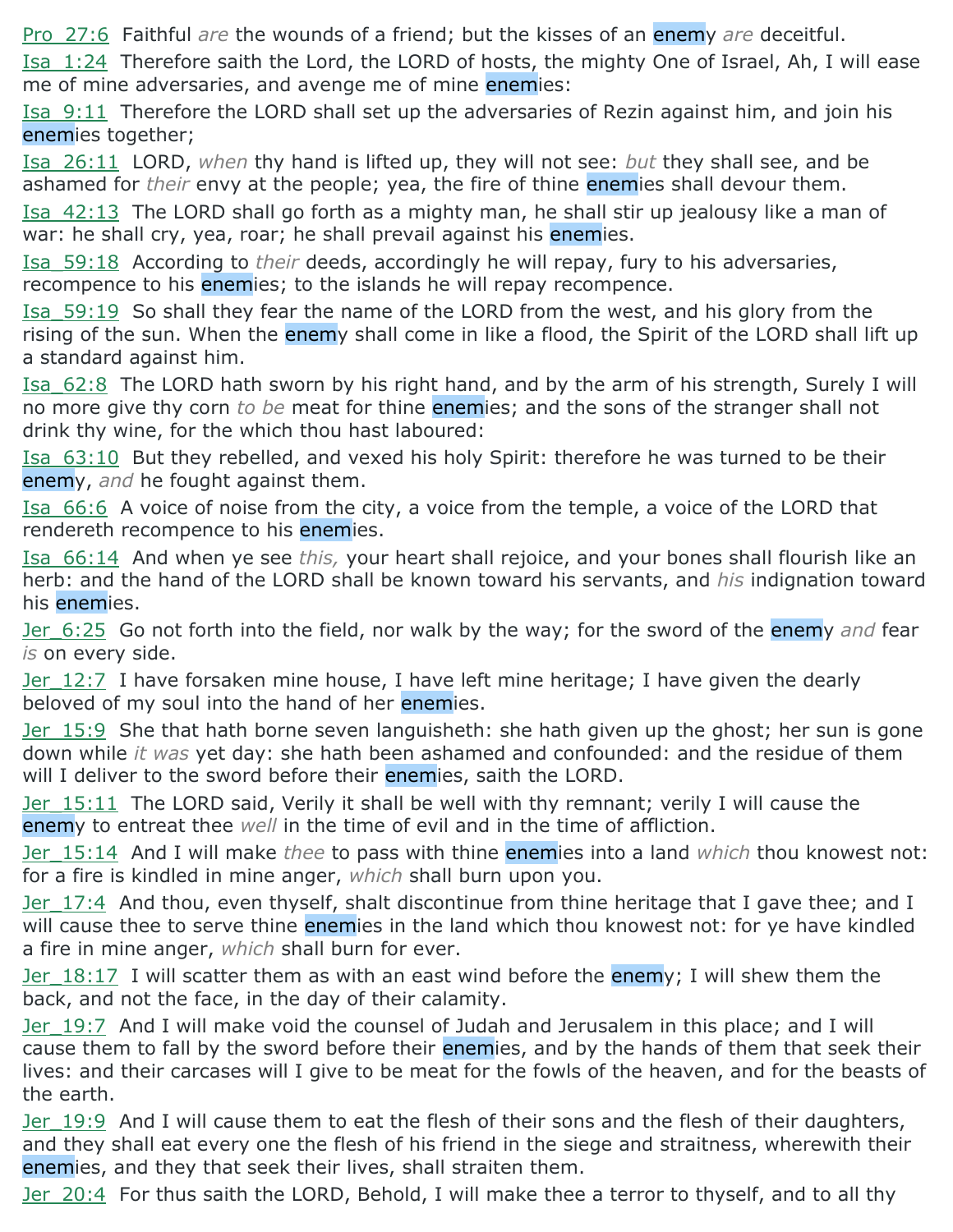friends: and they shall fall by the sword of their enemies, and thine eyes shall behold *it:* and I will give all Judah into the hand of the king of Babylon, and he shall carry them captive into Babylon, and shall slay them with the sword.

Jer 20:5 Moreover I will deliver all the strength of this city, and all the labours thereof, and all the precious things thereof, and all the treasures of the kings of Judah will I give into the hand of their enemies, which shall spoil them, and take them, and carry them to Babylon.

Jer 21:7 And afterward, saith the LORD, I will deliver Zedekiah king of Judah, and his servants, and the people, and such as are left in this city from the pestilence, from the sword, and from the famine, into the hand of Nebuchadrezzar king of Babylon, and into the hand of their enemies, and into the hand of those that seek their life: and he shall smite them with the edge of the sword; he shall not spare them, neither have pity, nor have mercy.

Jer 30:14 All thy lovers have forgotten thee; they seek thee not; for I have wounded thee with the wound of an enemy, with the chastisement of a cruel one, for the multitude of thine iniquity; *because* thy sins were increased.

Jer 31:16 Thus saith the LORD; Refrain thy voice from weeping, and thine eyes from tears: for thy work shall be rewarded, saith the LORD; and they shall come again from the land of the enemy.

Jer 34:20 I will even give them into the hand of their enemies, and into the hand of them that seek their life: and their dead bodies shall be for meat unto the fowls of the heaven, and to the beasts of the earth.

Jer 34:21 And Zedekiah king of Judah and his princes will I give into the hand of their enemies, and into the hand of them that seek their life, and into the hand of the king of Babylon's army, which are gone up from you.

Jer 44:30 Thus saith the LORD; Behold, I will give Pharaohhophra king of Egypt into the hand of his enemies, and into the hand of them that seek his life; as I gave Zedekiah king of Judah into the hand of Nebuchadrezzar king of Babylon, his enemy, and that sought his life.

Jer 48:5 For in the going up of Luhith continual weeping shall go up; for in the going down of Horonaim the

enemies have heard a cry of destruction.

Jer 49:37 For I will cause Elam to be dismayed before their enemies, and before them that seek their life: and I will bring evil upon them, *even* my fierce anger, saith the LORD; and I will send the sword after them, till I have consumed them:

Lam\_1:2 She weepeth sore in the night, and her tears *are* on her cheeks: among all her lovers she hath none to comfort *her:* all her friends have dealt treacherously with her, they are become her enemies.

Lam 1:5 Her adversaries are the chief, her enemies prosper; for the LORD hath afflicted her for the multitude of her transgressions: her children are gone into captivity before the enemy.

Lam 1:7 Jerusalem remembered in the days of her affliction and of her miseries all her pleasant things that she had in the days of old, when her people fell into the hand of the enemy, and none did help her: the adversaries saw her, *and* did mock at her sabbaths.

Lam\_1:9 Her filthiness *is* in her skirts; she remembereth not her last end; therefore she came down wonderfully: she had no comforter. O LORD, behold my affliction: for the enemy hath magnified *himself.*

Lam\_1:16 For these *things* I weep; mine eye, mine eye runneth down with water, because the comforter that should relieve my soul is far from me: my children are desolate, because the enemy prevailed.

Lam 1:21 They have heard that I sigh: *there is* none to comfort me: all mine enemies have heard of my trouble; they are glad that thou hast done *it:* thou wilt bring the day *that* thou hast called, and they shall be like unto me.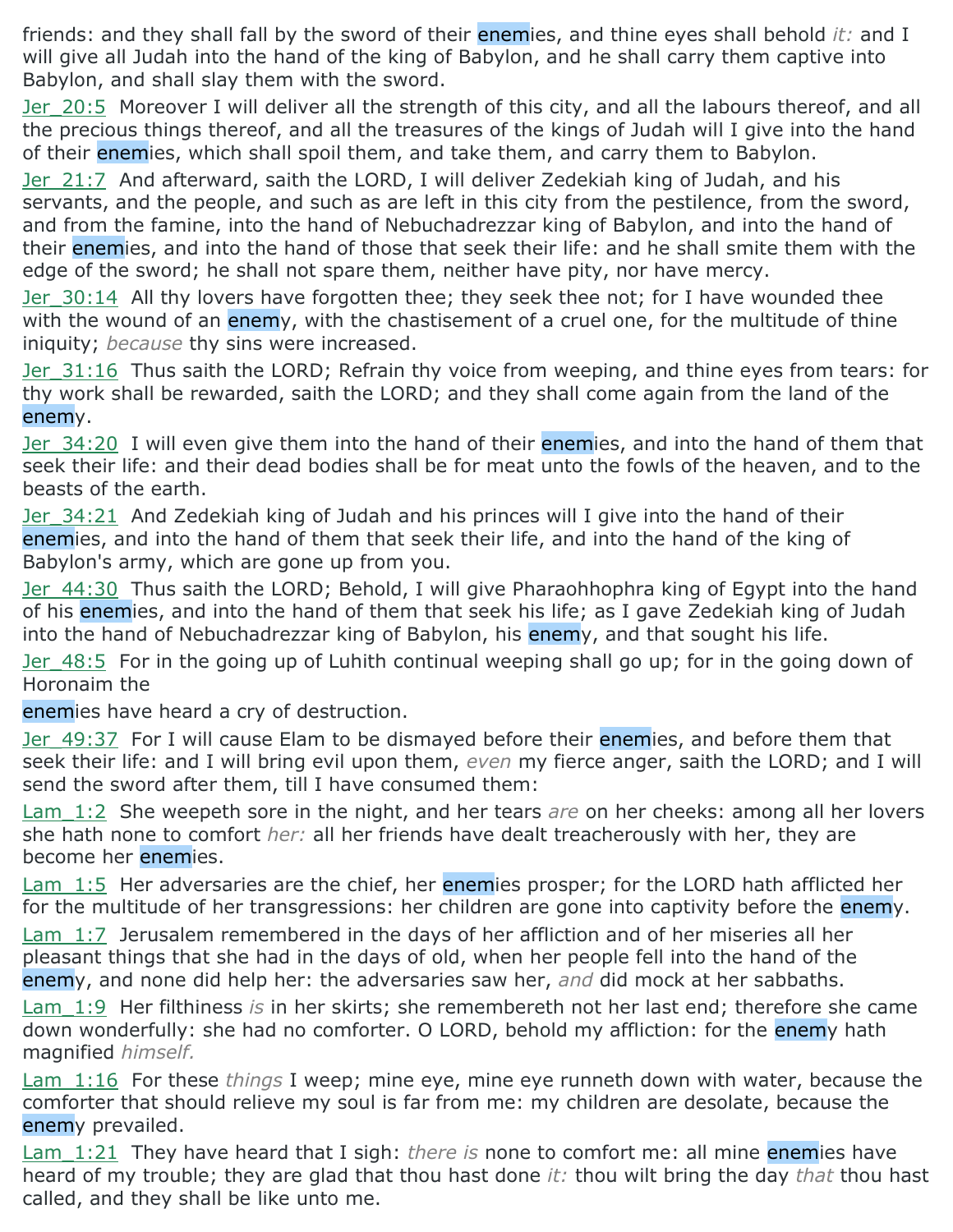Lam\_2:3 He hath cut off in *his* fierce anger all the horn of Israel: he hath drawn back his right hand from before the enemy, and he burned against Jacob like a flaming fire, *which* devoureth round about.

 $Lam$  2:4 He hath bent his bow like an enemy: he stood with his right hand as an adversary, and slew all *that were* pleasant to the eye in the tabernacle of the daughter of Zion: he poured out his fury like fire.

Lam 2:5 The Lord was as an enemy: he hath swallowed up Israel, he hath swallowed up all her palaces: he hath destroyed his strong holds, and hath increased in the daughter of Judah mourning and lamentation.

 $Lam$  2:7 The Lord hath cast off his altar, he hath abhorred his sanctuary, he hath given up into the hand of the enemy the walls of her palaces; they have made a noise in the house of the LORD, as in the day of a solemn feast.

Lam 2:16 All thine enemies have opened their mouth against thee: they hiss and gnash the teeth: they say, We have swallowed *her* up: certainly this *is* the day that we looked for; we have found, we have seen *it.*

Lam\_2:17 The LORD hath done *that* which he had devised; he hath fulfilled his word that he had commanded in the days of old: he hath thrown down, and hath not pitied: and he hath caused *thine* enemy to rejoice over thee, he hath set up the horn of thine adversaries.

Lam 2:22 Thou hast called as in a solemn day my terrors round about, so that in the day of the LORD'S anger none escaped nor remained: those that I have swaddled and brought up hath mine enemy consumed.

 $Lam$  3:46 All our enemies have opened their mouths against us.

Lam 3:52 Mine enemies chased me sore, like a bird, without cause.

Lam 4:12 The kings of the earth, and all the inhabitants of the world, would not have believed that the adversary and the enemy should have entered into the gates of Jerusalem.

Eze 36:2 Thus saith the Lord GOD; Because the enemy hath said against you, Aha, even the ancient high places are ours in possession:

Eze 39:23 And the heathen shall know that the house of Israel went into captivity for their iniquity: because they trespassed against me, therefore hid I my face from them, and gave them into the hand of their enemies: so fell they all by the sword.

Eze 39:27 When I have brought them again from the people, and gathered them out of their enemies' lands, and am sanctified in them in the sight of many nations;

Dan\_4:19 Then Daniel, whose name *was* Belteshazzar, was astonied for one hour, and his thoughts troubled him. The king spake, and said, Belteshazzar, let not the dream, or the interpretation thereof, trouble thee. Belteshazzar answered and said, My lord, the dream *be* to them that hate thee, and the interpretation thereof to thine enemies.

Hos\_8:3 Israel hath cast off *the thing that is* good: the enemy shall pursue him.

Amo 9:4 And though they go into captivity before their enemies, thence will I command the sword, and it shall slay them: and I will set mine eyes upon them for evil, and not for good.

Mic 2:8 Even of late my people is risen up as an enemy: ye pull off the robe with the garment from them that pass by securely as men averse from war.

Mic 4:10 Be in pain, and labour to bring forth, O daughter of Zion, like a woman in travail: for now shalt thou go forth out of the city, and thou shalt dwell in the field, and thou shalt go *even* to Babylon; there shalt thou be delivered; there the LORD shall redeem thee from the hand of thine enemies.

Mic 5:9 Thine hand shall be lifted up upon thine adversaries, and all thine enemies shall be cut off.

Mic 7:6 For the son dishonoureth the father, the daughter riseth up against her mother, the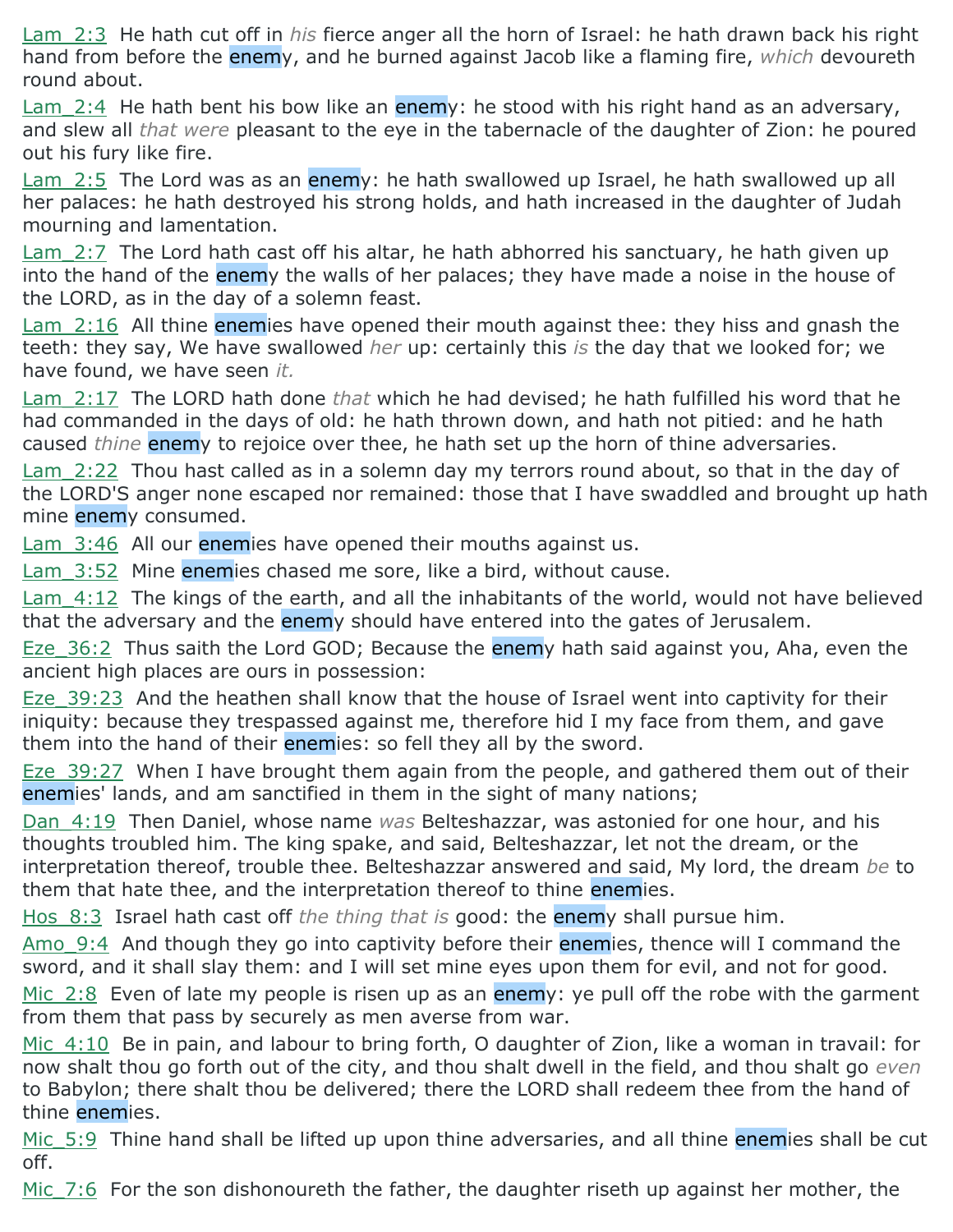daughter in law against her mother in law; a man's enemies *are* the men of his own house.

Mic 7:8 Rejoice not against me, O mine enemy: when I fall, I shall arise; when I sit in darkness, the LORD *shall be* a light unto me.

Mic\_7:10 Then *she that is* mine enemy shall see *it,* and shame shall cover her which said unto me, Where is the LORD thy God? mine eyes shall behold her: now shall she be trodden down as the mire of the streets.

Nah\_1:2 God *is* jealous, and the LORD revengeth; the LORD revengeth, and *is* furious; the LORD will take vengeance on his adversaries, and he reserveth *wrath* for his enemies.

Nah 1:8 But with an overrunning flood he will make an utter end of the place thereof, and darkness shall pursue his enemies.

Nah 3:11 Thou also shalt be drunken: thou shalt be hid, thou also shalt seek strength because of the enemy.

Nah\_3:13 Behold, thy people in the midst of thee *are* women: the gates of thy land shall be set wide open unto thine enemies: the fire shall devour thy bars.

 $Zep$  3:15 The LORD hath taken away thy judgments, he hath cast out thine enemy: the king of Israel, *even* the LORD, *is* in the midst of thee: thou shalt not see evil any more.

Zec\_10:5 And they shall be as mighty *men,* which tread down *their enemies* in the mire of the streets in the battle: and they shall fight, because the LORD *is* with them, and the riders on horses shall be confounded.

Mat 5:43 Ye have heard that it hath been said, Thou shalt love thy neighbour, and hate thine enemy.

Mat 5:44 But I say unto you, Love your enemies, bless them that curse you, do good to them that hate you, and pray for them which despitefully use you, and persecute you;

Mat 13:25 But while men slept, his enemy came and sowed tares among the wheat, and went his way.

Mat  $13:28$  He said unto them, An enemy hath done this. The servants said unto him, Wilt thou then that we go and gather them up?

Mat 13:39 The enemy that sowed them is the devil; the harvest is the end of the world; and the reapers are the angels.

Mat 22:44 The LORD said unto my Lord, Sit thou on my right hand, till I make thine enemies thy footstool?

Mar 12:36 For David himself said by the Holy Ghost, The LORD said to my Lord, Sit thou on my right hand, till I make thine enemies thy footstool.

Luk 1:71 That we should be saved from our enemies, and from the hand of all that hate us;

Luk 1:74 That he would grant unto us, that we being delivered out of the hand of our enemies might serve him without fear,

Luk 6:27 But I say unto you which hear, Love your enemies, do good to them which hate you, Luk 6:35 But love ye your enemies, and do good, and lend, hoping for nothing again; and your reward shall be great, and ye shall be the children of the Highest: for he is kind unto the unthankful and *to* the evil.

Luk 10:19 Behold, I give unto you power to tread on serpents and scorpions, and over all the power of the enemy: and nothing shall by any means hurt you.

Luk  $19:27$  But those mine enemies, which would not that I should reign over them, bring hither, and slay *them* before me.

Luk 19:43 For the days shall come upon thee, that thine enemies shall cast a trench about thee, and compass thee round, and keep thee in on every side,

Luk 20:43 Till I make thine enemies thy footstool.